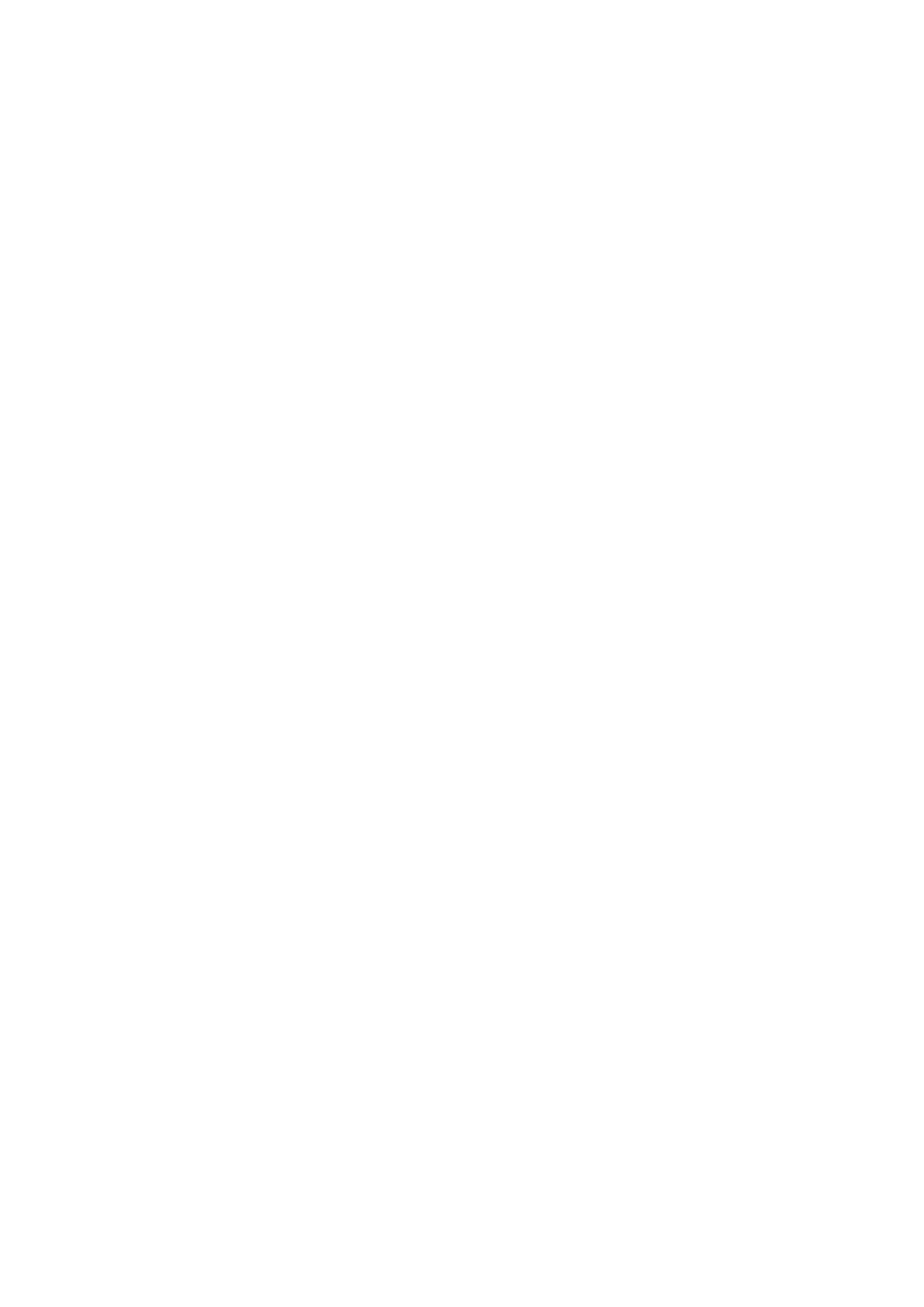### Western Australia

# **State Administrative Tribunal Act 2004**

### **Contents**

## **Part 1 — Preliminary**

| 1.  | Short title                                       | $\overline{2}$ |
|-----|---------------------------------------------------|----------------|
| 2.  | Commencement                                      | $\overline{2}$ |
| 3.  | Terms used                                        | $\overline{2}$ |
| 4.  | What it means to bring or conduct proceeding      |                |
|     | vexatiously                                       | 6              |
| 5.  | <b>Enabling Act prevails</b>                      | 7              |
| 6.  | Crown bound                                       | 7              |
| 7A. | <b>Courts and Tribunals (Electronic Processes</b> |                |
|     | <i>Facilitation</i> ) Act 2013 Part 2 applies     | 7              |
|     | <b>Part 2 — The State Administrative</b>          |                |
|     | <b>Tribunal</b>                                   |                |
| 7.  | Tribunal established                              | 8              |
| 8.  | Tribunal's jurisdiction                           | 8              |
| 9.  | Main objectives of Tribunal                       | 8              |
| 10. | Tribunal to operate throughout State              | 8              |
| 11. | Who constitutes Tribunal                          | 8              |
| 12. | Contemporaneous exercise of Tribunal's            |                |
|     | jurisdiction                                      | 10             |
|     | Part 3 — Jurisdiction of the Tribunal             |                |
|     | Division 1 — Preliminary matters                  |                |
| 13. | Sources of jurisdiction                           | 11             |
| 14. | Kinds of jurisdiction                             | 11             |
|     | Division $2$ — Original jurisdiction              |                |
| 15. | What comes within original jurisdiction           | 11             |
|     |                                                   |                |
|     |                                                   |                |

As at 02 Jul 2019 Version 04-g0-01 page i Published on www.legislation.wa.gov.au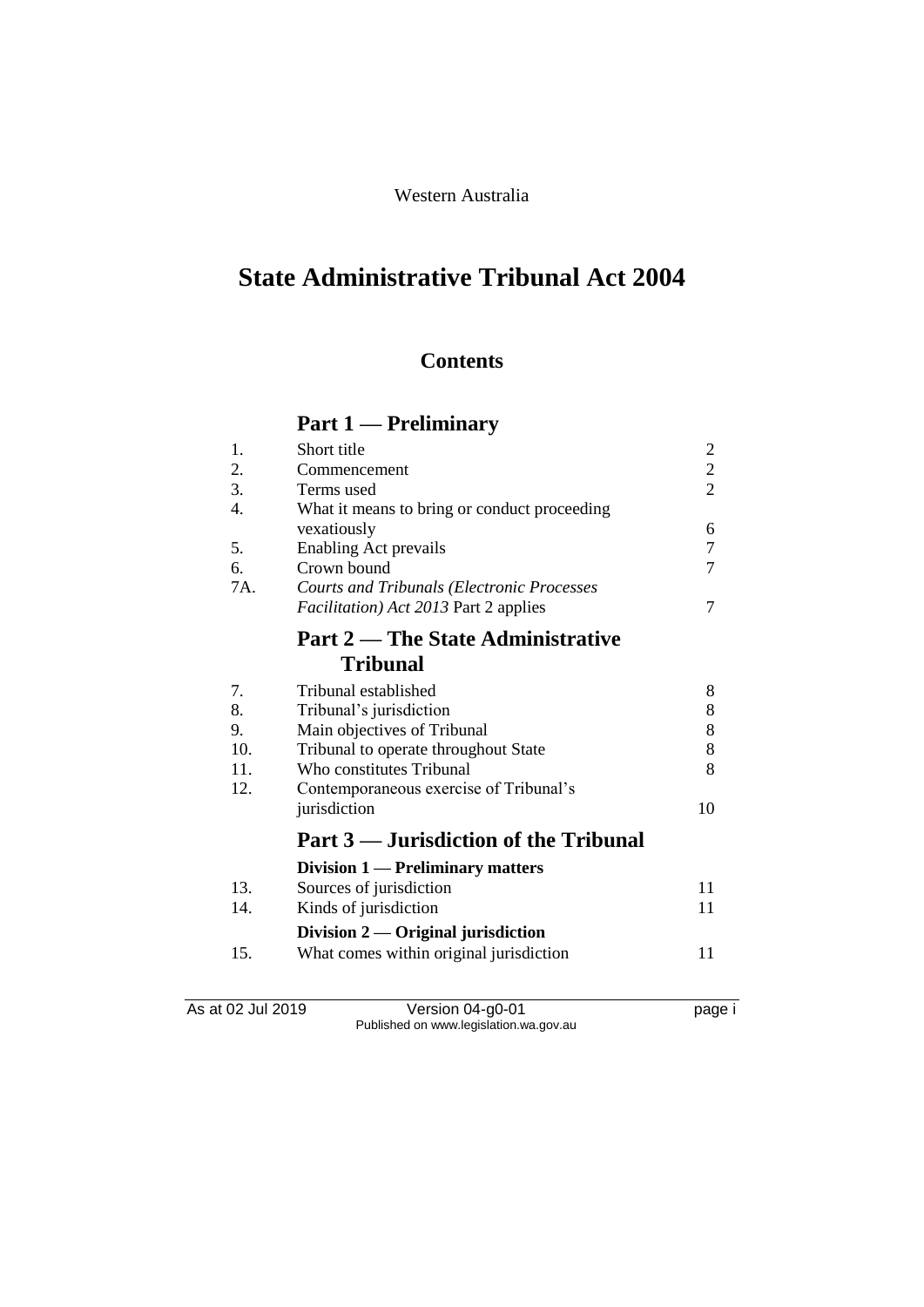| 16.        | Exercising original jurisdiction                                                         | 11       |
|------------|------------------------------------------------------------------------------------------|----------|
|            | Division $3$ — Review jurisdiction                                                       |          |
|            | Subdivision 1 — General provisions                                                       |          |
| 17.        | What comes within review jurisdiction                                                    | 12       |
| 18.        | Exercising review jurisdiction                                                           | 12       |
| 19.        | Relationship of statutory right of review to judicial                                    |          |
|            | review                                                                                   | 12       |
|            | Subdivision 2 — Information about reviewable<br>decision                                 |          |
| 20.        | Notice of decision and right to have it reviewed to                                      |          |
|            | be given by decision-maker                                                               | 14       |
| 21.        | Statement of reasons for decision, request for etc.                                      | 15       |
| 22.        | Tribunal may order decision-maker to provide                                             |          |
|            | reasons                                                                                  | 16       |
| 23.        | Exceptions to what has to be provided                                                    | 16       |
| 24.        | Decision-makers to give Tribunal reasons etc. for                                        |          |
|            | decisions being reviewed                                                                 | 16       |
|            | <b>Subdivision 3 – The review</b>                                                        |          |
| 25.        | Effect of review proceedings on decision being                                           |          |
|            | reviewed                                                                                 | 17       |
| 26.        | After review commenced, decision-maker's                                                 |          |
|            | powers restricted                                                                        | 18       |
| 27.<br>28. | Nature of review proceedings                                                             | 18<br>18 |
| 29.        | Government policy, when Tribunal to consider<br>Tribunal's powers in review jurisdiction | 19       |
| 30.        | Decision-maker to assist Tribunal                                                        | 20       |
| 31.        | Tribunal may invite decision-maker to reconsider                                         |          |
|            | decision                                                                                 | 20       |
|            |                                                                                          |          |
|            | Part 4 — Tribunal's procedures                                                           |          |
|            | Division 1 - Introduction                                                                |          |
| 32.        | Practice and procedure, generally                                                        | 22       |
| 33.        | Practice notes                                                                           | 24       |
| 34.        | Directions for conduct of proceedings                                                    | 24       |
| 35.        | Obtaining information from third parties                                                 | 25       |
| 36.        | Who are parties to proceedings                                                           | 25       |
| 37.        | Intervening in proceeding                                                                | 26       |
| 38.        | Joining person as party to proceeding                                                    | 26       |
| 39.        | Representation in proceedings                                                            | 27       |
|            |                                                                                          |          |

page ii Version 04-g0-01 As at 02 Jul 2019 Published on www.legislation.wa.gov.au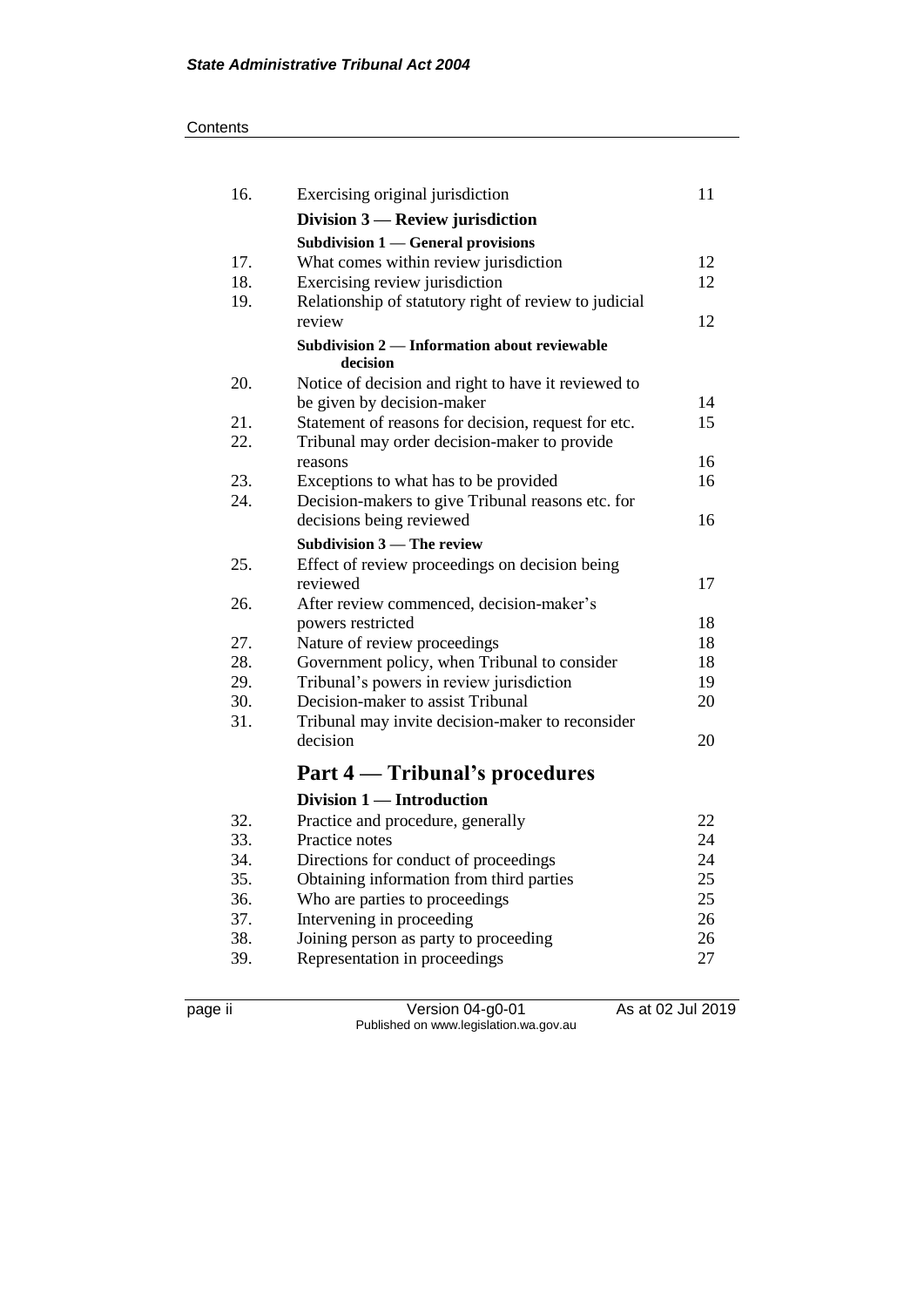| 40.  | Tribunal may appoint representative or guardian      | 28 |
|------|------------------------------------------------------|----|
| 41.  | Interpreters                                         | 28 |
|      | <b>Division 2 — Preliminary procedures</b>           |    |
| 42.  | Commencing proceeding                                | 28 |
| 43.  | Fee for commencing proceeding                        | 29 |
| 44.  | Tribunal may reject application or accept it         |    |
|      | conditionally                                        | 29 |
| 45.  | Who has to be given copy of application              | 30 |
| 46.  | Dismissing proceeding on withdrawal or for want      |    |
|      | of prosecution                                       | 31 |
| 47.  | Frivolous etc. proceedings, dismissal of etc.        | 31 |
| 48.  | Proceedings being conducted to cause                 |    |
|      | disadvantage, Tribunal's powers as to                | 32 |
| 49.  | No new application after dismissal etc. under s. 46, |    |
|      | 47 or 48 without leave                               | 33 |
| 50.  | More appropriate forum                               | 33 |
| 51.  | Consolidating proceedings                            | 33 |
| 51A. | Splitting proceedings                                | 34 |
| 52.  | Compulsory conference                                | 34 |
| 53.  | Failure to attend compulsory conference              | 35 |
| 54.  | Mediation                                            | 35 |
| 55.  | Evidence of certain things at compulsory             |    |
|      | conference or mediation inadmissible later           | 36 |
| 56.  | Settling proceedings                                 | 37 |
|      | Division 3 — Proceedings and hearings                |    |
| 57.  | Who presides                                         | 37 |
| 58.  | Decision of Tribunal if 2 or more sitting members    | 38 |
| 59.  | Questions of law, deciding                           | 38 |
| 60.  | Electronic hearings and proceedings without          |    |
|      | hearings                                             | 39 |
| 61.  | Hearings to be public; exceptions                    | 40 |
| 62.  | Publishing evidence etc. given at proceeding,        |    |
|      | restrictions as to                                   | 41 |
| 63.  | Notice of hearings                                   | 41 |
| 64.  | Experts etc., Tribunal may appoint to assist         | 42 |
| 65.  | Special referees                                     | 42 |
| 66.  | Summoning witnesses                                  | 43 |
| 67.  | Powers relating to witnesses                         | 43 |
| 68.  | Privilege against self-incrimination                 | 44 |

As at 02 Jul 2019 Version 04-g0-01 page iii Published on www.legislation.wa.gov.au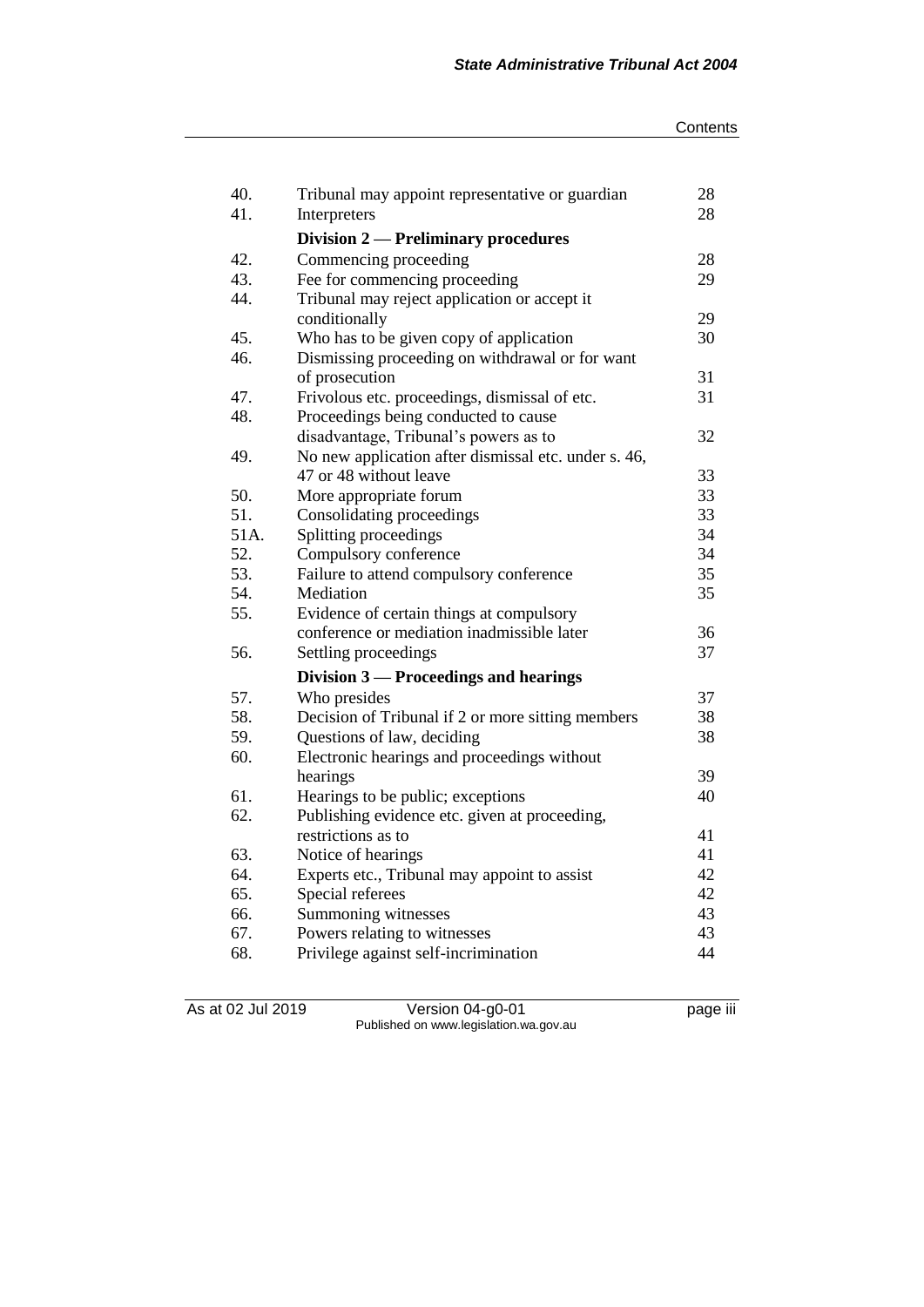| 69. | Other claims of privilege                           | 45 |
|-----|-----------------------------------------------------|----|
| 70. | Oaths and affirmations                              | 45 |
| 71. | Tribunal may authorise person to take evidence      | 45 |
| 72. | Tribunal may inspect etc. documents etc. produced   | 46 |
|     | Division 4 — Decisions made by Tribunal             |    |
| 73. | Conditional and ancillary orders and directions     | 46 |
| 74. | Decisions, form of                                  | 46 |
| 75. | To whom copy of written decision has to be given    | 46 |
| 76. | Time limit for reserved decision                    | 47 |
| 77. | Reasons for final decision                          | 47 |
| 78. | Written reasons may be requested                    | 47 |
| 79. | Written decision or reasons using transcript        | 48 |
| 80. | Restricted publication of reasons for decision in   |    |
|     | some cases                                          | 48 |
| 81. | Validity of decision not affected by breach of this |    |
|     | Division                                            | 48 |
| 82. | When decision has effect                            | 48 |
| 83. | Correcting mistakes                                 | 48 |
| 84. | Tribunal may review its decision if person was      |    |
|     | absent                                              | 49 |
| 85. | Monetary orders, enforcement of                     | 50 |
| 86. | Decisions (not monetary orders), enforcement of     | 50 |
|     | Division 5 - Costs                                  |    |
| 87. | Costs of parties and others                         | 51 |
|     |                                                     |    |
| 88. | Costs of proceeding                                 | 52 |
| 89. | Costs, assessment of if not fixed                   | 52 |
|     | Division 6 — Other procedural provisions            |    |
| 90. | Interim injunctions, granting of                    | 52 |
| 91. | Declarations, making and effect of                  | 53 |
| 92. | Relief from procedural requirements                 | 54 |
| 93. | Minor proceedings, applicant in may elect no        |    |
|     | hearing etc.                                        | 54 |
| 94. | Appeals etc. to Supreme Court, documents etc.       |    |
|     | relating to                                         | 56 |
|     | <b>Division 7 – Offences</b>                        |    |
| 95. | Failing to comply with decision                     | 57 |
| 96. | Failing to comply with summons                      | 58 |
| 97. | Failing to give evidence as required                | 58 |
| 98. | Giving false or misleading information              | 59 |

page iv Version 04-g0-01 As at 02 Jul 2019 Published on www.legislation.wa.gov.au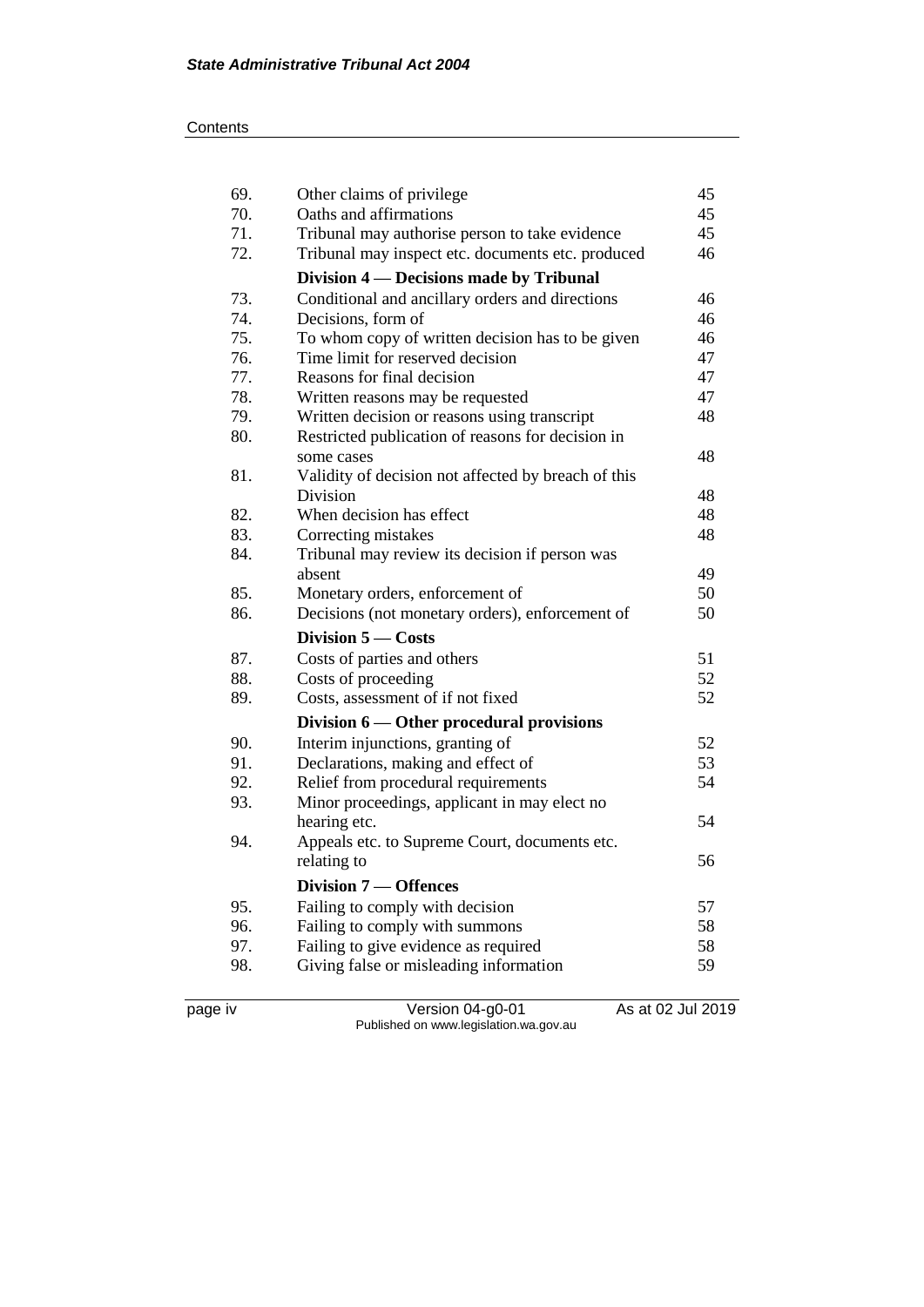| 99.<br>100.  | Misbehaviour, obstruction etc.<br>Contempt                              | 59<br>59 |
|--------------|-------------------------------------------------------------------------|----------|
|              | <b>Division 8 – Arrest warrants</b>                                     |          |
| 101.         | Powers in this Division exercisable by only                             |          |
|              | judicial member                                                         | 60       |
| 102.         | Arrest of person disobeying summons                                     | 60       |
| 103.<br>104. | Conditional release of arrested person                                  | 61       |
|              | Review by Supreme Court                                                 | 61       |
|              | <b>Part 5 — Appeals from Tribunal's</b>                                 |          |
|              | decisions                                                               |          |
| 105.         | Appeal from Tribunal's decision                                         | 63       |
| 106.         | Effect of appeal on decision appealed against                           | 65       |
|              | Part 6 - Tribunal's membership and                                      |          |
|              | other provisions                                                        |          |
|              | Division 1 — Members of the Tribunal                                    |          |
|              | Subdivision 1 — Kinds of members                                        |          |
| 107.         | Tribunal members                                                        | 66       |
|              | <b>Subdivision 2 – President</b>                                        |          |
| 108.         | <b>Appointment of President</b>                                         | 66       |
| 109.         | Term of President's appointment                                         | 66       |
| 110.         | Vacating office prematurely                                             | 67       |
| 111.         | President's status as Supreme Court judge                               | 67       |
|              | <b>Subdivision 3 — Deputy President</b>                                 |          |
| 112.         | <b>Appointment of Deputy President</b>                                  | 68       |
| 113.         | Term of Deputy President's appointment                                  | 68       |
| 114.         | Vacating office prematurely                                             | 68       |
| 115.         | Deputy President's status as District Court judge                       | 69       |
|              | Subdivision 4 – Ex officio members                                      |          |
| 116.         | Magistrates to be ex officio members                                    | 69       |
|              | <b>Subdivision 5 — Other members</b>                                    |          |
| 117.         | Appointment of non-judicial members                                     | 70       |
| 118.         | Term of non-judicial member's appointment                               | 71       |
| 119.         | Conditions of service of non-judicial member                            | 71       |
| 120.         | Non-judicial members engaging in other                                  | 72       |
| 121.         | employment, restrictions on<br>Code of conduct for non-judicial members | 72       |
|              |                                                                         |          |

As at 02 Jul 2019 Version 04-g0-01 page v Published on www.legislation.wa.gov.au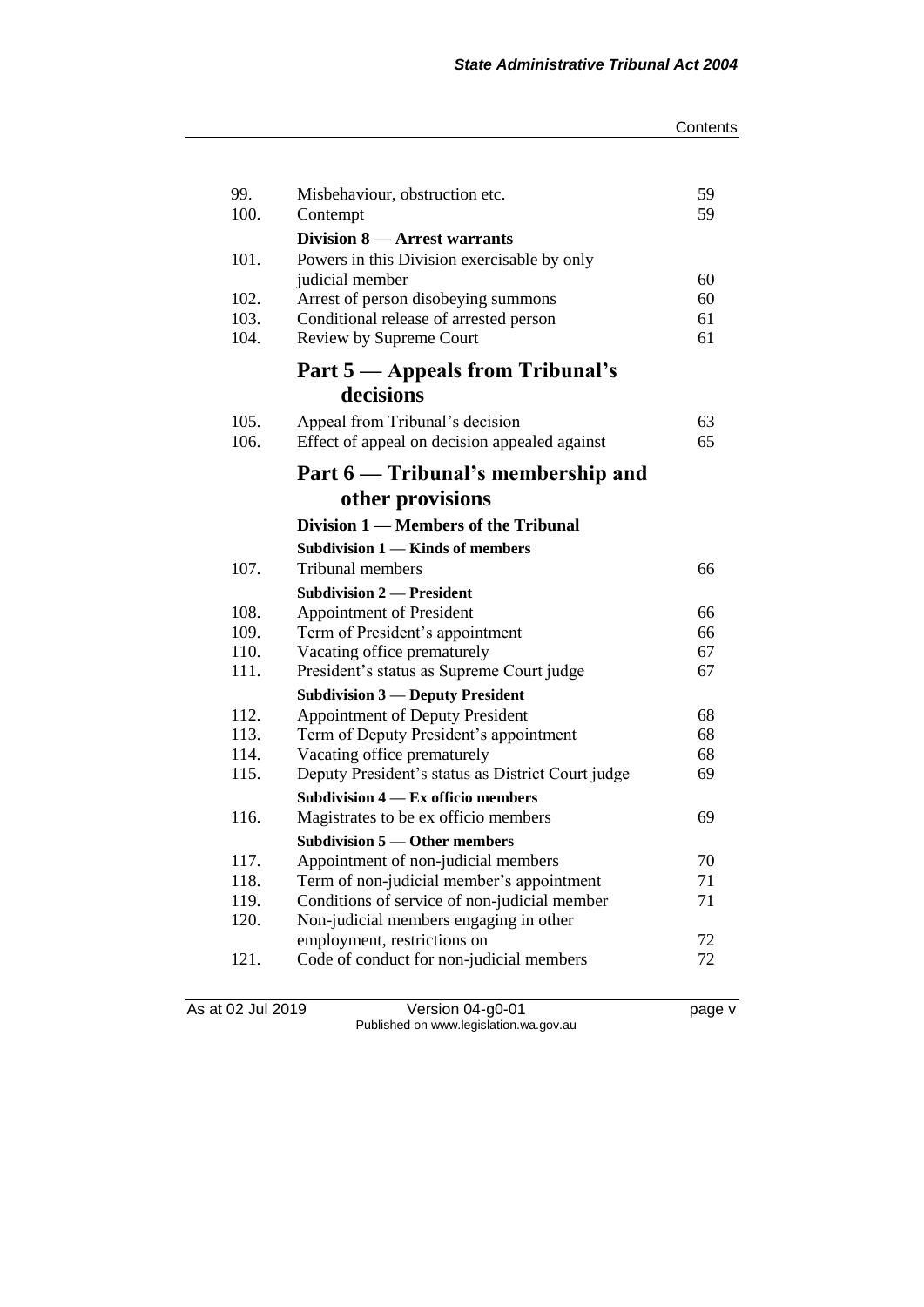| 122.  | Suspending non-judicial member                     | 73 |
|-------|----------------------------------------------------|----|
| 123.  | Terminating appointment of non-judicial member,    |    |
|       | grounds for                                        | 73 |
| 124.  | Investigating suspended non-judicial member        | 73 |
| 125.  | Action on investigator's report                    | 74 |
| 126.  | Deciding whether to recommend termination          | 74 |
| 127.  | Vacating office of non-judicial member             |    |
|       | prematurely                                        | 75 |
|       | Division $2$ — Acting and supplementary            |    |
|       | members                                            |    |
|       | <b>Subdivision 1 — Acting President</b>            |    |
| 128.  | Appointment of acting President                    | 75 |
| 129.  | Terminating appointment as acting President        |    |
|       | prematurely                                        | 76 |
| 130.  | Acting President's status as Supreme Court judge   | 77 |
| 131.  | Deputy President may act as President in some      |    |
|       | cases                                              | 77 |
| 132.  | Deputy President's allowance for acting as         |    |
|       | President                                          | 77 |
| 133.  | Consequences of acting as President                | 78 |
|       | <b>Subdivision 2 — Acting Deputy President</b>     |    |
| 134.  | Appointment of acting Deputy President             | 78 |
|       |                                                    |    |
| 135.  | Terminating appointment of acting Deputy           |    |
|       | President prematurely                              | 79 |
| 136.  | Acting Deputy President's status as District Court |    |
|       | judge                                              | 79 |
| 137.  | Consequences of acting as Deputy President         | 80 |
|       | Subdivision 3 - Supplementary judicial members     |    |
| 138.  | Supplementary President, appointment of etc.       | 80 |
| 139.  | Supplementary President's status as Supreme        |    |
|       | Court judge                                        | 81 |
| 140.  | Supplementary Deputy Presidents, appointment of    |    |
|       | etc.                                               | 81 |
| 141.  | Supplementary Deputy President's status as         |    |
|       | District Court judge                               | 82 |
|       | Division 3 — Other matters about Tribunal          |    |
|       | members                                            |    |
| 142.  | Fixing the period of appointment                   | 82 |
| 142A. | Oath of office                                     | 82 |

page vi Version 04-g0-01 As at 02 Jul 2019 Published on www.legislation.wa.gov.au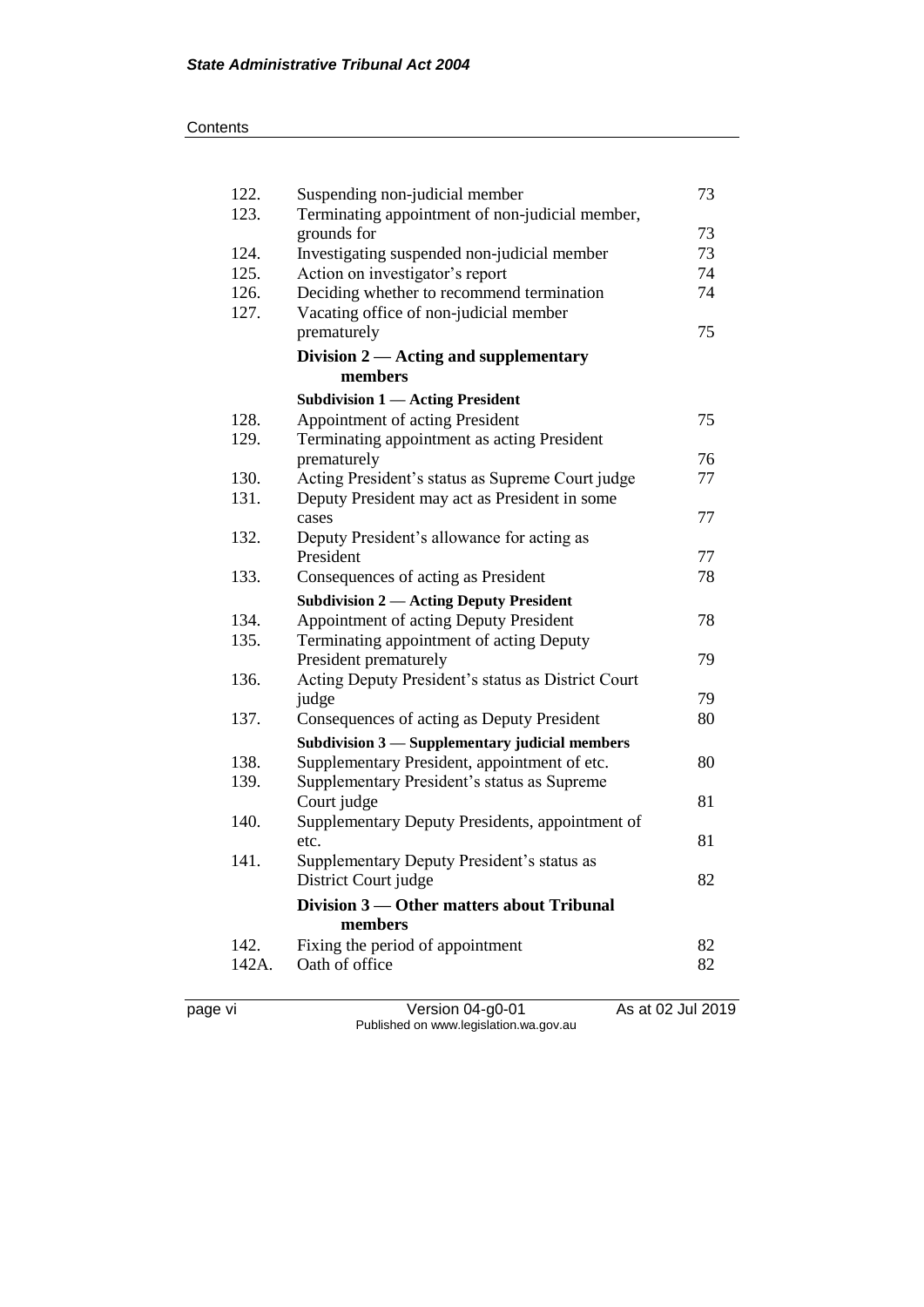| 143.         | Training                                                                            | 83  |
|--------------|-------------------------------------------------------------------------------------|-----|
| 144.         | Disclosure of interests                                                             | 83  |
| 145.         | Completing matters after member's appointment                                       |     |
|              | expires                                                                             | 84  |
|              | <b>Part 7 — Administration</b>                                                      |     |
| 146.         | Responsibility for administering Act                                                | 85  |
| 147.         | President to advise Minister                                                        | 85  |
| 148.         | Executive officer and other staff of Tribunal                                       | 85  |
| 149.         | Delegation by judicial member                                                       | 86  |
| 150.         | Annual etc. reports of Tribunal                                                     | 86  |
| 151.         | Laying reports before House of Parliament not                                       |     |
|              | sitting                                                                             | 87  |
|              | Part 8 — Other matters                                                              |     |
| 152.         | Seals of Tribunal                                                                   | 89  |
| 153.         | Judicial notice to be taken of some things                                          | 89  |
| 154.         | Validity of decisions not affected by some things                                   | 89  |
| 155.         | Register of proceedings                                                             | 90  |
| 156.         | Publication of Tribunal's decisions                                                 | 90  |
| 157.         | Tribunal members etc. not to disclose etc. certain                                  |     |
|              | information                                                                         | 91  |
| 158.         | Persons given certain information not to disclose                                   |     |
|              | it etc.                                                                             | 92  |
| 159.         | Which disclosures would be contrary to public                                       |     |
|              | interest                                                                            | 92  |
| 160.         | Protected matter, Tribunal's duties as to                                           | 93  |
| 161.         | Freedom of Information Act 1992, application of                                     | 94  |
| 162.<br>163. | Parliamentary privilege not affected<br>Immunity etc. of Tribunal members, parties, | 94  |
|              | witnesses etc.                                                                      | 94  |
| 164.         | Protection from liability for torts                                                 | 95  |
| 165.         | Protection for compliance with this Act                                             | 96  |
| 166.         | Protection from defamation proceedings                                              | 96  |
| 167.         | Statutory transfer of jurisdiction to Tribunal,                                     |     |
|              | consequences of                                                                     | 96  |
| 168.         | Arrangements with Ombudsman                                                         | 101 |
| 169.         | Regulations                                                                         | 101 |
| 170.         | Rules of Tribunal                                                                   | 101 |
| 171.         | Fees for proceedings etc. in Tribunal                                               | 102 |
|              |                                                                                     |     |

As at 02 Jul 2019 Version 04-g0-01 page vii Published on www.legislation.wa.gov.au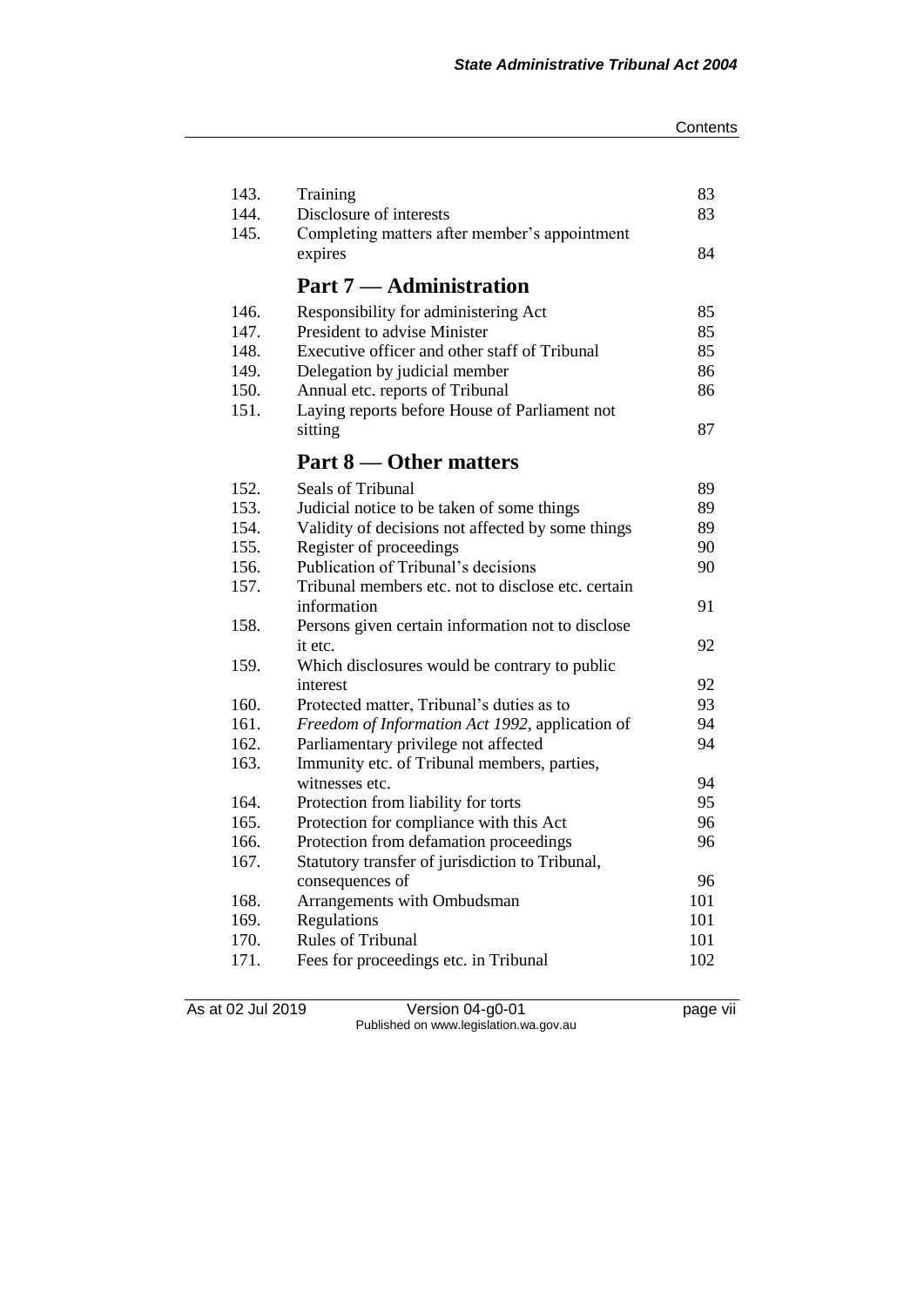| 172.<br>173. | <b>Rules Committee</b><br>Legislative Council inquiry | 102<br>103 |
|--------------|-------------------------------------------------------|------------|
|              | Schedule 1 — Relevant Acts for<br>section 105         |            |
|              | Schedule $2$ — Oath and affirmation<br>of office      |            |
|              | <b>Notes</b>                                          |            |
|              | Compilation table                                     | 106        |
|              | Uncommenced provisions table                          | 108        |
|              | Other notes                                           | 109        |
|              |                                                       |            |

### **Defined terms**

page viii Version 04-g0-01 As at 02 Jul 2019 Published on www.legislation.wa.gov.au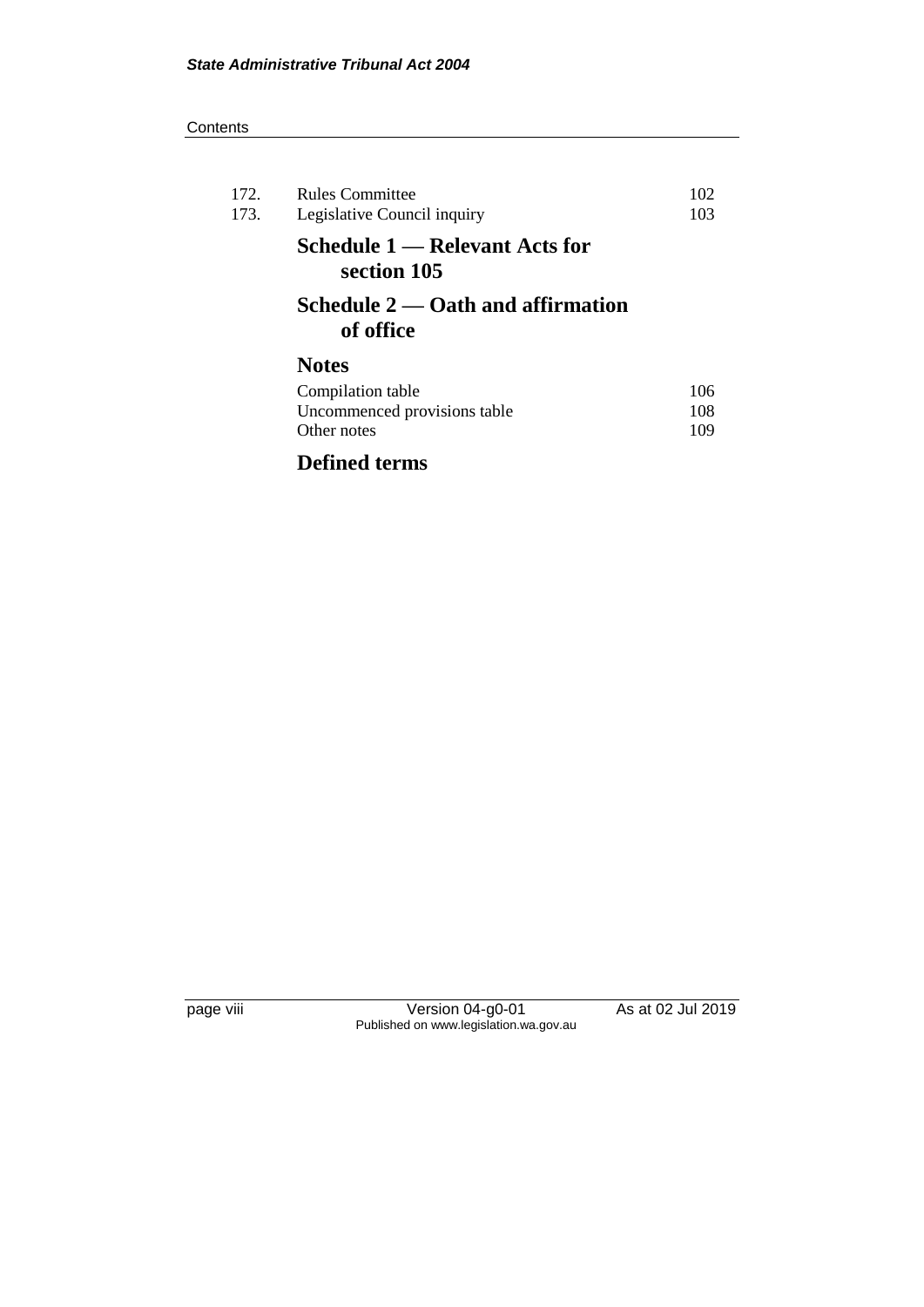Western Australia

# **State Administrative Tribunal Act 2004**

**An Act to establish a tribunal with jurisdiction under this and other Acts to review certain administrative decisions and deal with certain other matters, and for related purposes.**

As at 02 Jul 2019 Version 04-g0-01 page 1 Published on www.legislation.wa.gov.au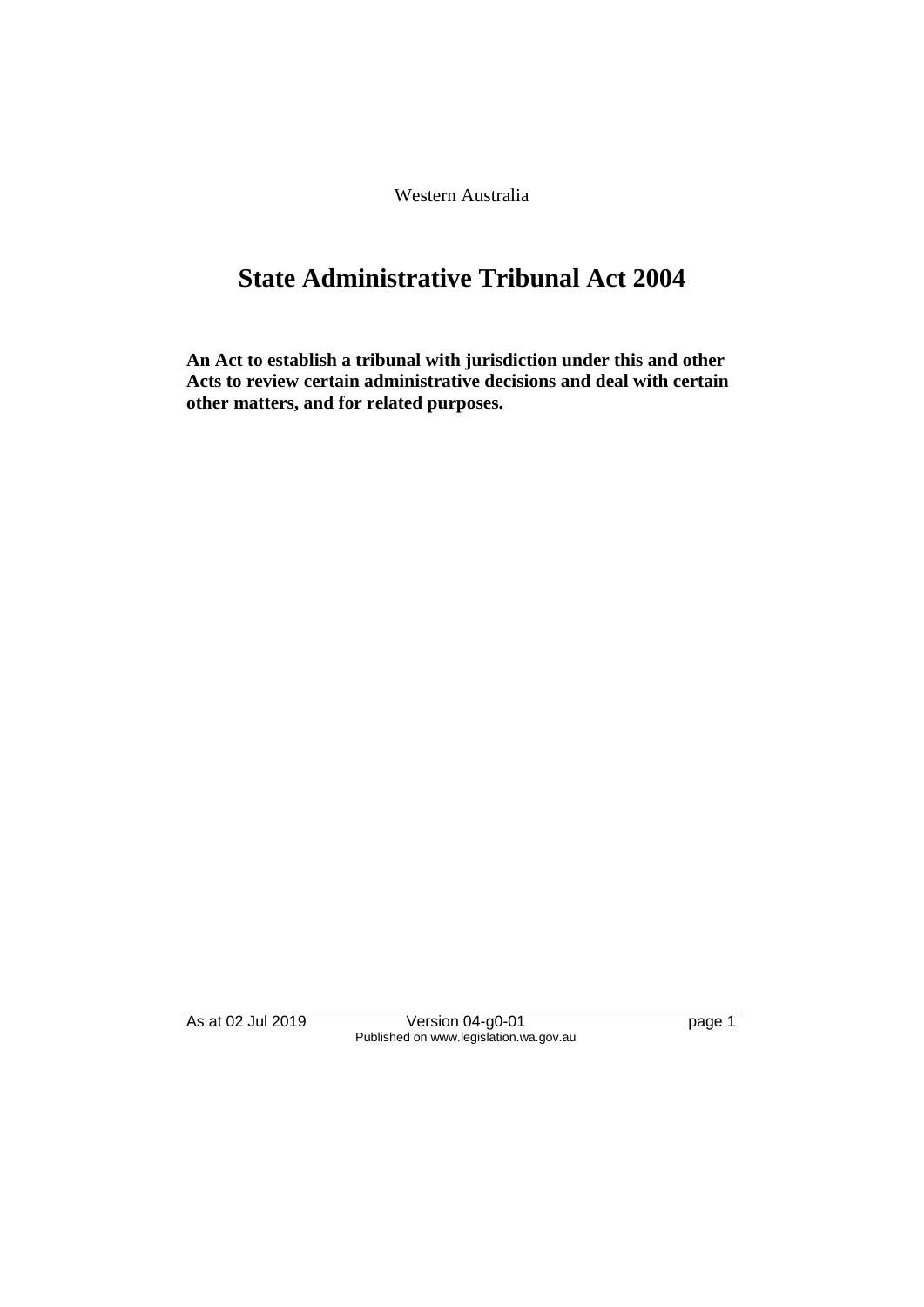**s. 1**

### **Part 1 — Preliminary**

### **1. Short title**

This Act may be cited as the *State Administrative Tribunal Act 2004*.

### **2. Commencement**

- (1) This Act comes into operation on a day fixed by proclamation.
- (2) Different days may be fixed under subsection (1) for different provisions.

### **3. Terms used**

(1) In this Act, unless the contrary intention appears —

*appear* at a hearing means to appear in person or participate in a way allowed under this Act;

*applicant* means —

- (a) in the context of the Tribunal's review jurisdiction, the person who —
	- (i) applies to the Tribunal for a review; or
	- (ii) otherwise brings a matter before the Tribunal; or
	- (iii) requests, requires, or otherwise seeks that a matter be referred to, or otherwise brought before, the Tribunal;
- (b) in any other context, the person who
	- (i) brings a matter before the Tribunal; or
	- (ii) requests, requires, or otherwise seeks that a matter be referred to, or otherwise brought before, the Tribunal,

except that it does not include a person who is required by an enabling Act or section 44(3) to refer a matter to the Tribunal, or otherwise bring a matter before the Tribunal, as sought by another person;

page 2 Version 04-g0-01 As at 02 Jul 2019 Published on www.legislation.wa.gov.au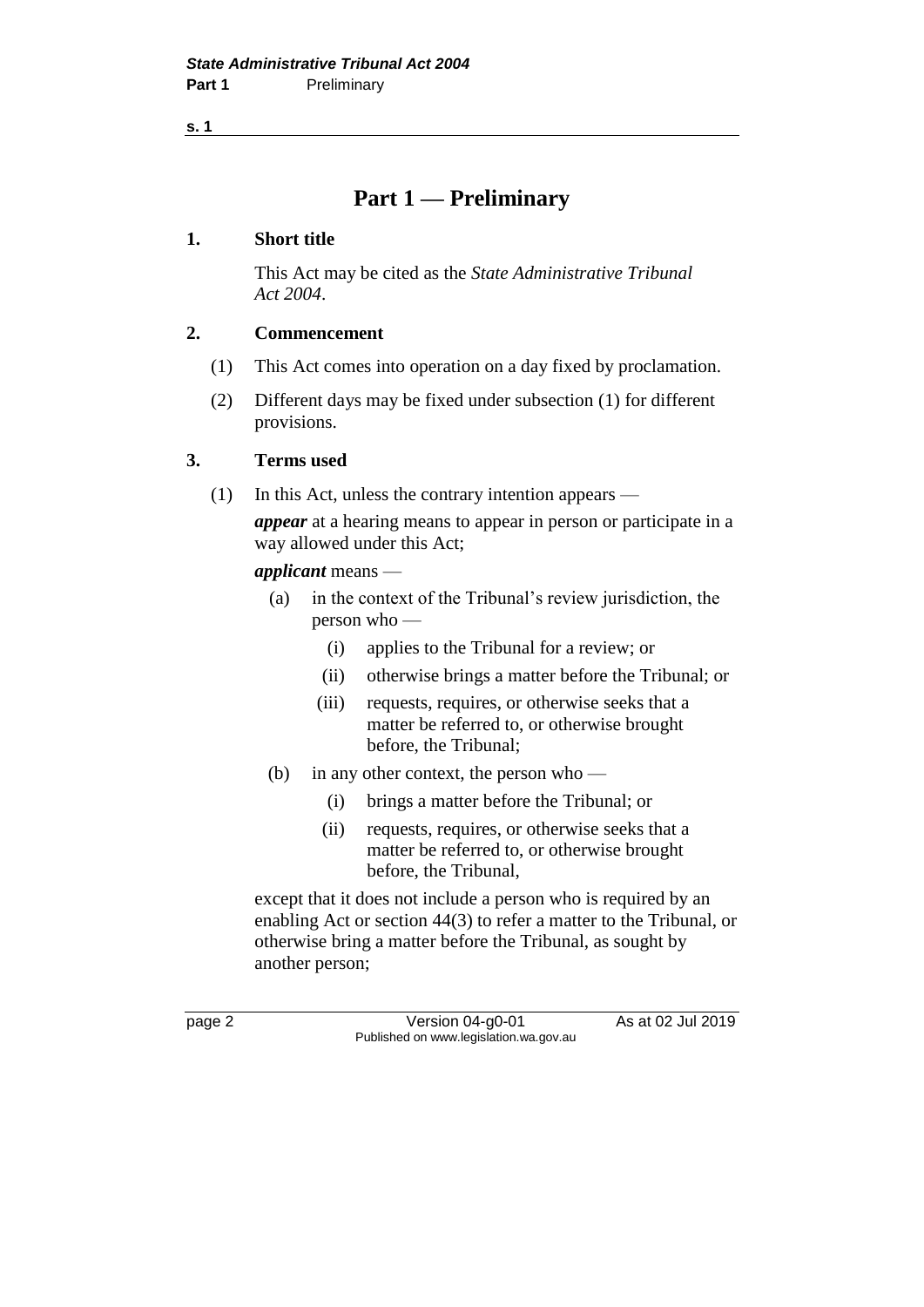*application* means —

- (a) in the context of the Tribunal's review jurisdiction
	- (i) an application by an applicant for a review; or
	- (ii) a referral or other means of bringing a matter before the Tribunal by, or as sought by, an applicant;
- (b) in any other context, a referral or other means of bringing a matter before the Tribunal by, or as sought by, an applicant;

*chief executive officer* means the chief executive officer under the *Public Sector Management Act 1994* of the Department;

*decision* of the Tribunal includes an order, direction, or determination of the Tribunal;

*decision-maker* means a person who makes a reviewable decision;

*Department* means the department principally assisting the Minister in the administration of this Act;

*Deputy President* means a Deputy President of the Tribunal;

*enabling Act* means another Act, or a portion of another Act, under which jurisdiction is conferred on the Tribunal and, if relevant, it includes subsidiary legislation under that other Act;

*executive officer* means the officer made available under section 148(1) to perform the functions under this Act of the executive officer of the Tribunal;

*exempt document* means a document that contains exempt matter;

*exempt matter* means matter that is exempt under Schedule 1 to the *Freedom of Information Act 1992*;

*final decision* means a decision of the Tribunal that disposes of the matter raised in an application;

*hearing* includes a compulsory conference or mediation;

*judicial member* means the President or a Deputy President;

As at 02 Jul 2019 Version 04-g0-01 page 3 Published on www.legislation.wa.gov.au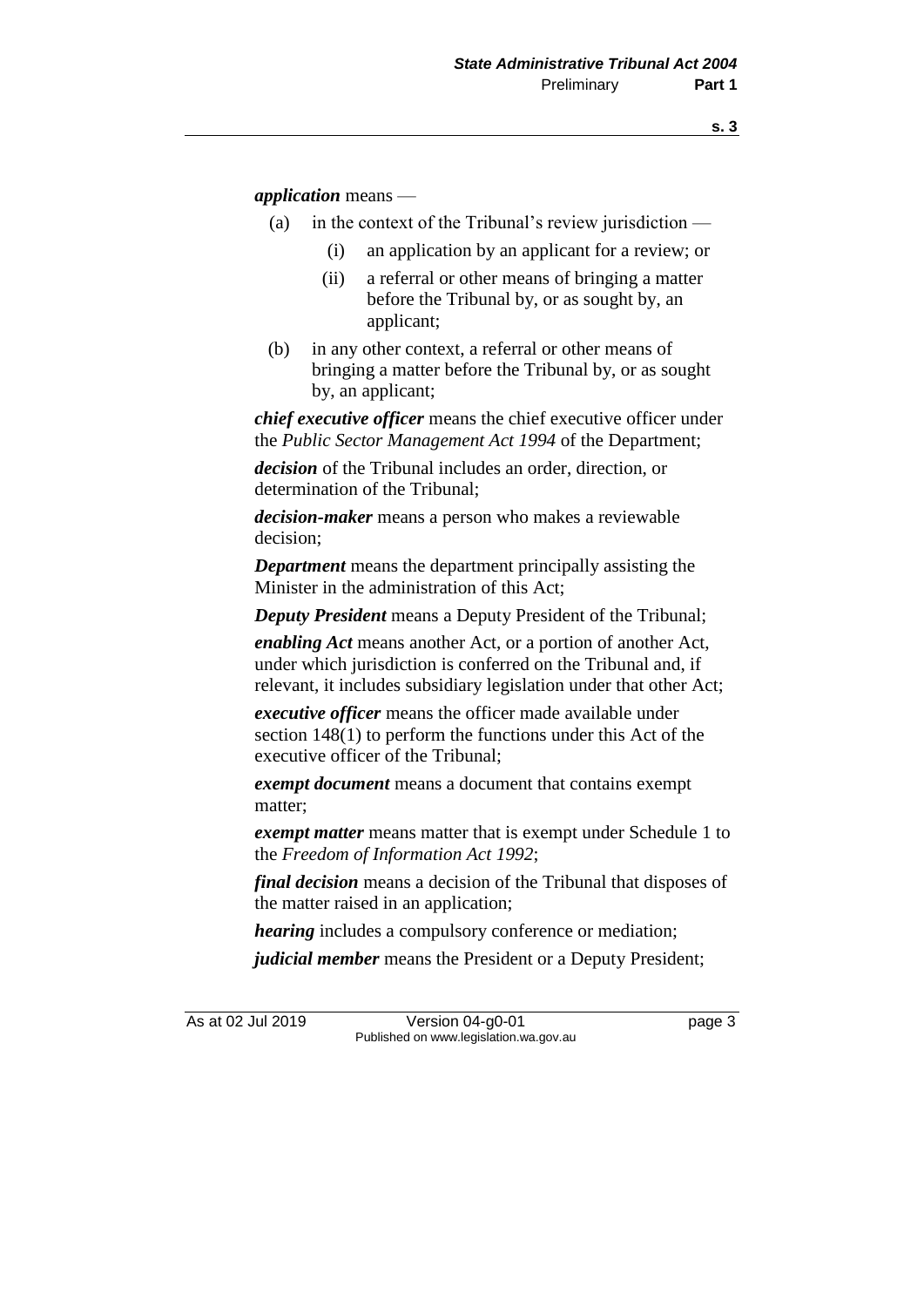*legal experience* means —

- (a) standing and practice as a legal practitioner; or
- (b) judicial service (including service as a judge of a court, a magistrate or other judicial officer) in the State or elsewhere in a common law jurisdiction; or
- (c) a combination of both kinds of legal experience mentioned in paragraphs (a) and (b);

*legal practitioner* means an Australian legal practitioner within the meaning of that term in the *Legal Profession Act 2008* section 3;

*legally qualified member* means —

- (a) a judicial member; or
- (b) a magistrate performing functions as a member of the Tribunal; or
- (c) a non-judicial member who is a qualified person and has had not less than 5 years' legal experience;

*member of staff* of the Tribunal refers to the executive officer and other officers of the Department made available under section 148(2);

*monetary order* means an order of the Tribunal requiring the payment of money, and includes —

- (a) an order for the payment of a fine or other pecuniary penalty; and
- (b) an order under Part 4 Division 5;

*non-judicial member* means a member of the Tribunal who is not the President, a Deputy President or an ex officio member;

*ordinary member* means a member of the Tribunal who is not the President, a Deputy President, a senior member or an ex officio member;

*original jurisdiction* of the Tribunal means its jurisdiction other than its review jurisdiction;

*party* has the meaning given to that term in section 36;

page 4 Version 04-g0-01 As at 02 Jul 2019 Published on www.legislation.wa.gov.au

**s. 3**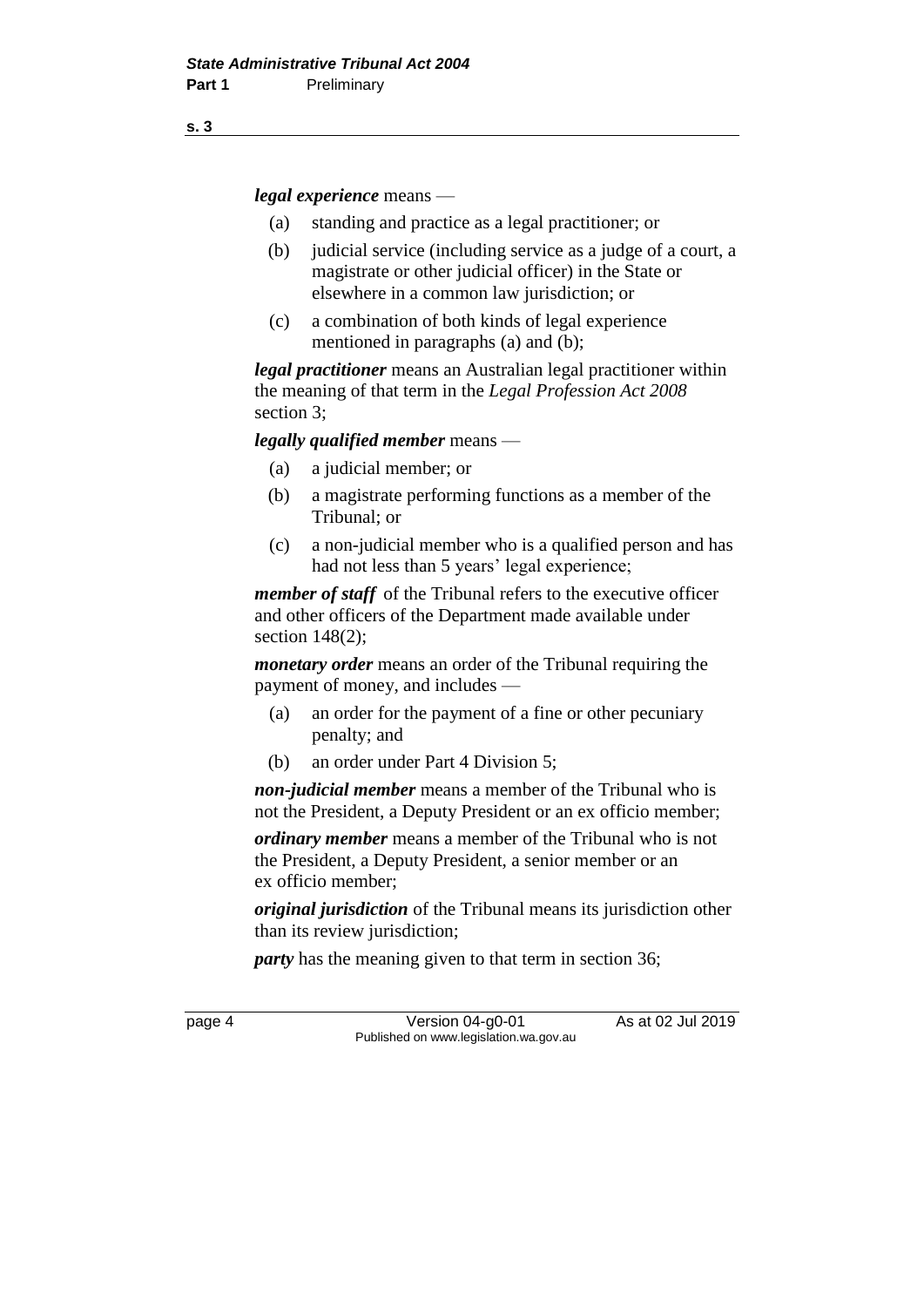*President* means the President of the Tribunal;

*presiding member* means the sitting member of the Tribunal  $w$ ho —

- (a) alone constitutes the Tribunal for dealing with the matter concerned; or
- (b) presides at a proceeding of the Tribunal for dealing with the matter concerned;

*protected matter* means —

- (a) any information or document to which a certificate under section 159(2) applies, except to the extent that an order of the Tribunal under section 159(4) that its disclosure would not be contrary to the public interest has effect; or
- (b) exempt matter or an exempt document;

*public sector employee* has the meaning given to the term *employee* in section 3(1) of the *Public Sector Management Act 1994*;

*qualified person* means an Australian lawyer within the meaning of that term in the *Legal Profession Act 2008* section 3;

*review jurisdiction* of the Tribunal means its jurisdiction described in section 17(1);

*reviewable decision* has the meaning given to that term in section  $17(3)$ ;

*Rules Committee* has the meaning given to that term in section 172;

*senior member* means a non-judicial member appointed as a senior member of the Tribunal;

*sitting member* of the Tribunal means a person who constitutes, or is one of the persons constituting, the Tribunal for dealing with the matter concerned:

*Tribunal* means the State Administrative Tribunal established by this Act and constituted in accordance with this Act or an enabling Act;

As at 02 Jul 2019 Version 04-g0-01 page 5 Published on www.legislation.wa.gov.au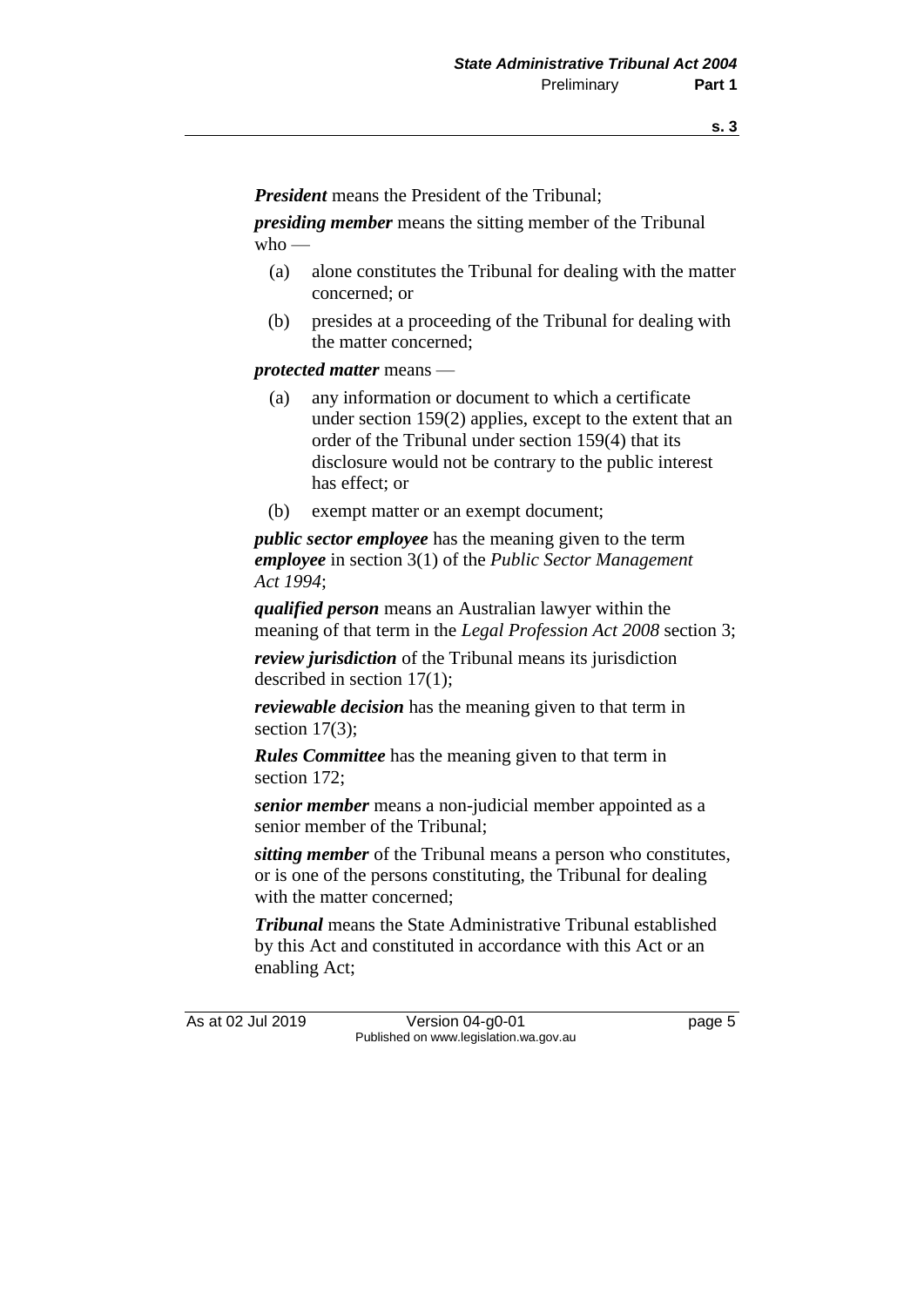*Tribunal member* means a person who is appointed, or authorised to perform functions, as a member of the Tribunal under Part 6;

*vexatiously*, in the context of bringing or conducting a proceeding, has the meaning given in section 4;

*vocational regulatory body* means a body or person which or who, under an enabling Act prescribed by regulations for the purposes of this definition (a *vocational Act*), exercises control over a person's capacity to lawfully pursue a vocation, but does not include the Tribunal;

*witness* means a person who appears before the Tribunal to give evidence, whether the person has been summoned to appear or appears without being summoned.

- (2) Where section 44(3) or (4) gives jurisdiction to the Tribunal to deal with a matter, references in this Act to the enabling Act are to be disregarded in relation to that matter.
- (3) If under an enabling Act a person's failure or omission to do something is reviewable under this Act as a decision —
	- (a) this Act applies as if that person had made that decision; and
	- (b) any provision of the enabling Act as to when the decision is taken to have been made has effect.
- (4) A reference in this Act to the making of an application to the Tribunal includes a reference to a matter being referred to or otherwise brought before the Tribunal.

*[Section 3 amended: No. 21 of 2008 s. 706(2).]*

### **4. What it means to bring or conduct proceeding vexatiously**

A person brings or conducts a proceeding vexatiously if it would result in the proceeding being *vexatious proceedings* as defined in the *Vexatious Proceedings Restriction Act 2002* section 3.

page 6 Version 04-g0-01 As at 02 Jul 2019 Published on www.legislation.wa.gov.au

**s. 4**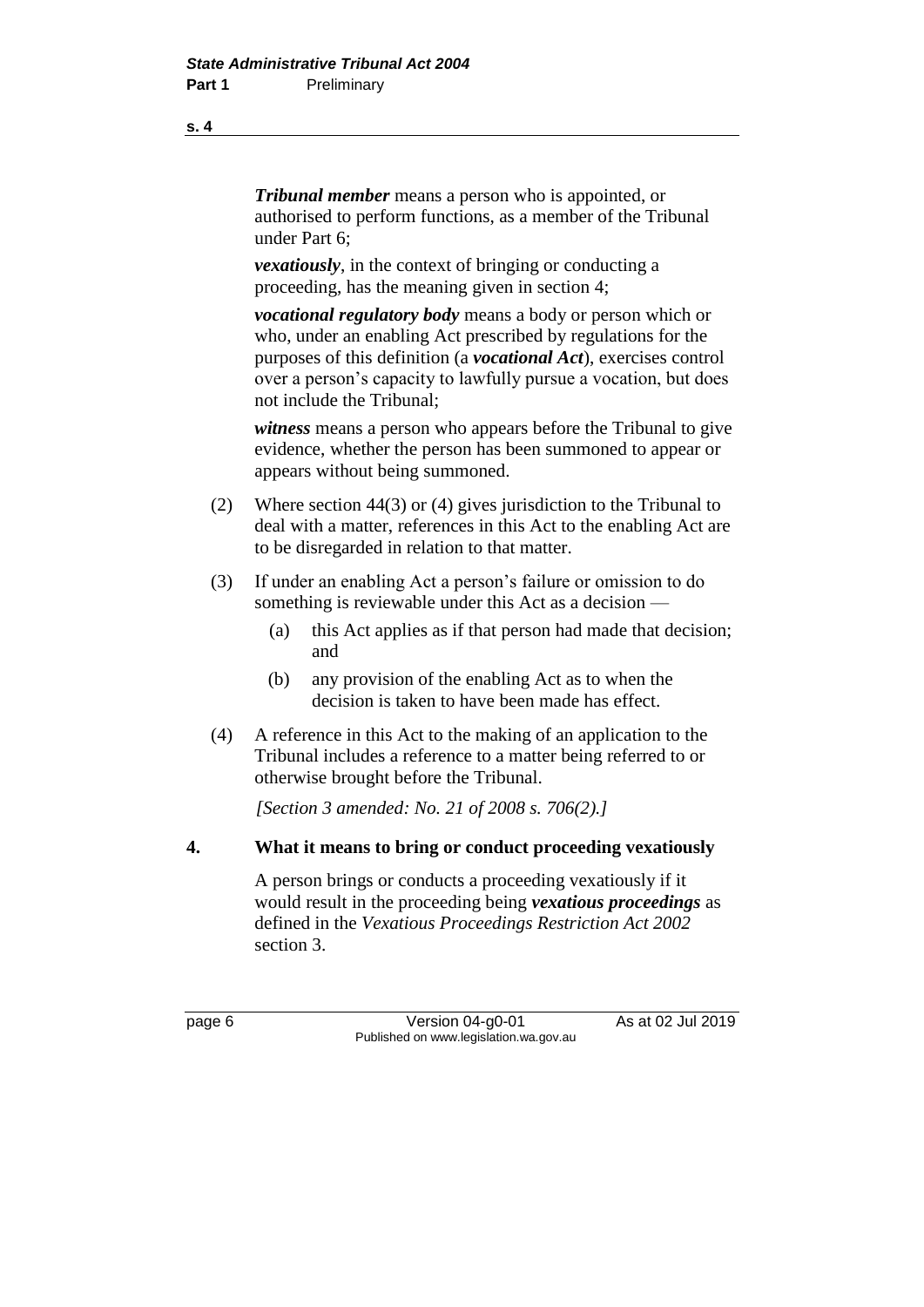#### **5. Enabling Act prevails**

If there is any inconsistency between this Act and an enabling Act, the enabling Act prevails.

### **6. Crown bound**

This Act binds the Crown in right of the State and, subject to the limits of the legislative power of the State, the Crown in all its other capacities.

### **7A.** *Courts and Tribunals (Electronic Processes Facilitation) Act 2013* **Part 2 applies**

The *Courts and Tribunals (Electronic Processes Facilitation) Act 2013* Part 2 applies to this Act.

*[Section 7A inserted: No. 20 of 2013 s. 133.]*

As at 02 Jul 2019 Version 04-g0-01 page 7 Published on www.legislation.wa.gov.au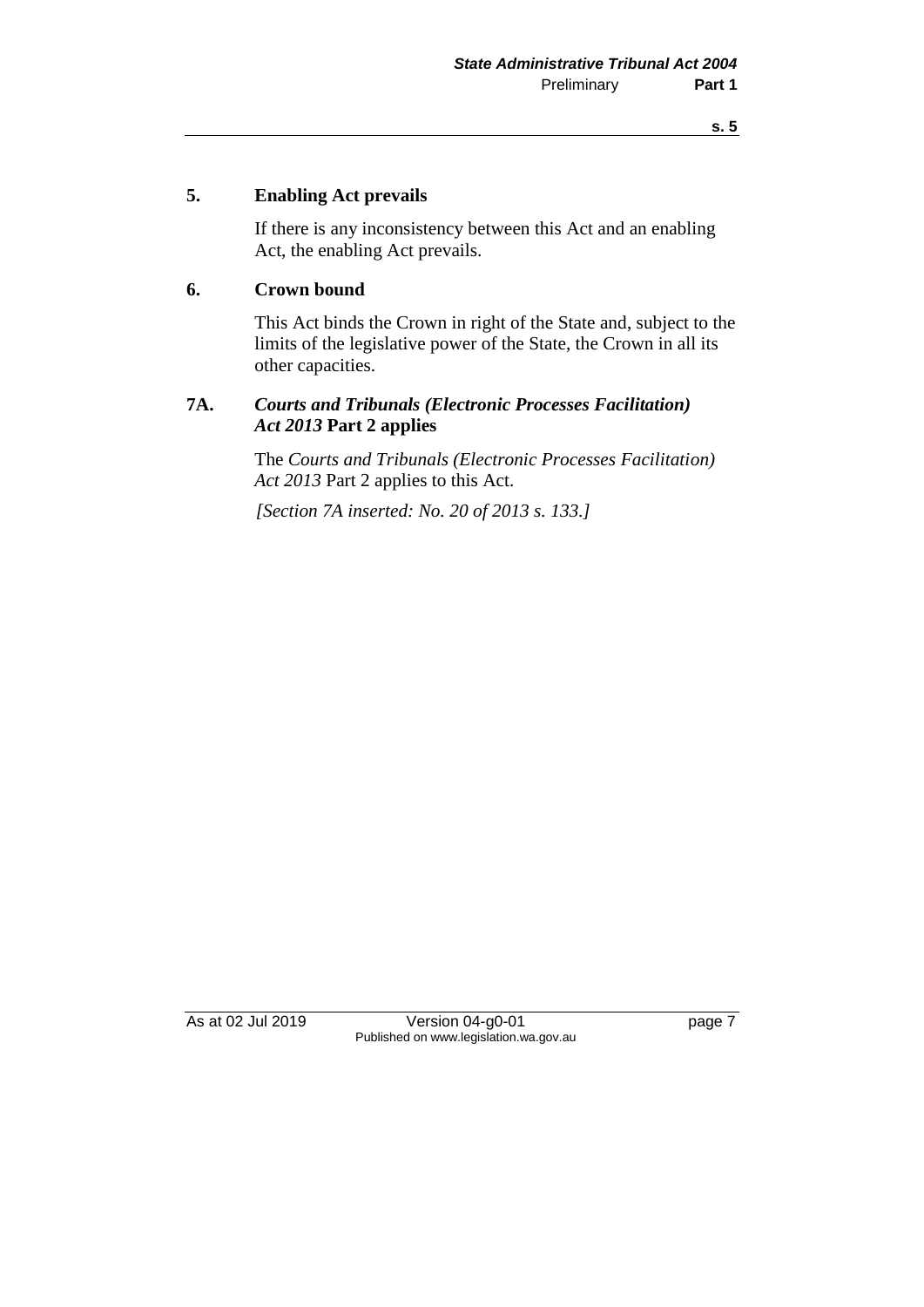**s. 7**

### **Part 2 — The State Administrative Tribunal**

### **7. Tribunal established**

A tribunal called the State Administrative Tribunal is established.

### **8. Tribunal's jurisdiction**

The Tribunal has the jurisdiction described in Part 3.

### **9. Main objectives of Tribunal**

The main objectives of the Tribunal in dealing with matters within its jurisdiction are —

- (a) to achieve the resolution of questions, complaints or disputes, and make or review decisions, fairly and according to the substantial merits of the case; and
- (b) to act as speedily and with as little formality and technicality as is practicable, and minimise the costs to parties; and
- (c) to make appropriate use of the knowledge and experience of Tribunal members.

### **10. Tribunal to operate throughout State**

The Tribunal is to facilitate access to its services throughout Western Australia and may sit at any place in Western Australia.

### **11. Who constitutes Tribunal**

- (1) When exercising its jurisdiction, the Tribunal is to be constituted by a person who is a Tribunal member or persons who are Tribunal members, as specified by the President.
- (2) The Tribunal is not to be constituted by more than 3 members.
- (3) Despite subsections (2) and (4), the President can specify that the Tribunal is to be constituted by 4 members or 5 members if

page 8 Version 04-g0-01 As at 02 Jul 2019 Published on www.legislation.wa.gov.au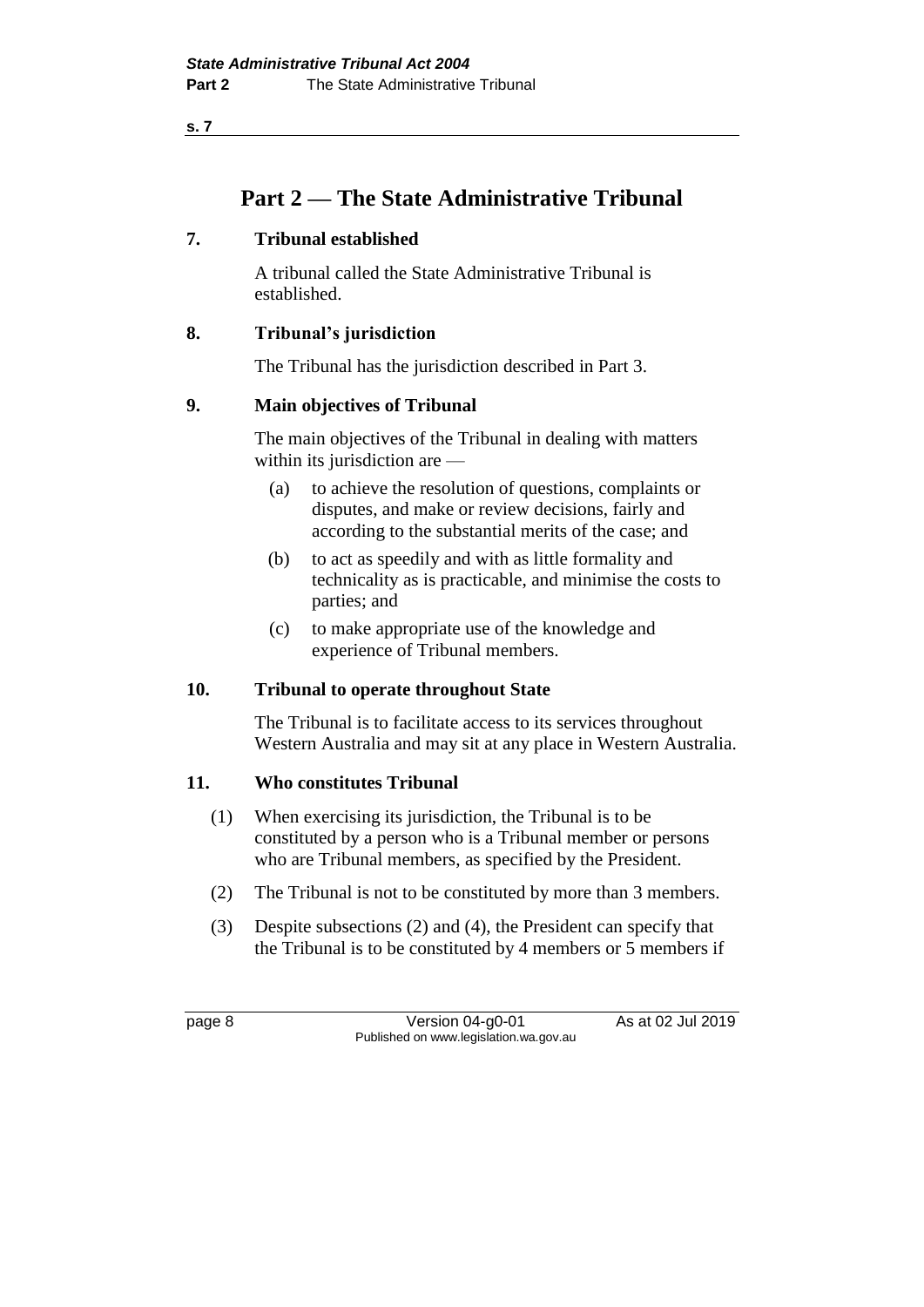the President is satisfied that it is appropriate to do so in particular circumstances.

(4) The President is to ensure that when dealing with a decision of a vocational regulatory body or a matter brought before the Tribunal by a vocational regulatory body or by another person under a vocational Act, the Tribunal is constituted by 3 persons, being —

- (a) one person who is a legally qualified member; and
- (b) one person who has extensive or special experience in the same vocation as the person affected by or the subject of the decision or matter; and
- (c) one person not engaged in that vocation who is familiar with the interests of persons dealing with persons engaged in that vocation or has knowledge or experience enabling the person to understand those interests.
- (5) Subsection (4) does not apply to
	- (a) a hearing at which the Tribunal makes a decision other than a final decision; or
	- (aa) a hearing at which the Tribunal makes a final decision with the consent of the parties; or
	- (b) a compulsory conference; or
	- (c) the appointment of a Tribunal member as a mediator.
- (6) In specifying the persons by whom the Tribunal is to be constituted for dealing with a particular matter and the number of those persons, the President is to have regard to —
	- (a) the degrees of the public importance and the complexity of the matter; and
	- (b) if the matter comes within the Tribunal's review jurisdiction, the nature and status of the office of the decision-maker who made the reviewable decision; and
	- (c) the extent to which any sitting member of the Tribunal needs to have special knowledge or experience that is relevant to the matter; and

As at 02 Jul 2019 Version 04-g0-01 page 9 Published on www.legislation.wa.gov.au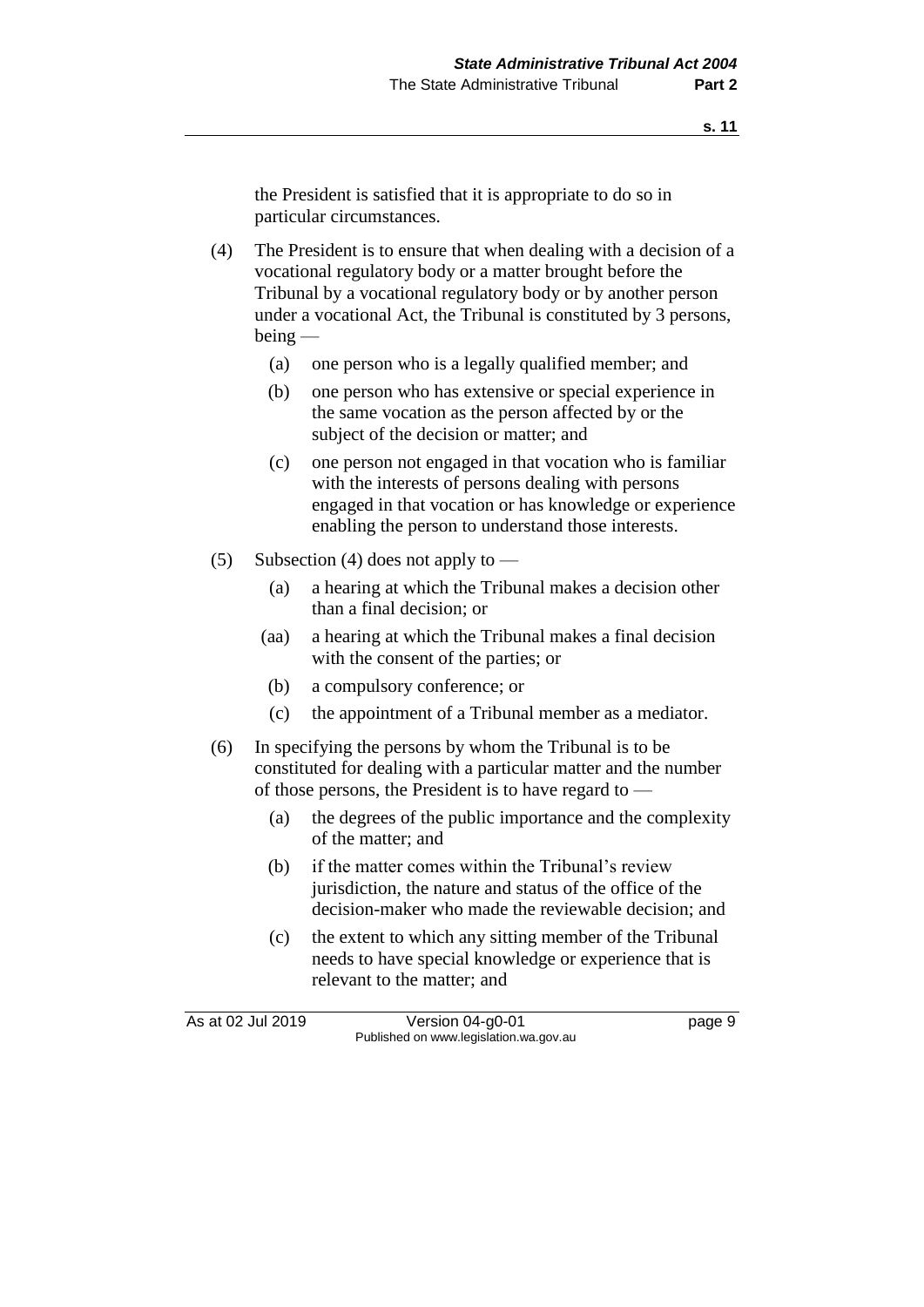**s. 12**

- (d) the need to ensure that a person who has had previous involvement with the matter, otherwise than as a Tribunal member, is not a sitting member of the Tribunal; and
- (e) any relevant provision of this Act or another written law; and
- (f) anything else that the President considers relevant.
- (7) A person is not allowed to be a sitting member of the Tribunal, or perform any function as a Tribunal member, in relation to a matter in the Tribunal's review jurisdiction if the person was —
	- (a) the decision-maker in relation to that matter; or
	- (b) a member of a body that was the decision-maker in relation to that matter.
- (8) The President may alter who is to constitute the Tribunal for the purpose of dealing with a matter, or anything relating to a matter, and the Tribunal as constituted after the alteration can have regard to any record of the proceeding of the Tribunal in relation to the matter before the alteration or any evidence taken in the proceeding before the alteration.

*[Section 11 amended: No. 5 of 2008 s. 111.]*

### **12. Contemporaneous exercise of Tribunal's jurisdiction**

The Tribunal constituted in accordance with this Act or an enabling Act may sit and exercise the jurisdiction of the Tribunal even though the Tribunal differently constituted in accordance with this Act or an enabling Act is at the same time sitting and exercising the jurisdiction of the Tribunal.

page 10 Version 04-g0-01 As at 02 Jul 2019 Published on www.legislation.wa.gov.au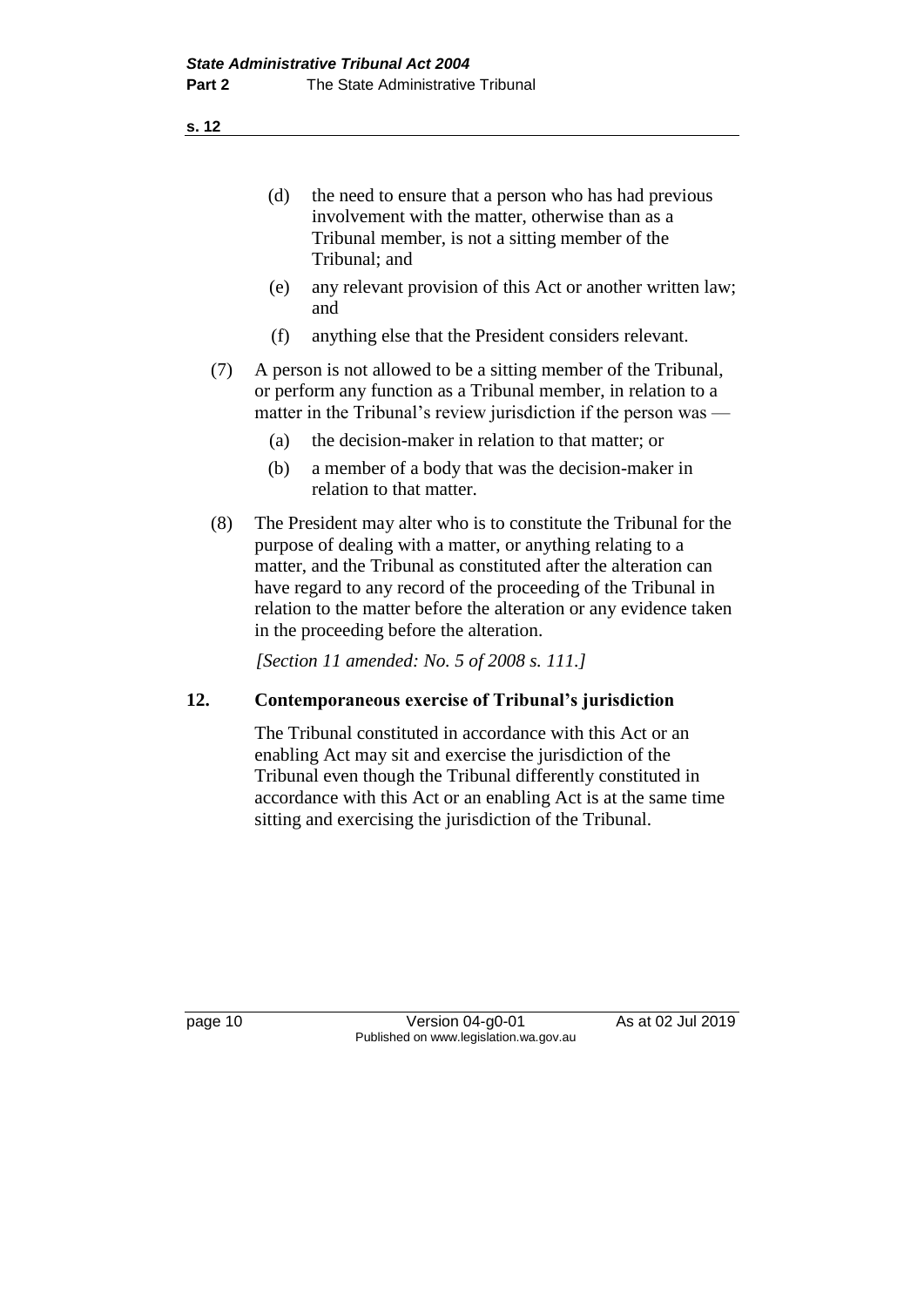# **Part 3 — Jurisdiction of the Tribunal**

### **Division 1 — Preliminary matters**

### **13. Sources of jurisdiction**

- (1) A provision of an enabling Act that enables an application to be made to the Tribunal gives the Tribunal jurisdiction to deal with the matter concerned.
- (2) In addition to the jurisdiction that an enabling Act gives to deal with a matter, the Tribunal has any jurisdiction that this Act gives in relation to that matter.
- (3) The Tribunal also has the jurisdiction given by section 44(3) and (4).

### **14. Kinds of jurisdiction**

A matter in which the Tribunal has jurisdiction comes within either its original jurisdiction or its review jurisdiction.

### **Division 2 — Original jurisdiction**

### **15. What comes within original jurisdiction**

- (1) If the matter that an enabling Act gives the Tribunal jurisdiction to deal with does not involve a review of a decision, the matter comes within the Tribunal's original jurisdiction.
- (2) A matter referred to the Tribunal under section 44(4) comes within the Tribunal's original jurisdiction.

### **16. Exercising original jurisdiction**

- (1) In exercising its original jurisdiction the Tribunal is to deal with a matter in accordance with this Act and the enabling Act.
- (2) The enabling Act may modify the operation of this Act in relation to a matter that comes within the Tribunal's original jurisdiction.

As at 02 Jul 2019 Version 04-g0-01 page 11 Published on www.legislation.wa.gov.au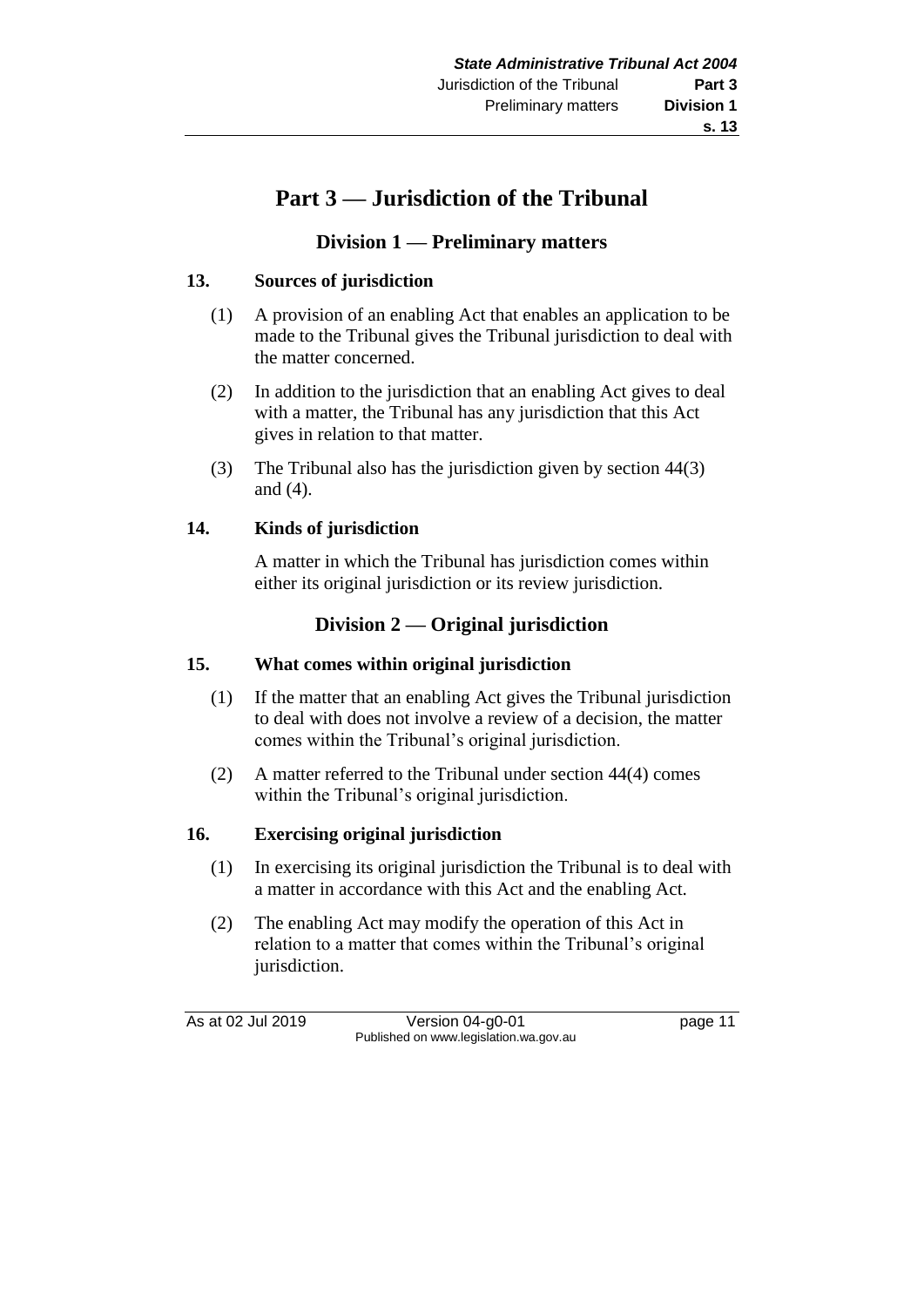### **Division 3 — Review jurisdiction**

### **Subdivision 1 — General provisions**

### **17. What comes within review jurisdiction**

- (1) If the matter that an enabling Act gives the Tribunal jurisdiction to deal with is a matter that expressly or necessarily involves a review of a decision, the matter comes within the Tribunal's review jurisdiction.
- (2) A matter referred to the Tribunal under section 44(3) comes within the Tribunal's review jurisdiction.
- (3) Where subsection (1) or (2) applies the decision is a *reviewable decision* for the purposes of this Act.

### **18. Exercising review jurisdiction**

- (1) In exercising its review jurisdiction the Tribunal is to deal with a matter in accordance with this Act and the enabling Act.
- (2) The enabling Act may modify the operation of this Act in relation to a matter that comes within the Tribunal's review jurisdiction.

### **19. Relationship of statutory right of review to judicial review**

(1) In this section —

*judicial review proceedings* means proceedings in which any of the following is sought —

- (a) a writ of certiorari, mandamus, or prohibition;
- (b) another prerogative writ;
- (c) a declaratory judgment.
- (2) The right given by an enabling Act or section 44(3) to have a decision reviewed by the Tribunal does not exclude any right to take judicial review proceedings in relation to the decision.

page 12 Version 04-g0-01 As at 02 Jul 2019 Published on www.legislation.wa.gov.au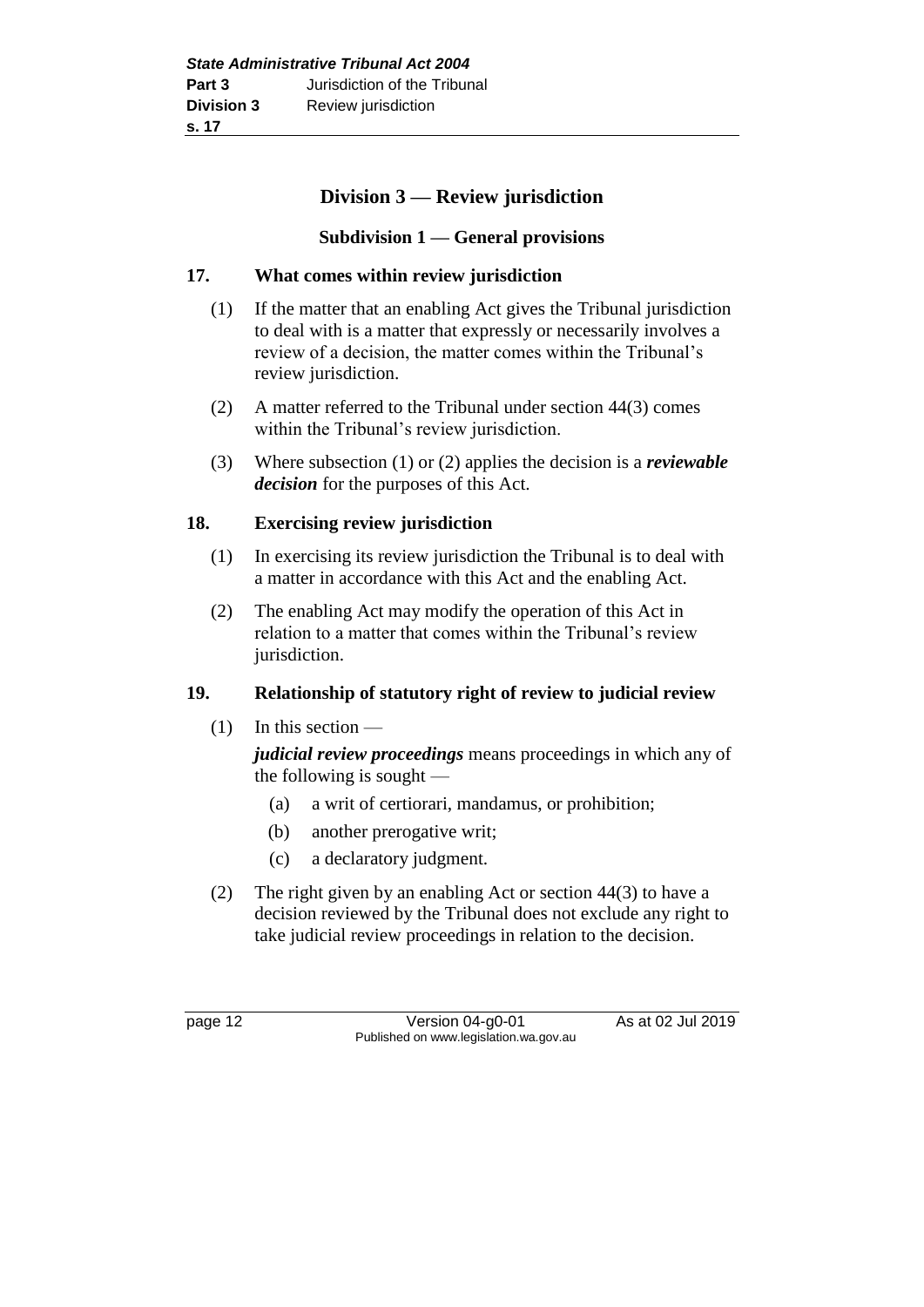- (3) However
	- (a) a Tribunal proceeding for the review of a reviewable decision cannot be commenced at the same time as judicial review proceedings are commenced in relation to the decision; and
	- (b) if a Tribunal proceeding for the review of a reviewable decision has commenced, judicial review proceedings cannot subsequently be commenced in relation to the decision; and
	- (c) if judicial review proceedings have commenced in relation to a reviewable decision, a Tribunal proceeding for the review of the decision cannot subsequently be commenced.
- (4) Subsection (3)(b) applies both during the Tribunal proceeding and after the proceeding has ended but —
	- (a) it does not apply if the proceeding is struck out under section 50(1) because the Tribunal considers that judicial review proceedings would be more appropriate; and
	- (b) it does not affect judicial review proceedings in relation to the decision of the Tribunal.
- (5) Subsection  $(3)(c)$  applies both during the judicial review proceedings and after those proceedings have ended but it does not apply if they are dismissed or struck out —
	- (a) because of procedural defects and not on their substantive merits; or
	- (b) because the court considers them to be inappropriate or considers that a Tribunal proceeding would be more appropriate.
- (6) This section is intended to operate even if the enactment which gives a right to have a decision reviewed by the Tribunal was enacted after the commencement of this section.

As at 02 Jul 2019 Version 04-g0-01 page 13 Published on www.legislation.wa.gov.au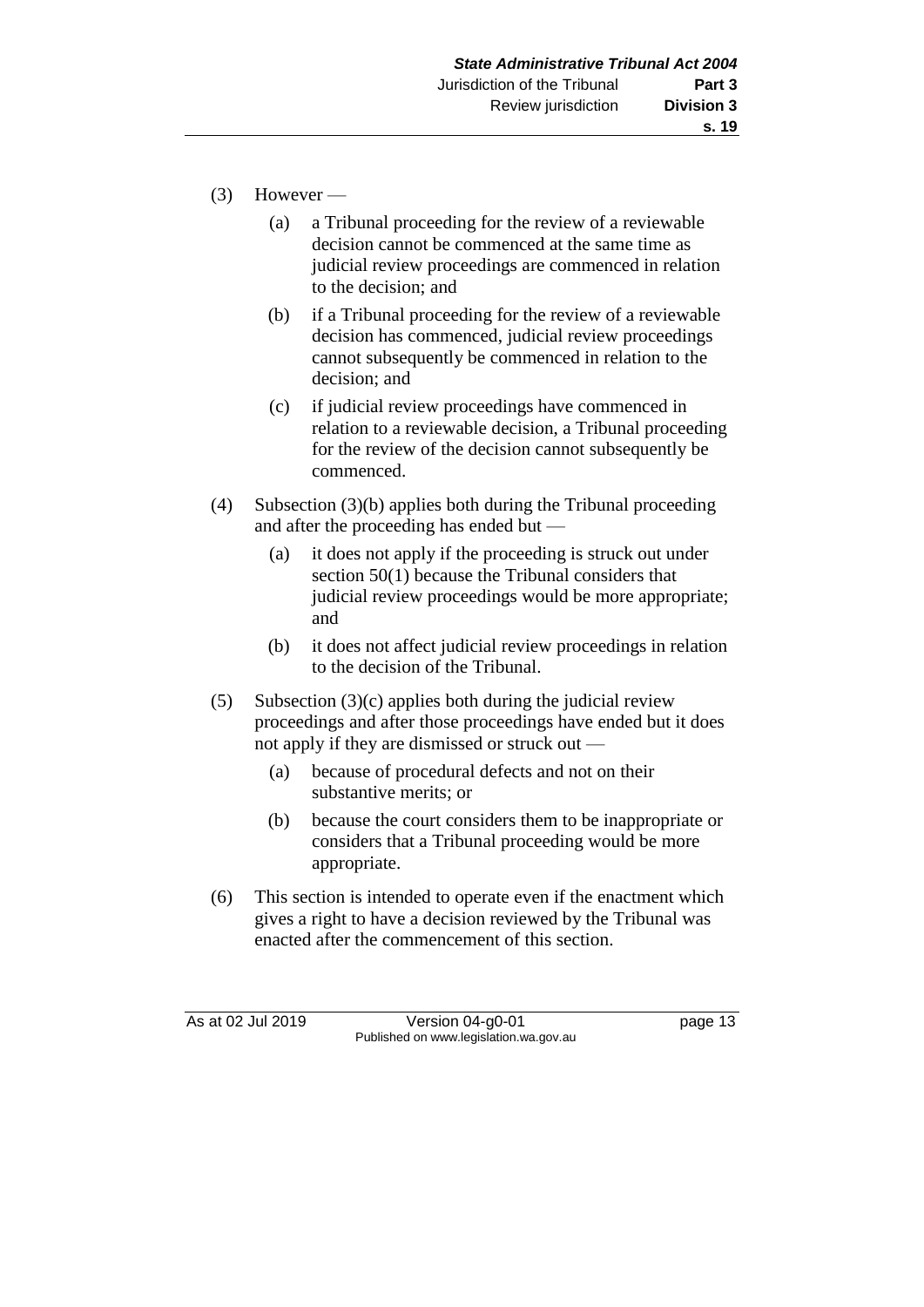### **Subdivision 2 — Information about reviewable decision**

### **20. Notice of decision and right to have it reviewed to be given by decision-maker**

- (1) If this subsection applies to a reviewable decision, the decision-maker is to give any person who has a right under an enabling Act or section 44(3) to have the decision reviewed by the Tribunal written notice of —
	- (a) the decision; and
	- (b) that right.
- (2) Subsection (1) applies to any reviewable decision unless
	- (a) the decision does not adversely affect the interests of the person who has that right and —
		- (i) it is a decision not to impose a liability, penalty, or any kind of limitation, on a person; or
		- (ii) it is made under an enabling Act that establishes several categories of entitlement to a monetary or other benefit, and it determines a person to be in the most favourable of those categories;
		- or
	- (b) the decision is prescribed by the regulations for the purposes of this paragraph.
- (3) If the persons who have to be given notice under subsection (1) are not readily identifiable, the decision-maker is to take steps that are reasonable in the circumstances to give the notice.
- (4) A contravention of this section does not affect the validity of the decision.
- (5) If subsection (1) applies in a case in which a person has failed to make a decision within the time limit for making the decision, the person may, if the enabling Act permits, make the decision instead of giving notice under subsection (1).

page 14 Version 04-g0-01 As at 02 Jul 2019 Published on www.legislation.wa.gov.au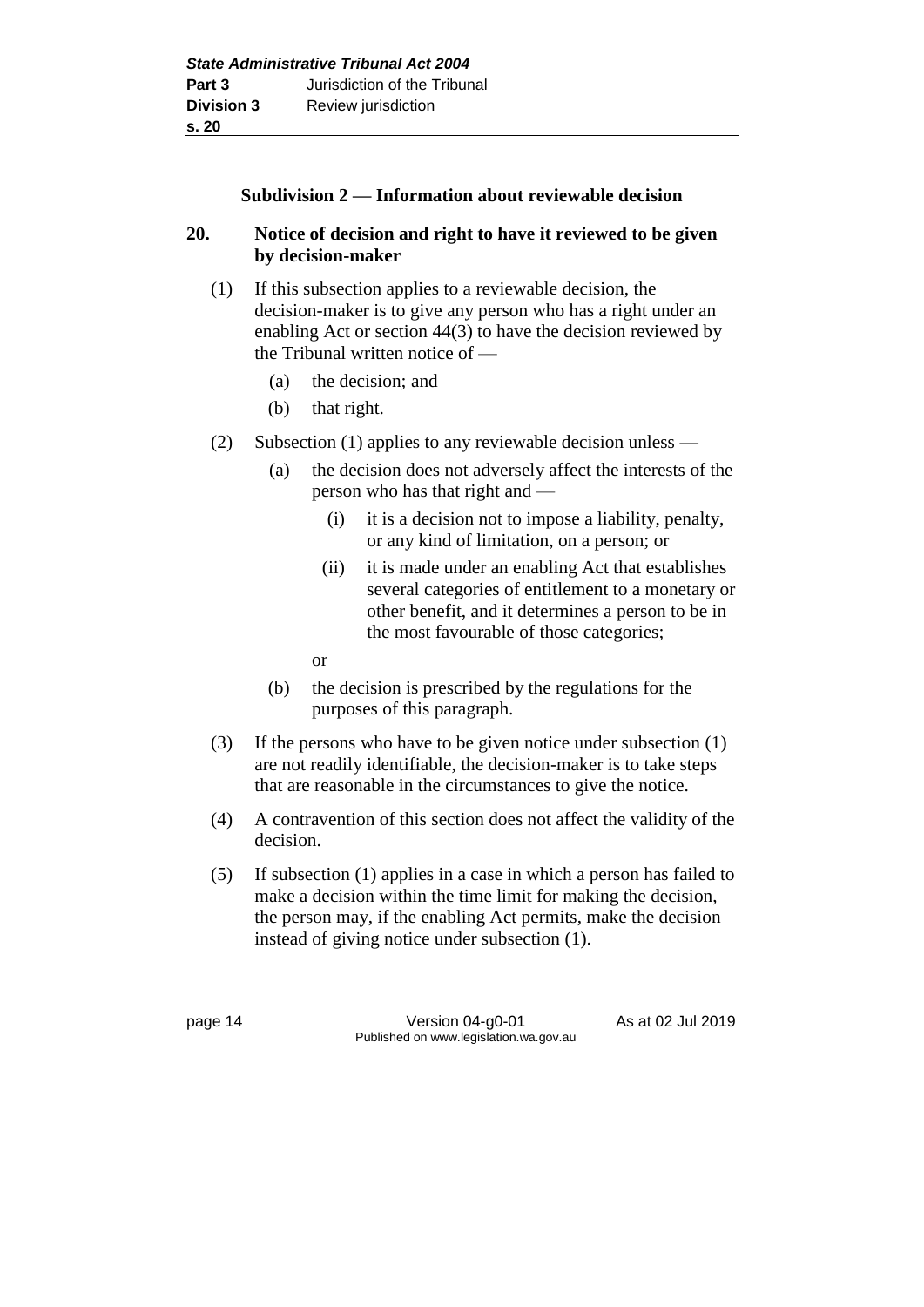### **21. Statement of reasons for decision, request for etc.**

- (1) If this subsection applies to a reviewable decision, a person who has a right under an enabling Act or section 44(3) to have the decision reviewed by the Tribunal may request the decision-maker to provide the person with a written statement of the reasons for the decision.
- (2) Subsection (1) applies to any reviewable decision unless
	- (a) the decision-maker has already given the person a written statement containing the details described in subsection (5) (whether as part of the decision or separately); or
	- (b) the enabling Act contains other provisions under which the person has, will, could, or could have, become entitled to a written statement of the reasons for the decision containing the details described in subsection (5).
- (3) A request under subsection (1) has to be made in writing and can be made —
	- (a) at any time within the period of 28 days after the day on which the decision was made; or
	- (b) if section 20(1) applies, at any time before the expiration of the period of 28 days after the day on which notice is given as required under section 20(1).
- (4) Subject to section 23, a decision-maker receiving a request under subsection (1) is to comply with the request as soon as practicable, and in any case within the period of 28 days after the request is made.
- (5) Subject to section 23, the decision-maker's written statement has to contain —
	- (a) the reasons for the decision; and
	- (b) any findings on material questions of fact that led to the decision, referring to the evidence or other material on which those findings were based.

As at 02 Jul 2019 Version 04-g0-01 page 15 Published on www.legislation.wa.gov.au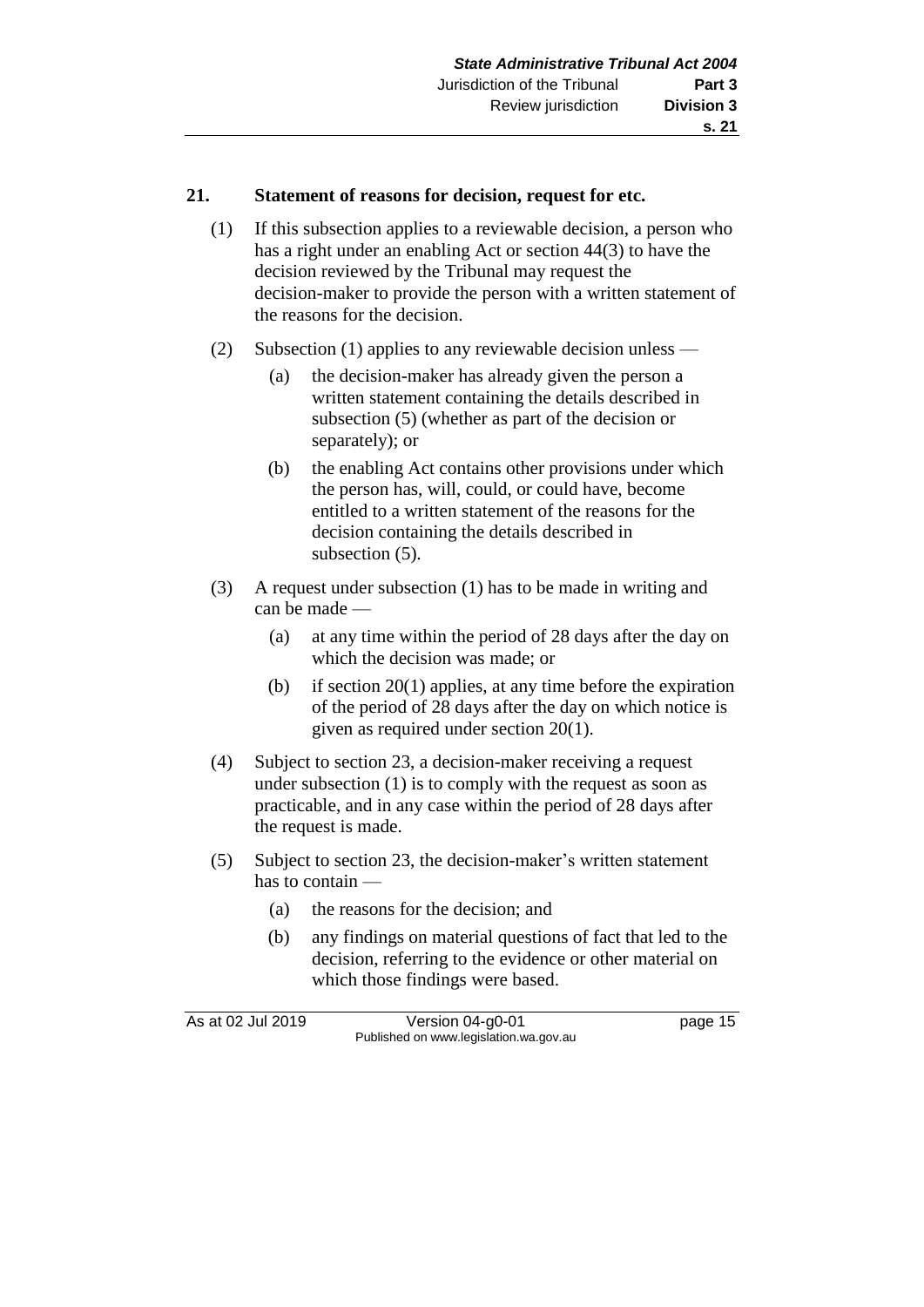### **22. Tribunal may order decision-maker to provide reasons**

- (1) If, under section 21(1), a person requests a decision-maker to provide the person with a written statement of the reasons for a reviewable decision and, contrary to section 21(4), the decision-maker fails to provide the statement, the person may apply to the Tribunal for an order that the decision-maker provide the statement to the person.
- (2) The person is to give notice of the application to the decision-maker within the time specified by the rules.
- (3) If the Tribunal is satisfied that the person is entitled to be provided with the statement, the Tribunal may order that the decision-maker provide the statement to the person within the time specified in the order.

### **23. Exceptions to what has to be provided**

- (1) A statement required by section 21 cannot include any protected matter.
- (2) If the omission of protected matter under subsection (1) would make the statement false or misleading then, instead of providing the statement, the decision-maker is to inform the person who requested the statement that it is not being provided because it would be false or misleading for that reason.

### **24. Decision-makers to give Tribunal reasons etc. for decisions being reviewed**

If a proceeding for the review of a decision is commenced, the decision-maker is to provide the following to the Tribunal in accordance with the rules —

- (a) a statement of the reasons for the decision;
- (b) other documents and other material in the decision-maker's possession or under the decision-maker's control and relevant to the Tribunal's review of the decision.

page 16 Version 04-g0-01 As at 02 Jul 2019 Published on www.legislation.wa.gov.au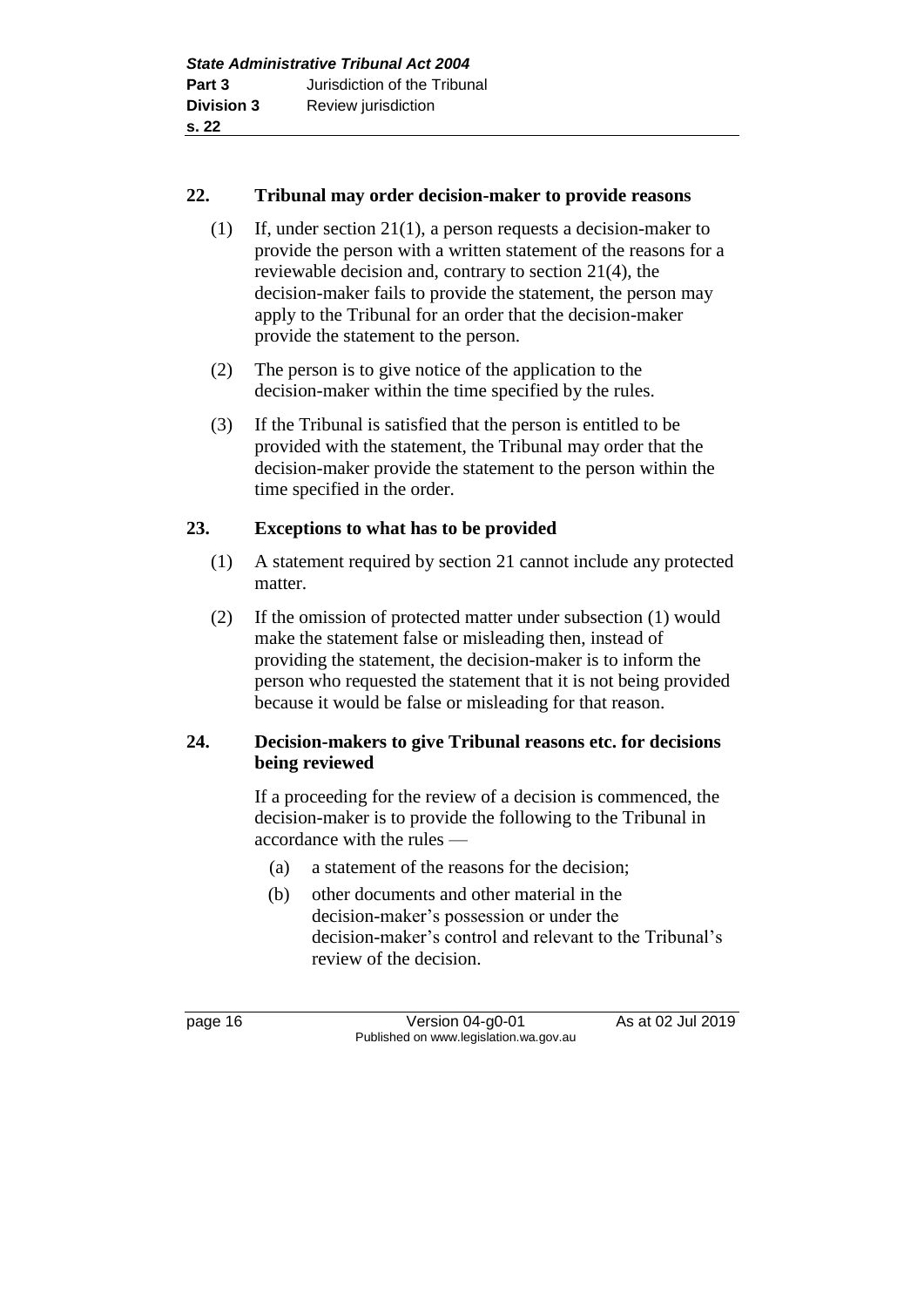### **Subdivision 3 — The review**

### **25. Effect of review proceedings on decision being reviewed**

- (1) The commencement of a proceeding for the review of a decision does not affect the operation of the decision or prevent the taking of action to implement the decision unless —
	- (a) the enabling Act states otherwise; or
	- (b) the Tribunal makes an order under subsection (2).
- (2) The Tribunal, on the application of a party or on its own initiative, may make an order staying the operation of a decision that is the subject of a proceeding for review.
- (3) The Tribunal's power to make an order under subsection (2) is exercisable by —
	- (a) a legally qualified member; or
	- (b) the presiding member if the Tribunal as constituted for a hearing does not consist of or include a legally qualified member.
- (4) The Tribunal may make an order under subsection (2) only if it considers that it is desirable to do so after taking into account —
	- (a) the interests of any persons whose interests may be affected by the order; and
	- (b) any submission made by or on behalf of the decision-maker; and
	- (c) the public interest.
- (5) Subsection (4)(a) does not require the Tribunal to give any person whose interests may be affected by the order an opportunity to be heard.
- (6) In making an order under subsection (2), the Tribunal
	- (a) may require any undertaking as to costs or damages that it considers appropriate; and
	- (b) may make provision for the lifting of the order if specified conditions are met.

As at 02 Jul 2019 Version 04-g0-01 page 17 Published on www.legislation.wa.gov.au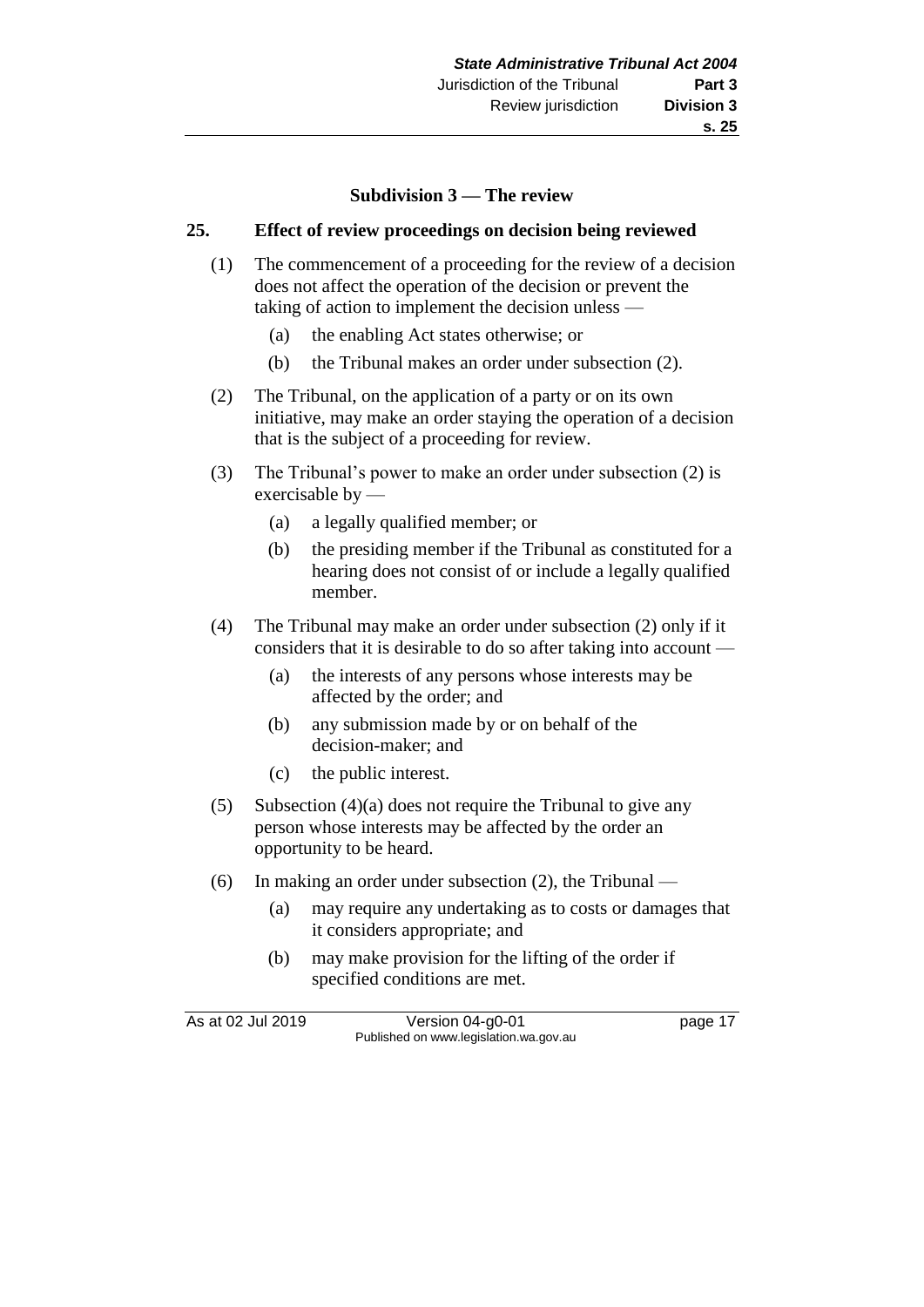(7) The Tribunal may assess any costs or damages referred to in subsection  $(6)(a)$  and any amount so assessed is a debt recoverable in a court of competent jurisdiction.

### **26. After review commenced, decision-maker's powers restricted**

After the commencement of a proceeding for the review of a decision the decision-maker cannot —

- (a) vary the decision; or
- (b) set aside the decision and substitute its new decision,

unless —

- (c) that is permitted by the enabling Act; or
- (d) the parties to the proceeding consent; or
- (e) the decision-maker is invited under section 31 to reconsider the decision.

### **27. Nature of review proceedings**

- (1) The review of a reviewable decision is to be by way of a hearing de novo, and it is not confined to matters that were before the decision-maker but may involve the consideration of new material whether or not it existed at the time the decision was made.
- (2) The purpose of the review is to produce the correct and preferable decision at the time of the decision upon the review.
- (3) The reasons for decision provided by the decision-maker, or any grounds for review set out in the application, do not limit the Tribunal in conducting a proceeding for the review of a decision.

#### **28. Government policy, when Tribunal to consider**

(1) The Minister responsible for the administration of the enabling Act may certify in writing that there was, at the time of the reviewable decision, a statement of policy that had been

page 18 Version 04-g0-01 As at 02 Jul 2019 Published on www.legislation.wa.gov.au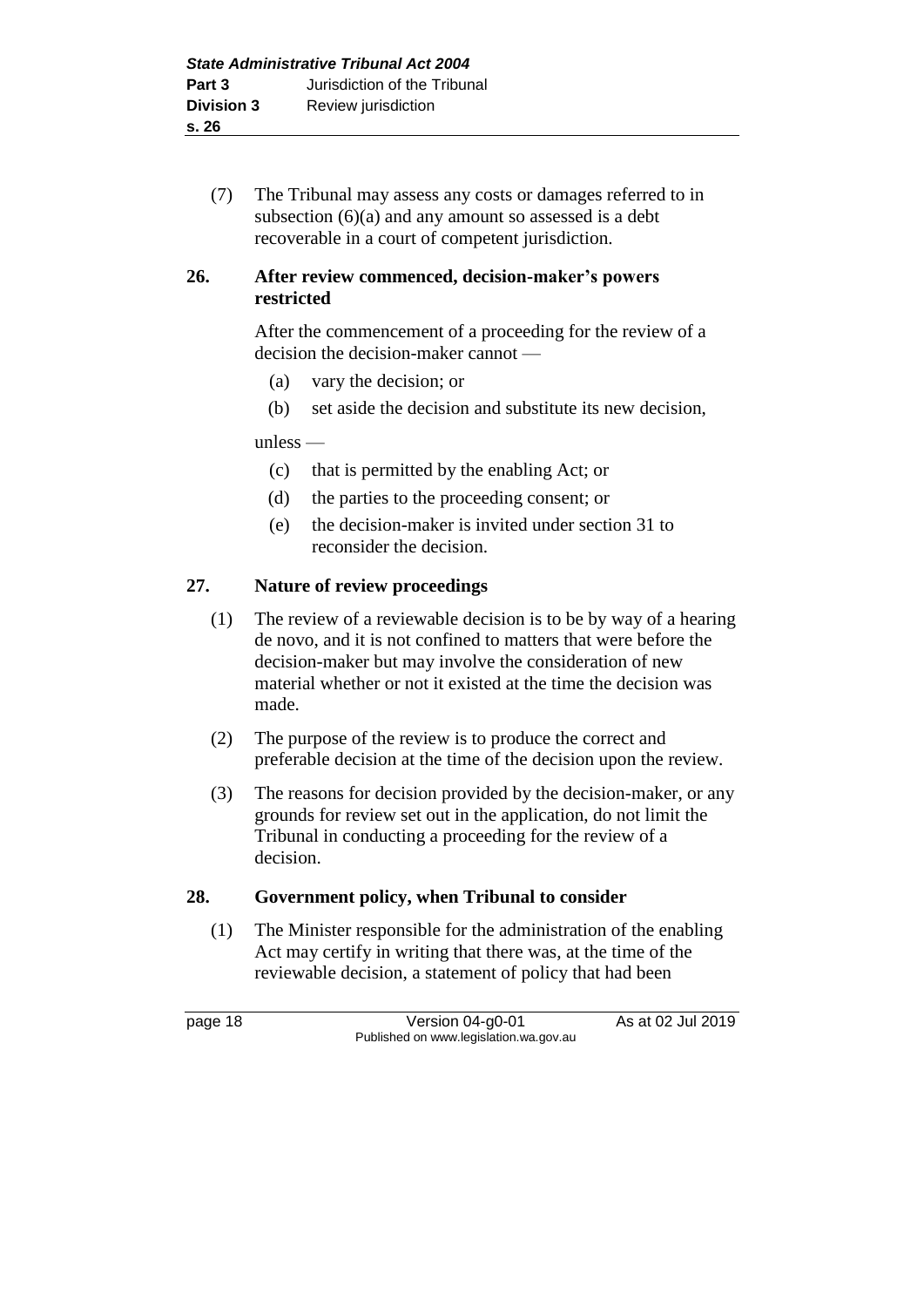published in the *Gazette* under a written law and applied to decisions of that kind.

- (2) If a certificate is given under subsection (1) and the decision-maker states in the material provided to the Tribunal under section 24 that the decision-maker had regard to the statement of policy in making the decision, the Tribunal in conducting the proceeding must have regard to the statement of policy as in effect at the time of the review.
- (3) Subsection (2) does not apply to the extent that the statement of policy is outside power.

### **29. Tribunal's powers in review jurisdiction**

- (1) The Tribunal has, when dealing with a matter in the exercise of its review jurisdiction, functions and discretions corresponding to those exercisable by the decision-maker in making the reviewable decision.
- (2) Subsection (1) does not limit the powers given by this Act or the enabling Act to the Tribunal.
- (3) The Tribunal may
	- (a) affirm the decision that is being reviewed; or
	- (b) vary the decision that is being reviewed; or
	- (c) set aside the decision that is being reviewed and
		- (i) substitute its own decision; or
		- (ii) send the matter back to the decision-maker for reconsideration in accordance with any directions or recommendations that the Tribunal considers appropriate,

and, in any case, may make any order the Tribunal considers appropriate.

(4) The fact that a decision is made on reconsideration as required under subsection  $(3)(c)(ii)$ , does not prevent the decision from being open to review by the Tribunal.

As at 02 Jul 2019 Version 04-g0-01 page 19 Published on www.legislation.wa.gov.au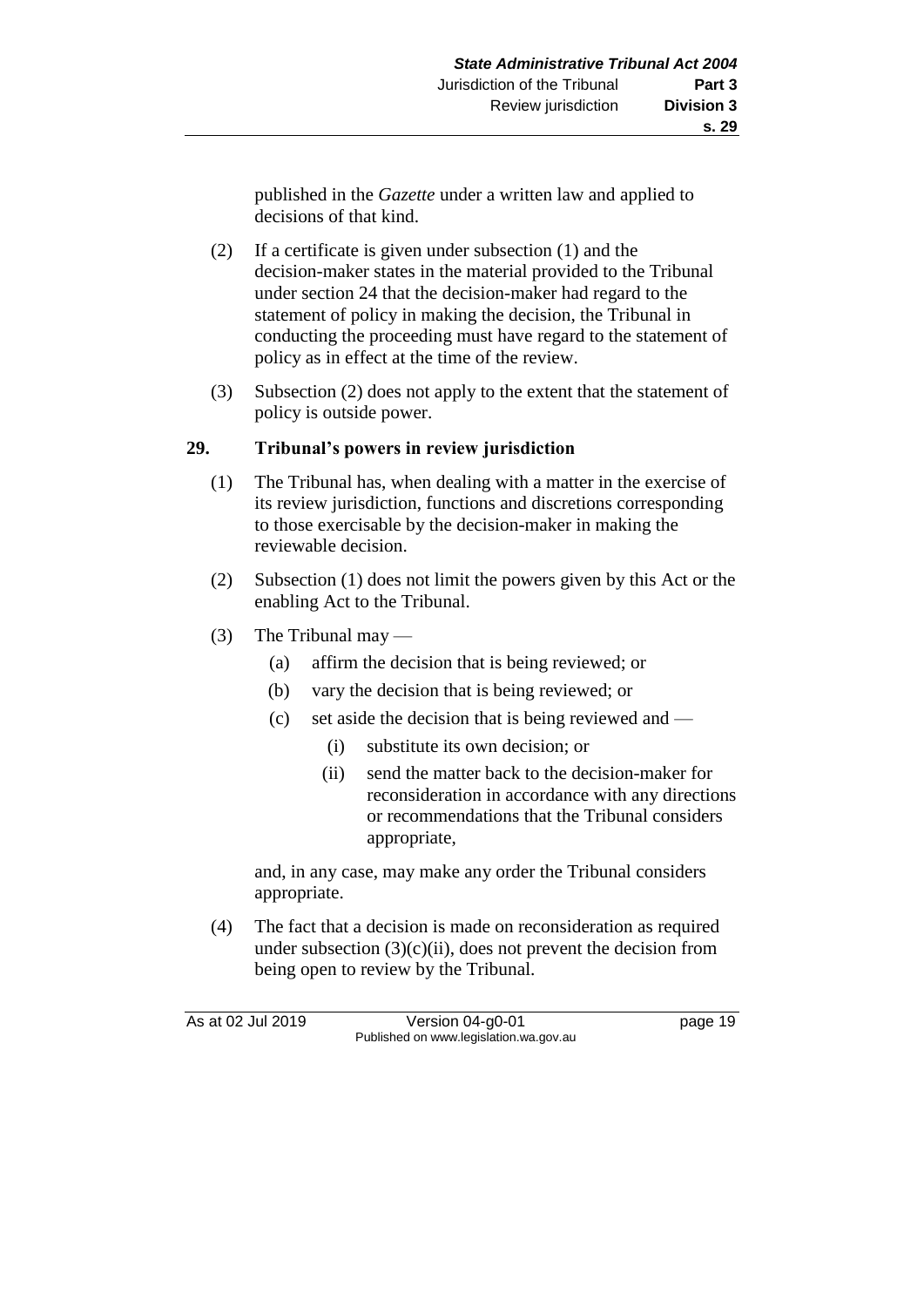- (5) The decision-maker's decision as affirmed or varied by the Tribunal or a decision that the Tribunal substitutes for the decision-maker's decision —
	- (a) is to be regarded as, and given effect as, a decision of the decision-maker; and
	- (b) unless the enabling Act states otherwise or the Tribunal orders otherwise, is to be regarded as having effect, or having had effect, from the time when the decision reviewed would have, or would have had, effect.
- (6) Without limiting subsection  $(5)(a)$ , the decision-maker has power to do anything necessary to implement the Tribunal's decision.
- (7) Despite subsection (5)(a), the decision as affirmed, varied, or substituted is not again open to review by the Tribunal as a decision of the decision-maker.
- (8) Subsection (5)(a) does not affect an appeal under Part 5 against the Tribunal's decision.
- (9) To avoid doubt it is declared that this section and section 27 do not extend to requiring or enabling the Tribunal to deal with a matter that is different in essence from the matter that was before the decision-maker.

### **30. Decision-maker to assist Tribunal**

In a proceeding for the review of a reviewable decision, the best endeavours of the decision-maker are to be used to assist the Tribunal to make its decision on the review.

### **31. Tribunal may invite decision-maker to reconsider decision**

(1) At any stage of a proceeding for the review of a reviewable decision, the Tribunal may invite the decision-maker to reconsider the decision.

page 20 Version 04-g0-01 As at 02 Jul 2019 Published on www.legislation.wa.gov.au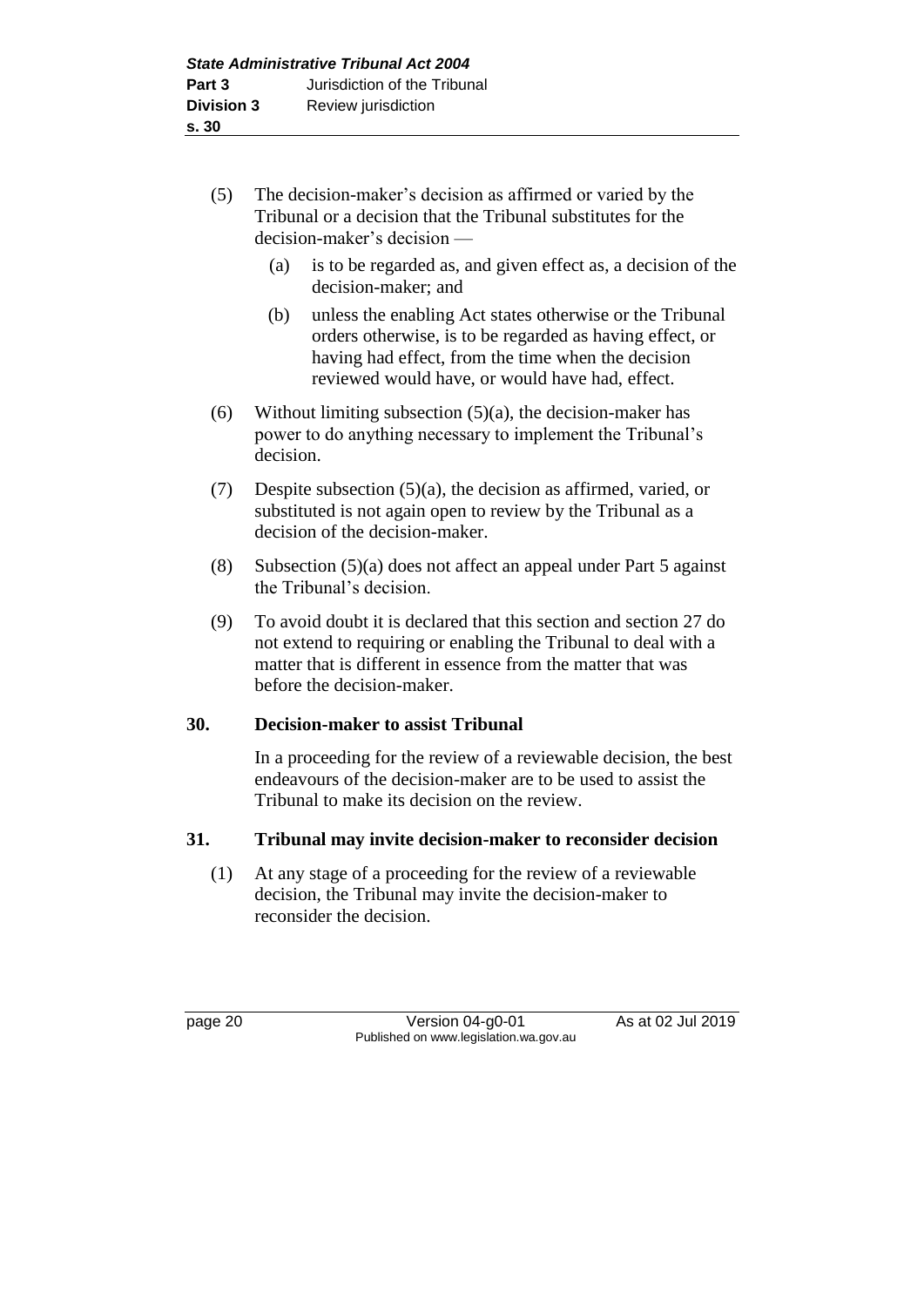- (2) Upon being invited by the Tribunal to reconsider the reviewable decision, the decision-maker may —
	- (a) affirm the decision; or
	- (b) vary the decision; or
	- (c) set aside the decision and substitute its new decision.
- (3) If the decision-maker varies the decision or sets it aside and substitutes a new decision, unless the proceeding for a review is withdrawn it is taken to be for the review of the decision as varied or the substituted decision.

As at 02 Jul 2019 Version 04-g0-01 page 21 Published on www.legislation.wa.gov.au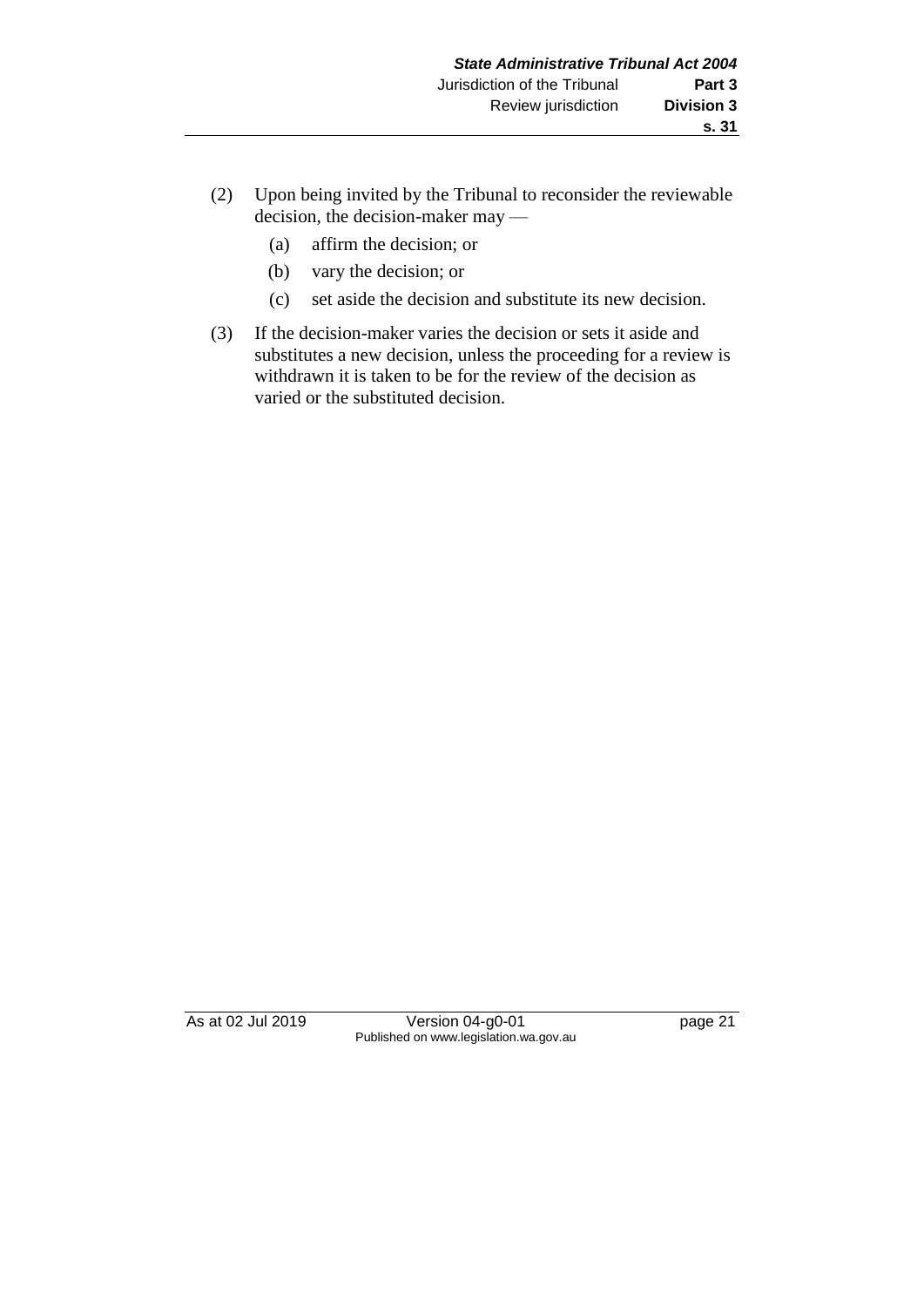### **Part 4 — Tribunal's procedures**

### **Division 1 — Introduction**

### **32. Practice and procedure, generally**

- (1) The Tribunal is bound by the rules of natural justice except to the extent that this Act or the enabling Act authorises, whether expressly or by implication, a departure from those rules.
- (2) The *Evidence Act 1906* does not apply to the Tribunal's proceedings and the Tribunal —
	- (a) is not bound by the rules of evidence or any practices or procedures applicable to courts of record, except to the extent that it adopts those rules, practices or procedures or the regulations or rules make them apply; and
	- (b) is to act according to equity, good conscience and the substantial merits of the case without regard to technicalities and legal forms.
- (3) Without limiting subsection (2), the Tribunal may admit into evidence the contents of any document despite non-compliance with any time limit or other requirement specified in the rules in relation to that document or service of it.
- (4) The Tribunal may inform itself on any matter as it sees fit.
- (5) To the extent that the practice or procedure of the Tribunal is not prescribed by or under this Act or the enabling Act, it is to be as the Tribunal determines.
- (6) The Tribunal is to take measures that are reasonably practicable —
	- (a) to ensure that the parties to the proceeding before it understand the nature of the assertions made in the proceeding and the legal implications of those assertions; and

page 22 Version 04-g0-01 As at 02 Jul 2019 Published on www.legislation.wa.gov.au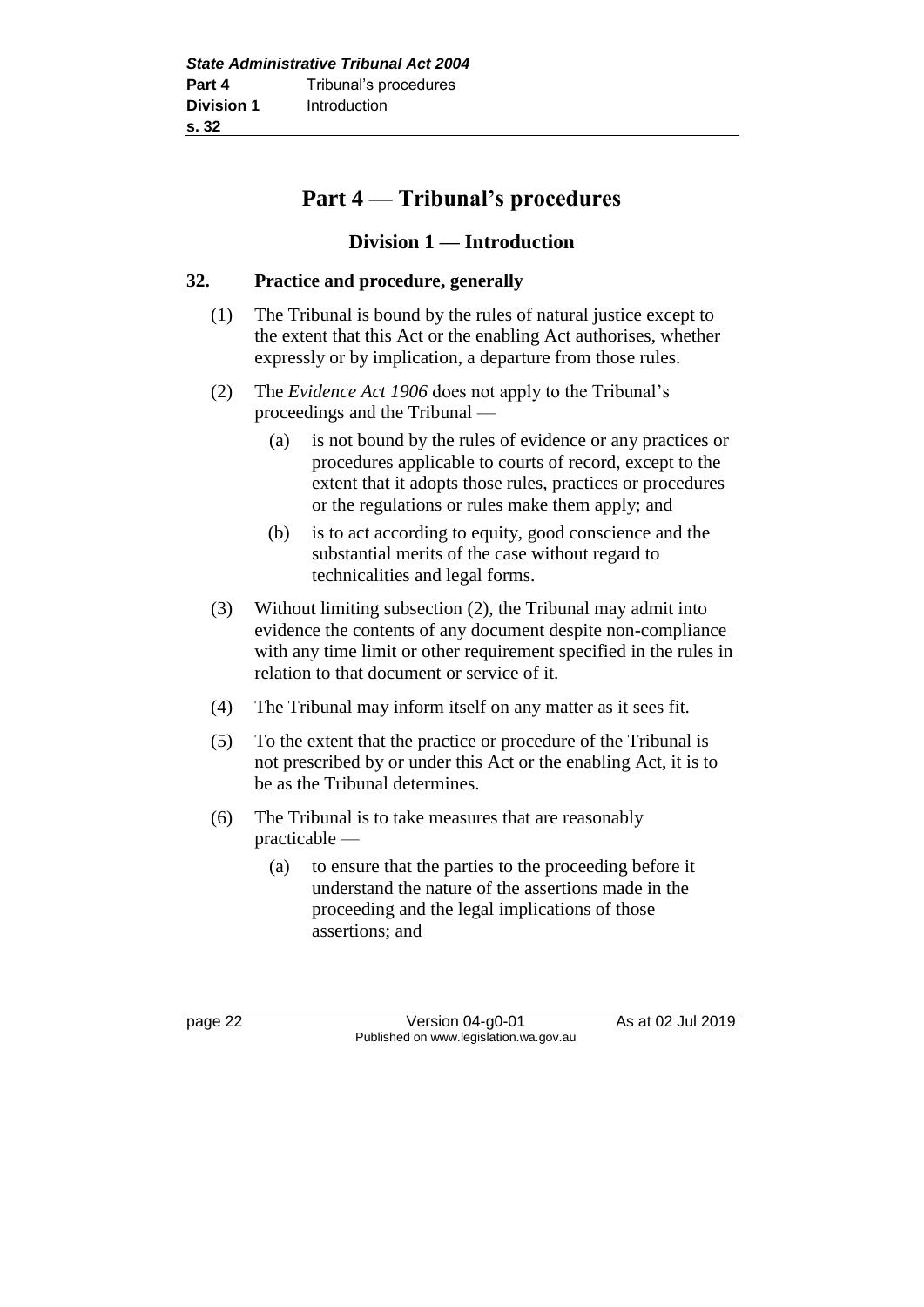- (b) to explain to the parties, if requested to do so, any aspect of the procedure of the Tribunal, or any decision or ruling made by the Tribunal, that relates to the proceeding; and
- (c) to ensure that the parties have the opportunity in the proceeding —
	- (i) to call or give evidence; and
	- (ii) to examine, cross-examine or re-examine witnesses; and
	- (iii) to be heard or otherwise have their submissions considered.
- (7) The Tribunal
	- (a) is to ensure that all relevant material is disclosed to the Tribunal so as to enable it to determine all of the relevant facts in issue in a proceeding; and
	- (b) may require evidence or argument to be presented in writing and decide on the matters on which it will hear oral evidence or argument; and
	- (c) may limit the time available for presenting the respective cases of parties before it at a hearing to an extent that it considers would not impede the fair and adequate presentation of the cases; and
	- (d) may require a document to be served outside the State; and
	- (e) may adjourn a proceeding to any time and place (including for the purpose of enabling the parties to negotiate a settlement or for the purpose of reconsideration of a decision by the decision-maker under section 31).
- (8) The Tribunal's powers under subsection (7) are exercisable  $by$  —
	- (a) a legally qualified member; or

As at 02 Jul 2019 Version 04-g0-01 page 23 Published on www.legislation.wa.gov.au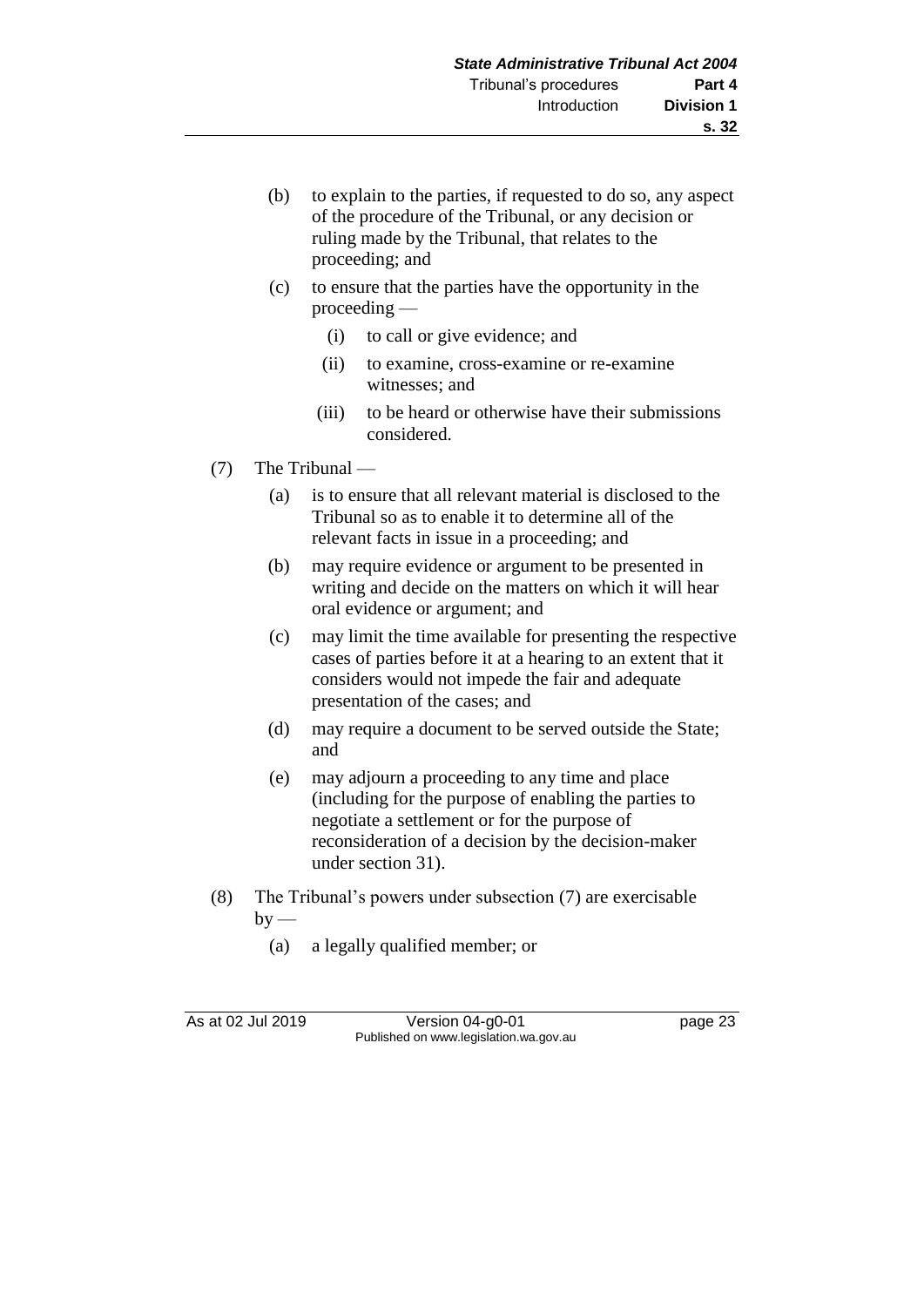(b) the presiding member if the Tribunal as constituted for a hearing does not consist of or include a legally qualified member.

### **33. Practice notes**

- (1) The Rules Committee may issue practice notes about the practice and procedure of the Tribunal.
- (2) The Rules Committee is to give the Minister a copy of each practice note it issues as soon as practicable after issuing it.
- (3) A practice note is not a rule and does not form part of the rules.

### **34. Directions for conduct of proceedings**

- (1) The Tribunal may give directions at any time in a proceeding and do whatever is necessary for the speedy and fair conduct of the proceeding.
- (2) The Tribunal's power to give directions is exercisable by
	- (a) a legally qualified member; or
	- (b) the presiding member if the Tribunal as constituted for a hearing does not consist of or include a legally qualified member.
- (3) The Tribunal may give directions on its own initiative or at the request of a party.
- (4) A directions hearing conducted or presided over by a legally qualified member may be held for the purposes of this section before any other hearing in the proceeding.
- (5) The Tribunal may give a direction requiring a party to produce a document or other material, or provide information, to the Tribunal or another party despite any rule of law relating to privilege (other than legal professional privilege) or the public interest in relation to the production of documents.

page 24 Version 04-g0-01 As at 02 Jul 2019 Published on www.legislation.wa.gov.au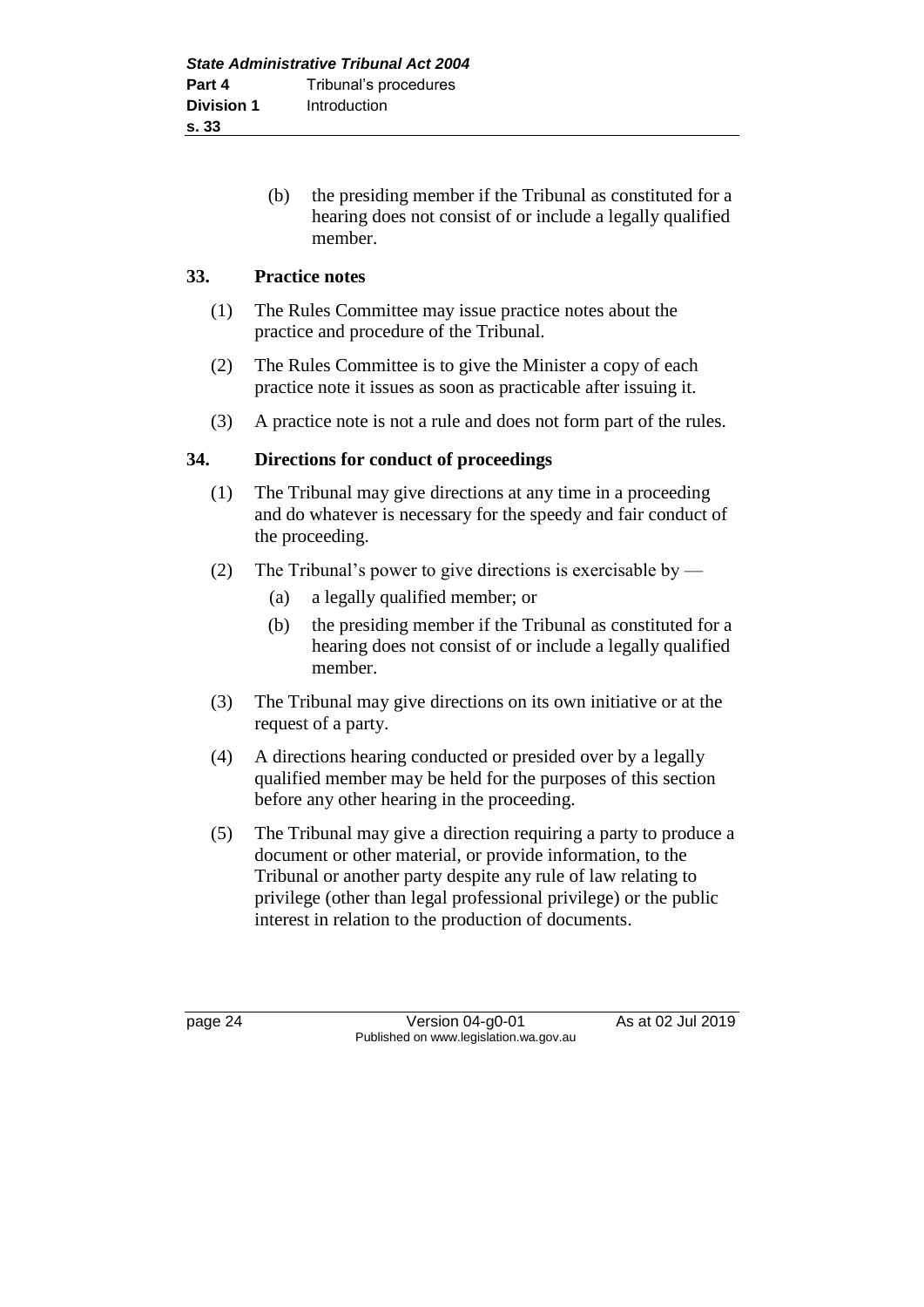(6) However if the Tribunal considers that any document is or contains protected matter, the Tribunal cannot direct a party to produce it to another party.

### **35. Obtaining information from third parties**

- (1) On the application of a party to a proceeding, the Tribunal may order that a person —
	- (a) who is not a party to the proceeding; and
	- (b) who has, or is likely to have, in the person's possession or under the person's control a document or other material that is relevant to the proceeding,

produce the document or material to the Tribunal or the party within the time specified in the order.

- (2) The Tribunal may order a person to produce a document or other material despite any rule of law relating to privilege (other than legal professional privilege) or the public interest in relation to the production of documents.
- (3) However if the Tribunal considers that any document is or contains protected matter, the Tribunal cannot order a person to produce it to a party.

### **36. Who are parties to proceedings**

- (1) A person is a party to a proceeding before the Tribunal if the person is —
	- (a) the applicant; or
	- (b) a person joined under section 38 as a party to the proceeding; or
	- (c) a person intervening in the proceeding; or
	- (d) specified by this Act or the enabling Act to be a party to the proceeding.
- (2) If the proceeding is in the Tribunal's original jurisdiction, anyone else in respect of whom a decision of the Tribunal is sought is also a party.

As at 02 Jul 2019 Version 04-g0-01 page 25 Published on www.legislation.wa.gov.au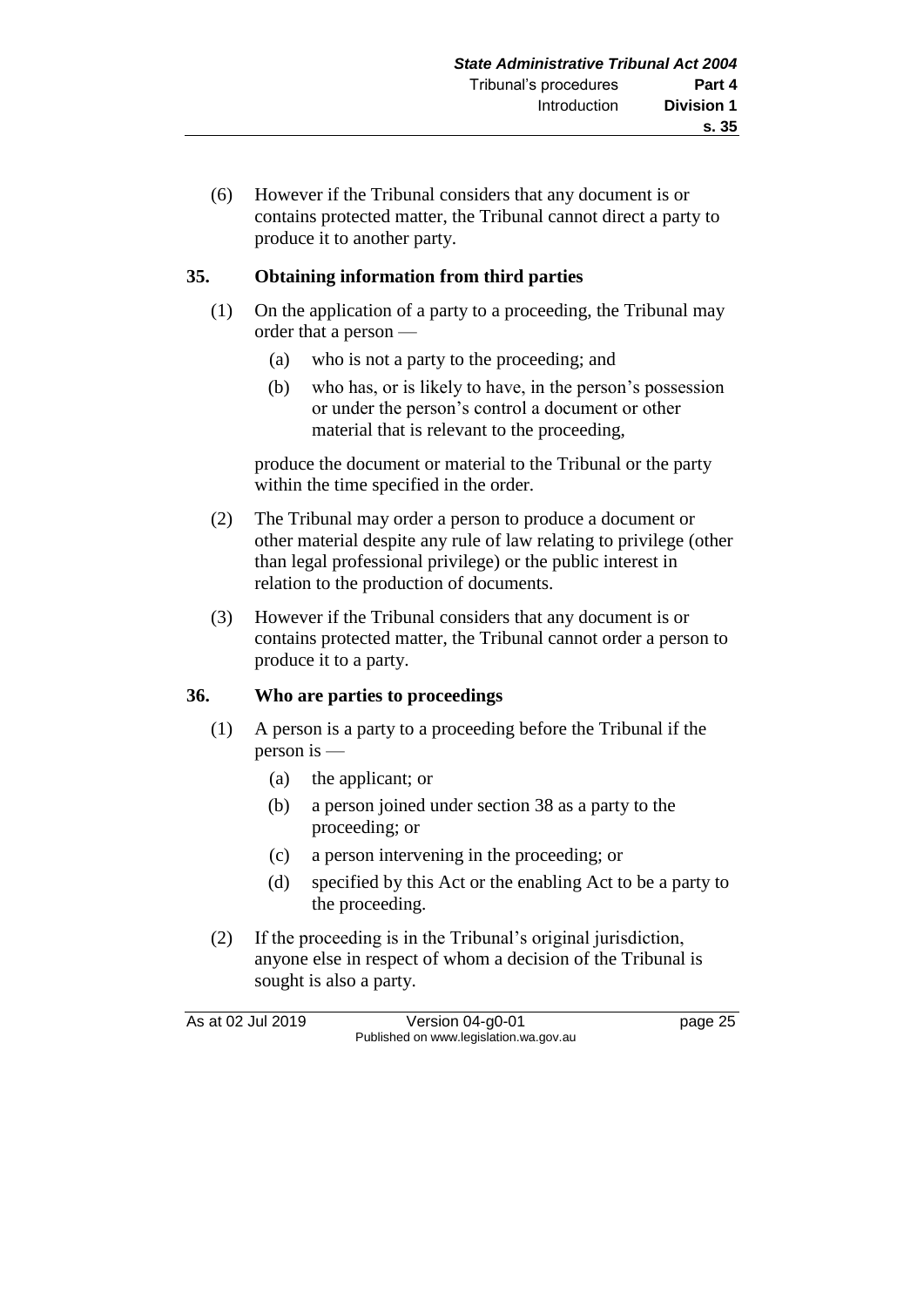- (3) In a proceeding dealing with a decision of a vocational regulatory body or a matter brought before the Tribunal by a vocational regulatory body or by another person under a vocational Act, a person affected by or the subject of the decision or matter is also a party.
- (4) If the proceeding is in the Tribunal's review jurisdiction, the decision-maker is also a party.
- (5) In a proceeding to which a decision-maker is a party, the official description rather than the personal name of the decision-maker is to be used so far as is practicable.

### **37. Intervening in proceeding**

- (1) The Attorney General may, on behalf of the State, intervene in a proceeding of the Tribunal at any time.
- (2) The Commissioner referred to in the *Fair Trading Act 2010* section 6 may, on behalf of the State, intervene at any time in a proceeding if the Minister responsible for the administration of that Act is responsible for the administration of the enabling Act.
- (3) The Tribunal may give leave at any time for a person to intervene in a proceeding on conditions, if any, that the Tribunal thinks fit.

*[Section 37 amended: No. 58 of 2010 s. 183.]*

### **38. Joining person as party to proceeding**

- (1) The Tribunal may order that a person be joined as a party to a proceeding if the Tribunal considers that —
	- (a) the person ought to be bound by, or have the benefit of, a decision of the Tribunal in the proceeding; or
	- (b) the person's interests are affected by the proceeding; or
	- (c) for any other reason it is desirable that the person be joined as a party.

page 26 Version 04-g0-01 As at 02 Jul 2019 Published on www.legislation.wa.gov.au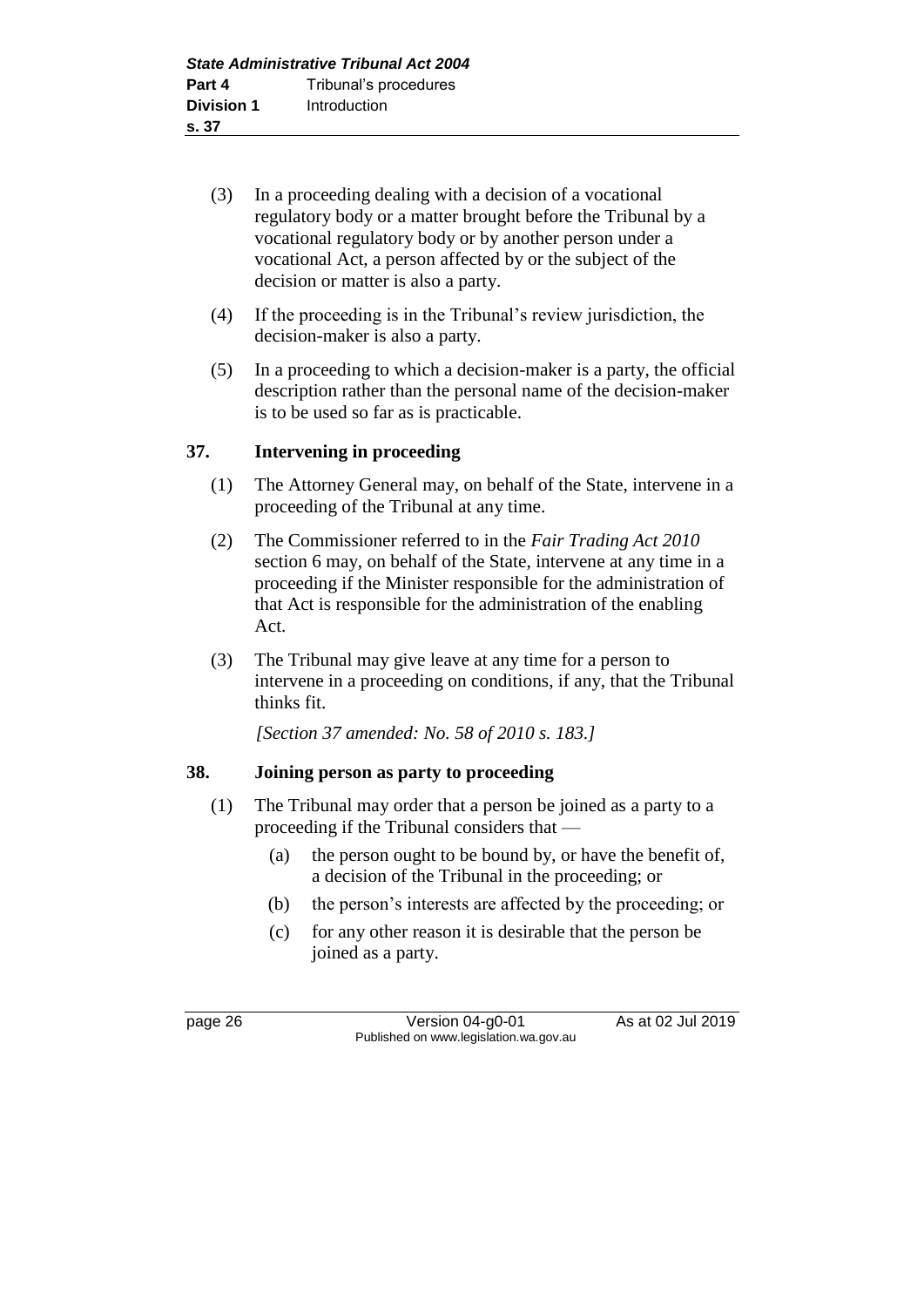(2) The Tribunal may make an order under subsection (1) on the application of any person or on its own initiative.

## **39. Representation in proceedings**

- (1) At a hearing in a proceeding before the Tribunal a party to the proceeding may appear in person or may be represented by another person, but a party cannot be represented by a person other than a legal practitioner unless —
	- (a) the party is a body corporate and the person is a director, secretary, or other officer of the body corporate; or
	- (b) the party is a public sector body as defined in section 3(1) of the *Public Sector Management Act 1994* and the person is a public sector employee authorised by the party to represent it; or
	- (c) the party is a party in the course of or because of the performance, or purported performance, of his or her duties as a public sector employee and the person is another public sector employee authorised by the party to represent him or her; or
	- (d) the person has particular knowledge or experience relevant to the matter that is being dealt with (other than experience obtained as or representing a party in another Tribunal proceeding); or
	- (e) the Tribunal agrees to that person representing the party, and any conditions imposed by the Tribunal are satisfied; or
	- (f) the regulations or the rules authorise it.
- (2) This section does not authorise a person who could not otherwise lawfully demand or receive any fee or reward for representing a party to demand or receive any fee or reward.
- (3) A person who has been struck off the roll of practitioners of the Supreme Court or who is suspended from practice as a legal practitioner cannot represent a party.

As at 02 Jul 2019 Version 04-g0-01 page 27 Published on www.legislation.wa.gov.au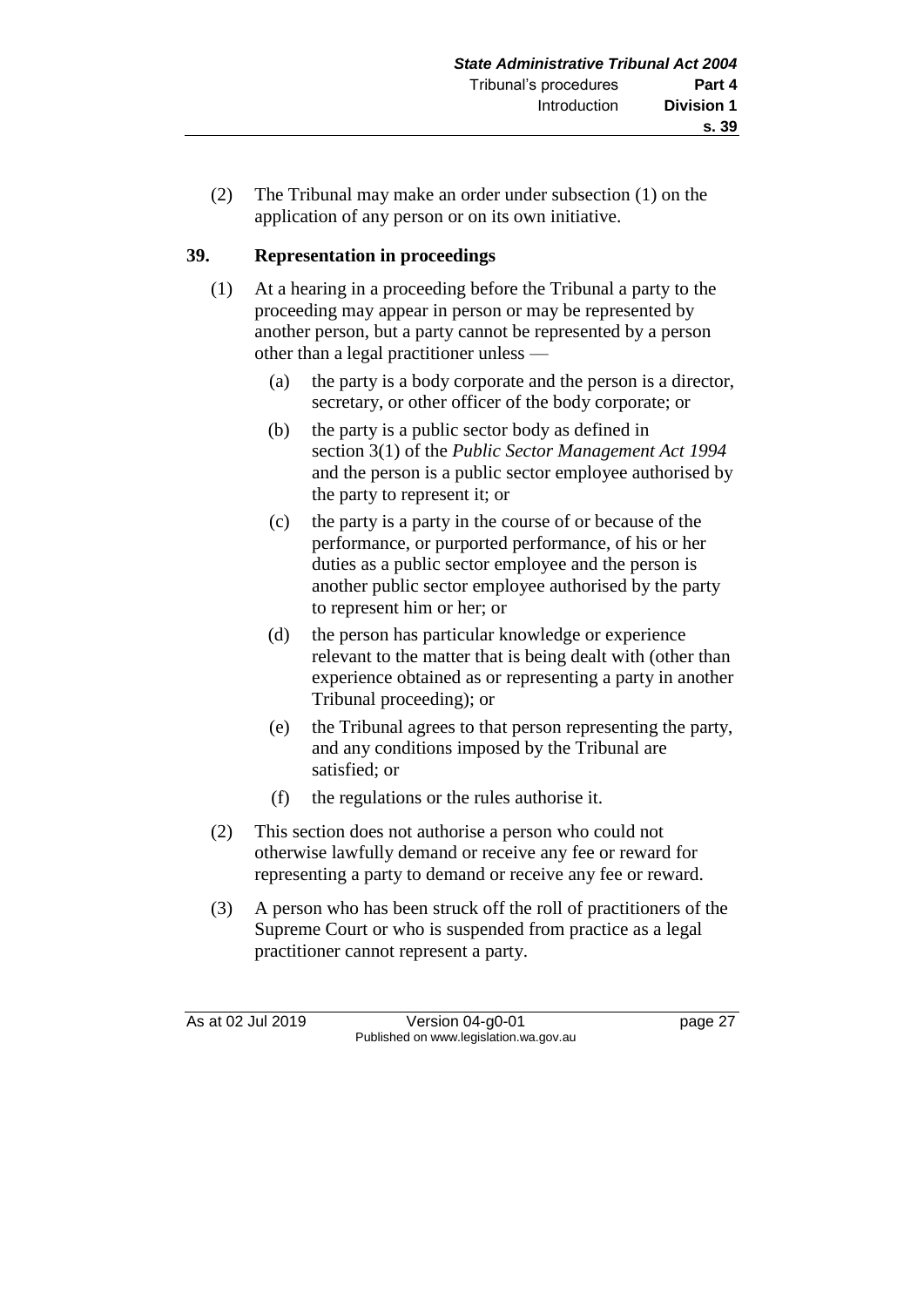(4) The regulations or the rules may prevent specified persons, or persons of a specified class, from representing a party.

### **40. Tribunal may appoint representative or guardian**

- (1) If a party is unrepresented, the Tribunal may appoint a person to represent the party.
- (2) If a person who is not of full legal capacity is a party or potential party to a proceeding or proposed proceeding, the Tribunal may appoint a litigation guardian in accordance with the rules to conduct the proceeding on the person's behalf.

### **41. Interpreters**

Unless the Tribunal directs otherwise, a party or a party's representative may be assisted in the course of a proceeding by an interpreter or another person necessary or desirable to make the proceeding intelligible to that party.

# **Division 2 — Preliminary procedures**

### **42. Commencing proceeding**

- (1) A person applying to the Tribunal for review, or otherwise bringing a matter before the Tribunal by referral or other means, has to do so in accordance with this Act except to the extent that the enabling Act states otherwise.
- (2) The executive officer is to ensure that a person wishing to commence a proceeding before the Tribunal is given reasonable assistance that the person seeks.
- (3) A proceeding before the Tribunal commences when the application is accepted by the executive officer.
- (4) Proceedings before the Tribunal cannot be commenced by 2 or more persons jointly unless the facts or circumstances relating to each person's interests are the same or related.

*[Section 42 amended: No. 5 of 2008 s. 112.]*

page 28 Version 04-g0-01 As at 02 Jul 2019 Published on www.legislation.wa.gov.au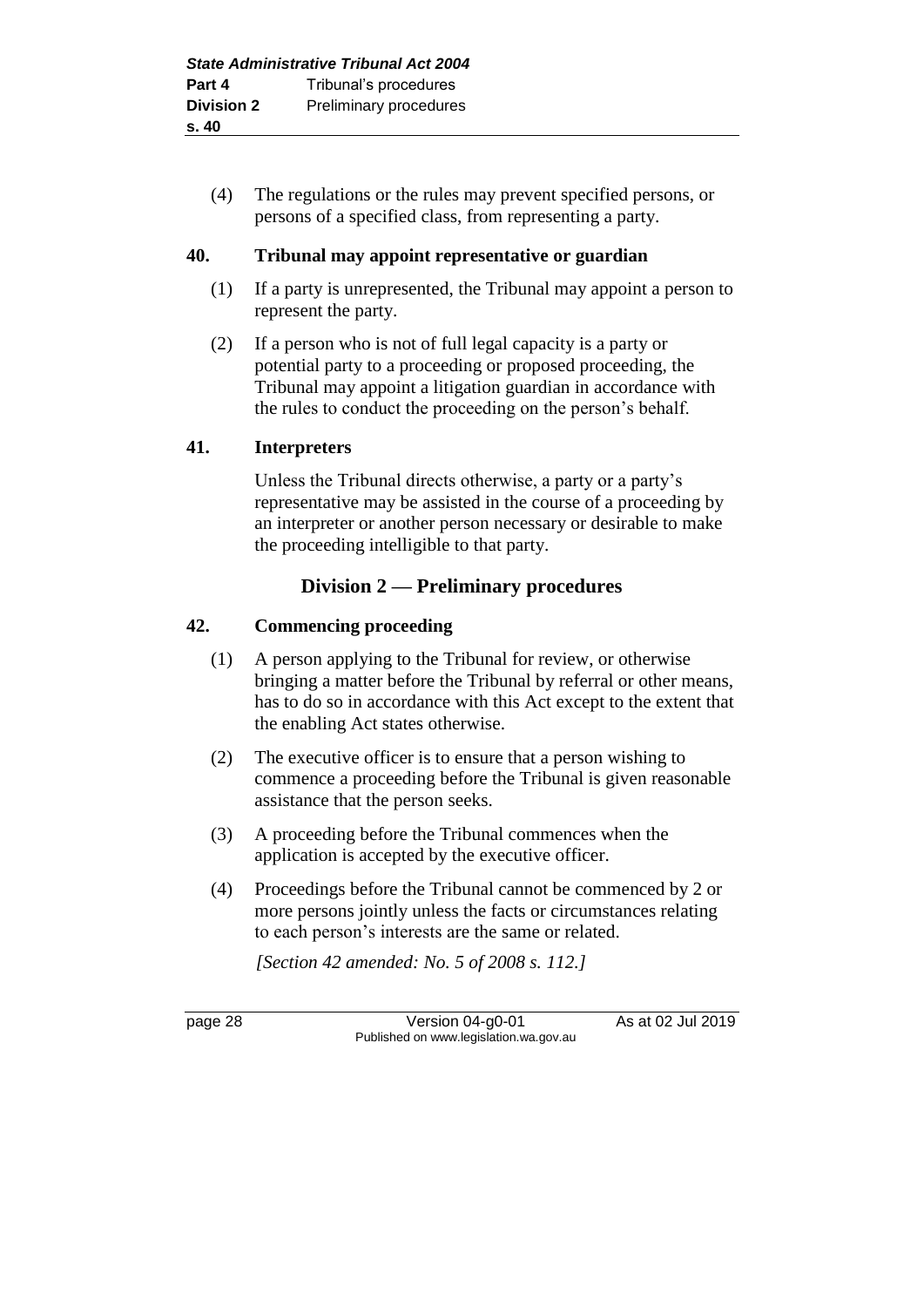### **43. Fee for commencing proceeding**

The regulations or rules may require the payment of a fee for the commencement of a proceeding and may provide for the stay of the proceeding until the fee is paid or payment is waived or postponed under the regulations or rules.

### **44. Tribunal may reject application or accept it conditionally**

- (1) Unless otherwise stated in the rules, the executive officer may reject an application on the ground that —
	- (a) it is made by a person not entitled to make it; or
	- (b) it is made after the time limit before which the application is required by the rules or the enabling Act to be made; or
	- (c) it does not otherwise comply with this Act or the enabling Act.
- (2) If the executive officer accepts an application, the executive officer may impose conditions of a kind specified by the rules on the acceptance.
- (3) If, under subsection (1) or (2), the executive officer rejects an application or accepts an application on conditions —
	- (a) the applicant may request the executive officer to refer to the Tribunal for a review of the decision to reject the application or accept the application on conditions or a review of any condition imposed; and
	- (b) the executive officer is to refer the decision or condition to the Tribunal for a review if requested under paragraph (a) to do so.
- (4) If the executive officer believes that an application could be rejected under subsection (1), the executive officer may, instead of deciding whether or not to reject the application, refer the question to the Tribunal.
- (5) An appeal cannot be made under Part 5 from a decision of the Tribunal on a matter referred to it under subsection (3) or (4).

As at 02 Jul 2019 Version 04-g0-01 page 29 Published on www.legislation.wa.gov.au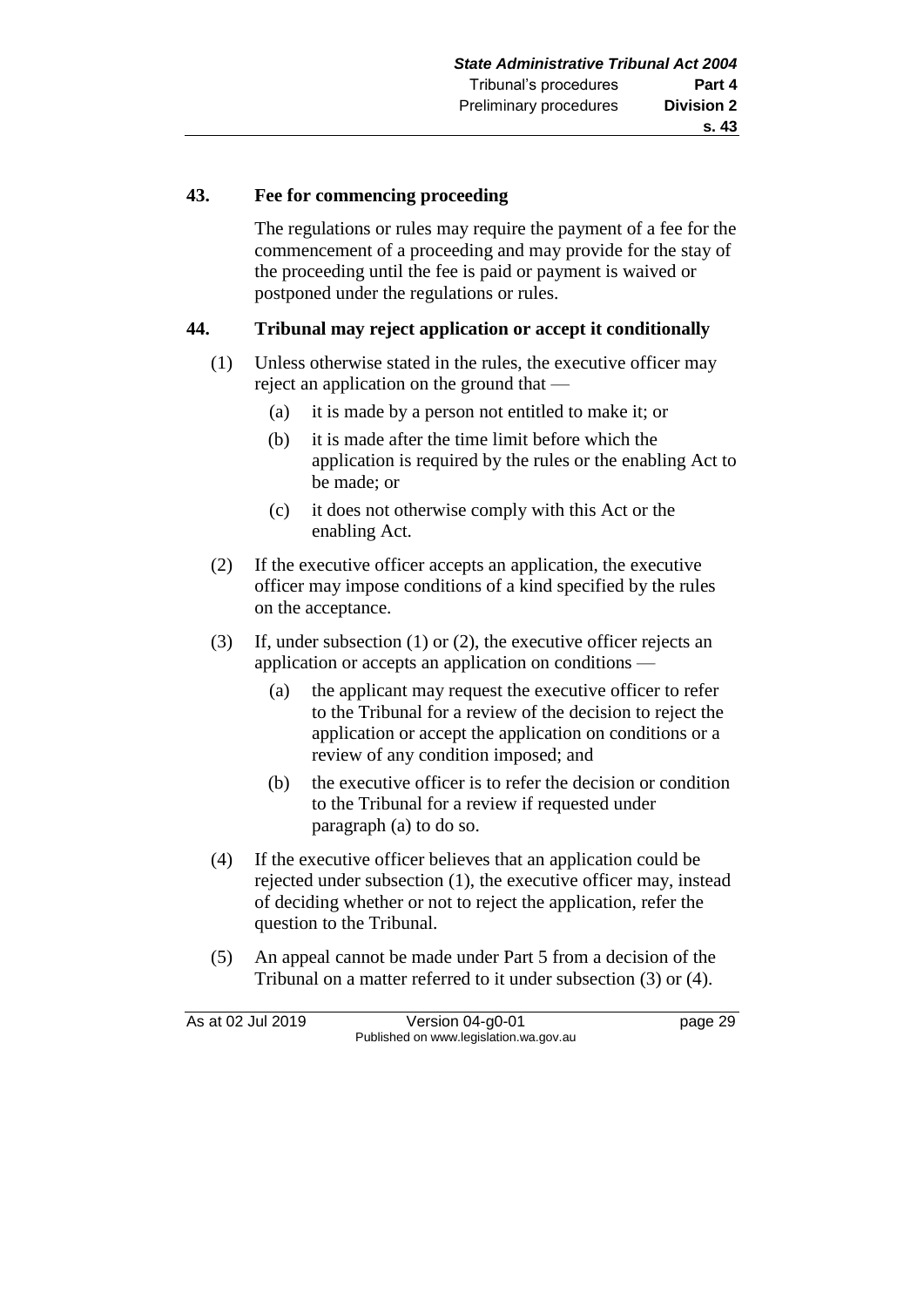- (6) No fee is payable for requesting a matter to be referred under subsection (3).
- (7) The rules may prescribe to whom, and provide for the manner in which, notice of the acceptance or rejection of an application is to be given.

# **45. Who has to be given copy of application**

- (1) When an application is accepted by the executive officer the applicant is to give a copy of the application to —
	- (a) each other party; and
	- (b) any other person entitled under this Act or the enabling Act to a copy of, or notice of, the application; and
	- (c) any person to whom the applicant is directed by the Tribunal to give a copy of the application.
- (2) Subsection (1) does not require the applicant to give a copy of the application to a person mentioned in subsection (1) (a *notifiable person*) if —
	- (a) the executive officer has given or undertaken to give a copy of the application to the notifiable person; or
	- (b) under subsection (3) the Tribunal dispenses with the requirement to give a copy of the application to the notifiable person; or
	- (c) the rules exempt the person from the requirement to give a copy of the application to the notifiable person.
- (3) The Tribunal may make an order dispensing with the requirement to give a copy of an application to a notifiable person specified in the order if satisfied —
	- (a) that the applicant has made all reasonable attempts to give a copy of the application to the notifiable person but has been unsuccessful; or
	- (b) that the making and hearing of the application without notice to the notifiable person would not cause injustice.

page 30 Version 04-g0-01 As at 02 Jul 2019 Published on www.legislation.wa.gov.au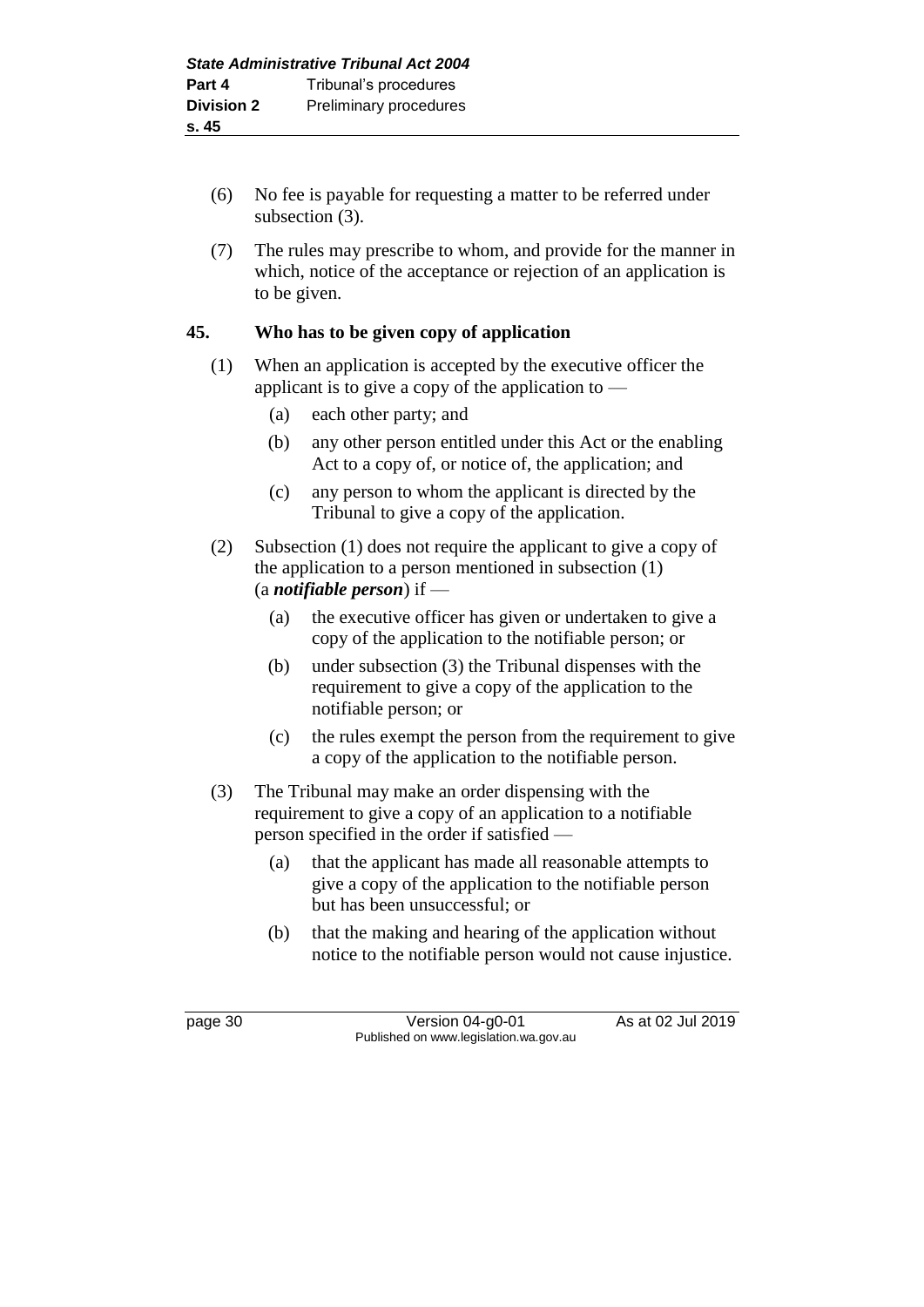- (4) The Tribunal's power under subsection (3) is exercisable only by a legally qualified member.
- (5) The Tribunal may make an order under subsection (3) on the application of the applicant or on its own initiative.
- (6) The rules may provide for the manner in which and time within which subsection  $(1)$  is to be complied with.
- (7) To enable subsection (1) to be complied with where the matter that is the subject of the application was brought before the Tribunal by a person other than the applicant, the applicant is to be given a copy of the application in accordance with the rules.

### **46. Dismissing proceeding on withdrawal or for want of prosecution**

- (1) If the Tribunal gives leave, the applicant may withdraw or agree to the withdrawal of a proceeding or a part of a proceeding.
- (2) The Tribunal may make an order dismissing or striking out all, or any part, of a proceeding before it if the applicant withdraws or agrees to the withdrawal of the proceeding or that part of it.
- (3) At any time, the Tribunal may make an order dismissing or striking out all, or any part, of a proceeding before it for want of prosecution.
- (4) The Tribunal's power to make an order under subsection (3) is exercisable only by a legally qualified member.
- (5) The Tribunal may make an order under this section on the application of a party or on its own initiative.

## **47. Frivolous etc. proceedings, dismissal of etc.**

- (1) This section applies if the Tribunal believes that a proceeding
	- (a) is frivolous, vexatious, misconceived or lacking in substance; or
	- (b) is being used for an improper purpose; or
	- (c) is otherwise an abuse of process.

As at 02 Jul 2019 Version 04-g0-01 page 31 Published on www.legislation.wa.gov.au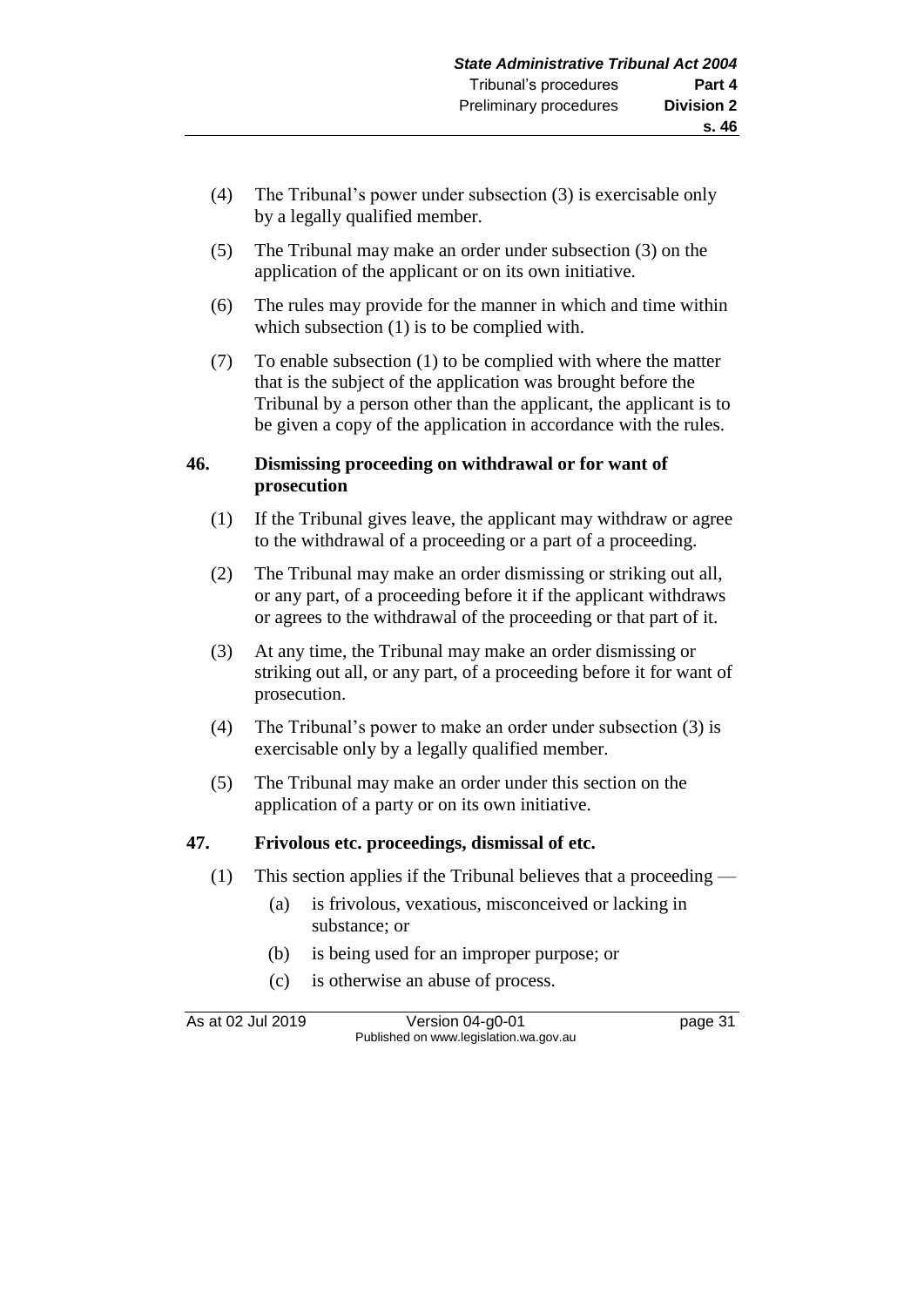- (2) If this section applies, the Tribunal may order that the proceeding be dismissed or struck out and make any appropriate orders.
- (3) The Tribunal's powers to act under subsection (2) are exercisable only by a legally qualified member.
- (4) The Tribunal may act under subsection (2) on the application of a party or on its own initiative.

### **48. Proceedings being conducted to cause disadvantage, Tribunal's powers as to**

- (1) This section applies if the Tribunal believes that a party to a proceeding is conducting the proceeding in a way that unnecessarily disadvantages another party to the proceeding by conduct such as —
	- (a) failing to comply with an order or direction of the Tribunal without reasonable excuse; or
	- (b) failing to comply with this Act or the enabling Act; or
	- (c) asking for an adjournment the need for which is attributable to a failure described in paragraph (a) or (b); or
	- (d) attempting to deceive another party or the Tribunal; or
	- (e) vexatiously conducting the proceeding; or
	- (f) failing to attend any hearing in the proceeding.
- (2) If this section applies, the Tribunal may
	- (a) if the party causing the disadvantage is the applicant, order that the proceeding be dismissed or struck out;
	- (b) if the party causing the disadvantage is not the applicant —
		- (i) determine the proceeding in favour of the applicant and make any appropriate orders; or
		- (ii) order that the party causing the disadvantage be struck out of the proceeding.

page 32 Version 04-g0-01 As at 02 Jul 2019 Published on www.legislation.wa.gov.au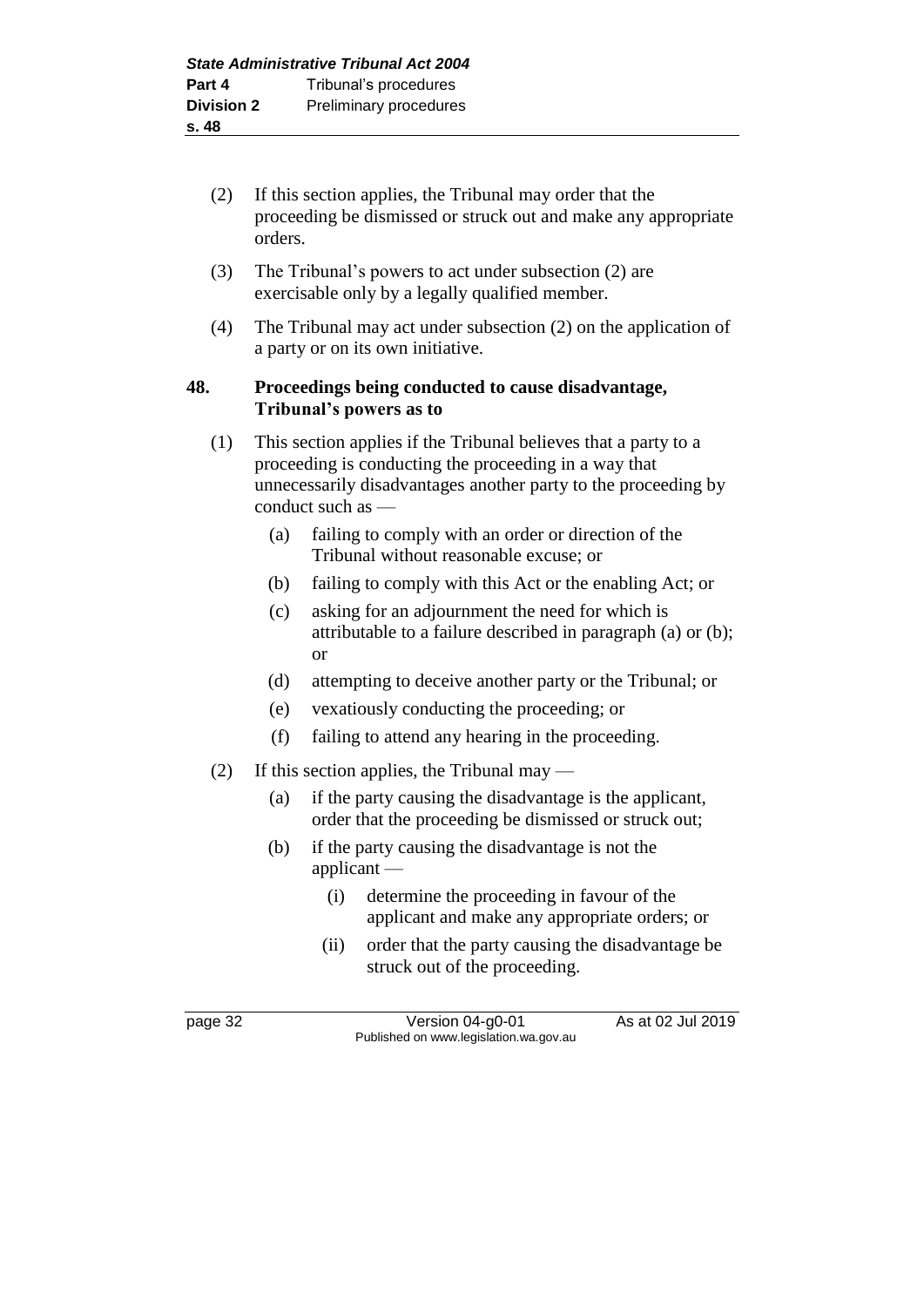- (3) The Tribunal's powers to act under subsection (2) are exercisable only by a legally qualified member.
- (4) The Tribunal may act under subsection (2) on the application of a party or on its own initiative.

### **49. No new application after dismissal etc. under s. 46, 47 or 48 without leave**

If a proceeding is dismissed or struck out under section 46, 47 or 48, another proceeding of the same kind in relation to the same matter cannot be commenced before the Tribunal without the leave of a judicial member.

## **50. More appropriate forum**

- (1) The Tribunal may, at any time, make an order striking out all, or any part, of a proceeding if it considers that the matter, or any aspect of it, would be more appropriately dealt with by another tribunal, a court, or any other person.
- (2) The Tribunal's power to make an order under subsection (1) is exercisable only by a judicial member.
- (3) If the Tribunal makes an order under subsection (1), it may refer the matter, or any aspect of it, to the relevant tribunal, court, or person if it considers it appropriate to do so.
- (4) The Tribunal may make an order under subsection (1) on the application of a party or on its own initiative.

## **51. Consolidating proceedings**

- (1) The Tribunal may direct that 2 or more proceedings that concern the same or related facts and circumstances —
	- (a) be consolidated into the one proceeding; or
	- (b) remain as separate proceedings but be heard and determined together.

As at 02 Jul 2019 Version 04-g0-01 page 33 Published on www.legislation.wa.gov.au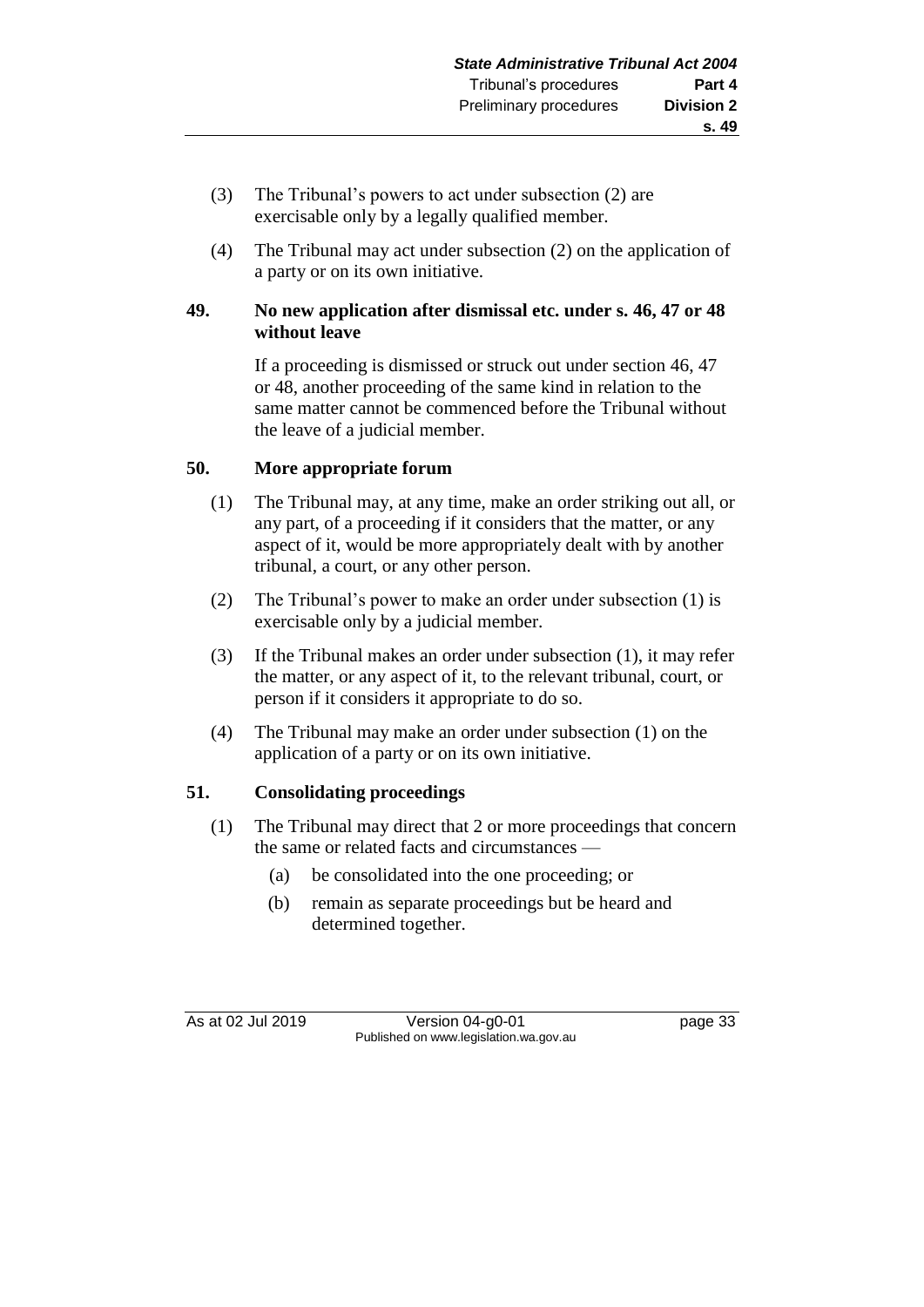- (2) The Tribunal's power to give a direction under subsection (1) is exercisable by a sitting member for either of the proceedings who is a legally qualified member.
- (3) If proceedings are consolidated, evidence given in the consolidated proceeding is admissible in relation to matters involved in either of the proceedings that were consolidated.

# **51A. Splitting proceedings**

- (1) The Tribunal may direct
	- (a) that any aspect of any proceedings be heard and determined separately;
	- (b) that proceedings commenced by 2 or more persons jointly be split into separate proceedings.
- (2) The Tribunal's power to give a direction under subsection (1) is exercisable by a sitting member for the proceedings who is a legally qualified member.

*[Section 51A inserted: No. 5 of 2008 s. 113.]*

## **52. Compulsory conference**

- (1) At an initial directions hearing or at any other time before any other hearing in a proceeding, the Tribunal may require parties to the proceeding to attend a compulsory conference.
- (2) The President is to allocate a member of the Tribunal to preside at a compulsory conference.
- (3) The purpose of a compulsory conference is to identify and clarify the issues in the proceeding and promote the resolution of the matters by a settlement between the parties.
- (4) Unless the Tribunal member presiding at a compulsory conference directs otherwise, it is to be held in private.
- (5) Except to the extent that the rules may specify the procedure for a compulsory conference, the Tribunal member presiding at a compulsory conference may determine the procedure for the conference.

page 34 Version 04-g0-01 As at 02 Jul 2019 Published on www.legislation.wa.gov.au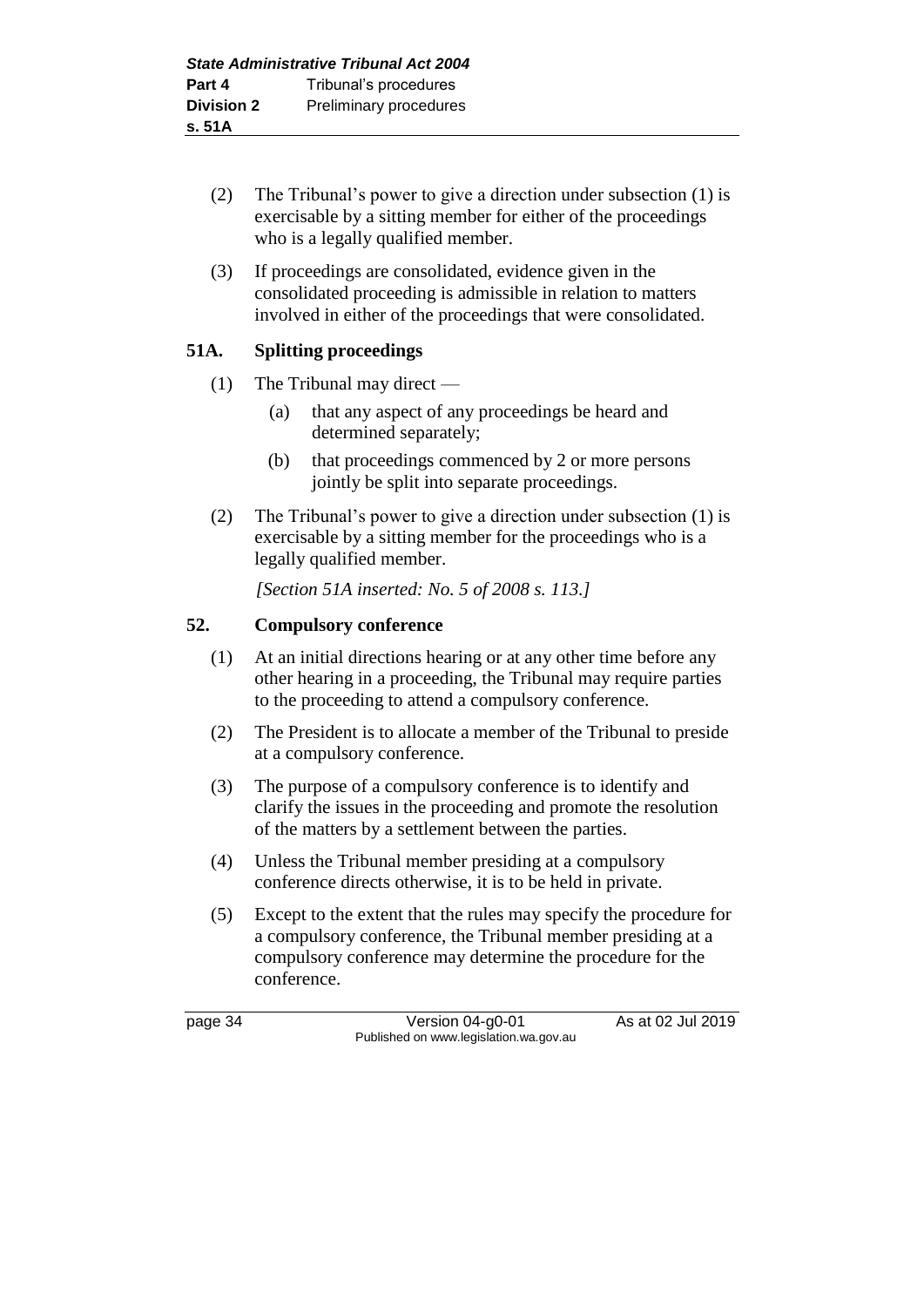- (6) If a settlement appears to be reached at a compulsory conference, the Tribunal member presiding may reduce the terms of settlement to writing and make any orders necessary to give effect to the settlement.
- (7) The Tribunal member who presided at a compulsory conference is not eligible to constitute, or be one of the members constituting, the Tribunal for the purpose of otherwise dealing with the proceeding.

## **53. Failure to attend compulsory conference**

If a party does not attend a properly convened compulsory conference —

- (a) the conference may proceed at the appointed time in the party's absence; and
- (b) if a member of the Tribunal is presiding and all the parties present agree, the Tribunal, constituted by that member, may —
	- (i) determine the proceeding adversely to the absent party and make any appropriate orders; or
	- (ii) direct that the absent party be struck out of the proceeding.

## **54. Mediation**

- (1) At an initial directions hearing or at any other stage of a proceeding, the Tribunal may refer the matter, or any aspect of it, for mediation by a person specified as a mediator by the Tribunal.
- (2) The person specified as a mediator has to be a person who has been approved by the President as a person who may act as a mediator.
- (3) The referral may be made with or without the consent of the parties.

As at 02 Jul 2019 Version 04-g0-01 page 35 Published on www.legislation.wa.gov.au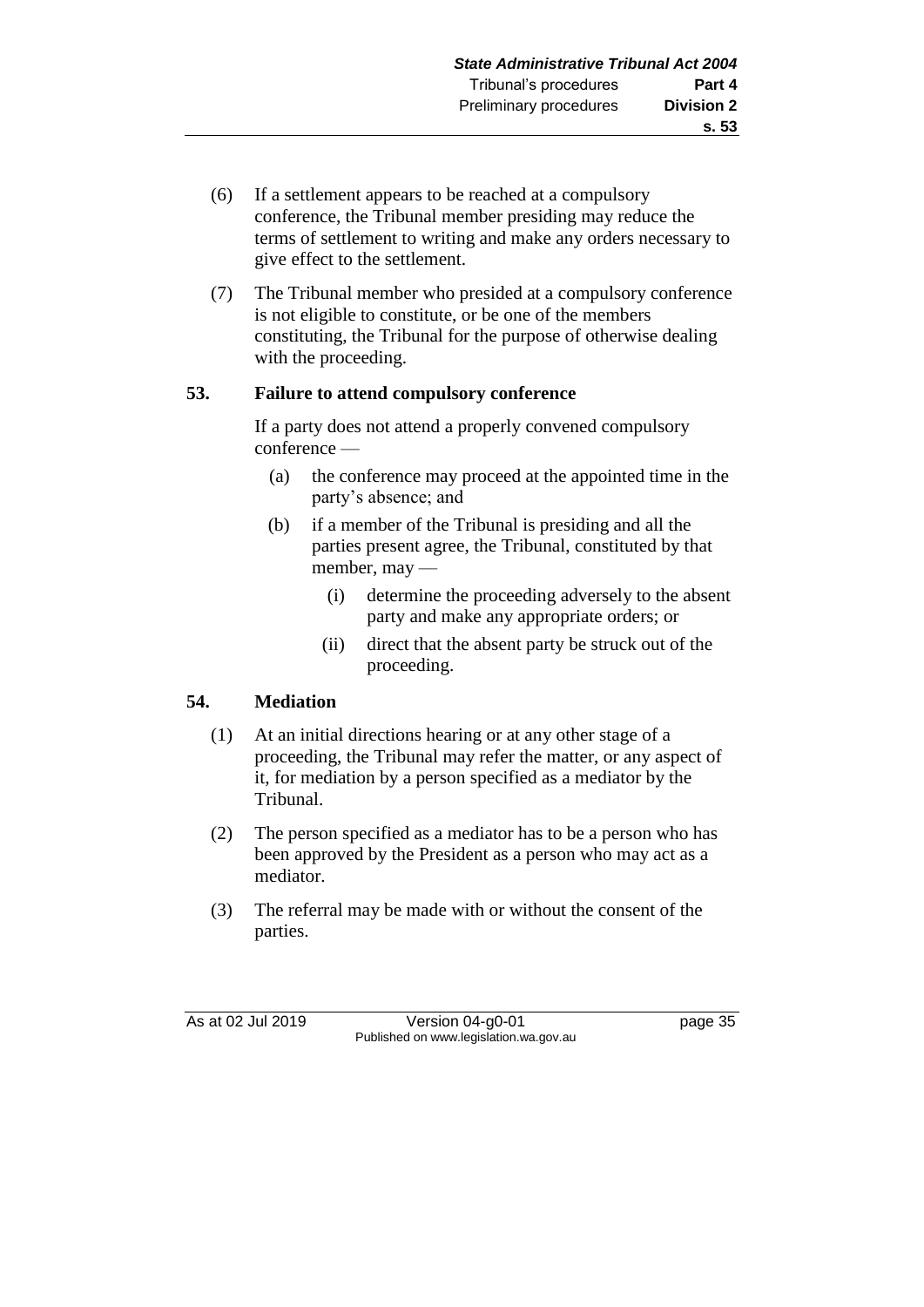- (4) The purpose of a mediation is to achieve the resolution of the matters by a settlement between the parties.
- (5) The rules may specify how notice of the mediation is to be given, how the mediation is to be conducted, and the fees to be paid by a party for the mediation.
- (6) Unless the mediator directs otherwise, the mediation is to be held in private.
- (7) Except to the extent that the rules may specify the procedure for a mediation, the mediator may determine the procedure for the mediation.
- (8) If the mediator is a Tribunal member and a settlement appears to be reached at the mediation, the mediator may reduce the terms of settlement to writing and make any orders necessary to give effect to the settlement.
- (9) If a settlement is not reached at the mediation or the mediator is not a Tribunal member, the mediator is to report on the outcome of the mediation to the Tribunal as constituted when it made the referral.
- (10) If the mediator is a Tribunal member, the member cannot take any further part in dealing with the proceeding after the mediation unless all parties agree to him or her doing so.

### **55. Evidence of certain things at compulsory conference or mediation inadmissible later**

Evidence of anything said or done in the course of a compulsory conference or mediation is not admissible at any later stage of the proceeding unless —

- (a) all parties agree to the admission of the evidence; or
- (b) it is evidence of directions given or orders made at a compulsory conference or mediation or the reasons for those directions or orders; or

page 36 Version 04-g0-01 As at 02 Jul 2019 Published on www.legislation.wa.gov.au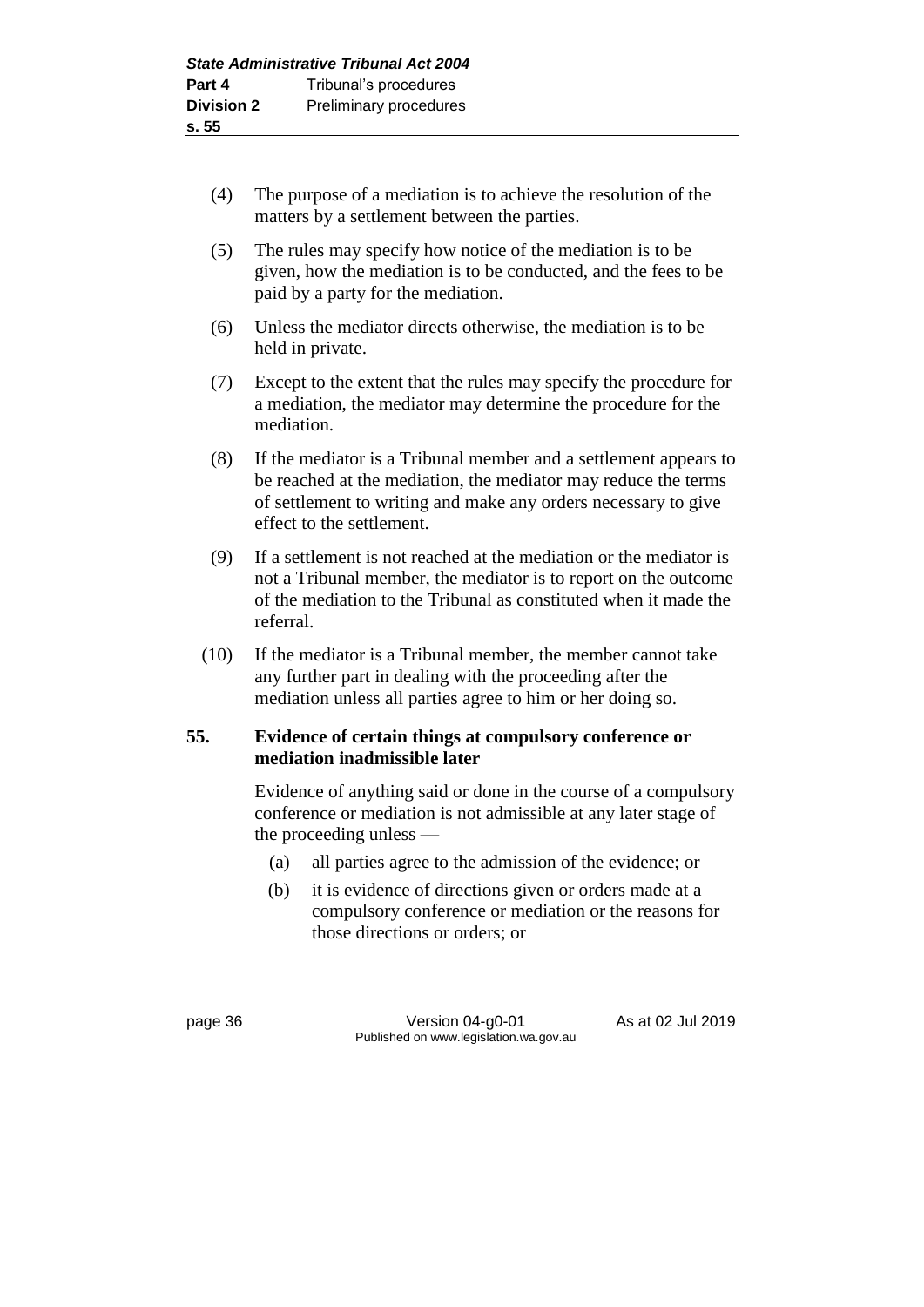- (c) it is relevant to  $-$ 
	- (i) a proceeding for an offence in relation to the giving of false or misleading information; or
	- (ii) a proceeding under section 100; or
	- (iii) a proceeding in relation to an order made under section  $53(b)(i)$ .

#### **56. Settling proceedings**

- (1) If the parties agree in writing to settle a proceeding that is before the Tribunal, the Tribunal may make any orders necessary to give effect to the settlement.
- (2) The Tribunal cannot make an order under subsection (1) unless it is satisfied that it would have the power to make a decision in the terms of the agreed settlement or in terms that are consistent with the terms of the agreed settlement.
- (3) The Tribunal may, with the consent of the parties, vary the terms of an order under subsection (1) if to do so would reflect the intention of the agreement.
- (4) Subsections (2) and (3) also apply to an order under section 52(6) or 54(8).

### **Division 3 — Proceedings and hearings**

#### **57. Who presides**

- (1) If, for dealing with a particular matter, the Tribunal is constituted by 2 or more members, the most senior of them is to preside at a proceeding of the Tribunal.
- (2) The seniority of members of the Tribunal depends on which of the offices held takes precedence and, if that does not determine a member's seniority, the matter is to be resolved by the President.
- (3) The order of precedence of offices is
	- (a) President;

As at 02 Jul 2019 Version 04-g0-01 page 37 Published on www.legislation.wa.gov.au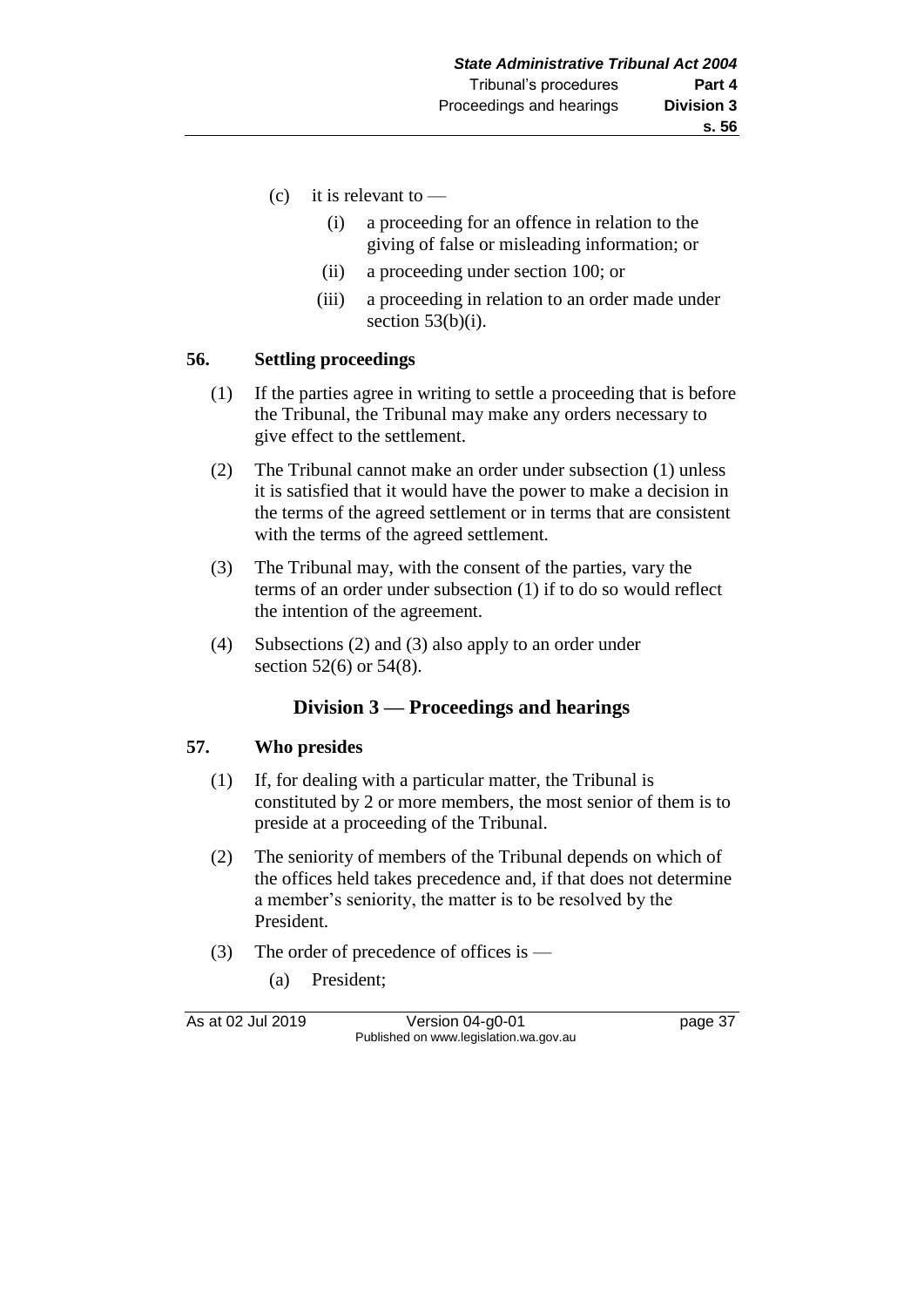- (b) Deputy President;
- (c) senior member;
- (d) ordinary member.

### **58. Decision of Tribunal if 2 or more sitting members**

If the Tribunal is constituted by 2 or more sitting members, a question they are required to decide is resolved, unless section 59 applies, according to the opinion of the majority of them but, if their opinions on the question are equally divided, the question is to be resolved according to the opinion of the presiding member.

### **59. Questions of law, deciding**

(1) In this section —

*question of law* means a question of law arising in a proceeding for decision by the Tribunal and includes a question of mixed law and fact.

- (2) Subject to subsection (10), a question of law is decided by the Tribunal according to the opinion of the presiding member if that member is a legally qualified member.
- (3) If the presiding member is not a legally qualified member but there is at least one sitting member who is a legally qualified member, a question of law is decided by the Tribunal according to the opinion of that legally qualified member, or according to the unanimous opinion of those legally qualified members if there are 2 or more of them.
- (4) The presiding member may choose to refer a question of law to the President whether or not the question has been decided under subsection (2) or (3).
- (5) If subsection (3) applies to a question of law, the presiding member is to refer the question to the President if -
	- (a) the presiding member is requested to do so by a sitting member who is a legally qualified member (whether or

page 38 Version 04-g0-01 As at 02 Jul 2019 Published on www.legislation.wa.gov.au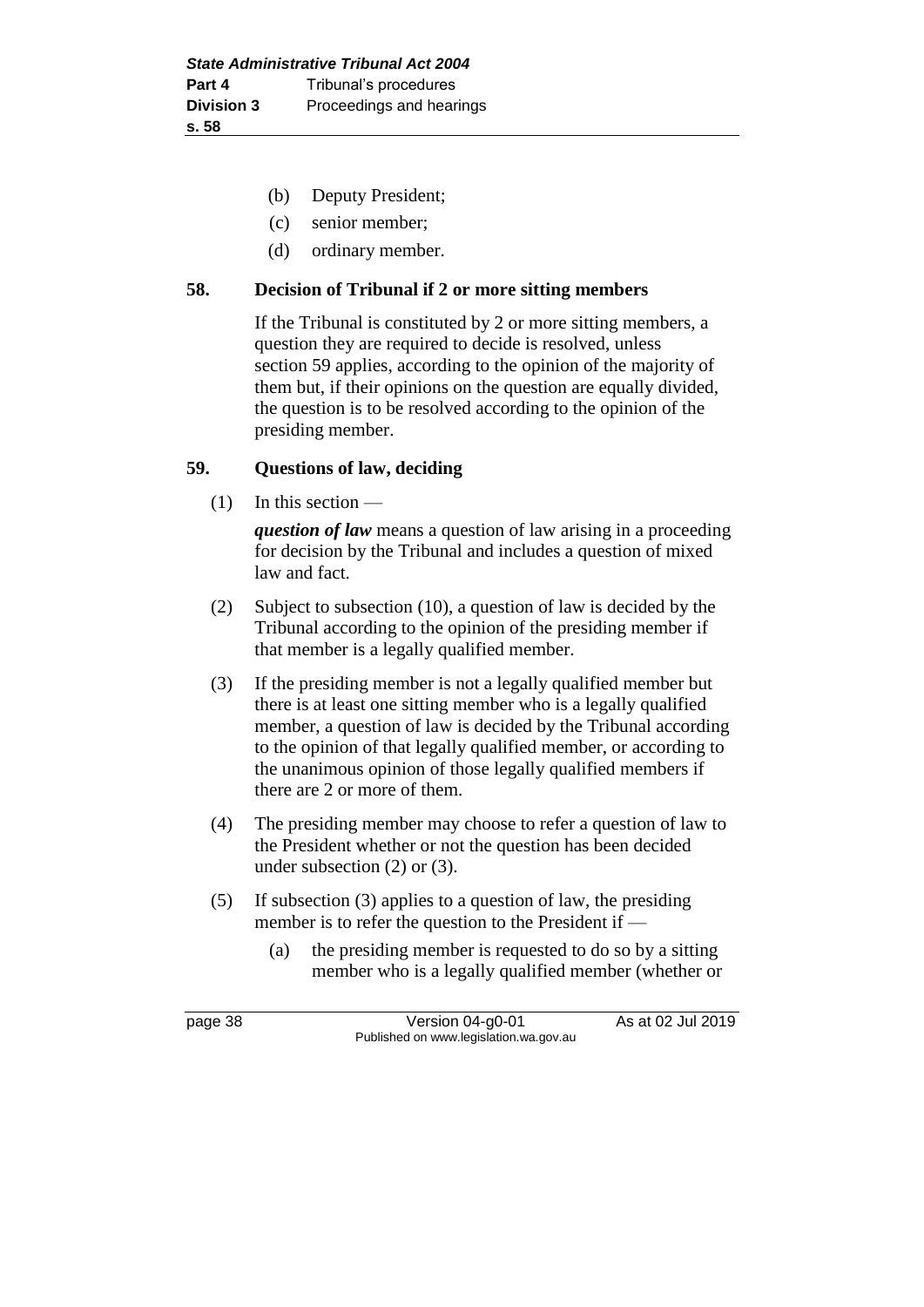not the question has been decided under subsection (3)); or

- (b) for any reason the question has not been decided under subsection (3).
- (6) Subsection (2) no longer applies to a question of law if the question is referred to the President under subsection (4).
- (7) Subsection (3) no longer applies to a question of law if the question is referred to the President under subsection (4) or (5).
- (8) If no sitting member is a legally qualified member, the presiding member is to refer a question of law to the President.
- (9) Subsection (10) applies to the resolution of a question of law if the presiding member is the President or the question is referred to the President under subsection (4), (5) or (8).
- (10) If this subsection applies to a question of law
	- (a) the question is decided by the Tribunal according to the opinion of the President or, if the President gives the question to another legally qualified member of the Tribunal for resolution, according to the opinion of that other member; or
	- (b) the President may refer the question to the Supreme Court for decision by the Supreme Court as long as it is not a question of mixed law and fact.

## **60. Electronic hearings and proceedings without hearings**

- (1) If the Tribunal thinks it appropriate, it may allow the parties and their representatives and any witnesses (or one or more of them) to participate in a hearing in a proceeding by means of telephones, video links, or any other system or method of communication.
- (2) If the Tribunal thinks it appropriate, it may conduct all or part of a proceeding entirely on the basis of documents without the parties or their representatives or any witnesses attending or participating in a hearing.

As at 02 Jul 2019 Version 04-g0-01 page 39 Published on www.legislation.wa.gov.au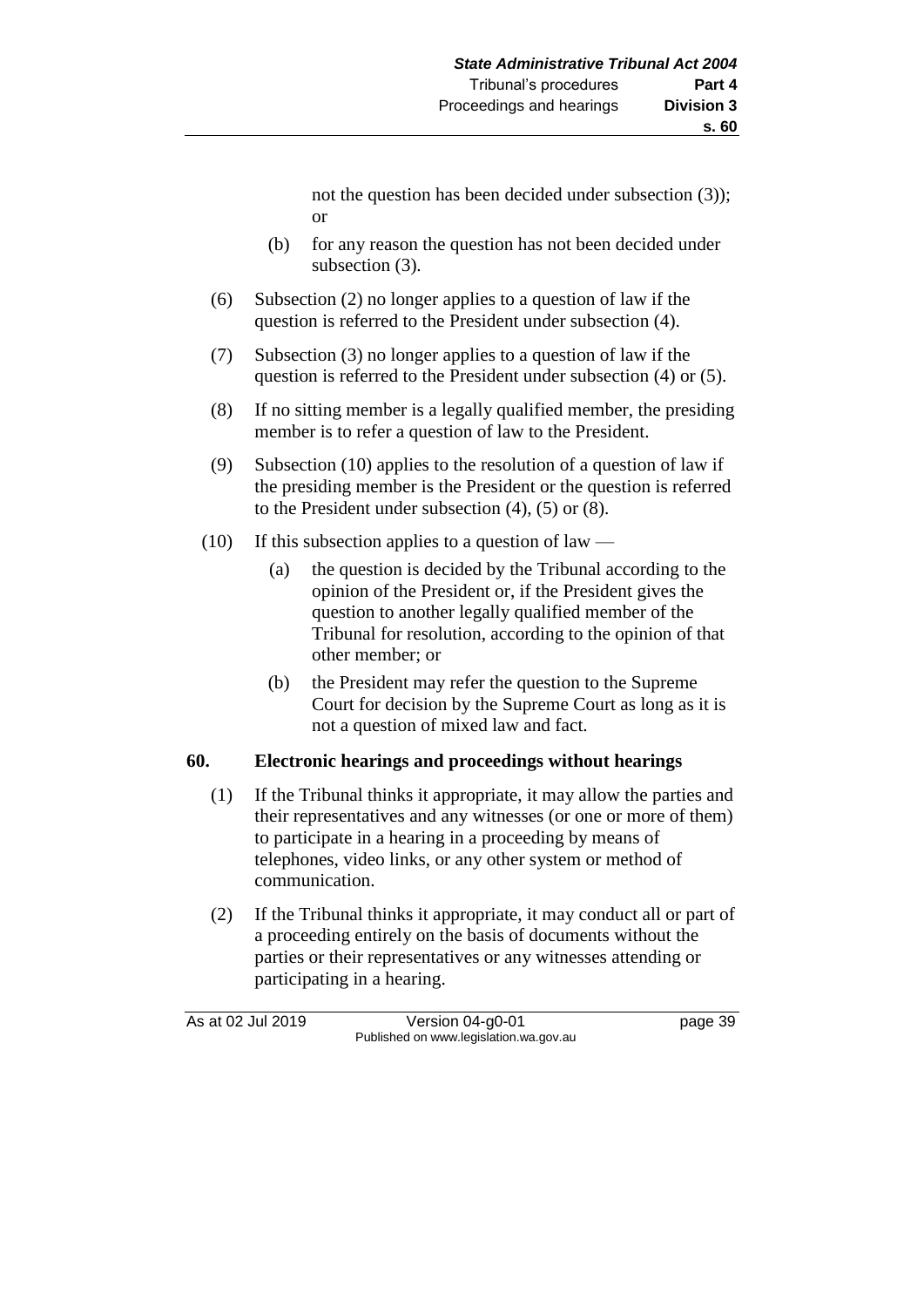- (3) If the Tribunal conducts a proceeding in accordance with this section, the Tribunal is to take steps to ensure that the public has access to, or is precluded from access to, matters disclosed in the proceeding to the same extent as if the proceeding had been heard before the Tribunal with the attendance in person of all persons involved in the proceeding.
- (4) Provisions of this Act applying in relation to hearings (other than section 61 or 63) apply with any necessary modifications in relation to a proceeding conducted in accordance with subsection (2).

### **61. Hearings to be public; exceptions**

- (1) Unless another provision of this Act provides otherwise, hearings of the Tribunal are to be held in public.
- (2) On the application of a party or on its own initiative the Tribunal may, in the circumstances described in subsection (4), order that a hearing or any part of it be held in private and that only specified persons may be present.
- (3) The Tribunal's power to make an order under subsection (2) is exercisable by —
	- (a) a legally qualified member; or
	- (b) the presiding member if the Tribunal as constituted for a hearing does not consist of or include a legally qualified member.
- (4) The Tribunal may make an order under subsection (2) if the Tribunal considers it is necessary to do so —
	- (a) to avoid endangering the national or international security of Western Australia or Australia; or
	- (b) to avoid damaging inter-governmental relations; or
	- (c) to avoid prejudicing the administration of justice; or
	- (d) to avoid endangering the physical or mental health or safety of any person; or
	- (e) to avoid offending public decency or morality; or

page 40 Version 04-g0-01 As at 02 Jul 2019 Published on www.legislation.wa.gov.au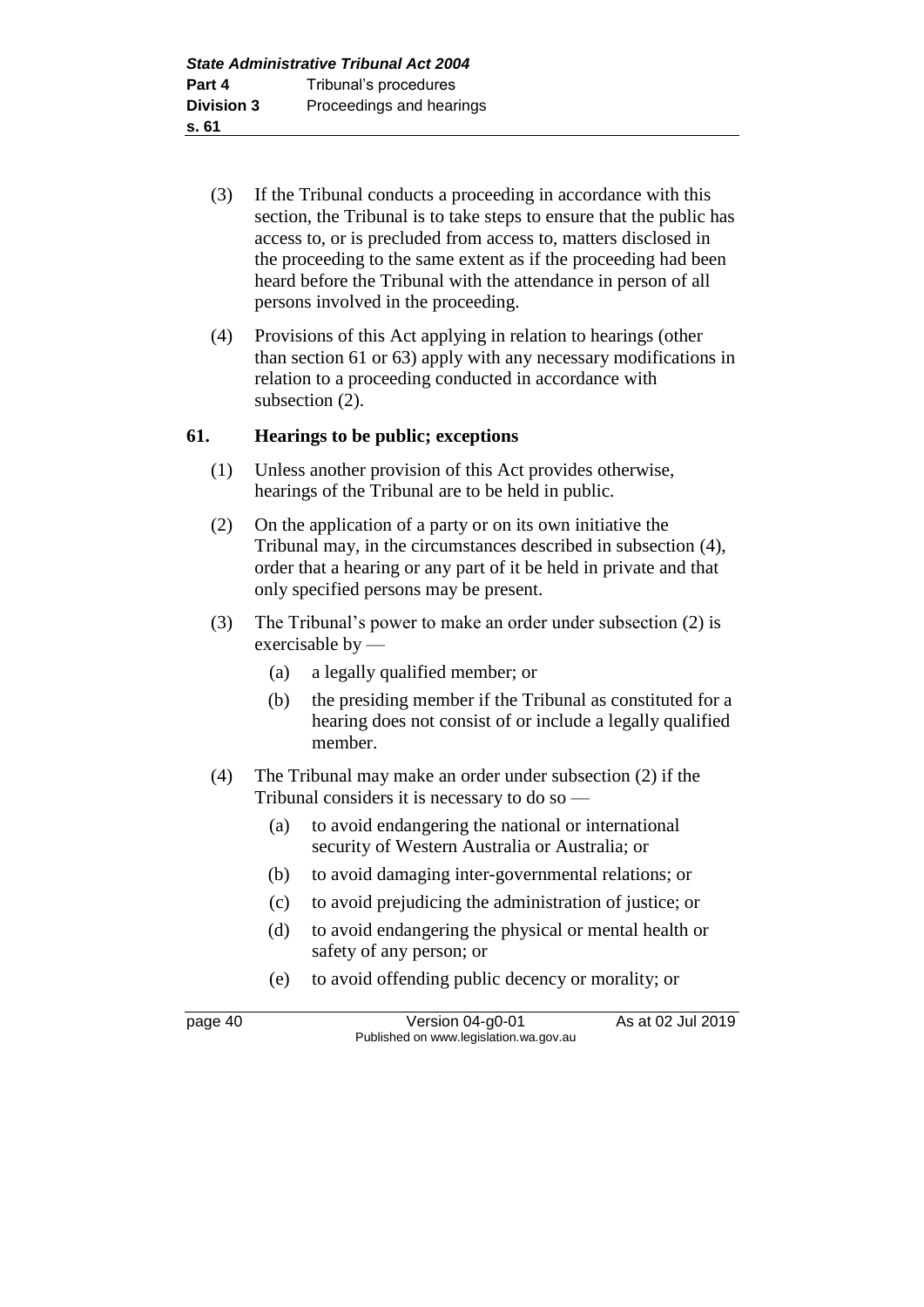- (f) to avoid endangering property; or
- (g) to avoid the publication of confidential information or information the publication of which would be contrary to the public interest; or
- (h) for any other reason in the interests of justice.

### **62. Publishing evidence etc. given at proceeding, restrictions as to**

- (1) This section applies to
	- (a) any evidence given before the Tribunal; and
	- (b) the contents of any documents produced to the Tribunal; and
	- (c) any information that might enable a person who has appeared before the Tribunal to be identified.
- (2) Anything to which this section applies that is protected matter is not to be published.
- (3) On the application of a party or on its own initiative the Tribunal may, in the circumstances described in section 61(4), order that anything, or any particular thing, to which this section applies is not to be published except in the manner and to the persons, if any, specified by the Tribunal.
- (4) The Tribunal's power to make an order under subsection (3) is exercisable by —
	- (a) a legally qualified member; or
	- (b) the presiding member if the Tribunal as constituted for a hearing does not consist of or include a legally qualified member.

### **63. Notice of hearings**

- (1) The executive officer is to give notice, in accordance with the rules, of the time and place for a hearing in a proceeding to —
	- (a) each party to the proceeding; and

As at 02 Jul 2019 Version 04-g0-01 page 41 Published on www.legislation.wa.gov.au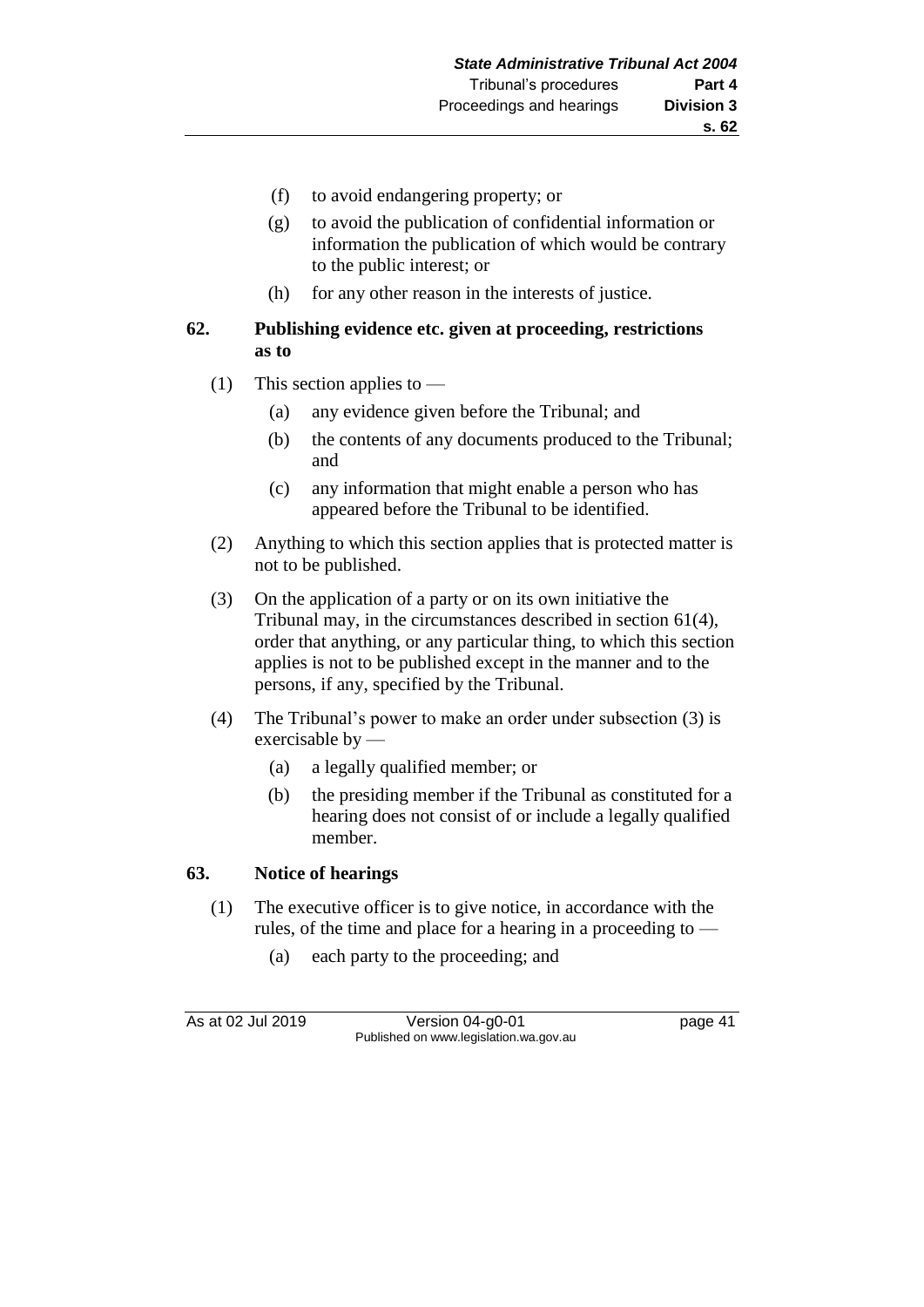- (b) each other person entitled to notice of the proceeding or hearing under this Act or the enabling Act; and
- (c) any other person that the Tribunal directs be given notice of the hearing.
- (2) If a person, including a party, to whom notice has been given in accordance with the rules fails to attend, the hearing may be held in the absence of that person.

### **64. Experts etc., Tribunal may appoint to assist**

- (1) The Tribunal may appoint a legal practitioner, or any other person with relevant knowledge or experience, to assist the Tribunal in relation to a proceeding or proceedings before the Tribunal whether by providing advice or professional services or by giving evidence.
- (2) The Tribunal may order a party to pay or contribute to the Tribunal's costs of obtaining the assistance of a person appointed under subsection (1).
- (3) Subsection (2) does not apply in relation to a party unless, before obtaining the assistance, the Tribunal advised the party  $of -$ 
	- (a) its intention to obtain the assistance; and
	- (b) the likely costs of obtaining the assistance; and
	- (c) the likely amount of the party's payment or contribution,

and gave the party an opportunity to be heard on the matter.

### **65. Special referees**

- (1) The Tribunal may refer any question arising in a proceeding to a special referee for the special referee —
	- (a) to decide the question; or
	- (b) to give his or her opinion with respect to it.
- (2) The Tribunal may either adopt a special referee's decision or opinion, in whole or in part, or reject it.

page 42 Version 04-g0-01 As at 02 Jul 2019 Published on www.legislation.wa.gov.au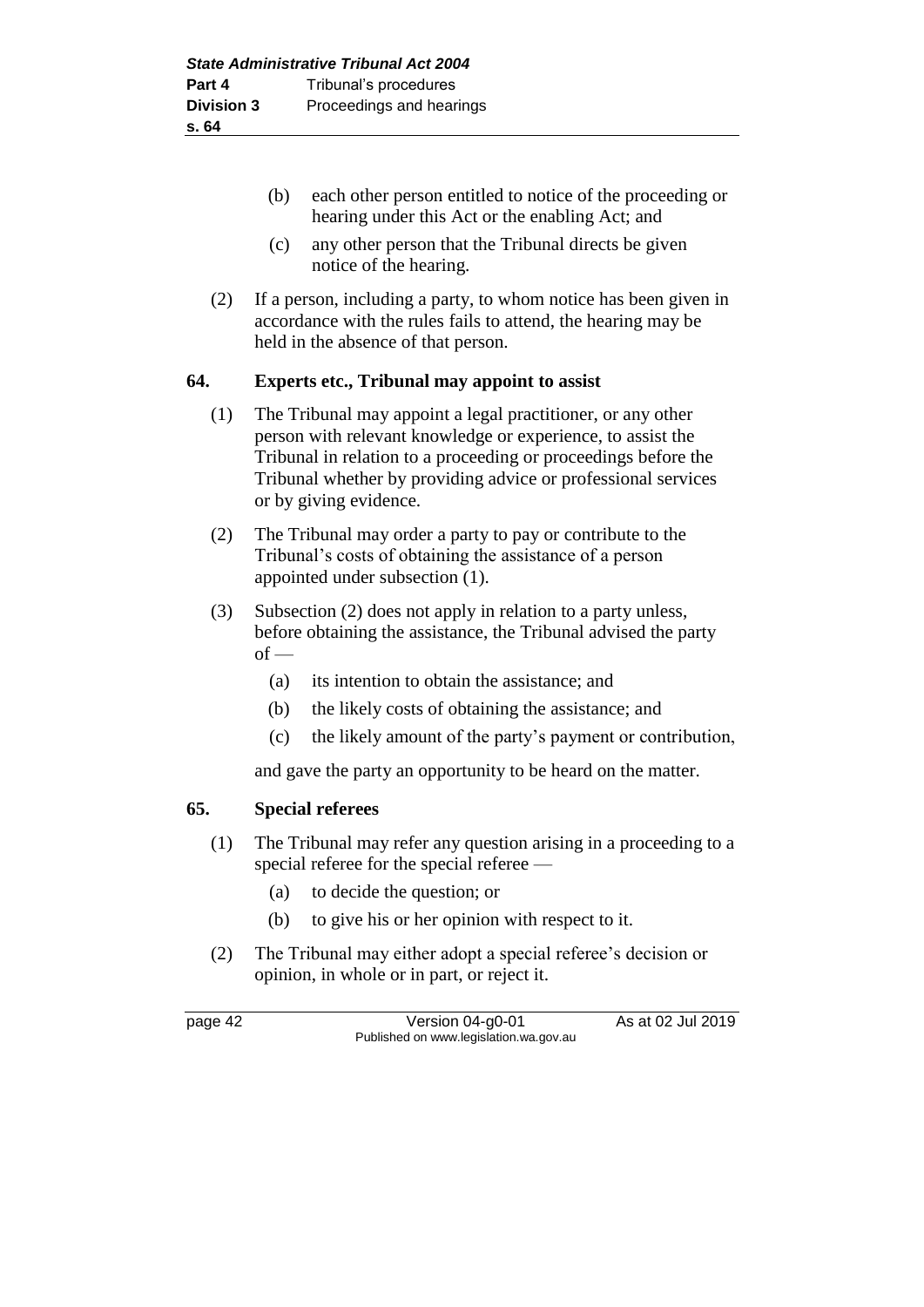#### **66. Summoning witnesses**

- (1) The Tribunal may, by summons signed on behalf of the Tribunal by the executive officer, require —
	- (a) the attendance before the Tribunal of any person;
	- (b) the production before the Tribunal of any document or other material.
- (2) A summons under subsection (1) may be issued on the Tribunal's initiative or at the request of a party.
- *[(3) deleted]*
- (4) A summons under subsection (1)(b) may require a person to produce a document or other material despite any rule of law relating to privilege (other than legal professional privilege) or the public interest in relation to the production of documents.
- (5) A person who attends in answer to, or to comply with, a summons is entitled to be paid the fees and allowances prescribed in the rules or, if no fees and allowances are prescribed, the fees and allowances (if any) determined by the Tribunal.
- (6) The Tribunal may determine
	- (a) by which party; or
	- (b) by which parties and in which proportions,

the fees and allowances are to be paid.

*[Section 66 amended: No. 5 of 2008 s. 114.]*

### **67. Powers relating to witnesses**

- (1) In any proceeding before the Tribunal, the Tribunal may
	- (a) on its own initiative, call any person to give evidence; and
	- (b) examine any witness on oath or affirmation, or by use of a statutory declaration; and

As at 02 Jul 2019 Version 04-g0-01 page 43 Published on www.legislation.wa.gov.au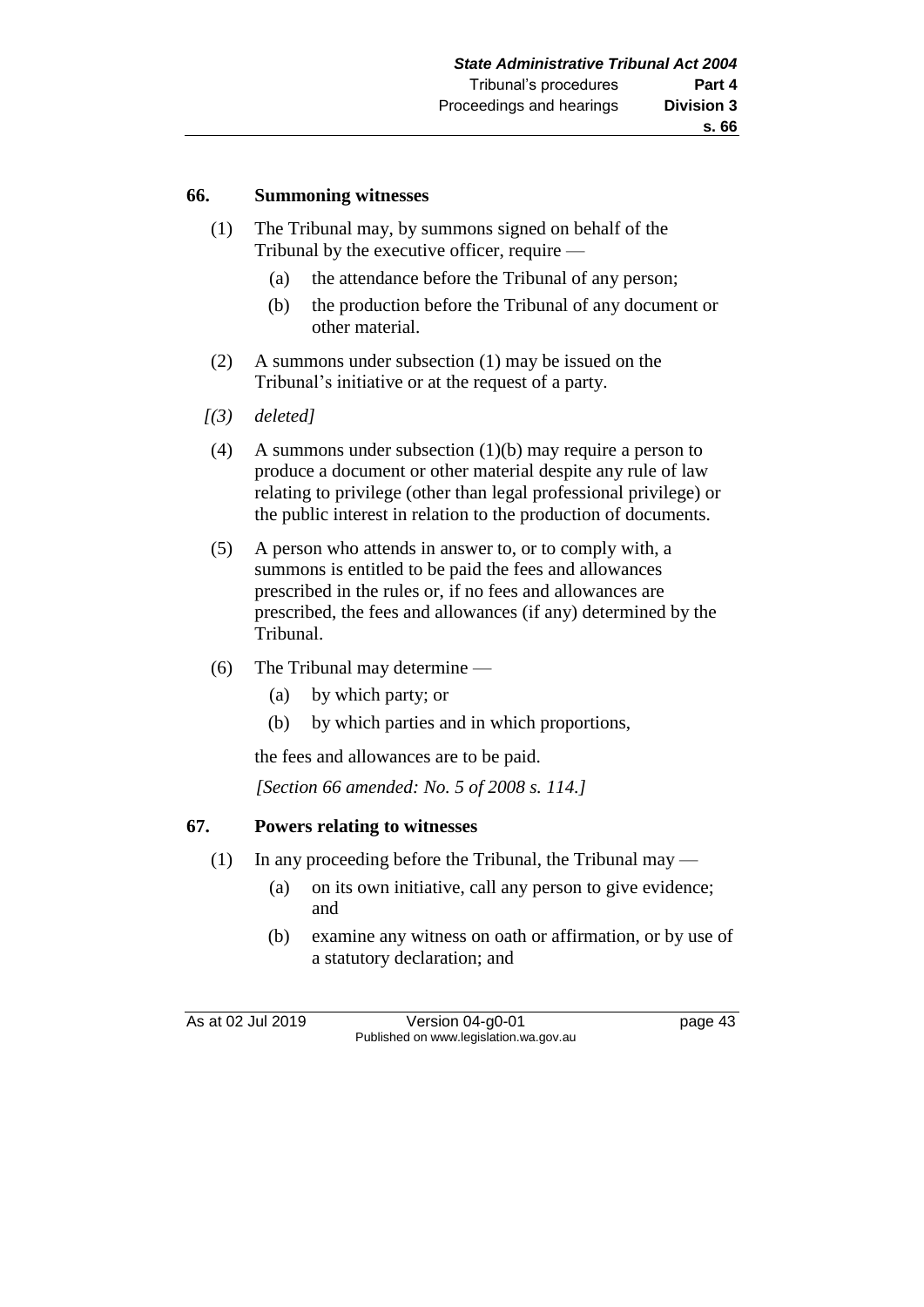| (c) | examine or cross-examine any witness to such extent as    |
|-----|-----------------------------------------------------------|
|     | the Tribunal thinks proper in order to elicit information |
|     | relevant to the exercise of the functions of the Tribunal |
|     | in the proceeding; and                                    |

- (d) compel any witness including a witness whose conduct is subject to an inquiry (whether or not the witness has been summoned to appear) to answer questions which the Tribunal considers to be relevant in the proceeding.
- (2) Nothing in subsection (1) enables the Tribunal to compel a witness to answer a question if the witness —
	- (a) is excused by section 69(1) from answering the question; or
	- (b) has a reasonable excuse (other than on the ground mentioned in section  $68(1)$  for refusing to answer the question.

# **68. Privilege against self-incrimination**

- (1) A person is not excused from complying with a requirement under this Act to answer a question or produce a document or other material in a proceeding on the ground that the answer or the production of the document or other material might incriminate the person or render the person liable to a penalty.
- (2) However neither
	- (a) an answer given by the person that was given to comply with the requirement; nor
	- (b) the fact that a document or other material produced by the person to comply with the requirement was produced,

is admissible in evidence in any criminal proceedings against the person other than proceedings for perjury or for an offence against this Act arising out of the false or misleading nature of an answer.

page 44 Version 04-g0-01 As at 02 Jul 2019 Published on www.legislation.wa.gov.au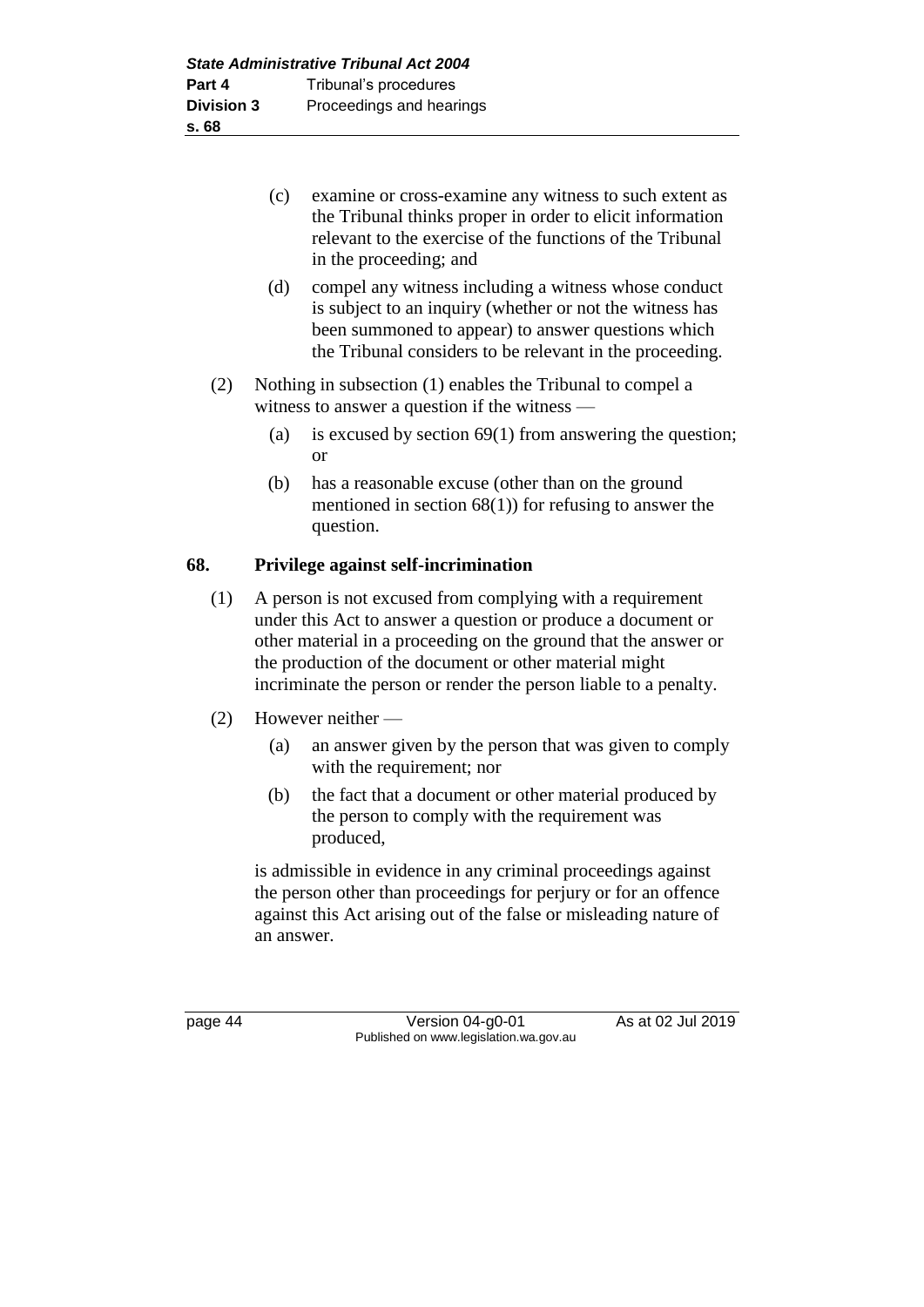### **69. Other claims of privilege**

- (1) Unless it would be contrary to section 68 or a direction under section 34(5), a person is excused from answering a question or producing a document or other material in a proceeding if the person could not be compelled to answer the question or produce the document or material in proceedings in the Supreme Court.
- (2) The Tribunal may require a person to produce a document or other material to it for the purpose of determining whether or not it is a document or material that the Tribunal has power to compel the person to produce.

### **70. Oaths and affirmations**

A member of the Tribunal may administer an oath or take an affirmation for the purposes of this Act.

### **71. Tribunal may authorise person to take evidence**

- (1) The Tribunal may authorise, in writing, a person (whether or not a member of the Tribunal) to take evidence on behalf of the Tribunal for the purposes of any proceeding.
- (2) The Tribunal's power under subsection (1) to authorise the taking of evidence is exercisable only by a judicial member.
- (3) The Tribunal may authorise evidence to be taken under this section outside Western Australia.
- (4) The Tribunal may give directions as to the taking of evidence under this section.
- (5) If a person other than a member of the Tribunal is authorised to take evidence the person has all the powers of a member of the Tribunal in relation to the taking of evidence.
- (6) Evidence taken under this section
	- (a) is to be regarded as having been given to the Tribunal; and

As at 02 Jul 2019 Version 04-g0-01 page 45 Published on www.legislation.wa.gov.au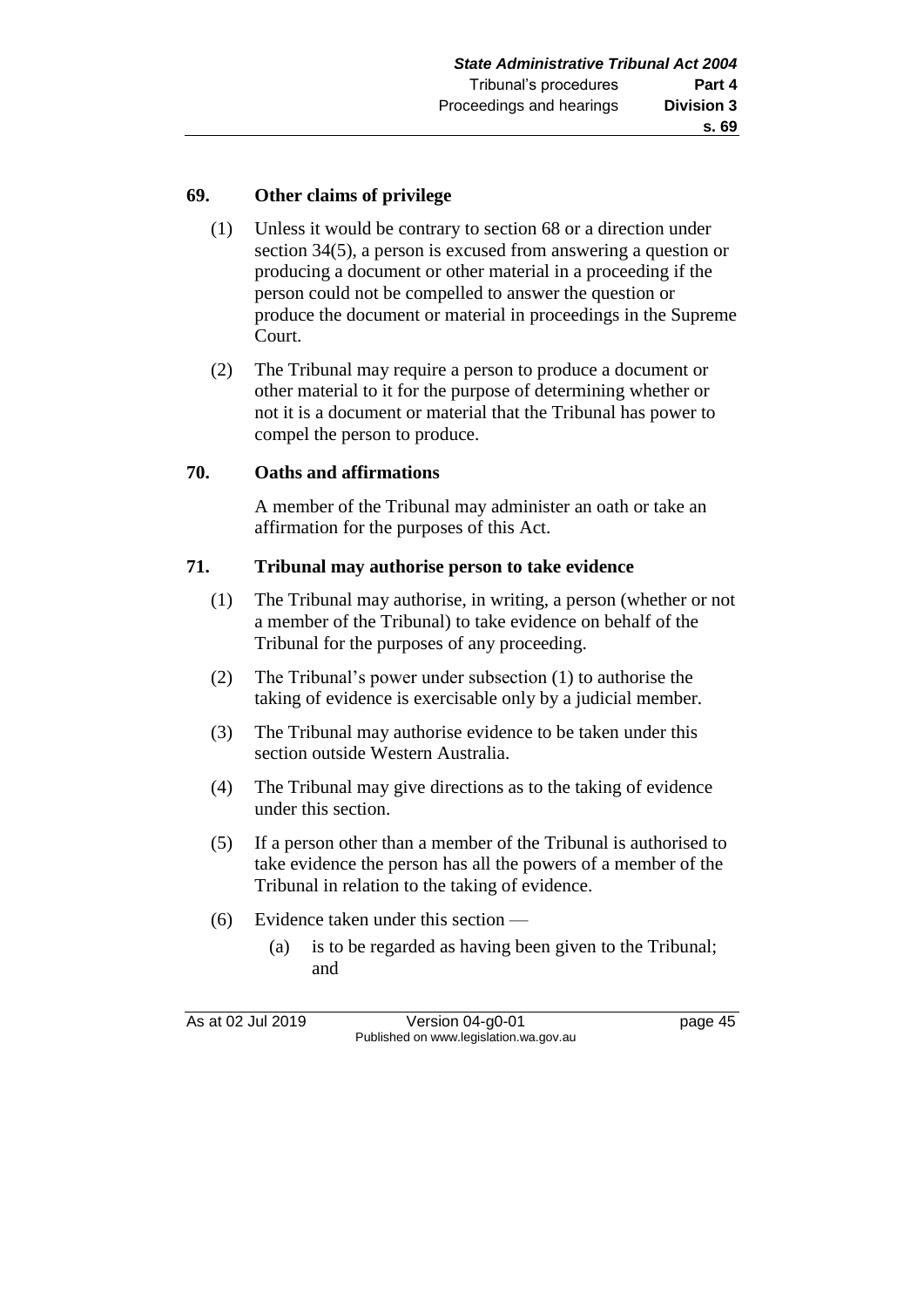(b) if taken outside Western Australia, is to be regarded as having been given in Western Australia.

### **72. Tribunal may inspect etc. documents etc. produced**

The Tribunal may inspect any document or other material produced before it, and retain it for as long as it reasonably thinks fit, and make copies of any document or any of its contents.

# **Division 4 — Decisions made by Tribunal**

### **73. Conditional and ancillary orders and directions**

- (1) A power of the Tribunal to make an order or give a direction (the *primary power*) includes the power to make the order subject to conditions and the power to make any ancillary order or direction the Tribunal considers appropriate for achieving the purpose for which it may exercise the primary power.
- (2) An ancillary order may provide for a decision of the Tribunal in relation to a reviewable decision to be implemented by a person who is not the original decision-maker whether or not that person is a party to the proceeding.

### **74. Decisions, form of**

A decision of the Tribunal has to be given in writing and authenticated in accordance with the rules if —

- (a) the decision is a final decision; or
- (b) the Tribunal reserved the decision; or
- (c) the rules state that the decision has to be given in writing; or
- (d) a party requests that the decision be given in writing.

## **75. To whom copy of written decision has to be given**

- (1) The Tribunal is to give a copy of any written decision it gives in a proceeding to —
	- (a) each party; and

page 46 Version 04-g0-01 As at 02 Jul 2019 Published on www.legislation.wa.gov.au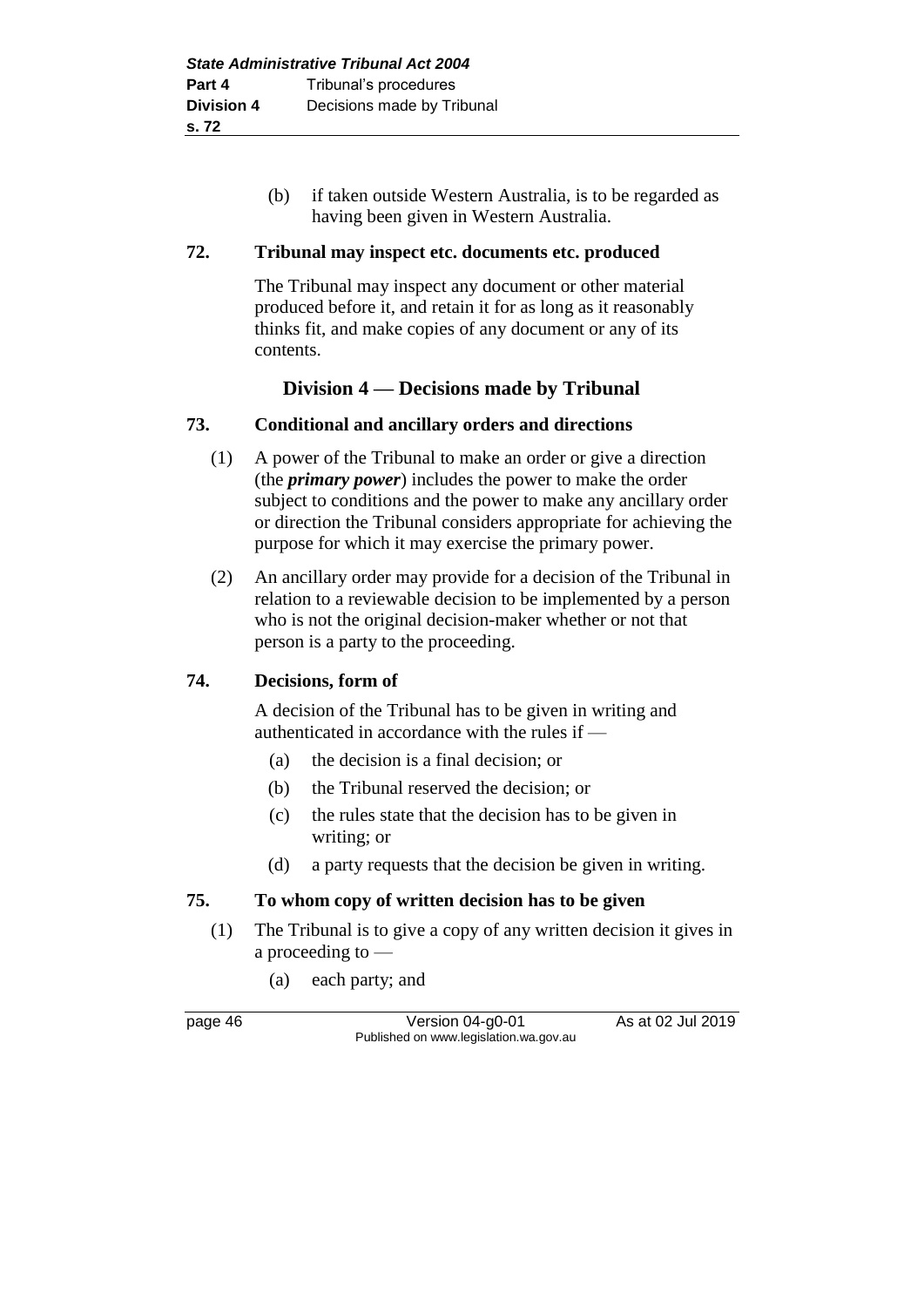- (b) each other person who is, under this Act or the enabling Act, entitled to notice of the proceeding or the relevant hearing, or of the decision; and
- (c) any person prescribed by the rules.
- (2) The Tribunal's obligation under subsection (1) to give a person a copy of a written decision is satisfied if the Tribunal orders a party to give the person a copy of the written decision.

# **76. Time limit for reserved decision**

If the Tribunal reserves its decision in any proceeding, whether or not it is a final decision, it is to give its decision and the reasons for the decision within the period of 90 days after the day on which it reserved its decision or within an extension of that period given by the President.

# **77. Reasons for final decision**

- (1) The Tribunal is to give its reasons for a final decision.
- (2) Reasons that the Tribunal gives for a final decision have to include the Tribunal's findings on material questions of fact, referring to the evidence or other material on which those findings are based.

## **78. Written reasons may be requested**

- (1) If the Tribunal makes a decision, whether or not a final decision, without having reserved its decision and does not give its reasons for the decision in writing, a party may, within the period of 28 days after the day on which the decision is given, request that the Tribunal give its reasons in writing.
- (2) The Tribunal is to give written reasons that a party requests under subsection (1) within the period of 90 days after the day on which it receives the request or within an extension of that period given by the President.

As at 02 Jul 2019 Version 04-g0-01 page 47 Published on www.legislation.wa.gov.au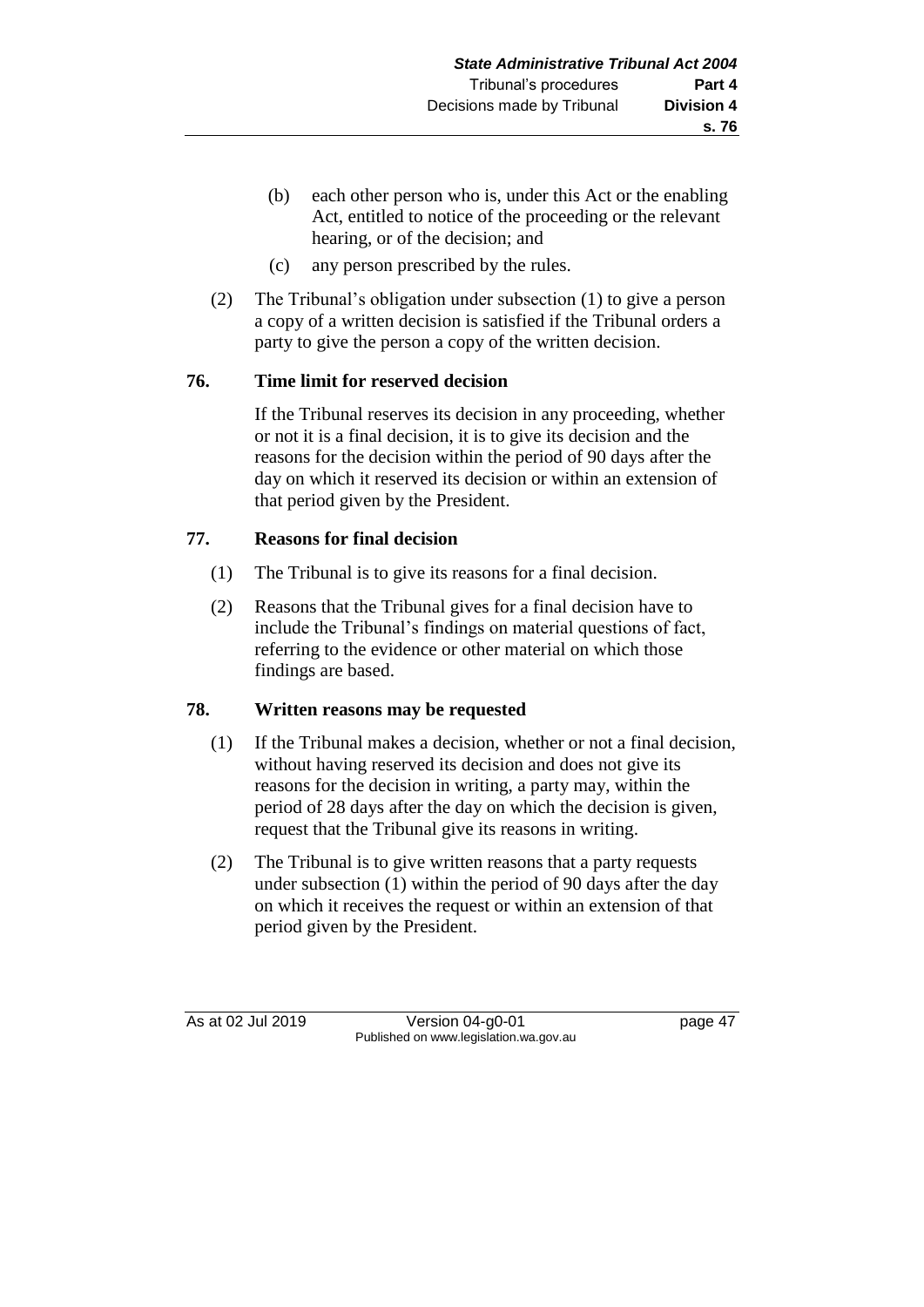### **79. Written decision or reasons using transcript**

A written transcript of the part of the proceeding in which a decision is given orally or reasons are given orally is sufficient for a provision of this Act that requires the decision or reasons to be in writing.

### **80. Restricted publication of reasons for decision in some cases**

Where relevant, the Tribunal must comply with sections 77 and 78 in a way that is consistent with any order made under section 61(2) and gives effect to any obligation under section 160.

## **81. Validity of decision not affected by breach of this Division**

A failure of the Tribunal to comply with a requirement of this Division does not affect the validity of a decision.

### **82. When decision has effect**

- (1) A decision of the Tribunal comes into effect immediately after it is given, or at such later time as is specified in it, except as otherwise provided in section 29(5).
- (2) Subsection (1) does not prevent a stay of the effect of the decision from being given under section 106.

## **83. Correcting mistakes**

- (1) The Tribunal may correct a decision it gives or a statement of the reasons it has given for its decision to the extent necessary to rectify —
	- (a) a clerical mistake; or
	- (b) an error arising from an accidental slip or omission; or
	- (c) a material miscalculation of figures or a material mistake in the description of any person, thing, or matter referred to in the decision; or
	- (d) a defect of form.

page 48 Version 04-g0-01 As at 02 Jul 2019 Published on www.legislation.wa.gov.au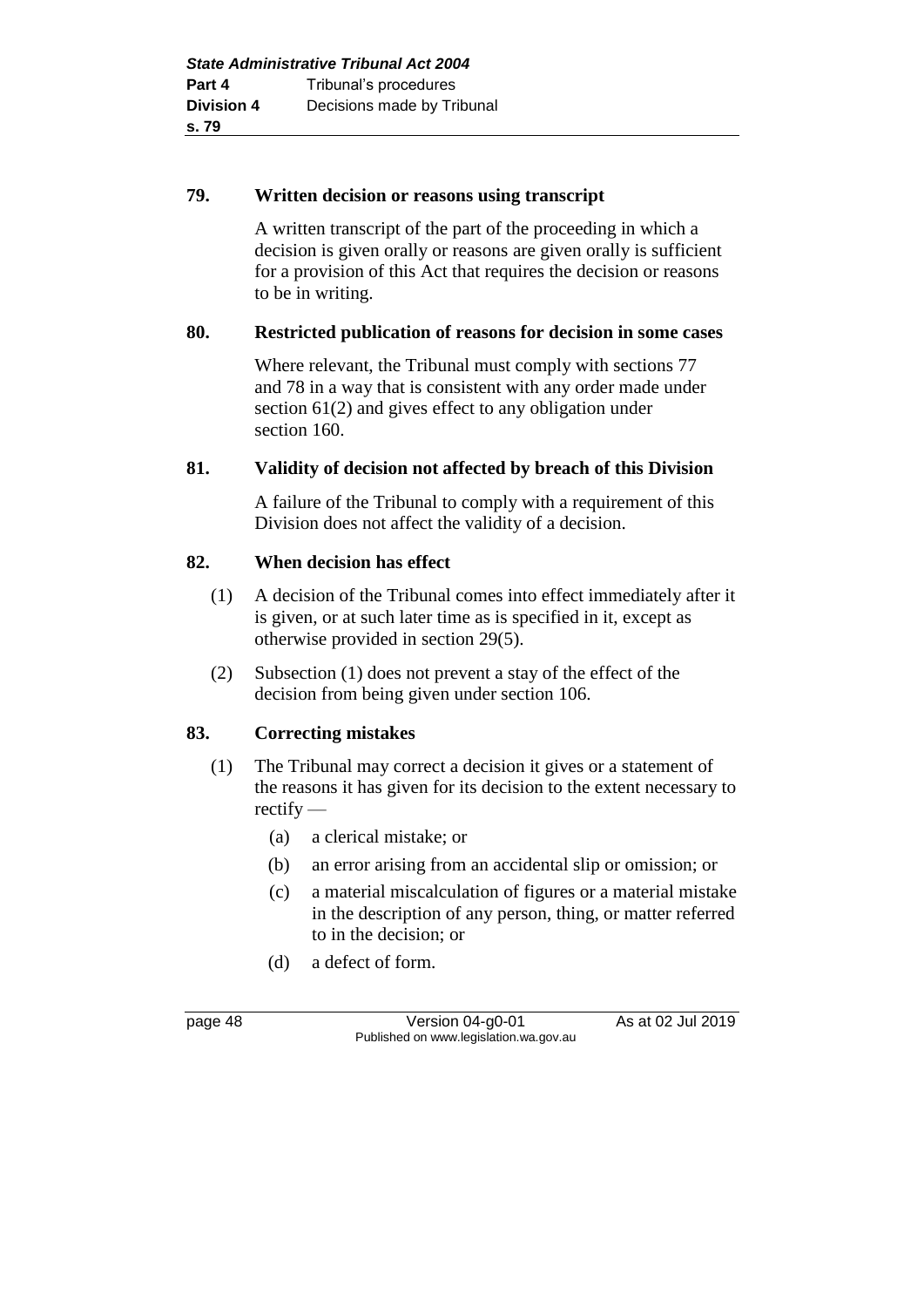- (2) The correction may be made
	- (a) on a party's application made in accordance with the rules; or
	- (b) on the Tribunal's own initiative.

### **84. Tribunal may review its decision if person was absent**

### $(1)$  In this section —

*relevant hearing*, in relation to a decision of the Tribunal, means a hearing at which the decision was made or which preceded the making of the decision but does not include a compulsory conference or mediation.

- (2) A person in respect of whom the Tribunal makes a decision may apply to the Tribunal for a review of the decision if the person did not appear and was not represented at a relevant hearing.
- (3) The application has to be made within the time limits specified by, and otherwise in accordance with, the rules.
- (4) The rules may limit the number of applications that can be made under this section in respect of the same matter without the leave of the Tribunal being obtained.
- (5) If on hearing the application the Tribunal is satisfied that the applicant had a reasonable excuse for not attending or being represented at the relevant hearing, the Tribunal is to review the decision and may revoke or vary it if the Tribunal considers it appropriate to do so.
- (6) For the hearing of the application the Tribunal is to be constituted under section 11 by the members by whom it was constituted when it made the decision, if that is practicable.
- (7) A review under this section
	- (a) is part of the original proceeding and not a new proceeding; and
	- (b) is not a review of a decision for the purposes of section 17.

As at 02 Jul 2019 Version 04-g0-01 page 49 Published on www.legislation.wa.gov.au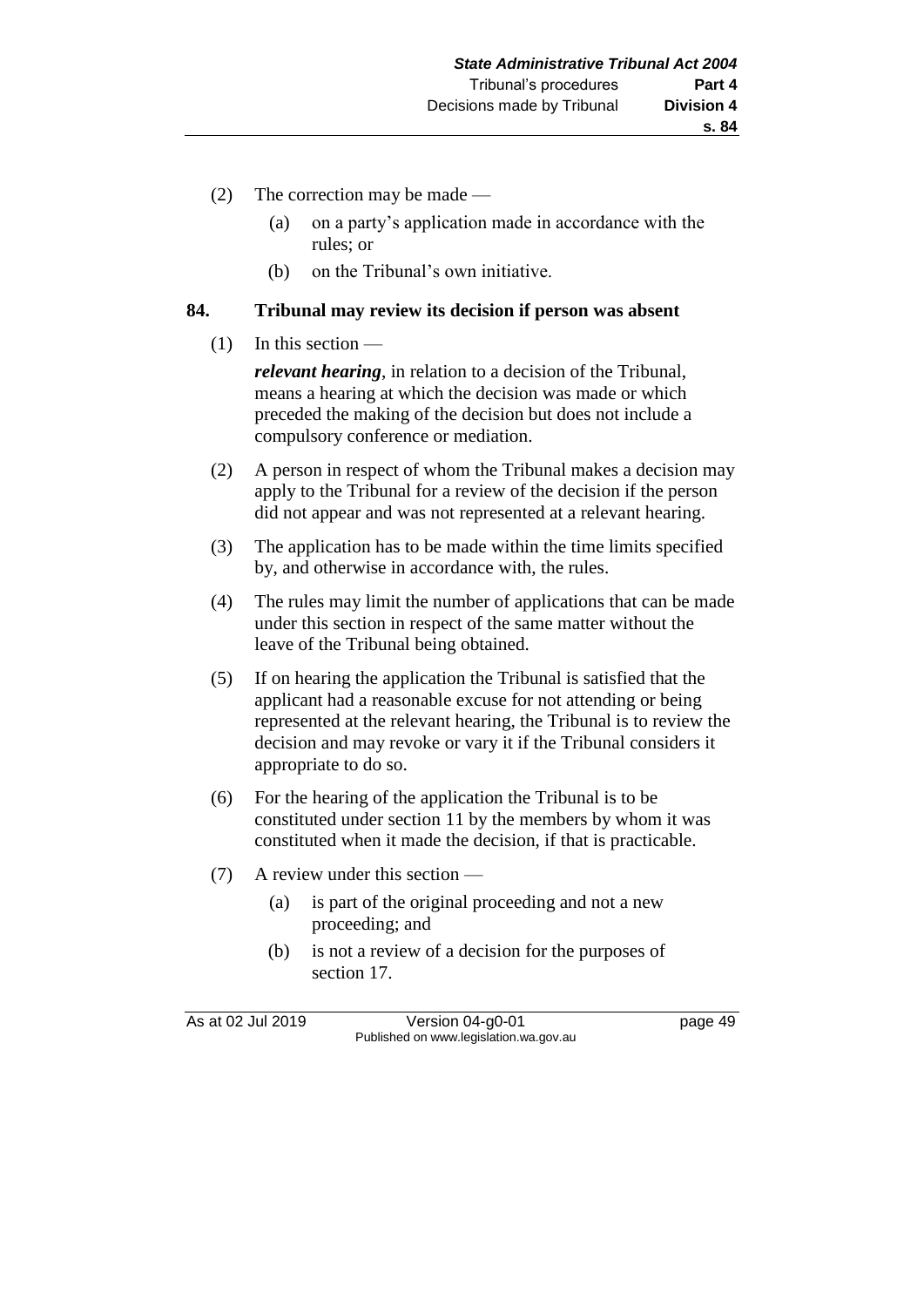### **85. Monetary orders, enforcement of**

- (1) A person to whom payment is to be made under a monetary order may enforce the order by filing in a court of competent jurisdiction —
	- (a) a copy of the order that the executive officer has certified to be a true copy; and
	- (b) the person's affidavit as to the amount not paid under the order and, if the order is to take effect upon any default, as to the making of that default.
- (2) No charge is to be made for filing a copy of an order or an affidavit under this section.
- (3) On filing, the order is taken to be an order of the court, and may be enforced accordingly.

*[Section 85 amended: No. 59 of 2004 s. 141.]* 

### **86. Decisions (not monetary orders), enforcement of**

- (1) If, or to the extent that, a decision of the Tribunal is not a monetary order, it may be enforced under this section.
- (2) A person seeking to enforce a decision under this section may file in the Supreme Court —
	- (a) a copy of the decision that a judicial member or the executive officer has certified to be a true copy; and
	- (b) the person's affidavit as to the non-compliance with the decision; and
	- (c) a certificate from a judicial member stating that the decision is appropriate for filing in the Supreme Court.
- (3) No charge is to be made for filing a copy of a decision, an affidavit, or a certificate under this section.
- (4) On filing, the decision is taken to be a decision of the Supreme Court, and may be enforced accordingly.

page 50 Version 04-g0-01 As at 02 Jul 2019 Published on www.legislation.wa.gov.au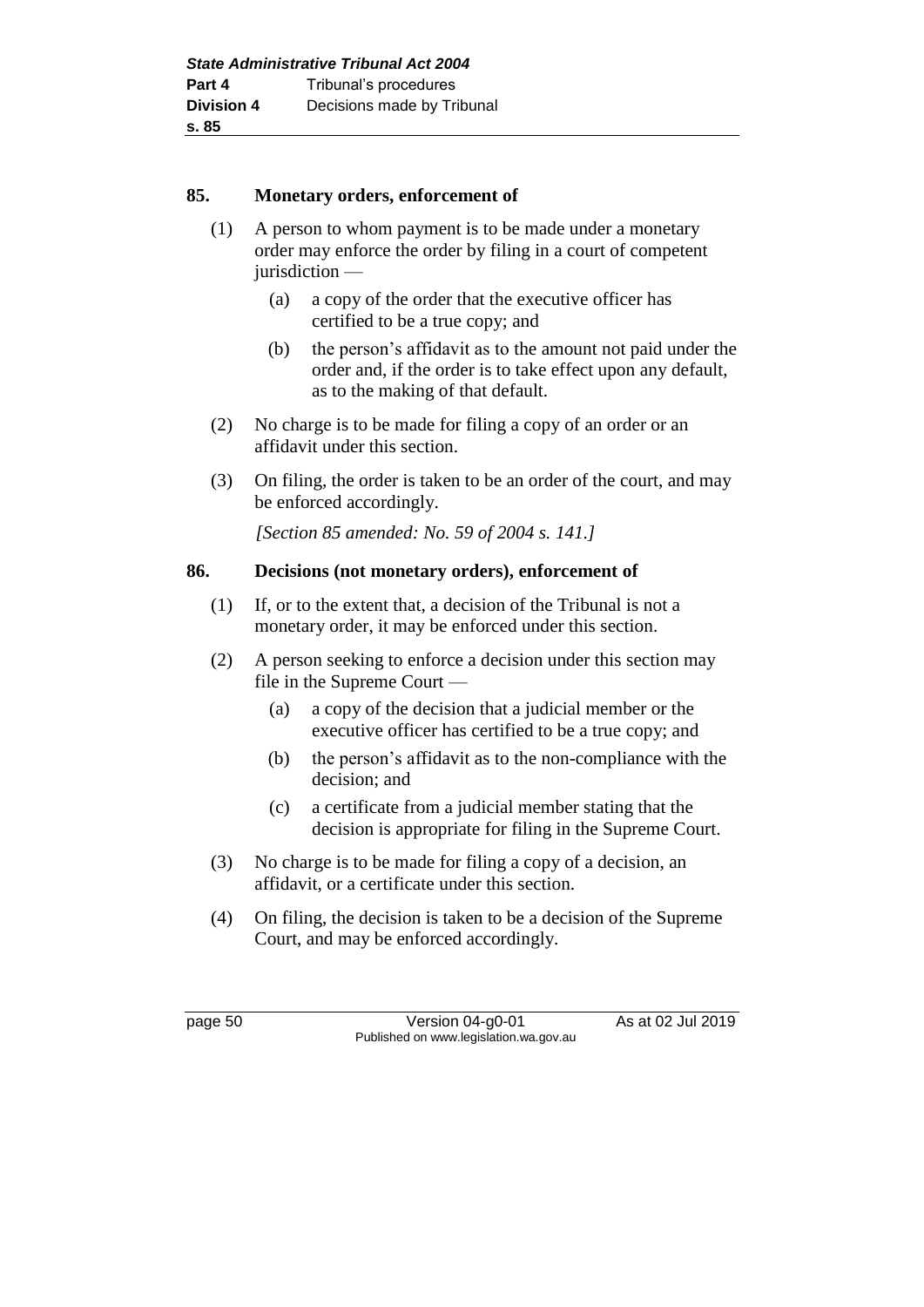### **Division 5 — Costs**

#### **87. Costs of parties and others**

- (1) Unless otherwise specified in this Act, the enabling Act, or an order of the Tribunal under this section, parties bear their own costs in a proceeding of the Tribunal.
- (2) Unless otherwise specified in the enabling Act, the Tribunal may make an order for the payment by a party of all or any of the costs of another party or of a person required to produce a document or other material on the application of the party under section 35.
- (3) The power of the Tribunal to make an order for the payment by a party of the costs of another party includes the power to make an order for the payment of an amount to compensate the other party for any expenses, loss, inconvenience, or embarrassment resulting from the proceeding or the matter because of which the proceeding was brought.
- (4) Without limiting anything else that may be considered in making an order for the payment by a party of the costs of another party where the matter that is the subject of the proceeding comes within the Tribunal's review jurisdiction, the Tribunal is to have regard to —
	- (a) whether the party (in bringing or conducting the proceeding before the decision-maker in which the decision under review was made) genuinely attempted to enable and assist the decision-maker to make a decision on its merits;
	- (b) whether the party (being the decision-maker) genuinely attempted to make a decision on its merits.
- (5) The rules may deal with the effect of certain offers to settle, and responses, if any, to the offer, on the making of an order for the payment by a party of the costs of another party.
- (6) The Tribunal may order that the representative of a party, rather than the party, in the representative's own capacity compensate

As at 02 Jul 2019 Version 04-g0-01 page 51 Published on www.legislation.wa.gov.au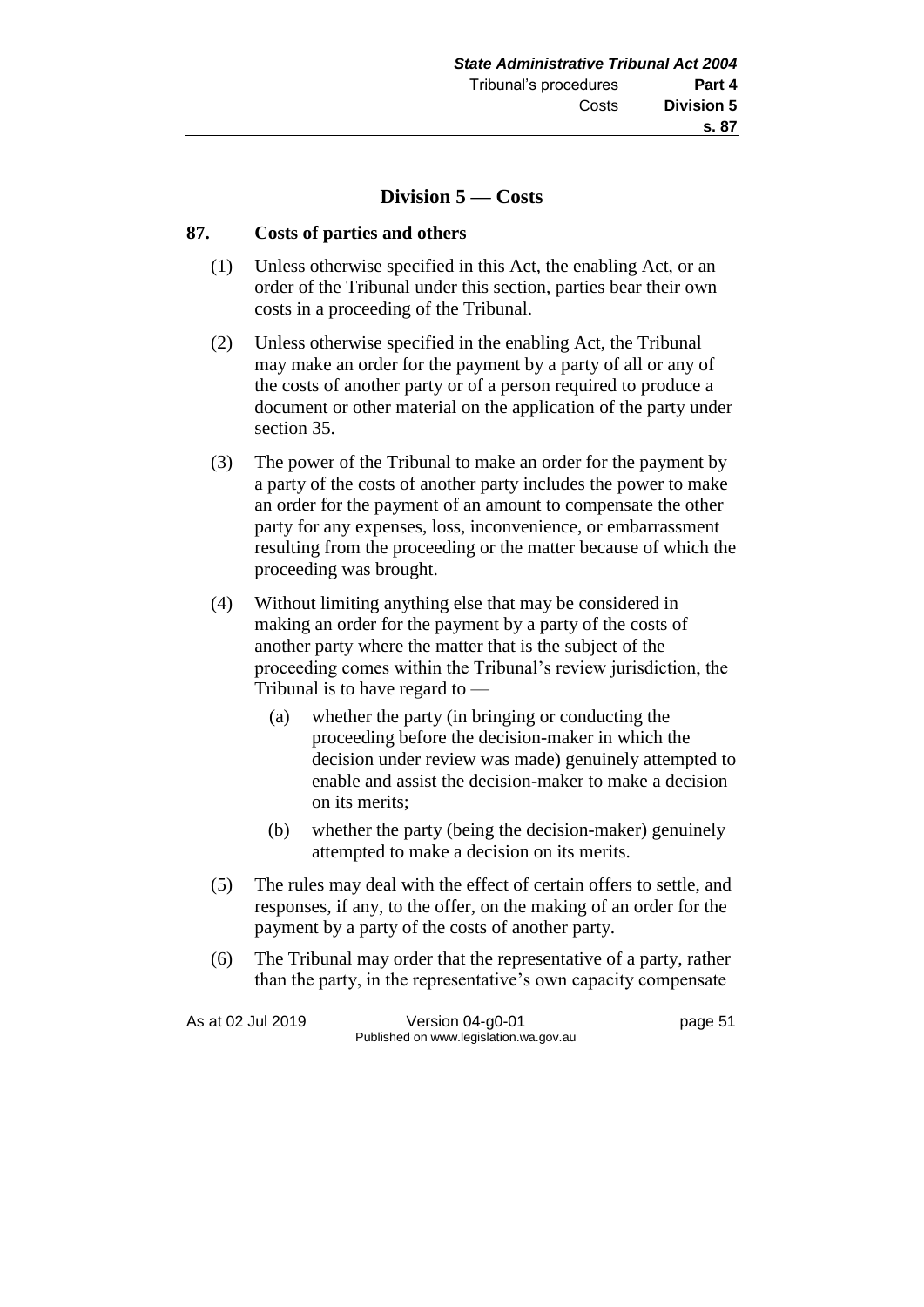that or any other party for costs incurred because the representative acted in, or delayed, the proceeding in a way that resulted in unnecessary costs.

### **88. Costs of proceeding**

 $(1)$  In this section —

*costs of a proceeding* means costs of, or incidental to, a proceeding of the Tribunal, other than costs of a party.

- (2) The Tribunal may order that all or any of the costs of a proceeding be paid by a party.
- (3) If the matter that is the subject of the proceeding comes within the Tribunal's review jurisdiction, the Tribunal cannot make an order under this section against a party unless —
	- (a) the party brought or conducted the proceeding frivolously or vexatiously; or
	- (b) section 87(4) applies to the party; or
	- (c) circumstances have arisen in which the Tribunal could make an order under section 46, 47 or 48.

### **89. Costs, assessment of if not fixed**

If the Tribunal makes an order under this Division for the payment of costs and does not fix the amount of costs, that amount is to be assessed or settled in accordance with the rules.

# **Division 6 — Other procedural provisions**

### **90. Interim injunctions, granting of**

- (1) The Tribunal may by order grant an interim injunction in any proceeding if it is just and convenient to do so.
- (2) The Tribunal's power to make an order under subsection (1) is exercisable by a judicial member.
- (3) The Tribunal may make the order on the application of a party or on its own initiative.

page 52 Version 04-g0-01 As at 02 Jul 2019 Published on www.legislation.wa.gov.au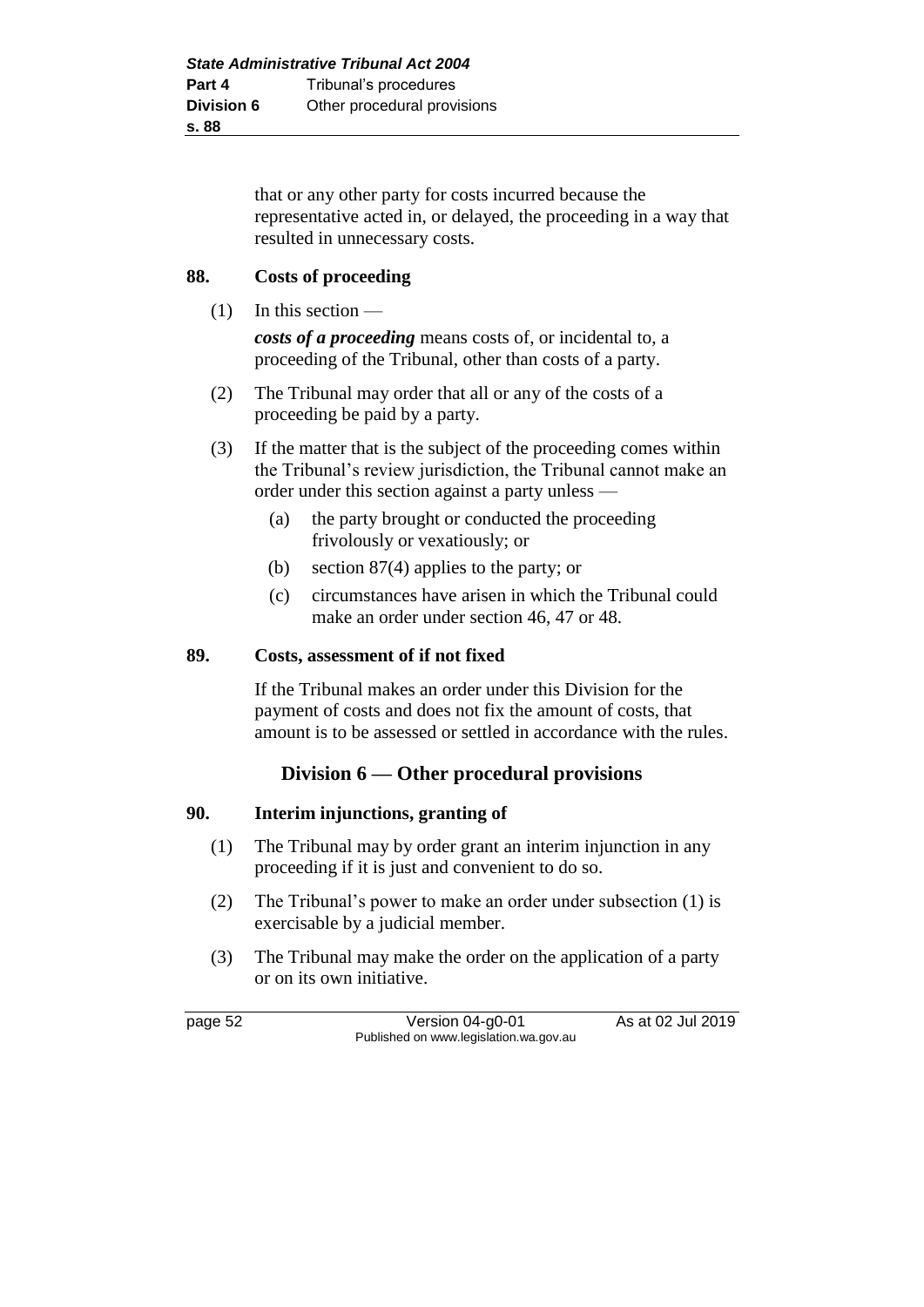- (4) An interim injunction may be granted whether or not a person whose interests may be affected —
	- (a) is a party; or
	- (b) has been given an opportunity to be heard.
- (5) An interim injunction may be granted
	- (a) in any case for a specified period; and
	- (b) if granted on the application of a party for the period up to the final determination of that application.
- (6) In granting an interim injunction, the Tribunal
	- (a) may require an undertaking as to costs or damages as it considers appropriate; and
	- (b) may provide for the lifting of the injunction if specified conditions are met.
- (7) The Tribunal may assess any costs or damages referred to in subsection  $(6)(a)$  and any amount so assessed is a debt recoverable in a court of competent jurisdiction.
- (8) The rules may place conditions on the Tribunal's power to grant an interim injunction.
- (9) The Tribunal's power under this section is in addition to, and does not limit, any power of the Tribunal under the enabling Act to make an order in the nature of an injunction.

## **91. Declarations, making and effect of**

- (1) The Tribunal may make a declaration concerning any matter in a proceeding instead of any orders it could make, or in addition to any orders it makes, in the proceeding.
- (2) The Tribunal's power to make a declaration under subsection (1) is exercisable only by a judicial member.
- (3) The Tribunal's power under this section is in addition to, and does not limit, any power of the Tribunal under the enabling Act to make a declaration.

As at 02 Jul 2019 Version 04-g0-01 page 53 Published on www.legislation.wa.gov.au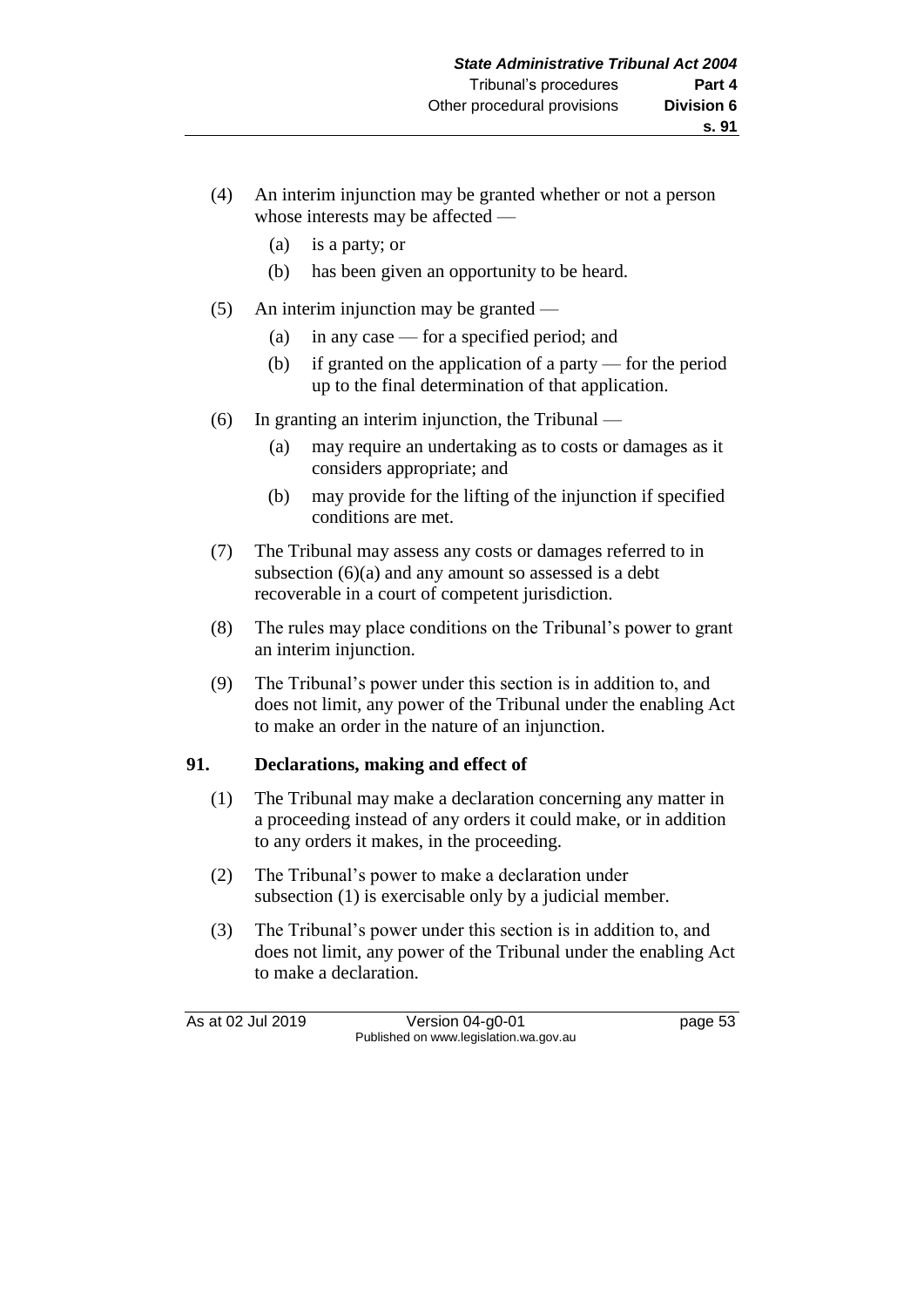- (4) The Tribunal may at any time make any order necessary or desirable to give effect to a declaration made under subsection (1).
- (5) A declaration made under subsection (1) is binding, according to its terms, on —
	- (a) the parties to the proceeding; or
	- (b) such of them as are specified in the declaration,

and not otherwise.

# **92. Relief from procedural requirements**

- (1) The rules may provide for the Tribunal to
	- (a) extend or abridge a time limit for doing anything in connection with a proceeding, or the commencement of a proceeding, even though the limit is imposed under this Act or the enabling Act; or
	- (b) waive compliance with any other procedural requirement in connection with a proceeding or the commencement of a proceeding.
- (2) The extension or waiver may be authorised even though the time for complying has passed.
- (3) This section has effect despite section 5 except to the extent, if any, that this section is expressly excluded by the enabling Act.
- (4) The Tribunal cannot extend or abridge time or waive compliance if to do so would cause any prejudice or detriment to a party or potential party that cannot be remedied by an appropriate order for costs or damages.

## **93. Minor proceedings, applicant in may elect no hearing etc.**

(1) In this section —

# *legally qualified person* means —

(a) an Australian lawyer (within the meaning of that term in the *Legal Profession Act 2008* section 3) or a person entitled to engage in legal practice in any other place; or

page 54 Version 04-g0-01 As at 02 Jul 2019 Published on www.legislation.wa.gov.au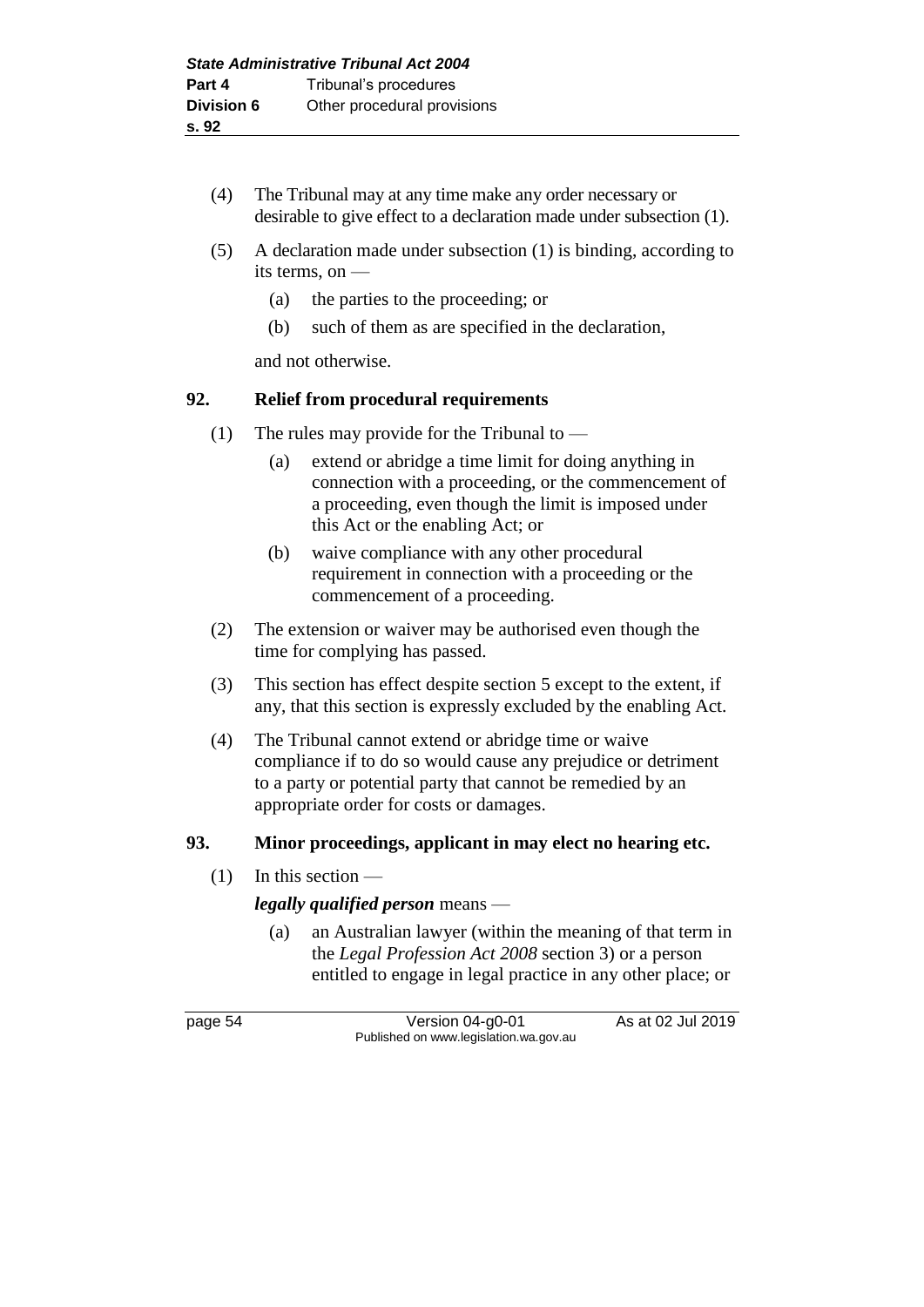(b) any other person who, in the opinion of the Tribunal, has such qualifications or experience in law (whether acquired in Western Australia or in any other place in or outside Australia) as would be likely to afford an advantage in the proceeding;

### *minor proceeding* means —

- (a) a proceeding in which a monetary value can be ascribed to the matter in issue other than —
	- (i) a proceeding in which that monetary value exceeds the specified amount; or
	- (ii) a proceeding dealing with a decision of a vocational regulatory body or a matter brought before the Tribunal by a vocational regulatory body or by another person under a vocational Act; or
	- (iii) a proceeding of a kind that an enabling Act excludes from the operation of this section;

or

- (b) proceeding of a kind that the regulations include in the operation of this section; or
- (c) a proceeding of a kind that an enabling Act includes in the operation of this section;

*specified amount* means \$7 500 and, on and after 1 January 2009, means \$10 000.

- (2) At or before an initial directions hearing in a minor proceeding the applicant may make one or more of the following elections in relation to the proceeding —
	- (a) a no legal representation election;
	- (b) a no hearings election;
	- (c) a no appeals election.
- (3) If the applicant makes a no legal representation election, a party —
	- (a) cannot be represented by a legally qualified person; and

| As at 02 Jul 2019 | Version 04-g0-01                       | page 55 |
|-------------------|----------------------------------------|---------|
|                   | Published on www.legislation.wa.gov.au |         |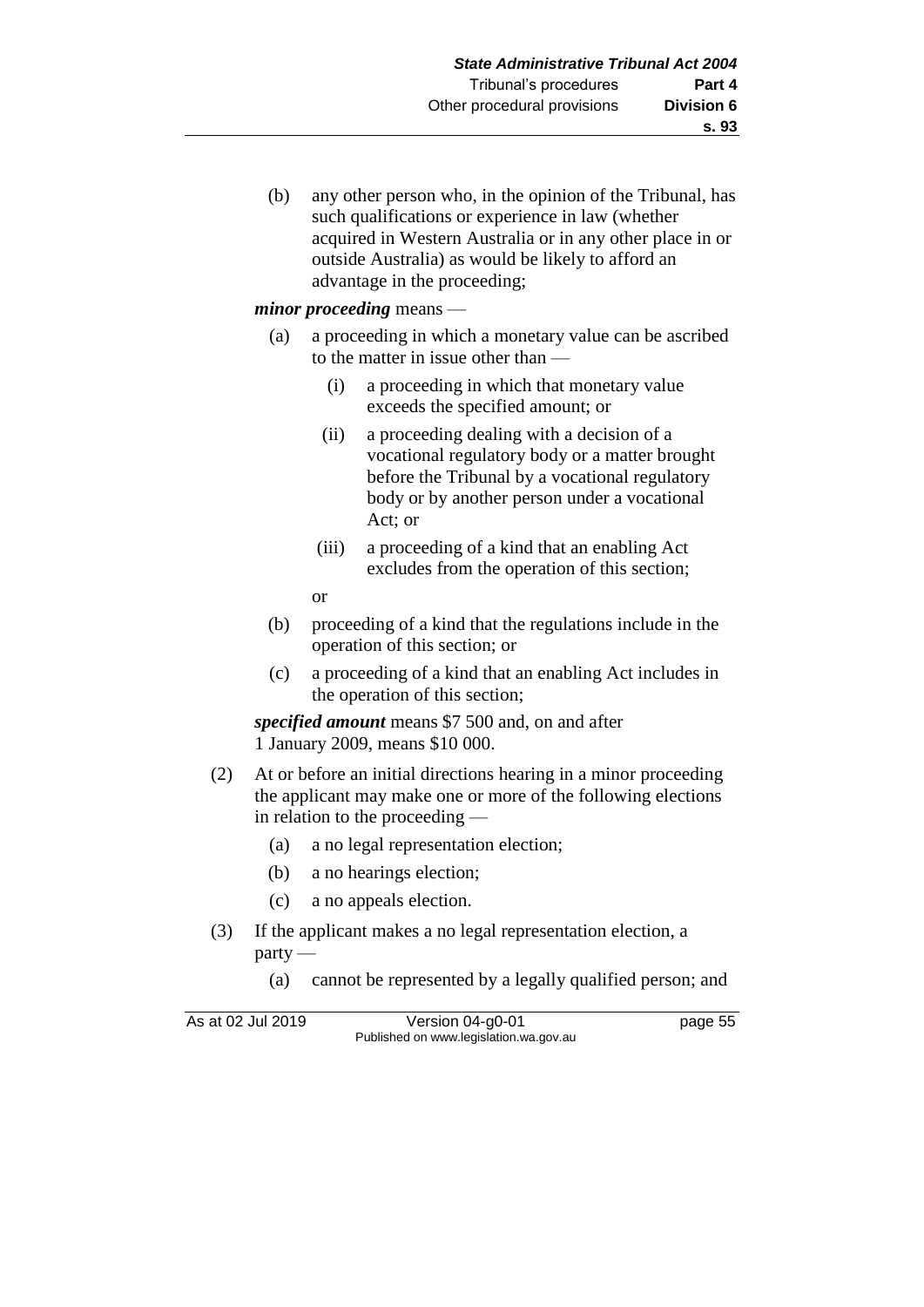- (b) cannot be represented by any other person except as authorised by section  $39(1)(a)$  to (f).
- (4) If the applicant makes a no hearings election, the Tribunal is to conduct the proceeding in accordance with section 60(2).
- (5) If the applicant makes a no appeals election, any decision in the proceeding is final and is not subject to appeal or review whether under Part 5 or otherwise.
- (6) Without limiting section 170, the rules may provide for the practice and procedure to be followed in a proceeding in relation to which an election is made under subsection (2) and, for that purpose, may include provisions that modify the operation of this Act.

*[Section 93 amended: No. 21 of 2008 s. 706(3).]*

### **94. Appeals etc. to Supreme Court, documents etc. relating to**

- (1) This section applies if
	- (a) a party appeals under section 105 from a decision of the Tribunal; or
	- (b) a question is referred under section  $59(10)(b)$  to the Supreme Court for decision.
- (2) In this section —

*party* means a party in the proceeding of the Tribunal in respect of which the appeal was instituted or the reference was made.

- (3) The executive officer is to give the Supreme Court
	- (a) all documents and other material that were before the Tribunal in connection with the proceeding to which the appeal or reference relates; and
	- (b) any other documents and other material in the Tribunal's possession that the Tribunal is required by rules of the Supreme Court to send to the Court.

page 56 Version 04-g0-01 As at 02 Jul 2019 Published on www.legislation.wa.gov.au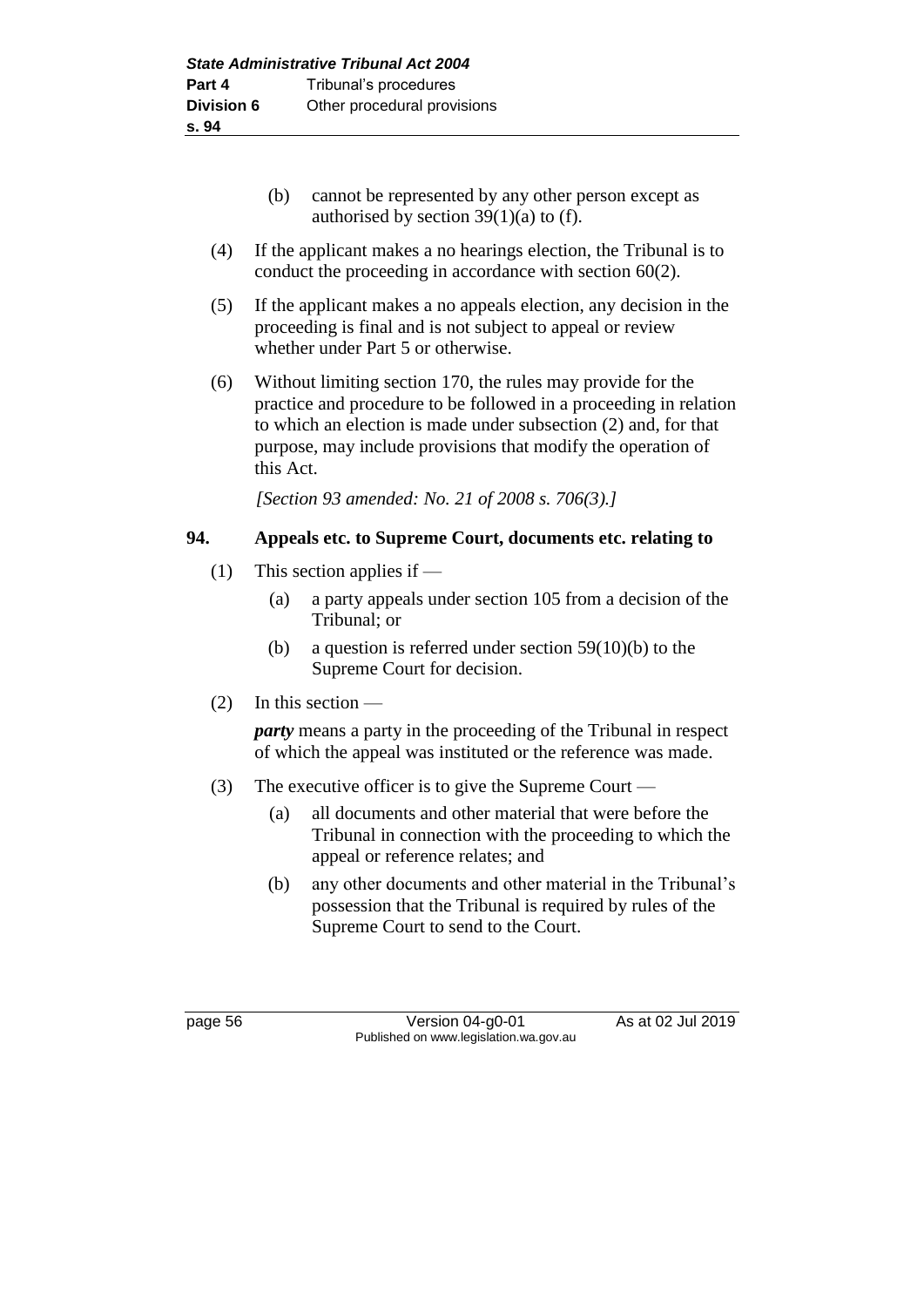- (4) The Supreme Court is to return the documents and material to the Tribunal at the conclusion of the proceeding before the Supreme Court in relation to the appeal or reference.
- (5) If the Supreme Court considers that any of the documents is protected matter or contains protected matter, the Supreme Court is to ensure that the protected matter is not disclosed in any way other than to —
	- (a) a member of the Court as constituted for the purposes of the proceeding; or
	- (b) a person to whom disclosure is allowed under subsection  $(6)$ .
- (6) The Supreme Court may permit a party, or a representative of a party, to inspect a document to which a certificate under section 159(2) applies, other than a document that the Supreme Court considers to be an exempt document, to the extent necessary to disclose anything it contains if —
	- (a) the certificate does not specify as a reason for non-disclosure a reason mentioned in section  $159(3)(a)$ , (b) or (d); and
	- (b) a question for decision by the Supreme Court is whether that thing should be disclosed to some or all of the parties.
- (7) This section does not prevent a disclosure to an officer of the Supreme Court for the purpose of the performance of duties as an officer of the Court.

# **Division 7 — Offences**

## **95. Failing to comply with decision**

(1) A person who fails to comply with a decision of the Tribunal commits an offence.

Penalty: \$10 000.

As at 02 Jul 2019 Version 04-g0-01 page 57 Published on www.legislation.wa.gov.au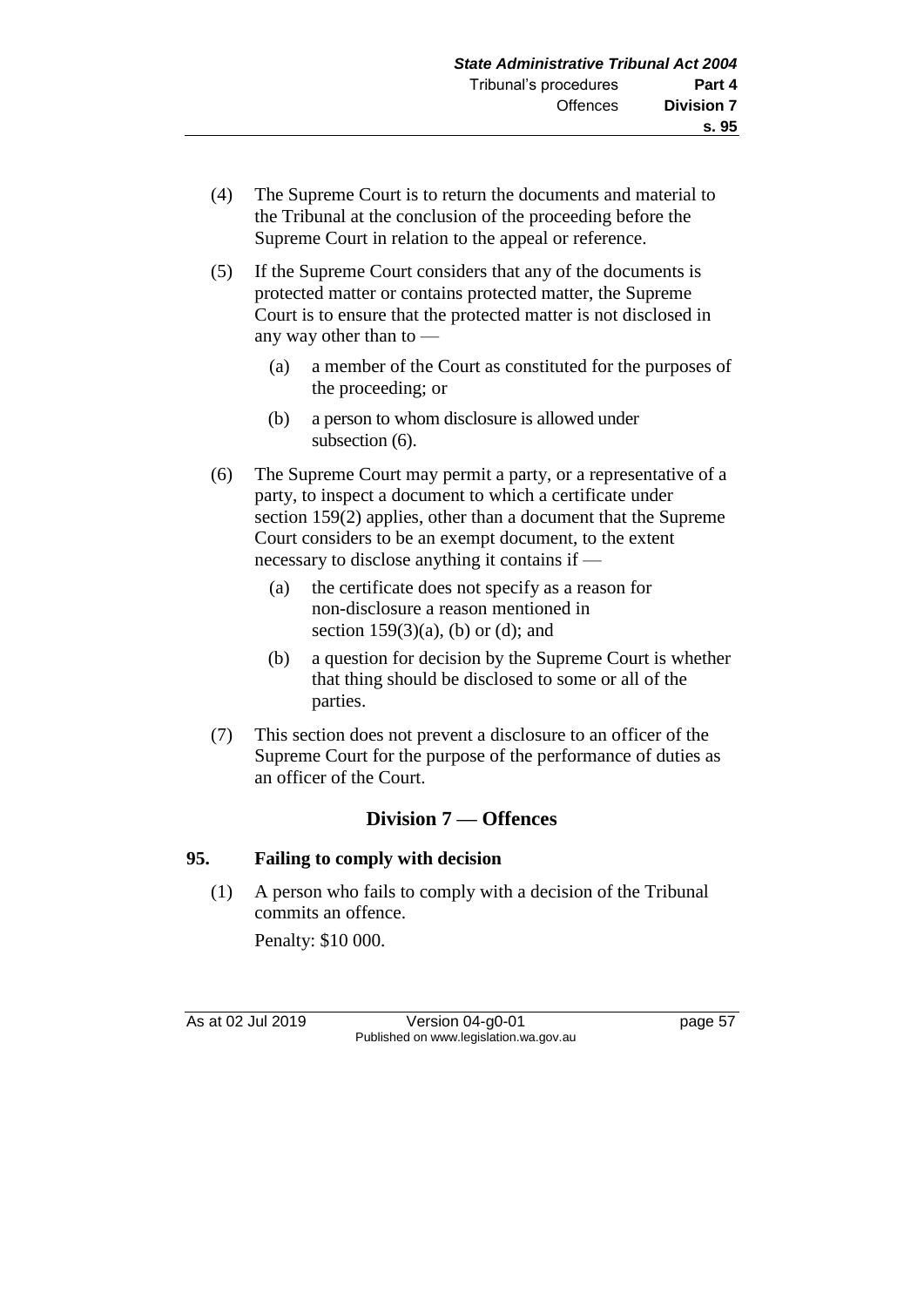- (2) Subsection (1) does not apply if, or to the extent that, the decision is a monetary order.
- (3) Subsection (1) does not apply in relation to a decision unless
	- (a) the Tribunal, in the decision, declares that subsection (1) applies; or
	- (b) after a person fails to comply with the decision, the Tribunal makes an order declaring that subsection (1) applies and the failure continues after notice of that order is served on the person.
- (4) If the Tribunal made the decision without giving a person an opportunity to be heard, subsection (1) only applies to that person on the person being given personally or in accordance with subsection  $(5)$  —
	- (a) a copy of the decision that a judicial member or the executive officer has certified to be a true copy; and
	- (b) a copy of this section.
- (5) If the Tribunal is satisfied that it is not possible or appropriate for a person to be personally given the documents referred to in subsection (4), the Tribunal may specify another method for service of the documents on the person under that subsection.

## **96. Failing to comply with summons**

A person who, without reasonable excuse, fails to comply with a summons under section 66(1) commits an offence. Penalty: \$5 000.

### **97. Failing to give evidence as required**

A person appearing before the Tribunal commits an offence if, without reasonable excuse, the person —

(a) refuses to swear an oath or make an affirmation or statutory declaration when required by the Tribunal to do so; or

page 58 Version 04-g0-01 As at 02 Jul 2019 Published on www.legislation.wa.gov.au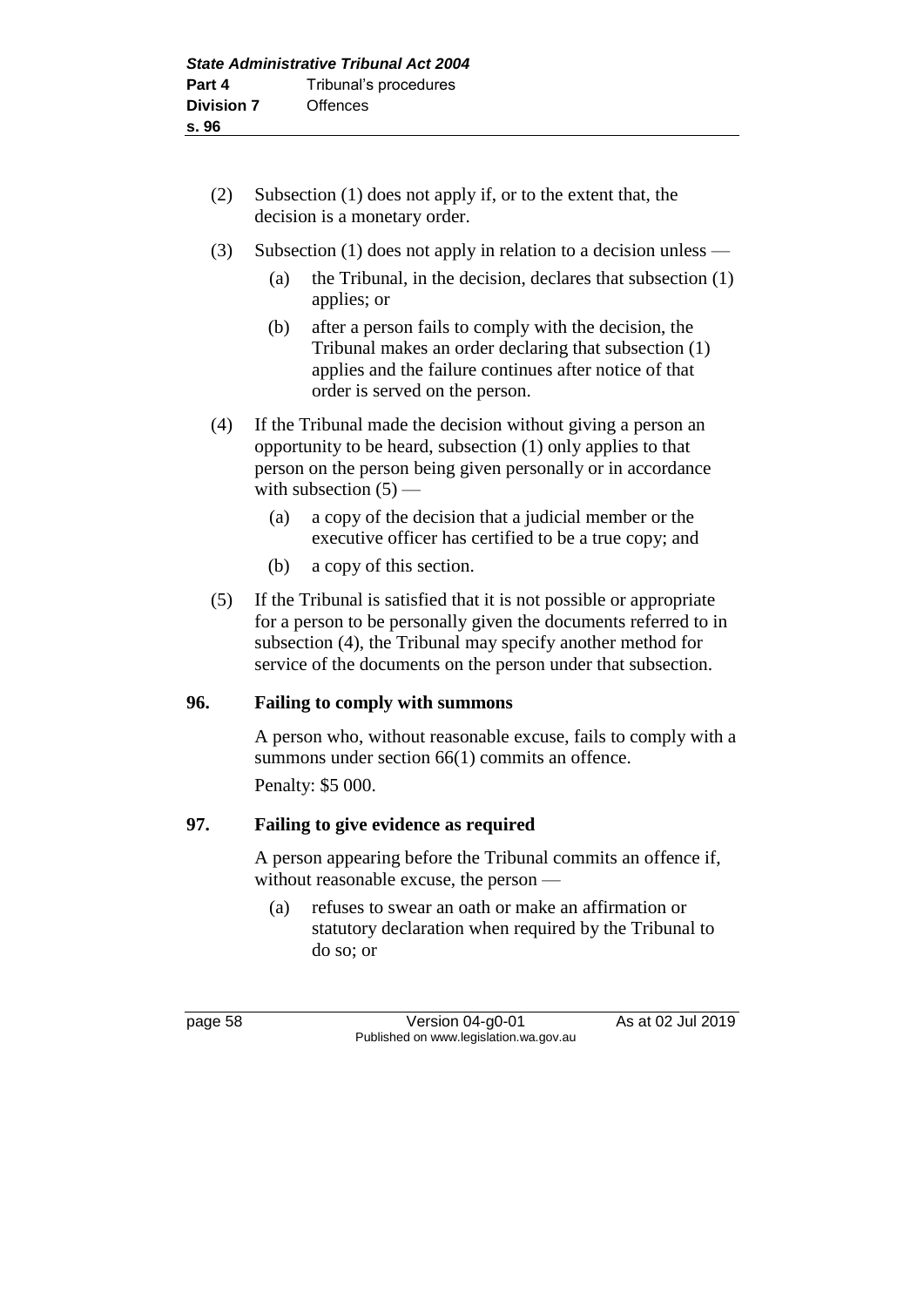(b) refuses to answer a question that the person is required by the Tribunal to answer.

Penalty: \$5 000.

### **98. Giving false or misleading information**

A person who gives to the Tribunal information knowing it to be false or misleading in a material particular commits an offence.

Penalty: \$10 000.

### **99. Misbehaviour, obstruction etc.**

A person who —

- (a) insults, obstructs or hinders a Tribunal member while that member is performing functions as a member; or
- (b) insults, obstructs or hinders a person attending a hearing before the Tribunal; or
- (c) misbehaves at a hearing before the Tribunal; or
- (d) interrupts a hearing before the Tribunal; or
- (e) obstructs or hinders a person from complying with an order of the Tribunal or a summons to attend the Tribunal,

commits an offence.

Penalty: \$10 000.

## **100. Contempt**

(1) If the President is satisfied that an act or omission of a person would constitute a contempt of the Court if a proceeding of the Tribunal were a proceeding in the Supreme Court, the President may report that act or omission to the Supreme Court and the Court has jurisdiction to deal with the matter as if it were a contempt of the Court.

As at 02 Jul 2019 Version 04-g0-01 page 59 Published on www.legislation.wa.gov.au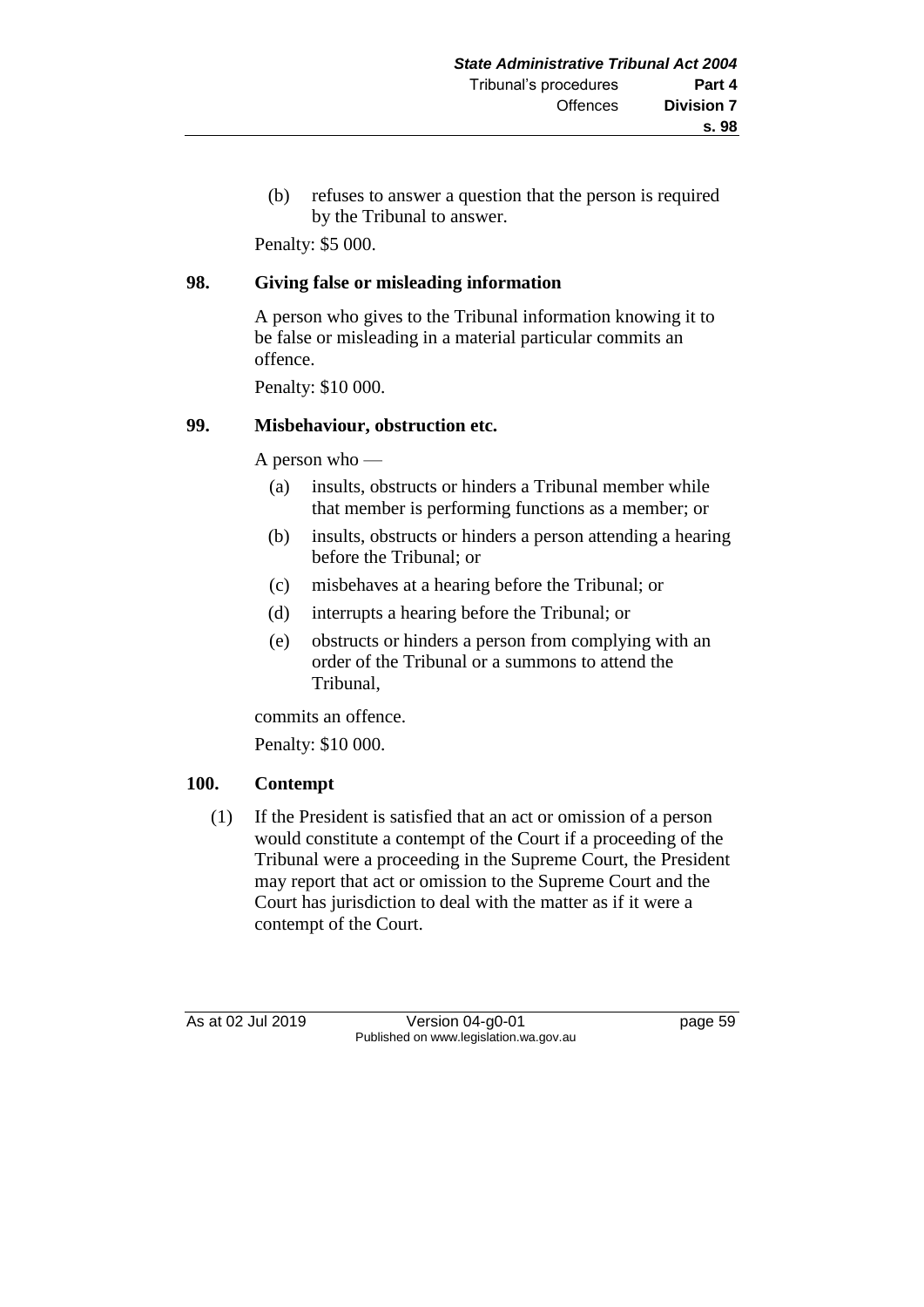(2) If subsection (1) applies to an act or omission by a person and that act or omission is also an offence under this Act, the person is not liable to be punished twice.

# **Division 8 — Arrest warrants**

### **101. Powers in this Division exercisable by only judicial member**

The Tribunal's powers under this Division are exercisable only by a judicial member.

### **102. Arrest of person disobeying summons**

- (1) If a person fails to attend as required by a summons under section 66(1), the Tribunal may, on proof by a statement verified by statutory declaration that the summons was served, issue a warrant for the apprehension of that person.
- (2) A warrant issued under this section authorises any person to whom it is addressed —
	- (a) to apprehend the person named in the warrant at any time and bring the person before the Tribunal; and
	- (b) for that purpose, to detain the person named in the warrant in custody until released by order of the Tribunal or, on review, by order of the Supreme Court.
- (3) The person executing the warrant may
	- (a) break and enter any place, building, vehicle, vessel or other thing for the purpose of executing the warrant; and
	- (b) use reasonable force and assistance to apprehend the person named in the warrant.
- (4) The apprehension of a person under this section does not prevent the person from being dealt with under section 100 for contempt.

page 60 Version 04-g0-01 As at 02 Jul 2019 Published on www.legislation.wa.gov.au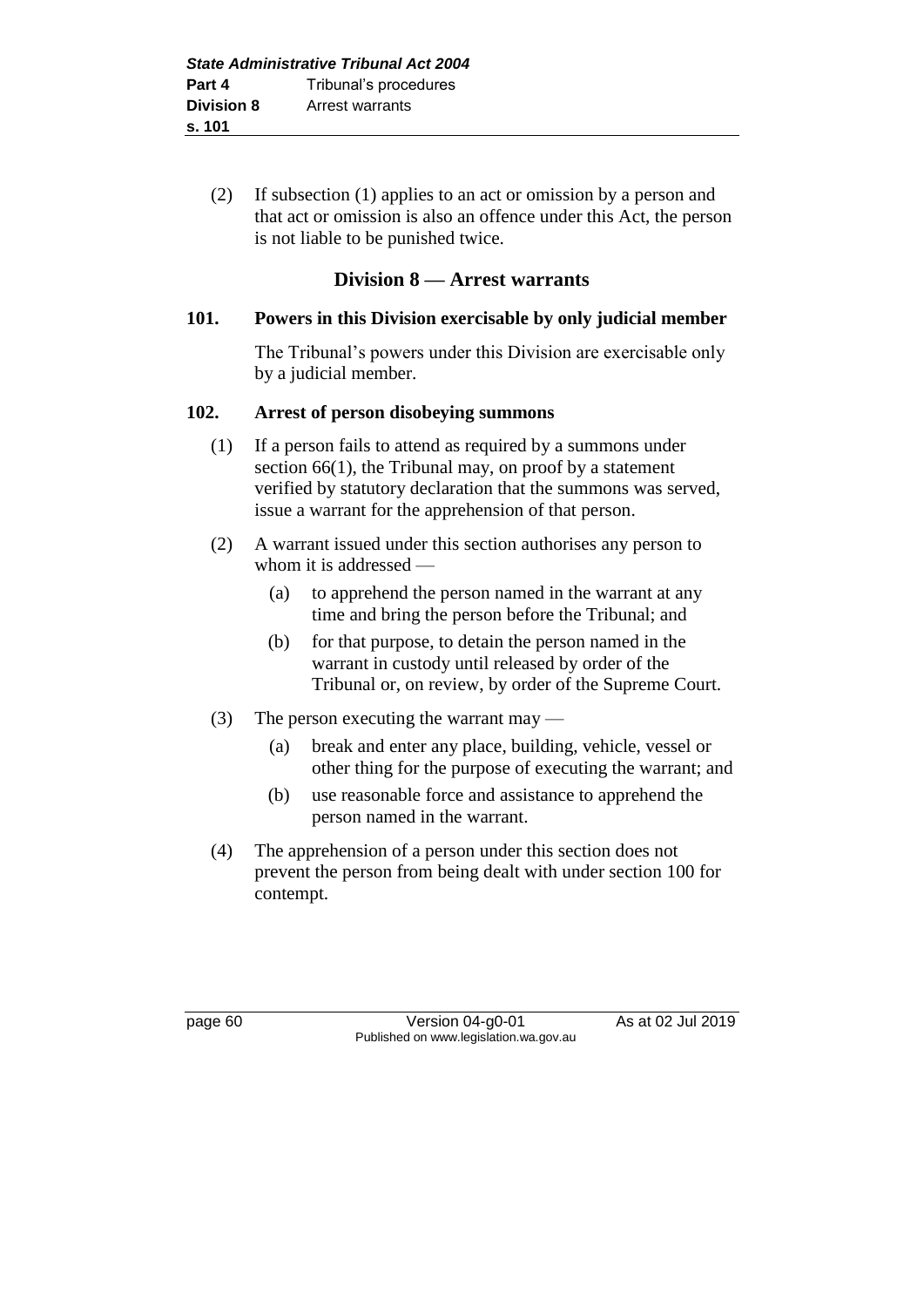### **103. Conditional release of arrested person**

- (1) The release of a person by order of the Tribunal under section 102(2)(b) may be made subject to one or more of the following conditions —
	- (a) a condition that the person appear and report before the Tribunal in accordance with the terms of the order unless excused from attendance or until released from further attendance by the Tribunal;
	- (b) conditions for the purpose of ensuring the further attendance of the person before the Tribunal (for example, the provision of sureties by the person, the surrender of any passport held by the person, a requirement as to where the person is to live and regular reporting by the person to the Tribunal);
	- (c) any other condition that the Tribunal thinks appropriate.
- (2) The Tribunal may by order amend, revoke or add to those conditions.
- (3) A person who without reasonable excuse fails to comply with a condition to which the release of the person under section  $102(2)(b)$  is subject is guilty of an offence. Penalty: \$5 000.

## **104. Review by Supreme Court**

- (1) A person who has not been released by the Tribunal under section  $102(2)(b)$  or whose release under that provision is subject to one or more conditions may apply to the Supreme Court for a review of the decision not to release the person or of the terms of one or more of those conditions.
- (2) The Supreme Court may do either or both of the following
	- (a) affirm or set aside a decision by the Tribunal not to release the person or any condition imposed by the Tribunal on the release of the person;

As at 02 Jul 2019 Version 04-g0-01 page 61 Published on www.legislation.wa.gov.au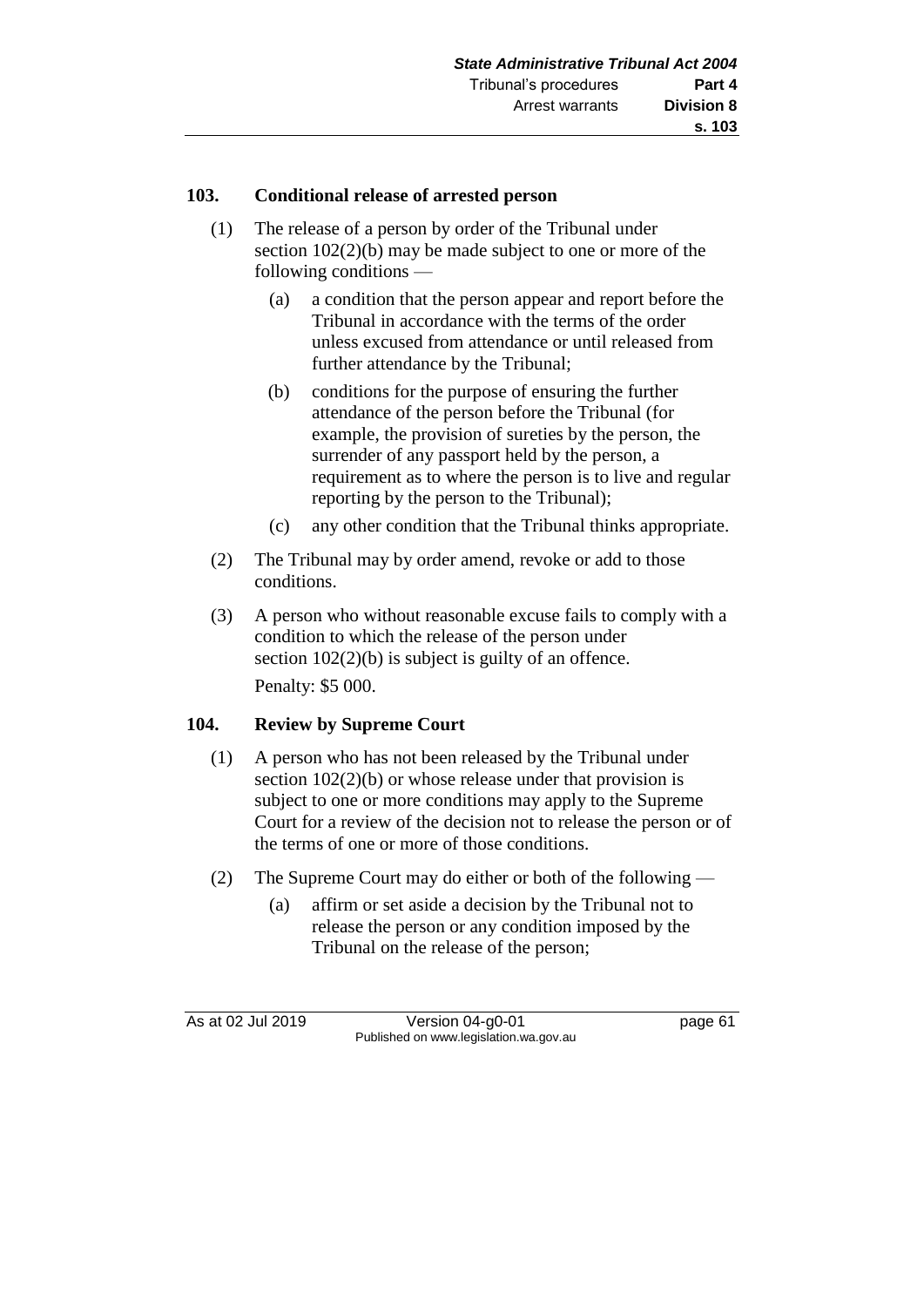- (b) make any order that the Tribunal may make in relation to the detention or release of the person.
- (3) The Supreme Court may also exercise its powers under subsection (2) where the Tribunal has not made a decision within a reasonable time on the release of the person.
- (4) An order under subsection (2) is taken to be an order of the Tribunal.

page 62 Version 04-g0-01 As at 02 Jul 2019 Published on www.legislation.wa.gov.au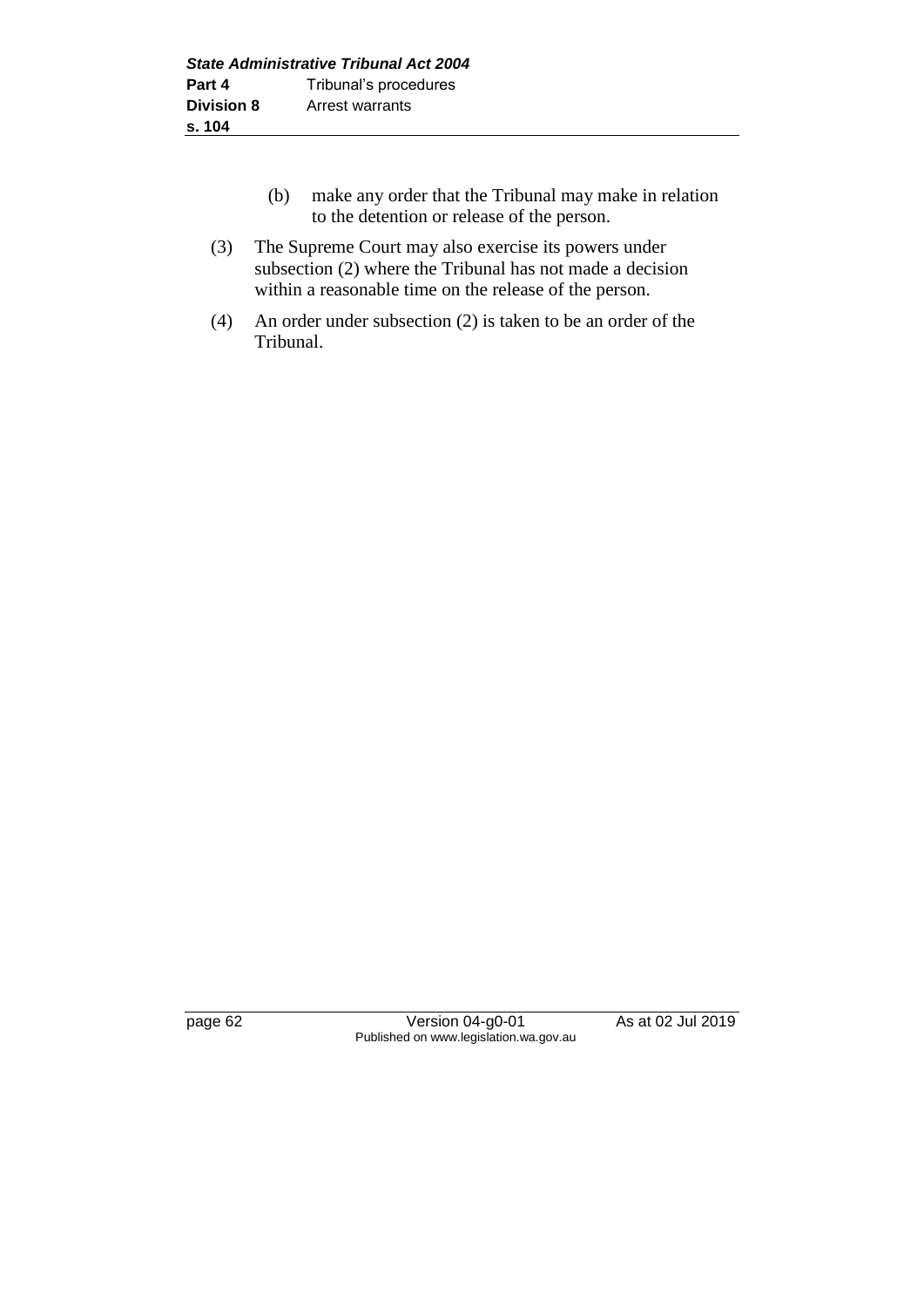**s. 105**

# **Part 5 — Appeals from Tribunal's decisions**

## **105. Appeal from Tribunal's decision**

- (1) A party to a proceeding may appeal from a decision of the Tribunal in the proceeding, but only if the court to which the appeal lies gives leave to appeal.
- (2) The appeal can only be brought on a question of law.
- (3) The appeal lies to  $-$ 
	- (a) the Court of Appeal, if the decision was made by
		- (i) a judicial member; or
		- (ii) the Tribunal constituted by members who include a judicial member;
	- (b) the Supreme Court exercising its other jurisdiction, in any other case.
- *[(4) deleted]*
- (5) An application for leave to appeal has to be made in accordance with the rules of the Supreme Court and within the period of 28 days after —
	- (a) the day on which the Tribunal's decision is given; or
	- (b) if the Tribunal gives its decision without giving written reasons for its decision and the party then requests it to give written reasons under section 78, the day on which the written reasons are given to the party.
- (6) If leave is granted, the appeal has to be instituted in accordance with the rules of the Supreme Court and within the period of 21 days after the day on which leave is granted.
- (7) The court to which the appeal lies may extend a time limit fixed by this section, and the extension may be given even though the time limit has passed.

As at 02 Jul 2019 Version 04-g0-01 page 63 Published on www.legislation.wa.gov.au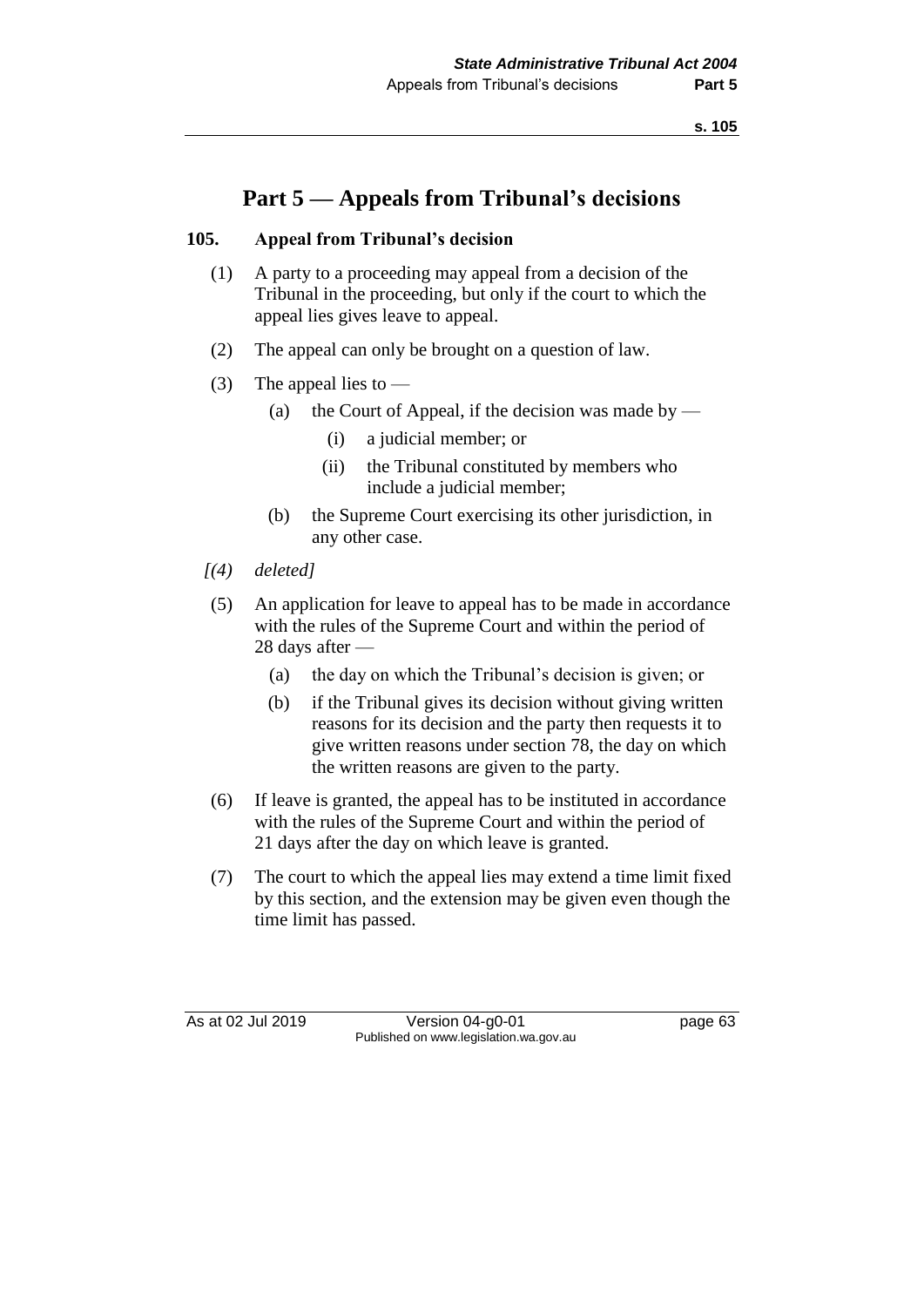**s. 105**

- (8) A party instituting an appeal is to notify the executive officer but the Tribunal is not a party to the appeal and nor is any Tribunal member.
- (9) The court dealing with the appeal may
	- (a) affirm, vary, or set aside the decision of the Tribunal; or
	- (b) make any decision that the Tribunal could have made in the proceeding; or
	- (c) send the matter back to the Tribunal for reconsideration, either with or without the hearing of further evidence, in accordance with any directions or recommendations that the court considers appropriate,

and, in any case, may make any order the court considers appropriate.

- (10) If the court sends the matter back to the Tribunal under subsection  $(9)(c)$ , it is to give directions as to whether or not the Tribunal reconsidering the matter is to be constituted by the member or members who made the original decision.
- (11) If the Tribunal's decision is made in a proceeding prescribed by the regulations, a party cannot apply for leave to appeal under this section unless the party agrees to indemnify each other party to the proceeding against that other party's reasonable legal costs of the appeal.
- (12) In the case of a decision in a proceeding coming within the Tribunal's review jurisdiction, any leave to appeal granted to the decision-maker is to be granted on the condition that the costs of each other party are to be met by the decision-maker, unless the court considers that it would be unjust or unreasonable to impose that condition, whether generally or in respect of the costs of a particular party.
- (13) Despite subsection (2), if the Tribunal's decision
	- (a) is made under a relevant Act or in a proceeding for the review of a decision made under a relevant Act; and

page 64 Version 04-g0-01 As at 02 Jul 2019 Published on www.legislation.wa.gov.au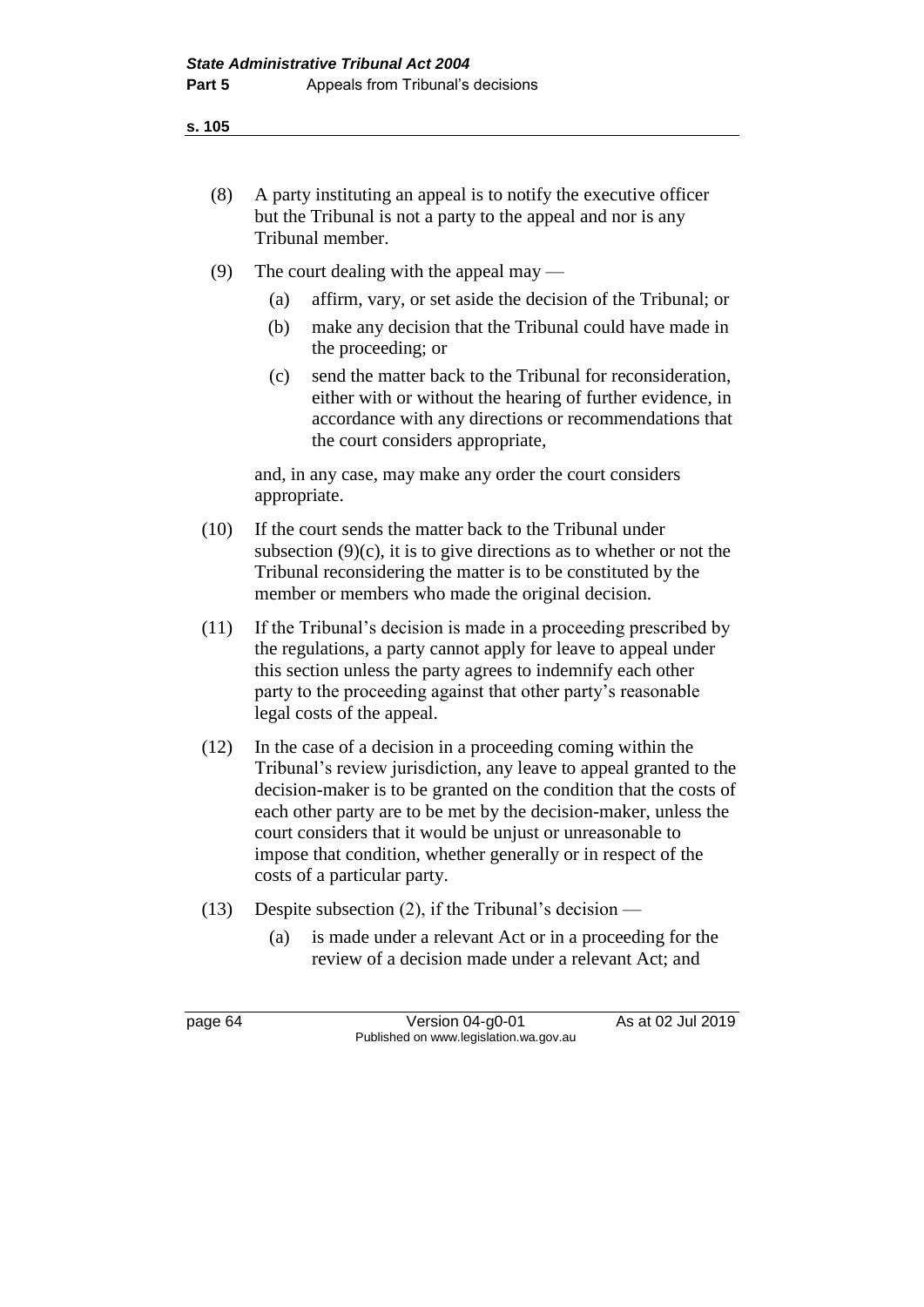(b) has the effect of depriving a person of the person's capacity to lawfully pursue a vocation,

an appeal under this section may be brought on any ground whether it involves a question of law, a question of fact or a question of mixed law and fact.

 $(14)$  In subsection  $(13)$  —

#### *relevant Act* means —

- (a) an Act specified in Schedule 1, if it is an enabling Act; or
- (b) an enabling Act prescribed by the regulations for the purposes of subsection (13).

*[Section 105 amended: No. 45 of 2004 s. 37.]*

#### **106. Effect of appeal on decision appealed against**

- (1) The Supreme Court may, by order, stay the operation of a decision of the Tribunal pending the determination of an application for leave to appeal from the decision and of any appeal.
- (2) Subject to any order made by the Supreme Court, an appeal does not affect the operation of the decision appealed against or prevent the taking of action to implement the decision.

As at 02 Jul 2019 Version 04-g0-01 page 65 Published on www.legislation.wa.gov.au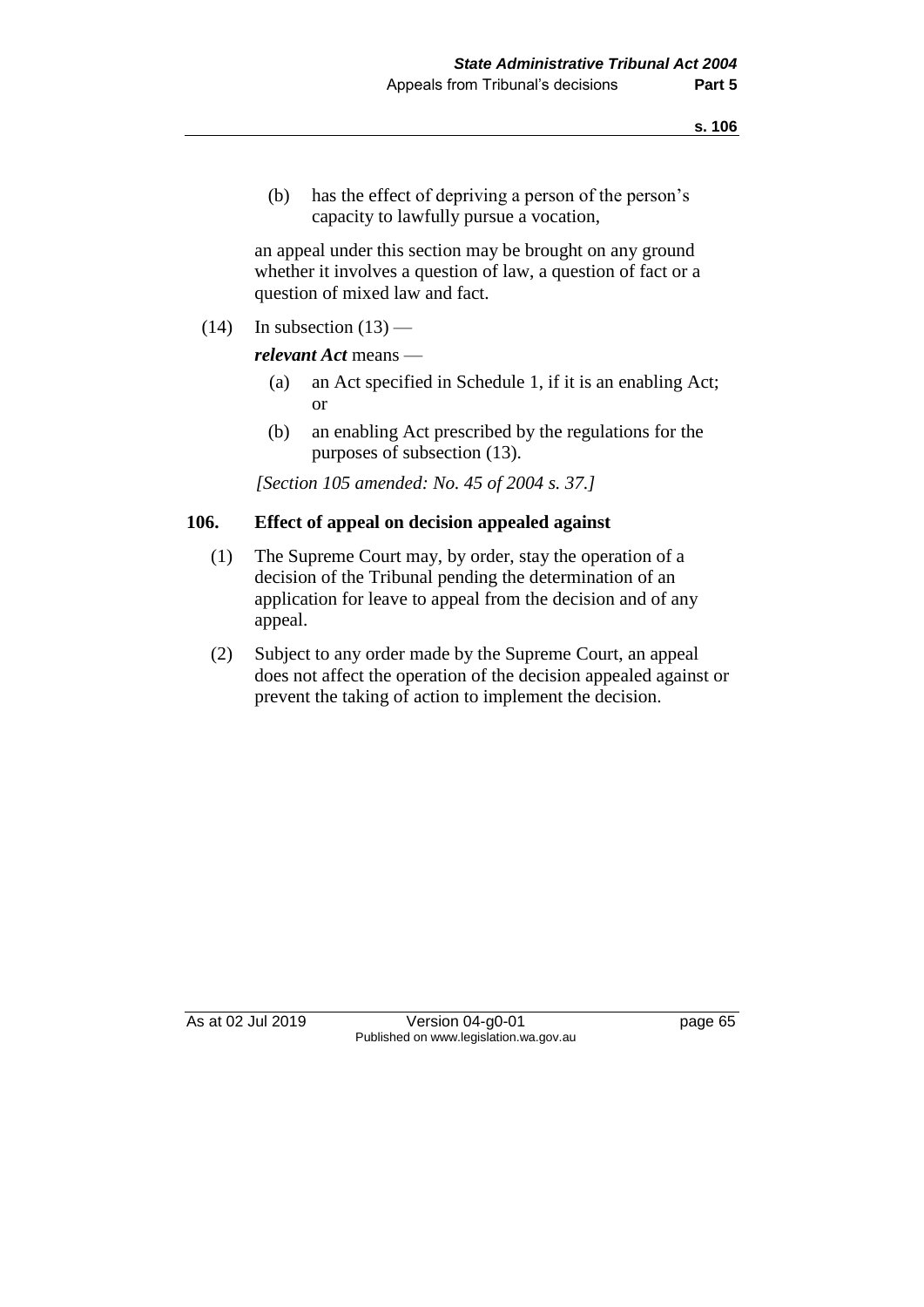# **Part 6 — Tribunal's membership and other provisions**

# **Division 1 — Members of the Tribunal**

## **Subdivision 1 — Kinds of members**

## **107. Tribunal members**

The Tribunal is to have —

- (a) judicial members, being
	- (i) the President; and
	- (ii) at least one Deputy President;
	- and
- (b) ex officio members under Subdivision 4; and
- (c) other members, each of whom is either a senior member or an ordinary member.

#### **Subdivision 2 — President**

#### **108. Appointment of President**

- (1) A person is appointed as the President of the Tribunal by the Governor on the recommendation of the Minister.
- (2) The appointment is to be by means of a commission under the Public Seal of the State.
- (3) A person cannot be the President unless the person is a judge of the Supreme Court.
- (4) Before recommending a person for appointment as the President, the Minister is to consult the Chief Justice of Western Australia.

#### **109. Term of President's appointment**

(1) The term for which a person is appointed as the President is to be fixed in the commission and is to be not longer than 5 years.

page 66 Version 04-g0-01 As at 02 Jul 2019 Published on www.legislation.wa.gov.au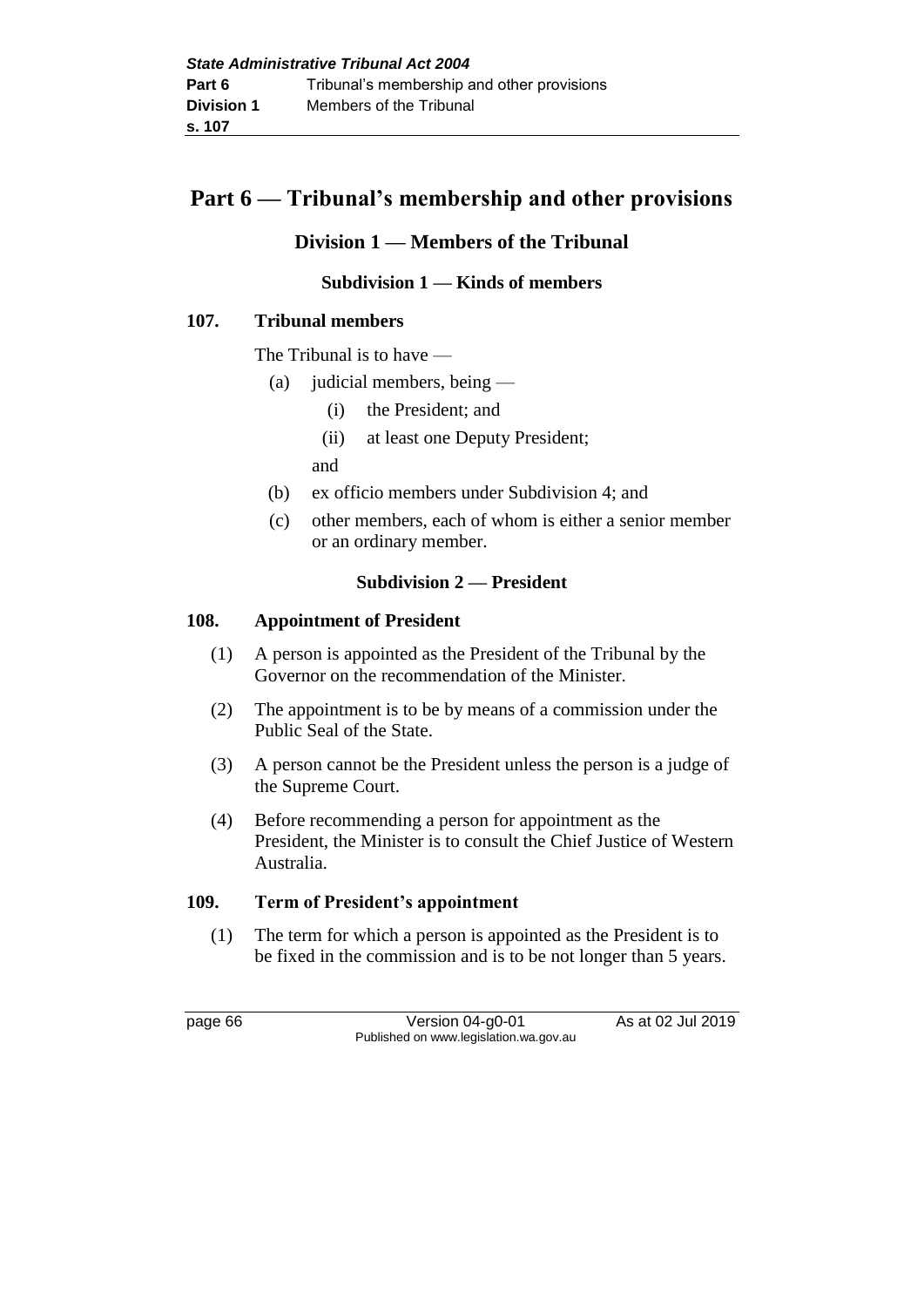(2) A person's eligibility for reappointment or the term for which a person may be reappointed is not affected by an earlier appointment.

## **110. Vacating office prematurely**

- (1) A person may resign from office as the President by giving the Governor a signed letter of resignation.
- (2) A resignation is not effective until the Governor has accepted it.
- (3) If a resignation is accepted it takes effect when it is accepted or at any later date stated in the letter.
- (4) A person who has resigned from office as the President is not precluded from again being appointed to the office.
- (5) The person who holds office as the President does so during good behaviour but the Governor may, on the address of both Houses of Parliament, terminate the person's term of office.
- (6) If the person who holds office as the President becomes ineligible, because of section 108(3), to hold the office, the person's term of office terminates.

#### **111. President's status as Supreme Court judge**

- (1) The appointment of a person as the President does not affect the person's tenure of office as, or status as, a judge of the Supreme Court nor the payment of the person's salary or allowances as a judge nor any other rights or privileges of the person as a judge.
- (2) A person's service in the office of President is to be taken for all purposes to be service in the person's office of judge of the Supreme Court.
- (3) Nothing in this Act prevents a person who holds office as the President from doing anything in the person's capacity as a judge of the Supreme Court.
- (4) A person's resignation from office as the President or the termination of a person's term of office as the President does not affect the person's office as a judge of the Supreme Court.

As at 02 Jul 2019 Version 04-g0-01 page 67 Published on www.legislation.wa.gov.au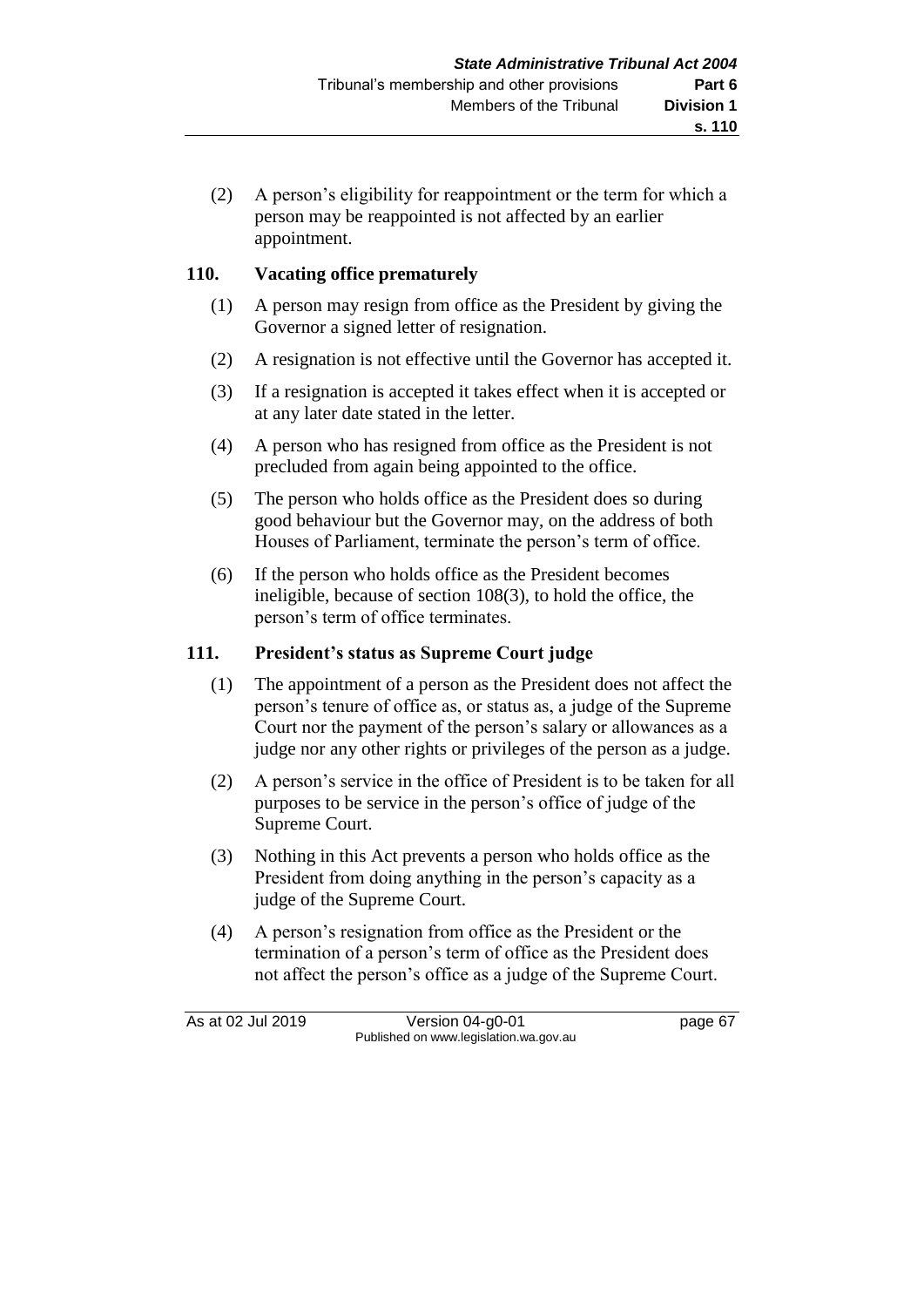#### **Subdivision 3 — Deputy President**

#### **112. Appointment of Deputy President**

- (1) A person is appointed as a Deputy President of the Tribunal by the Governor on the recommendation of the Minister.
- (2) The appointment is to be by means of a commission under the Public Seal of the State.
- (3) A person cannot be a Deputy President unless the person is a judge of the District Court.
- (4) Before recommending a person for appointment as a Deputy President, the Minister is to consult the Chief Justice of Western Australia and the Chief Judge of the District Court.

#### **113. Term of Deputy President's appointment**

- (1) The term for which a person is appointed as a Deputy President is to be fixed in the commission and is to be not longer than 5 years.
- (2) A person's eligibility for reappointment or the term for which a person may be reappointed is not affected by an earlier appointment.

#### **114. Vacating office prematurely**

- (1) A person may resign from office as a Deputy President by giving the Governor a signed letter of resignation.
- (2) A resignation is not effective until the Governor has accepted it.
- (3) If a resignation is accepted it takes effect when it is accepted or at any later date stated in the letter.
- (4) A person who has resigned from office as a Deputy President is not precluded from again being appointed to the office.
- (5) A person who holds office as a Deputy President does so during good behaviour but the Governor may, on the address of both Houses of Parliament, terminate the person's term of office.

page 68 Version 04-g0-01 As at 02 Jul 2019 Published on www.legislation.wa.gov.au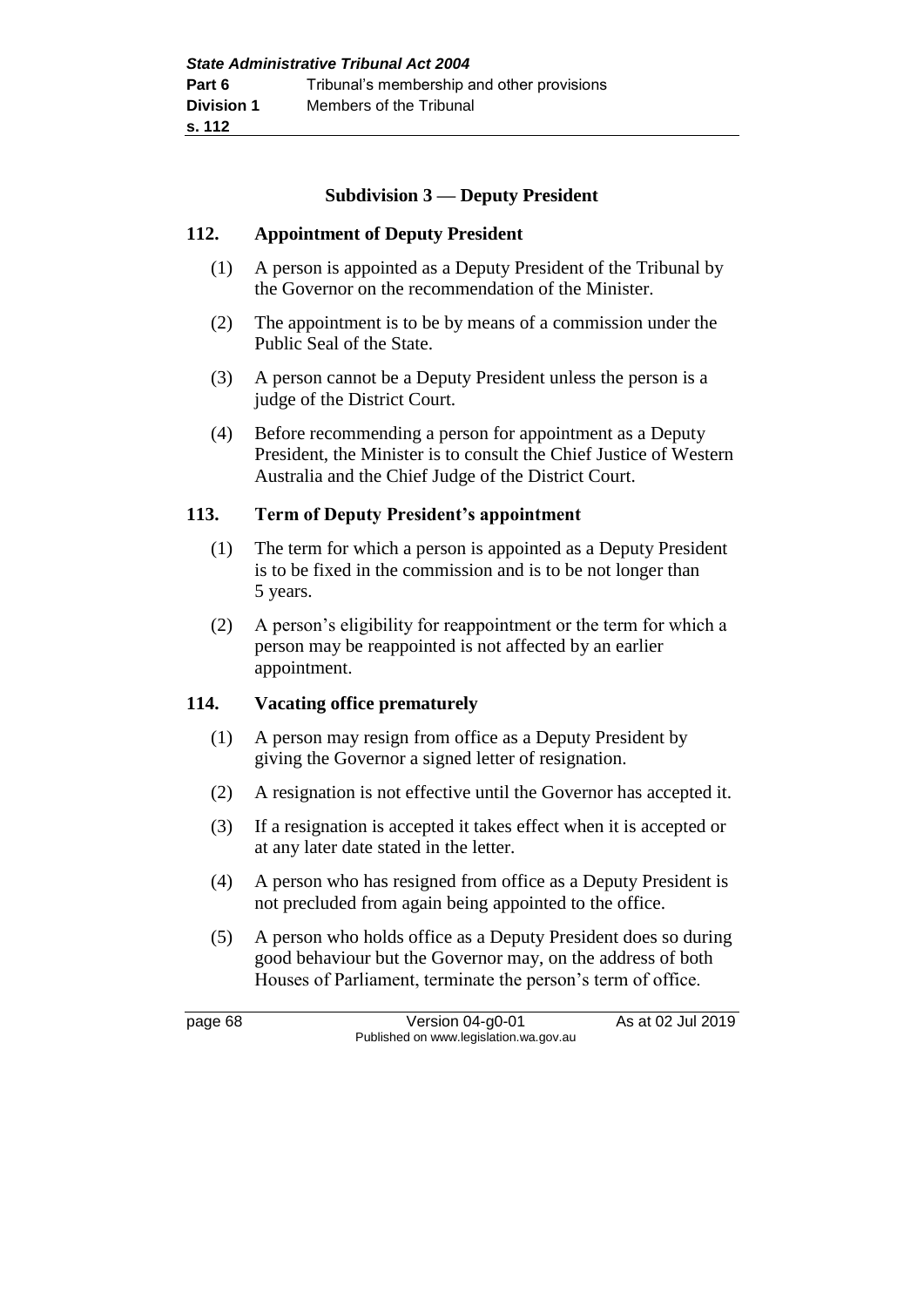(6) If a person who holds office as a Deputy President becomes ineligible, because of section 112(3), to hold the office, the person's term of office terminates.

### **115. Deputy President's status as District Court judge**

- (1) The appointment of a person as a Deputy President does not affect the person's tenure of office as, or status as, a judge of the District Court nor the payment of the person's salary or allowances as a judge nor any other rights or privileges of the person as a judge.
- (2) A person's service in an office of Deputy President is to be taken for all purposes to be service in the person's office of judge of the District Court.
- (3) Nothing in this Act prevents a person who holds office as a Deputy President from doing anything in the person's capacity as a judge of the District Court.
- (4) A person's resignation from office as a Deputy President or the termination of a person's term of office as a Deputy President does not affect the person's office as a judge of the District Court.

#### **Subdivision 4 — Ex officio members**

#### **116. Magistrates to be ex officio members**

- (1) A magistrate is ex officio a member of the Tribunal.
- (2) The President and the Chief Stipendiary Magistrate may enter into arrangements regarding the performance by magistrates of functions as members of the Tribunal.
- (3) A magistrate is not authorised to perform any function as a member of the Tribunal except —
	- (a) when performing functions as a magistrate, as directed by the Chief Stipendiary Magistrate, in a place that is prescribed by the regulations for the purposes of this section; and

As at 02 Jul 2019 Version 04-g0-01 page 69 Published on www.legislation.wa.gov.au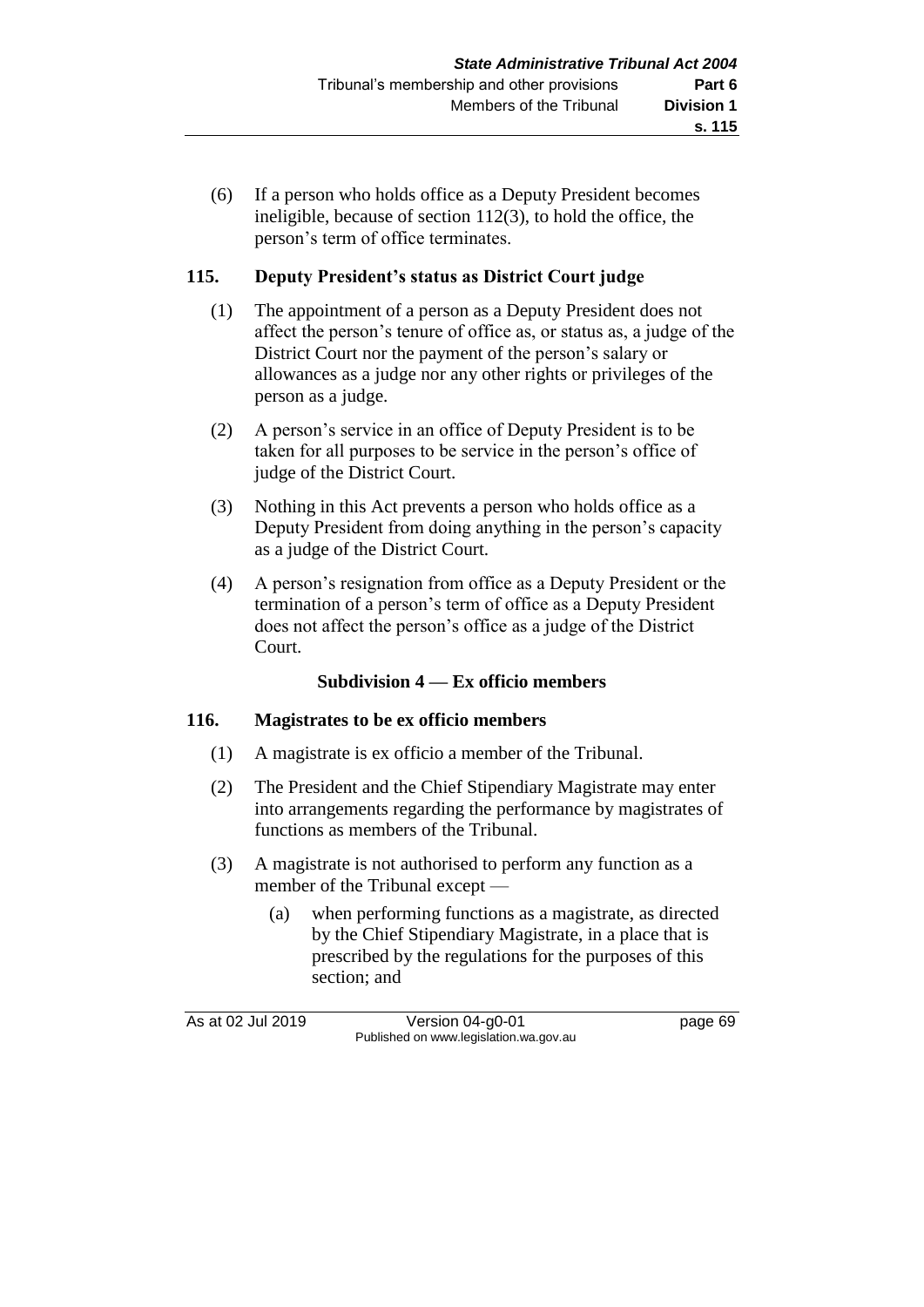(b) as authorised by, and in conformity with, any relevant arrangements entered into under subsection (2).

#### **Subdivision 5 — Other members**

#### **117. Appointment of non-judicial members**

- (1) A person is appointed as a member of the Tribunal, other than the President, a Deputy President or an ex officio member, by the Governor on the recommendation of the Minister.
- (2) The appointment is to be in writing.
- (3) A person cannot be a non-judicial member unless the person
	- (a) is a qualified person and has had not less than 5 years' legal experience; or
	- (b) has, in the opinion of the Minister, extensive or special knowledge of, or experience with, any class of matter involved in the exercise of the Tribunal's jurisdiction.
- (4) A person's appointment may be as a senior member of the Tribunal if the person —
	- (a) is a qualified person and has had not less than 8 years' legal experience; or
	- (b) has, in the opinion of the Minister, extensive knowledge of, or experience with, any class of matter involved in the exercise of the Tribunal's jurisdiction.
- (5) A person who is a public sector employee may be appointed to be a non-judicial member in respect of matters in the Tribunal's original jurisdiction that are —
	- (a) of a class prescribed by the regulations; and
	- (b) specified in the instrument of appointment,

and a person so appointed is not allowed to be a sitting member of the Tribunal, or perform any function as a Tribunal member, in relation to any other matter.

page 70 Version 04-g0-01 As at 02 Jul 2019 Published on www.legislation.wa.gov.au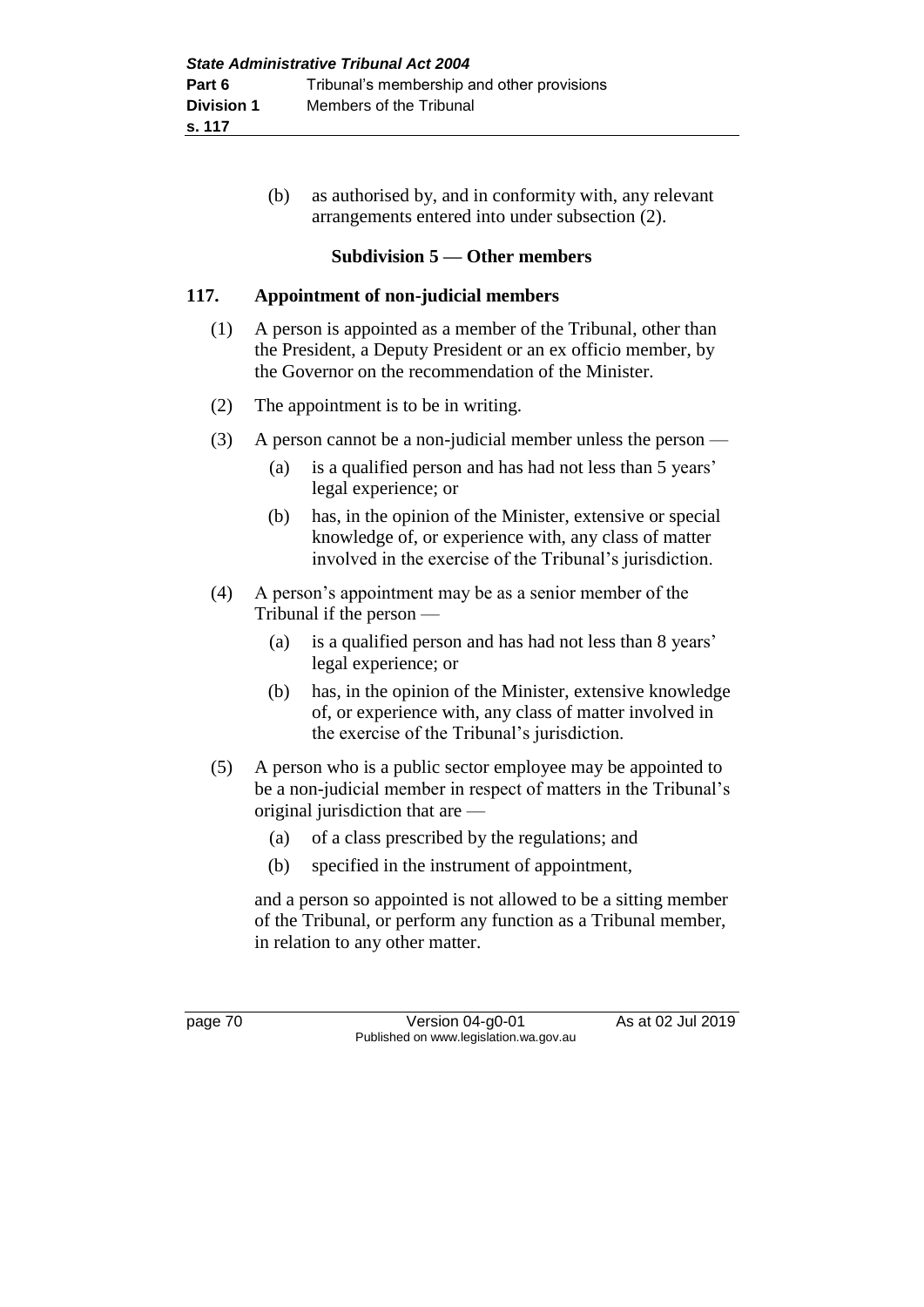(6) Before recommending a person for appointment as a non-judicial member, the Minister is to consult the President and may also consult any appropriate Minister, person or body.

### **118. Term of non-judicial member's appointment**

- (1) The office of a non-judicial member is to be held on a full-time basis, part-time basis or sessional basis.
- (2) The term for which a person is appointed as a non-judicial member is to be fixed in the instrument of appointment and is to be not longer than 5 years.
- (3) A person's eligibility for reappointment or the term for which a person may be reappointed is not affected by an earlier appointment.

## **119. Conditions of service of non-judicial member**

- (1) A non-judicial member is entitled to the emoluments and benefits determined by the Governor unless the *Salaries and Allowances Act 1975* applies to the member's office.
- (2) The cost of emoluments and benefits under subsection (1) is to be charged to the Consolidated Account and this subsection appropriates the Consolidated Account accordingly.
- (3) The emoluments and benefits to which a non-judicial member is entitled cannot, during the member's term of office, be changed to be less favourable without the member's consent.
- (4) The Governor may determine the leave of absence to which a non-judicial member is entitled and any other terms and conditions of service as a non-judicial member.
- (5) A determination cannot be made under this section in respect of a person appointed under section 117(5) unless the Public Sector Commissioner approves of it being made.

*[Section 119 amended: No. 77 of 2006 s. 4; No. 39 of 2010 s. 89.]*

As at 02 Jul 2019 Version 04-g0-01 page 71 Published on www.legislation.wa.gov.au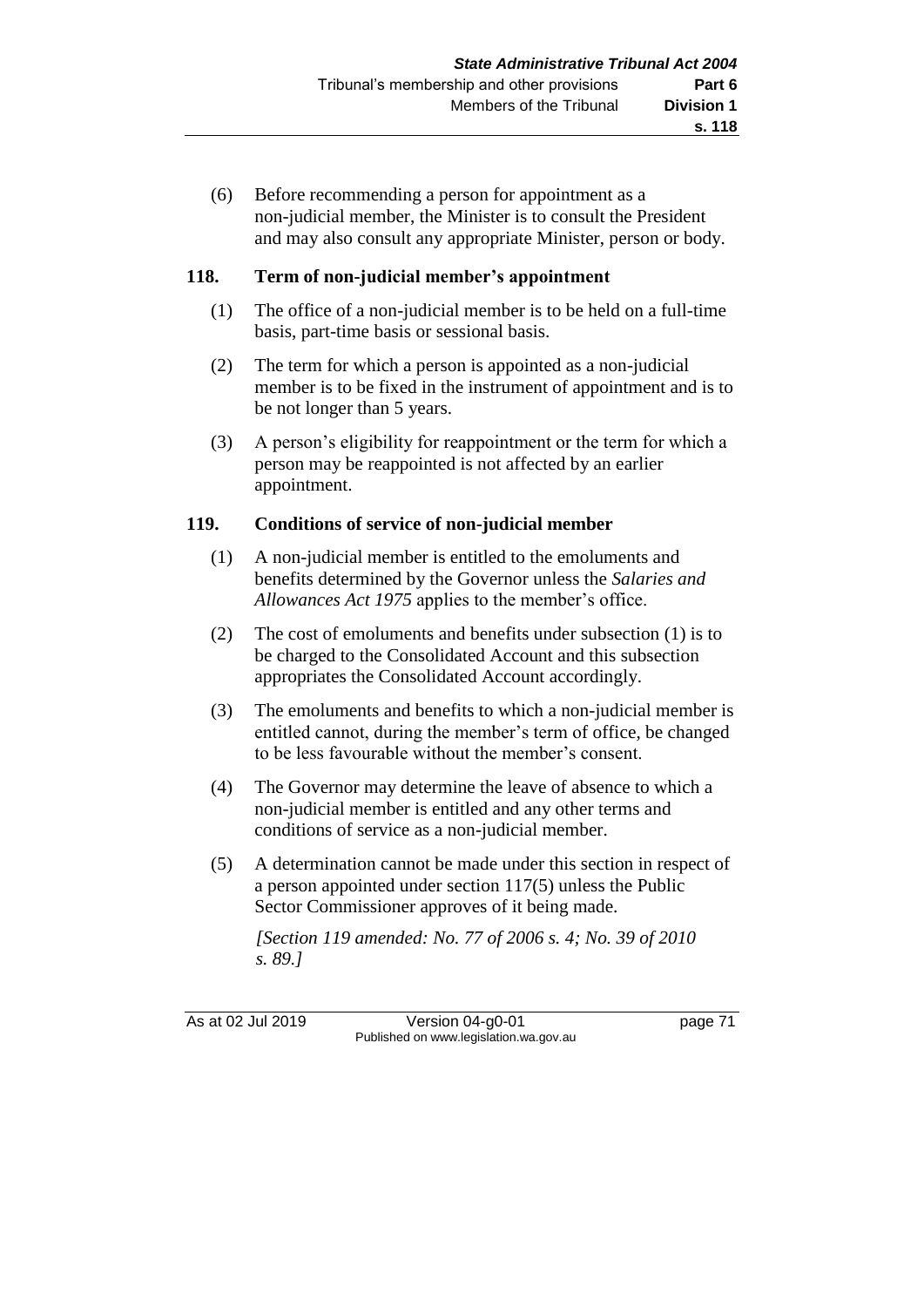### **120. Non-judicial members engaging in other employment, restrictions on**

- (1) A non-judicial member who is appointed on a full-time basis is not allowed to engage in the practice of any profession or in any paid employment (whether or not within Western Australia) outside the duties of office as a member of the Tribunal except with the consent of the President and in accordance with any conditions attached to that consent.
- (2) A non-judicial member who is appointed on a part-time basis is allowed to engage in the practice of any profession or in any paid employment (whether or not within Western Australia) outside the duties of office as a member of the Tribunal only  $if -$ 
	- (a) the member has first advised the President in writing; and
	- (b) the President has not advised the member that, in the President's opinion, to do so would or may conflict with the proper performance of the member's duties of office.
- (3) Despite anything in this section a non-judicial member (other than a person appointed under section  $117(5)$ ) is not allowed to engage in any paid employment as a public sector employee.
- (4) A non-judicial member who is appointed on a part-time basis is not allowed to represent another person in a matter that is before the Tribunal.

# **121. Code of conduct for non-judicial members**

- (1) The President is to make and maintain a written code of conduct applying to each person performing functions as a non-judicial member.
- (2) To the extent that the President considers appropriate, the President is to consult with Tribunal members, members of staff of the Tribunal, the Public Sector Commissioner under the

page 72 Version 04-g0-01 As at 02 Jul 2019 Published on www.legislation.wa.gov.au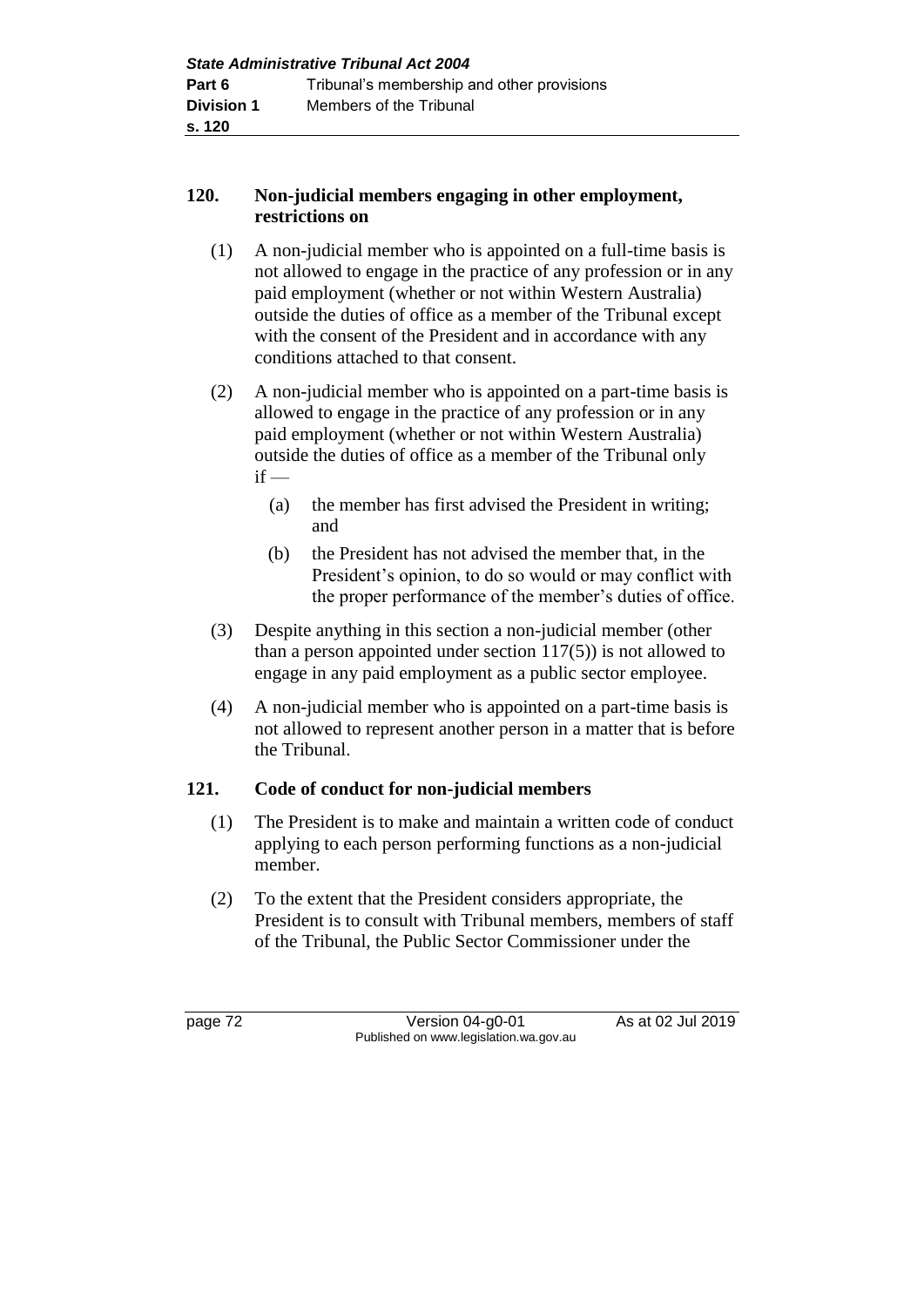*Public Sector Management Act 1994* and other persons about what the code of conduct should contain.

(3) Each person performing functions as a non-judicial member is to comply with the code of conduct.

*[Section 121 amended: No. 39 of 2010 s. 84.]*

#### **122. Suspending non-judicial member**

- (1) The President, with the approval of the Minister, may suspend a person who is a non-judicial member from office if the President believes —
	- (a) that there may be a reason under section 123 to terminate the person's term of office; or
	- (b) that the person is the subject of a matter before the Tribunal otherwise than as a Tribunal member.
- (2) A person who is suspended from office under this section (called the *person suspended* in sections 124 to 126) remains entitled to the emoluments of the office while suspended.

## **123. Terminating appointment of non-judicial member, grounds for**

The reasons for which the term of office of a person may be terminated are that the person —

- (a) has been convicted of an indictable offence or an offence that, if committed in Western Australia, would be an indictable offence; or
- (b) has become incapable of performing, or has neglected to perform, the duties of office; or
- (c) is unfit to hold office because of misconduct.

## **124. Investigating suspended non-judicial member**

(1) As soon as practicable after the President suspends a person from office under section  $122(1)(a)$ , the President is to appoint a person nominated by the President to undertake an investigation into the conduct or circumstances that led to the suspension.

As at 02 Jul 2019 Version 04-g0-01 page 73 Published on www.legislation.wa.gov.au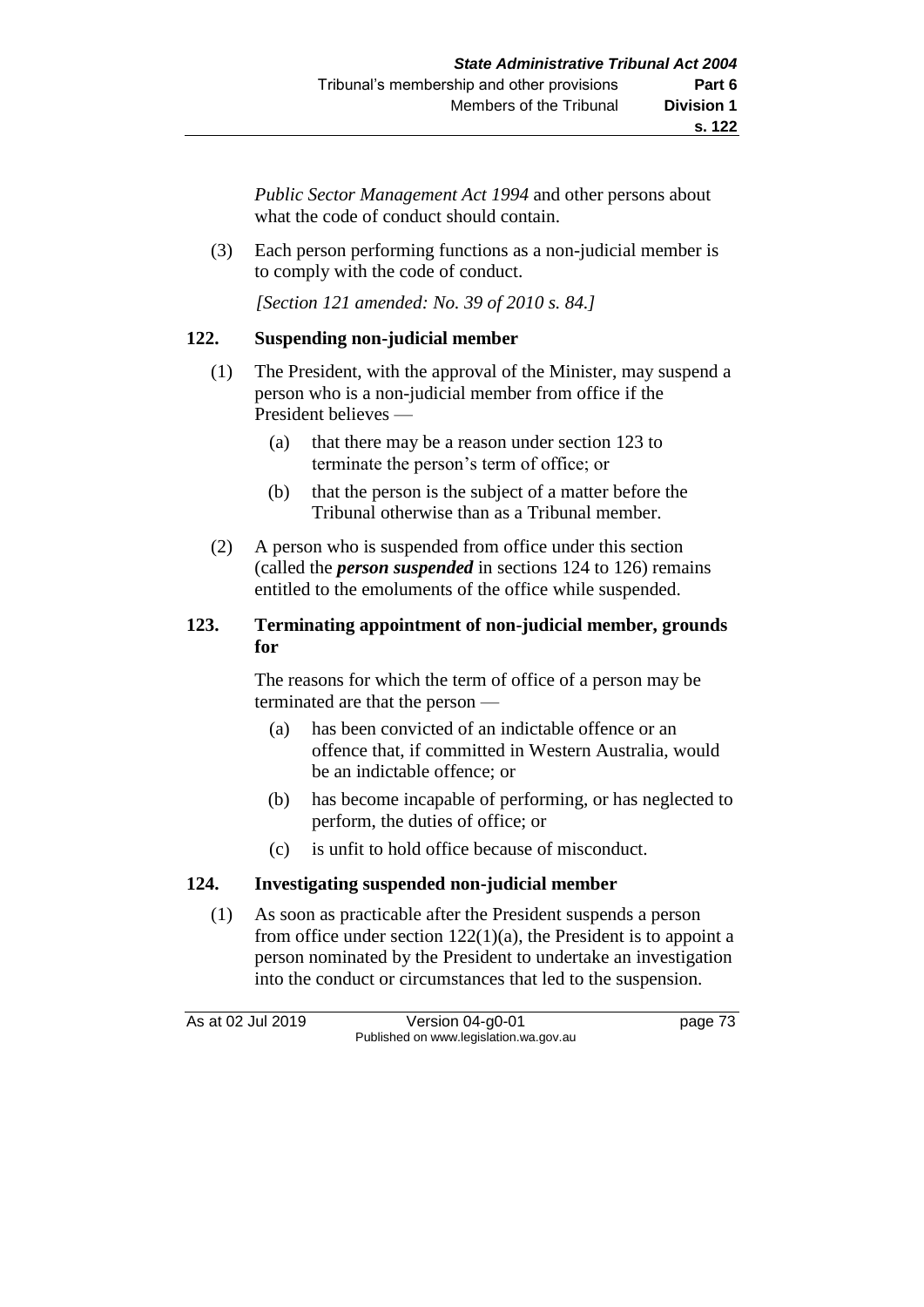- (2) The person appointed under subsection (1) (called the *investigator* in subsection (3) and sections 125 and 126) is to —
	- (a) investigate the conduct of the person suspended; and
	- (b) report to the Minister on the investigation; and
	- (c) give a copy of the report to the person suspended and the President.
- (3) The investigator's report may include a recommendation that the term of office of the person suspended be terminated.

#### **125. Action on investigator's report**

- (1) After considering the report and consulting the President, the Minister may recommend that the Governor terminate the term of office of the person suspended.
- (2) If the Minister decides not to recommend that the term of office of the person suspended be terminated —
	- (a) the Minister is to inform the President as soon as practicable after receiving the investigator's report; and
	- (b) the President is to terminate the suspension.

### **126. Deciding whether to recommend termination**

- (1) Neither the investigator nor the Minister can recommend that the term of office of the person suspended be terminated unless satisfied that there is a reason under section 123 to terminate it.
- (2) The Minister cannot recommend that the term of office of the person suspended be terminated unless the person has been given a reasonable opportunity to make written and oral submissions to the investigator and the President.
- (3) The Minister may, in deciding whether or not to recommend that the term of office of the person suspended be terminated, rely on the investigator's report.

page 74 Version 04-g0-01 As at 02 Jul 2019 Published on www.legislation.wa.gov.au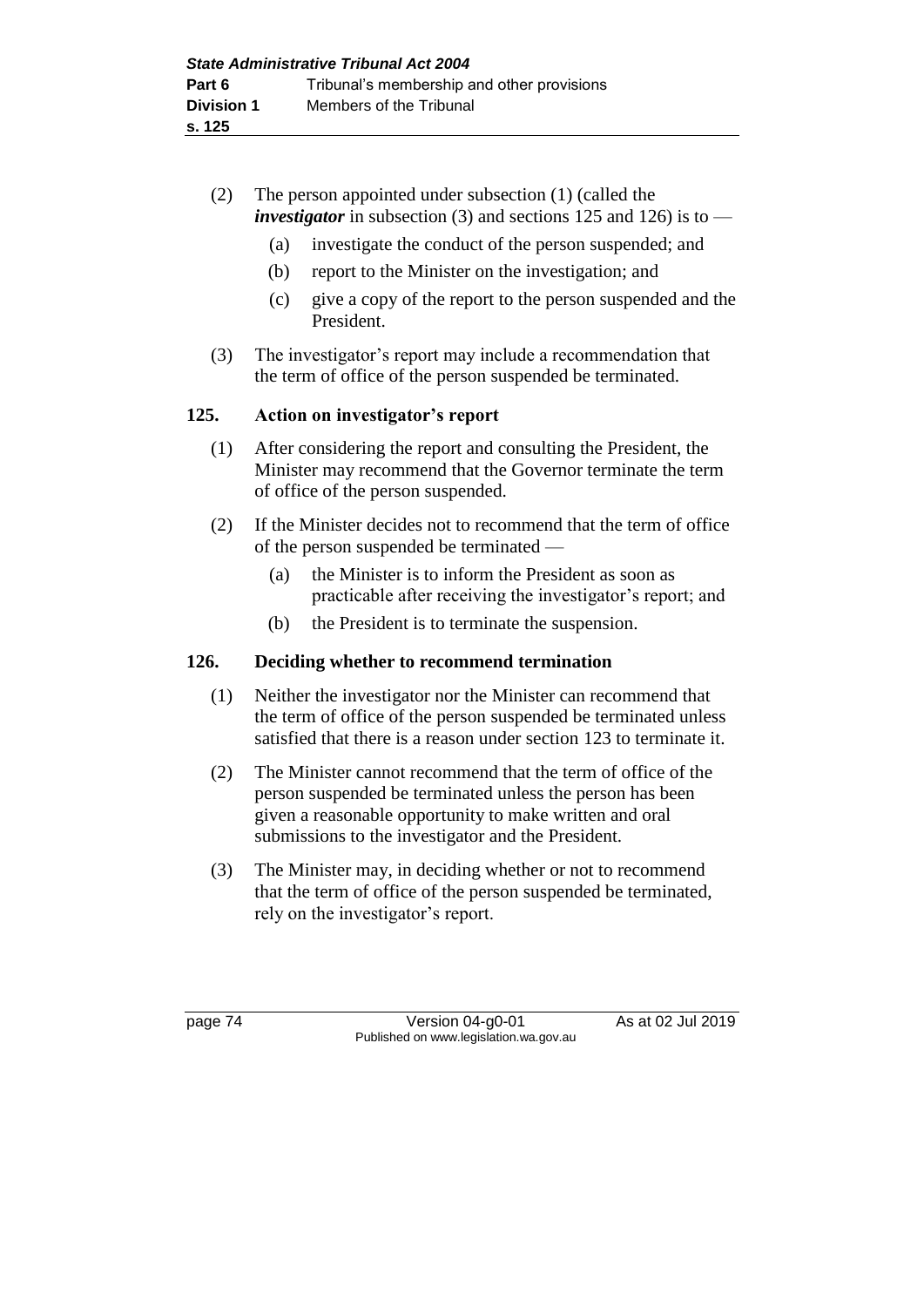#### **127. Vacating office of non-judicial member prematurely**

- (1) A non-judicial member may resign from office by giving the Minister a signed letter of resignation addressed to the Governor.
- (2) A resignation is not effective until the Governor has accepted it.
- (3) If a resignation is accepted it takes effect when it is accepted or at any later date stated in the letter.
- (4) A person who has resigned from office as a non-judicial member is not precluded from again being appointed as a non-judicial member.
- (5) The period for which a person who is a non-judicial member was appointed may at any time be terminated by the Governor on the grounds of —
	- (a) the person having been convicted of an indictable offence or an offence that, if committed in Western Australia, would be an indictable offence; or
	- (b) the person being an insolvent under administration according to the meaning of that term in the *Corporations Act 2001* of the Commonwealth; or
	- (c) the Minister having recommended under section 125(1) that the Governor terminate the person's term of office.

# **Division 2 — Acting and supplementary members**

## **Subdivision 1 — Acting President**

## **128. Appointment of acting President**

(1) If there is, or is expected to be, a vacancy in the office of President or the President is, or is expected to be, absent or, for any other reason, unable to perform the duties of office, a person may be appointed in accordance with this section to act in the office of President.

As at 02 Jul 2019 Version 04-g0-01 page 75 Published on www.legislation.wa.gov.au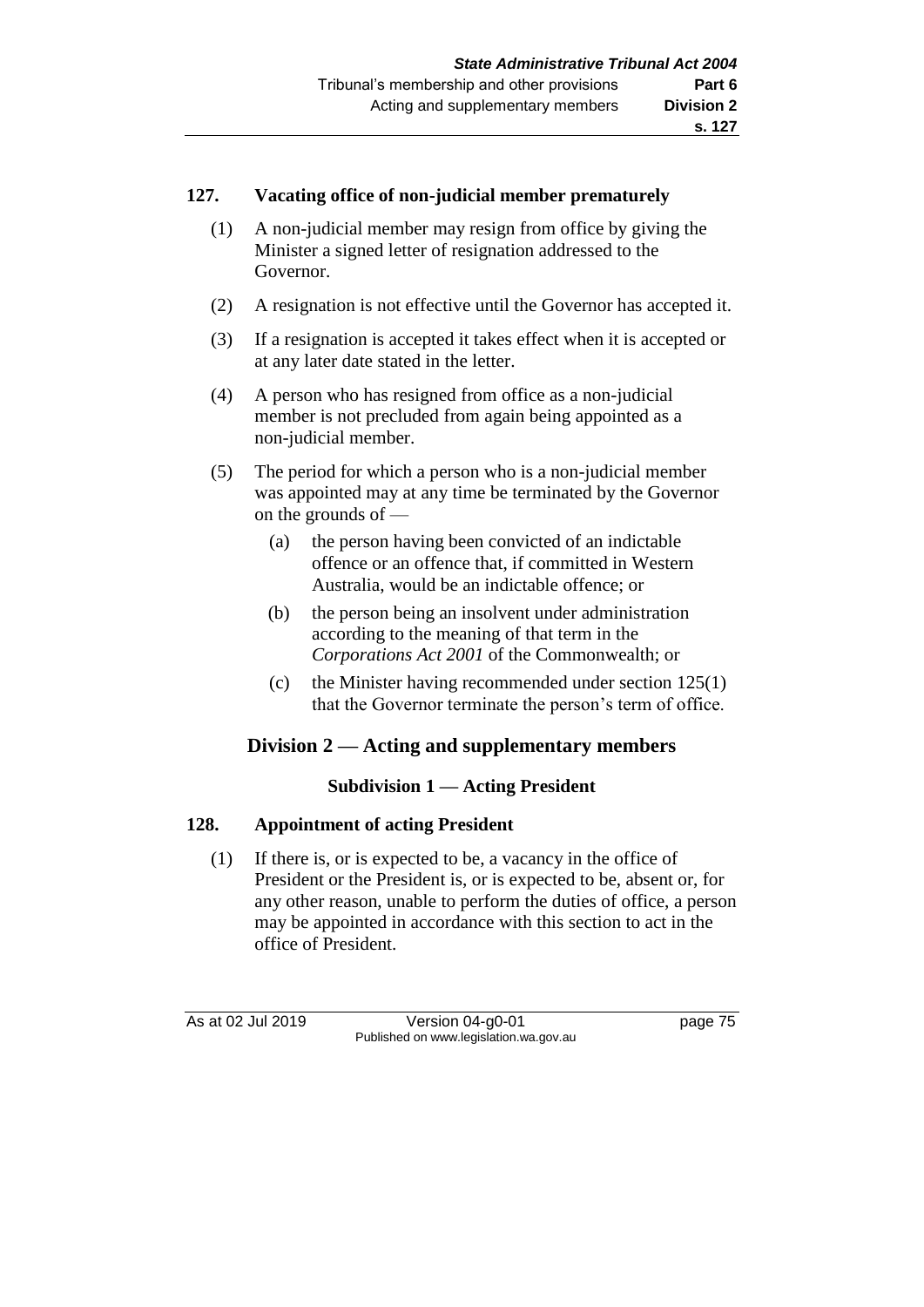- (2) The appointment is to be for a term not exceeding 6 months specified in the instrument of appointment and it may be made —
	- (a) by the Governor; or
	- (b) if the appointment is for a term not exceeding 3 months and the Minister has not previously appointed the person under this section, by the Minister.
- (3) A person cannot be appointed to act in the office of President unless the person is a judge of the Supreme Court.
- (4) Before appointing a person, or recommending that the Governor appoint a person, to act in the office of President, the Minister is to consult the Chief Justice of Western Australia.
- (5) A person's eligibility for reappointment or the term for which a person may be reappointed is not affected by an earlier appointment.

## **129. Terminating appointment as acting President prematurely**

- (1) A person appointed to act in the office of President may resign from acting in the office by giving the Minister a signed letter of resignation.
- (2) A resignation is not effective until the Minister has accepted it.
- (3) If a resignation is accepted it takes effect when it is accepted or at any later date stated in the letter.
- (4) A person who has resigned from acting in the office of President is not precluded from again being appointed to act in the office.
- (5) The period for which a person was appointed to act in the office of President may at any time be terminated by the Governor.
- (6) If a person appointed to act in the office of President ceases to be a judge of the Supreme Court, the person's term of office terminates.

page 76 Version 04-g0-01 As at 02 Jul 2019 Published on www.legislation.wa.gov.au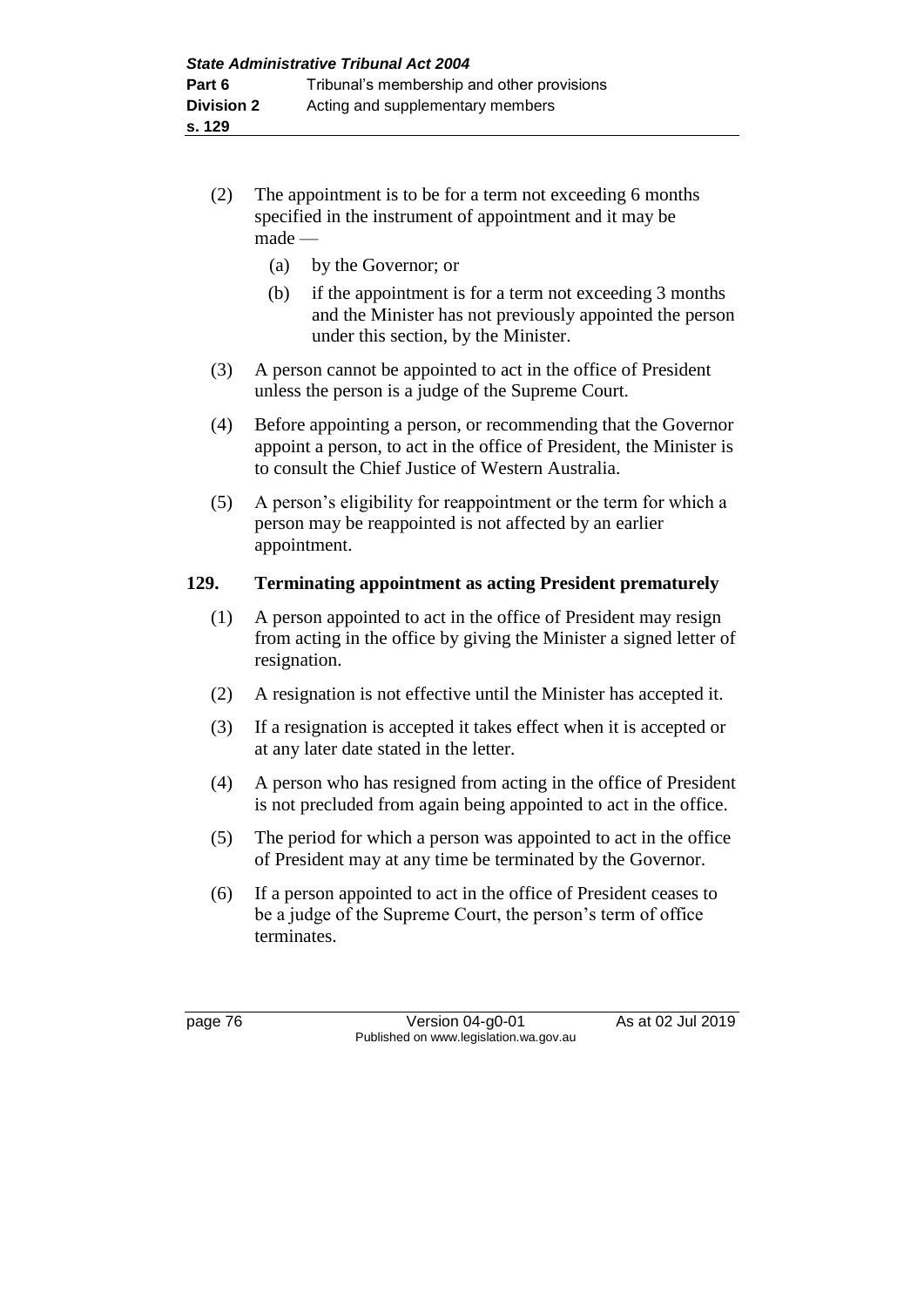#### **130. Acting President's status as Supreme Court judge**

- (1) The appointment of a person to act in the office of President does not affect the person's tenure of office as, or status as, a judge of the Supreme Court nor the payment of the person's salary or allowances as a judge nor any other rights or privileges of the person as a judge.
- (2) A person's service acting in the office of President is to be taken for all purposes to be service in the person's office of judge of the Supreme Court.
- (3) Nothing in this Act prevents a person who acts in the office of President from doing anything in the person's capacity as a judge of the Supreme Court.
- (4) A person's resignation from acting in the office of President or the termination of a person's term of acting in the office of President does not of itself affect the person's office as a judge of the Supreme Court.

#### **131. Deputy President may act as President in some cases**

- (1) If there is a vacancy in the office of President or the President is absent or, for any other reason, unable to perform the duties of office, the person holding office as Deputy President, or the senior of them if there is more than one, may act in the office of President unless a person has been appointed under section 128 to act.
- (2) If there is more than one person holding office as Deputy President the Minister may resolve any question as to which of them is the senior.

### **132. Deputy President's allowance for acting as President**

A person holding office as Deputy President who acts in the office of President is entitled to be paid an allowance representing the difference between the emoluments and benefits for the office of President and the emoluments and

As at 02 Jul 2019 Version 04-g0-01 page 77 Published on www.legislation.wa.gov.au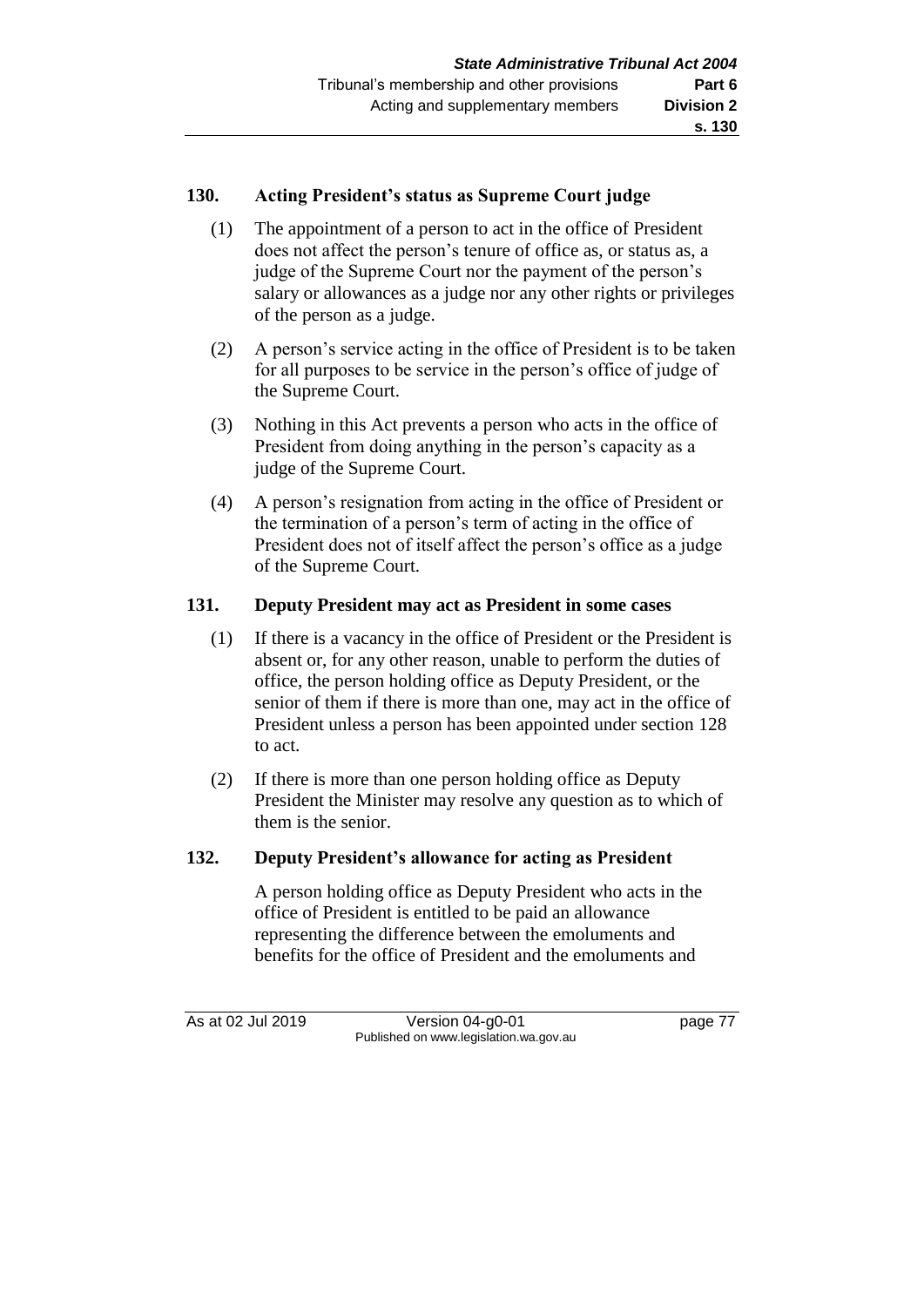benefits to which the person is entitled for holding office as Deputy President.

## **133. Consequences of acting as President**

A person acting in the office of President as authorised by an appointment under section 128 or by section 131 is to be regarded as the President for the purposes of this Act and enabling Acts.

# **Subdivision 2 — Acting Deputy President**

## **134. Appointment of acting Deputy President**

- (1) If there is, or is expected to be, a vacancy in an office of Deputy President or a Deputy President is, or is expected to be, absent or, for any other reason, unable to perform the duties of office, a person may be appointed in accordance with this section to act in the office of Deputy President.
- (2) The appointment is to be for a term not exceeding 6 months specified in the instrument of appointment and it may be made —
	- (a) by the Governor; or
	- (b) if the appointment is for a term not exceeding 3 months and the Minister has not previously appointed the person under this section, by the Minister.
- (3) A person cannot be appointed to act in an office of Deputy President unless the person is a judge of the District Court.
- (4) Before appointing a person, or recommending that the Governor appoint a person, to act in an office of Deputy President, the Minister is to consult the Chief Justice of Western Australia and the Chief Judge of the District Court.
- (5) A person's eligibility for reappointment or the term for which a person may be reappointed is not affected by an earlier appointment.

page 78 Version 04-g0-01 As at 02 Jul 2019 Published on www.legislation.wa.gov.au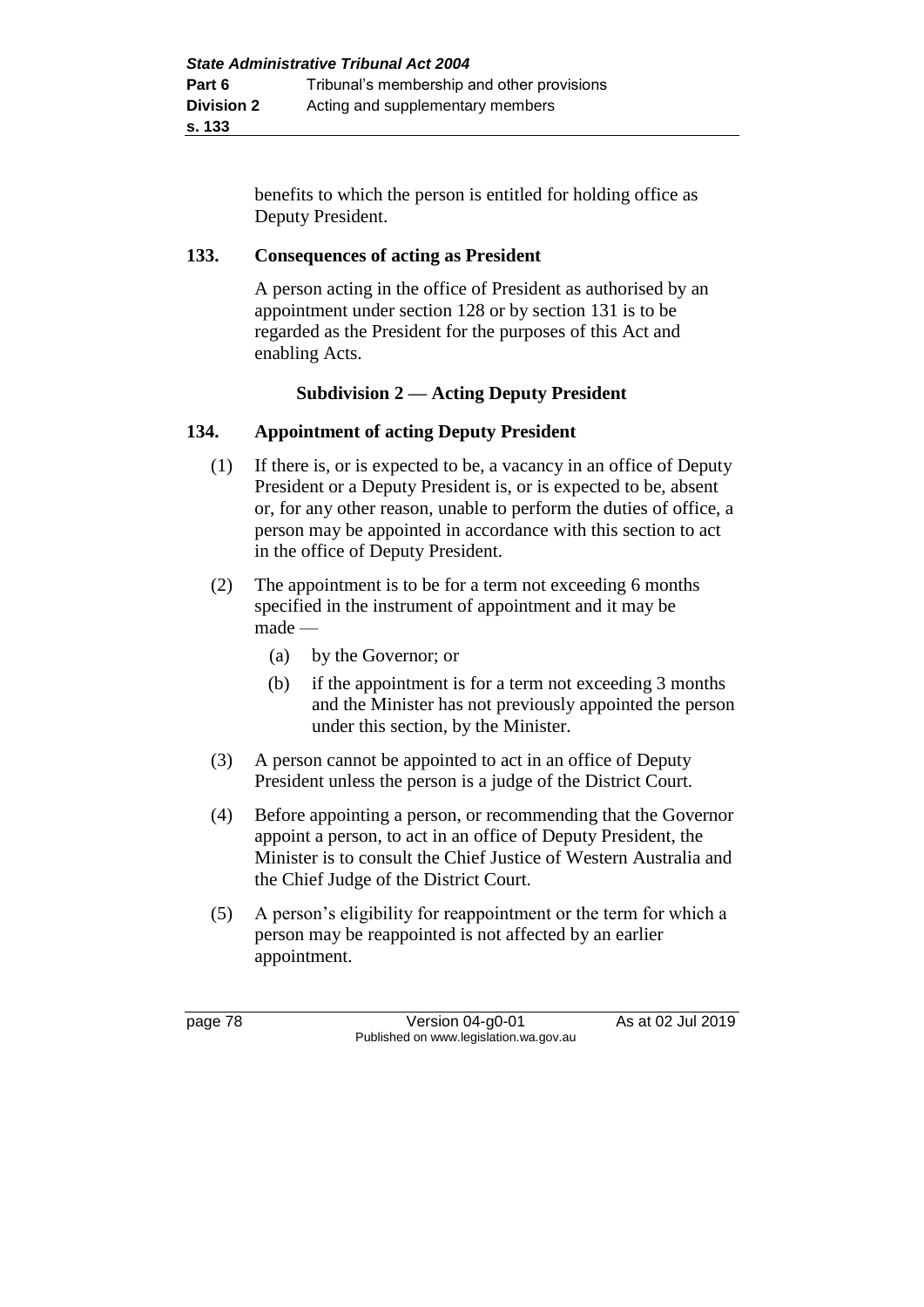## **135. Terminating appointment of acting Deputy President prematurely**

- (1) A person appointed to act in an office of Deputy President may resign from acting in the office by giving the Minister a signed letter of resignation.
- (2) A resignation is not effective until the Minister has accepted it.
- (3) If a resignation is accepted it takes effect when it is accepted or at any later date stated in the letter.
- (4) A person who has resigned from acting in an office of Deputy President is not precluded from again being appointed to act in the office.
- (5) The period for which a person was appointed to act in an office of Deputy President may at any time be terminated by the Governor.
- (6) If a person appointed to act in an office of Deputy President ceases to be a judge of the District Court, the person's term of office terminates.

## **136. Acting Deputy President's status as District Court judge**

- (1) The appointment of a person to act in an office of Deputy President does not affect the person's tenure of office as, or status as, a judge of the District Court nor the payment of the person's salary or allowances as a judge nor any other rights or privileges of the person as a judge.
- (2) A person's service acting in an office of Deputy President is to be taken for all purposes to be service in the person's office of judge of the District Court.
- (3) Nothing in this Act prevents a person who acts in an office of Deputy President from doing anything in the person's capacity as a judge of the District Court.
- (4) A person's resignation from acting in an office of Deputy President or the termination of a person's term of acting in an

As at 02 Jul 2019 Version 04-g0-01 page 79 Published on www.legislation.wa.gov.au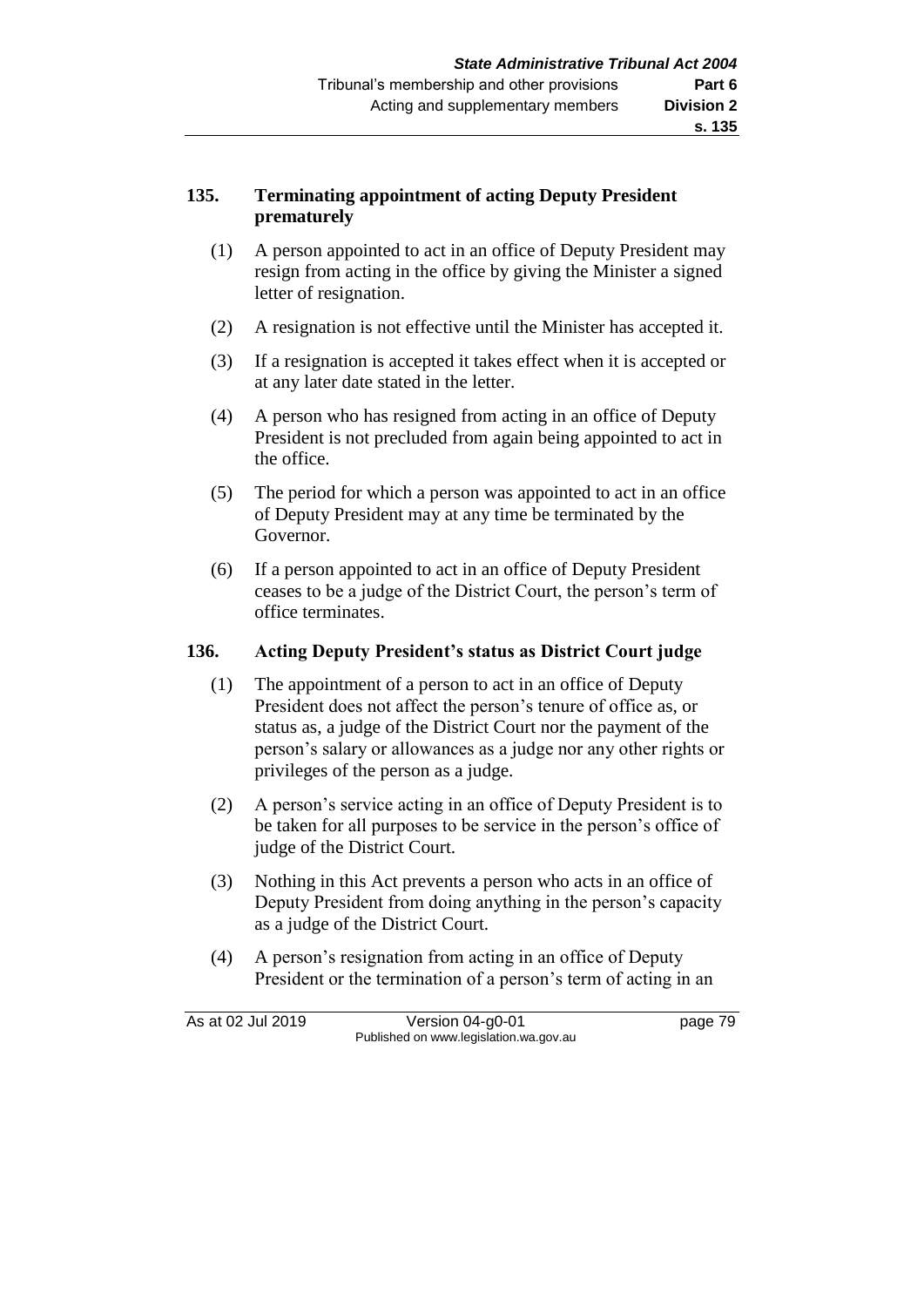office of Deputy President does not of itself affect the person's office as a judge of the District Court.

#### **137. Consequences of acting as Deputy President**

A person acting in an office of Deputy President as authorised by an appointment under section 134 is to be regarded as a Deputy President for the purposes of this Act and enabling Acts.

## **Subdivision 3 — Supplementary judicial members**

#### **138. Supplementary President, appointment of etc.**

- (1) Even though there is no vacancy in the office of President and the holder of that office is performing duties of the office, the Minister, on the request of the President, may temporarily appoint a person as a supplementary President to act as the President in relation to a particular matter or matters or for a specified period.
- (2) A person cannot be appointed as a supplementary President unless the person is a judge, acting judge, auxiliary judge or retired judge of the Supreme Court and, except in the case of a retired judge, can only be appointed with the consent of the Chief Justice of Western Australia.
- (3) The appointment is to be in writing.
- (4) The person appointed may act as the President in relation to a matter, or for the period, for which the person is appointed, and when acting under the appointment the person is to be regarded as the President for the purposes of this Act and enabling Acts.
- (5) Subsection (4) does not authorise the person appointed to perform functions of the kind set out in section 11, 52(2), 54(2), 117(6) or 121, Division 1 Subdivision 5, section 144(2), Part 7 or section 152, 167(12) or 172(2).
- (6) Section 129(1) to (5) apply with any necessary modifications to an appointment under this section.

page 80 Version 04-g0-01 As at 02 Jul 2019 Published on www.legislation.wa.gov.au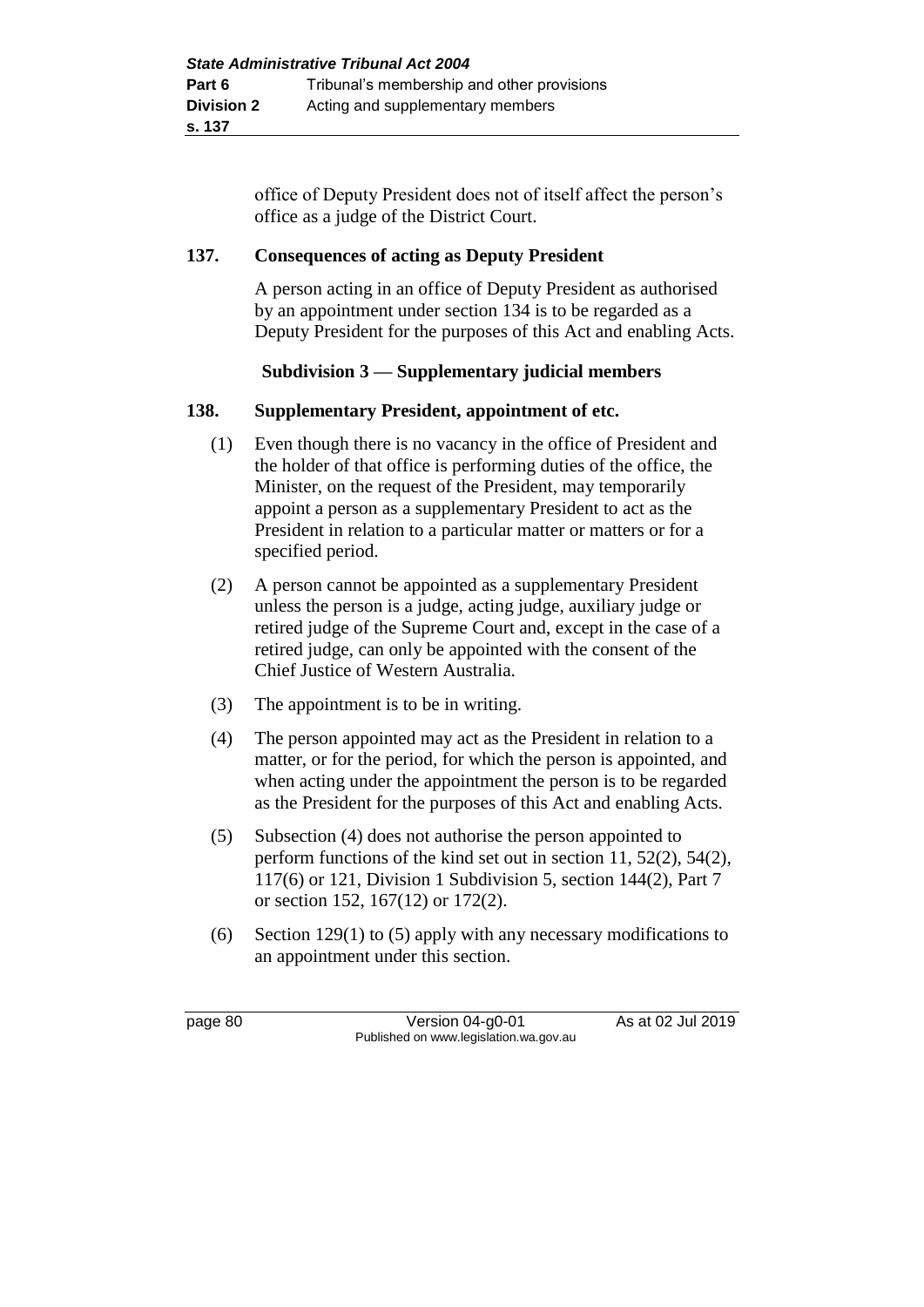#### **139. Supplementary President's status as Supreme Court judge**

- (1) The appointment of a judge of the Supreme Court as a supplementary President to act as the President does not affect the person's tenure of office as, or status as, a judge of the Supreme Court nor the payment of the person's salary or allowances as a judge nor any other rights or privileges of the person as a judge.
- (2) Service of a judge of the Supreme Court as a supplementary President acting as the President is to be taken for all purposes to be service in the person's office of judge of the Supreme Court.
- (3) Nothing in this Act prevents a judge of the Supreme Court who acts as the President under this Subdivision from doing anything in the person's capacity as a judge of the Supreme Court.

## **140. Supplementary Deputy Presidents, appointment of etc.**

- (1) Even though there is no vacancy in an office of Deputy President and each holder of an office of Deputy President is performing duties of the office, the Minister, on the request of the President, may temporarily appoint a person as a supplementary Deputy President to act as a Deputy President in relation to a particular matter or matters or for a specified period.
- (2) A person cannot be appointed as a supplementary Deputy President unless the person is a judge, acting judge, auxiliary judge or retired judge of the District Court and, except in the case of a retired judge, can only be appointed with the consent of the Chief Judge of the District Court.
- (3) The appointment is to be in writing.
- (4) The person appointed may act as a Deputy President in relation to a matter, or for the period, for which the person is appointed, and when acting under the appointment the person is to be

As at 02 Jul 2019 Version 04-g0-01 page 81 Published on www.legislation.wa.gov.au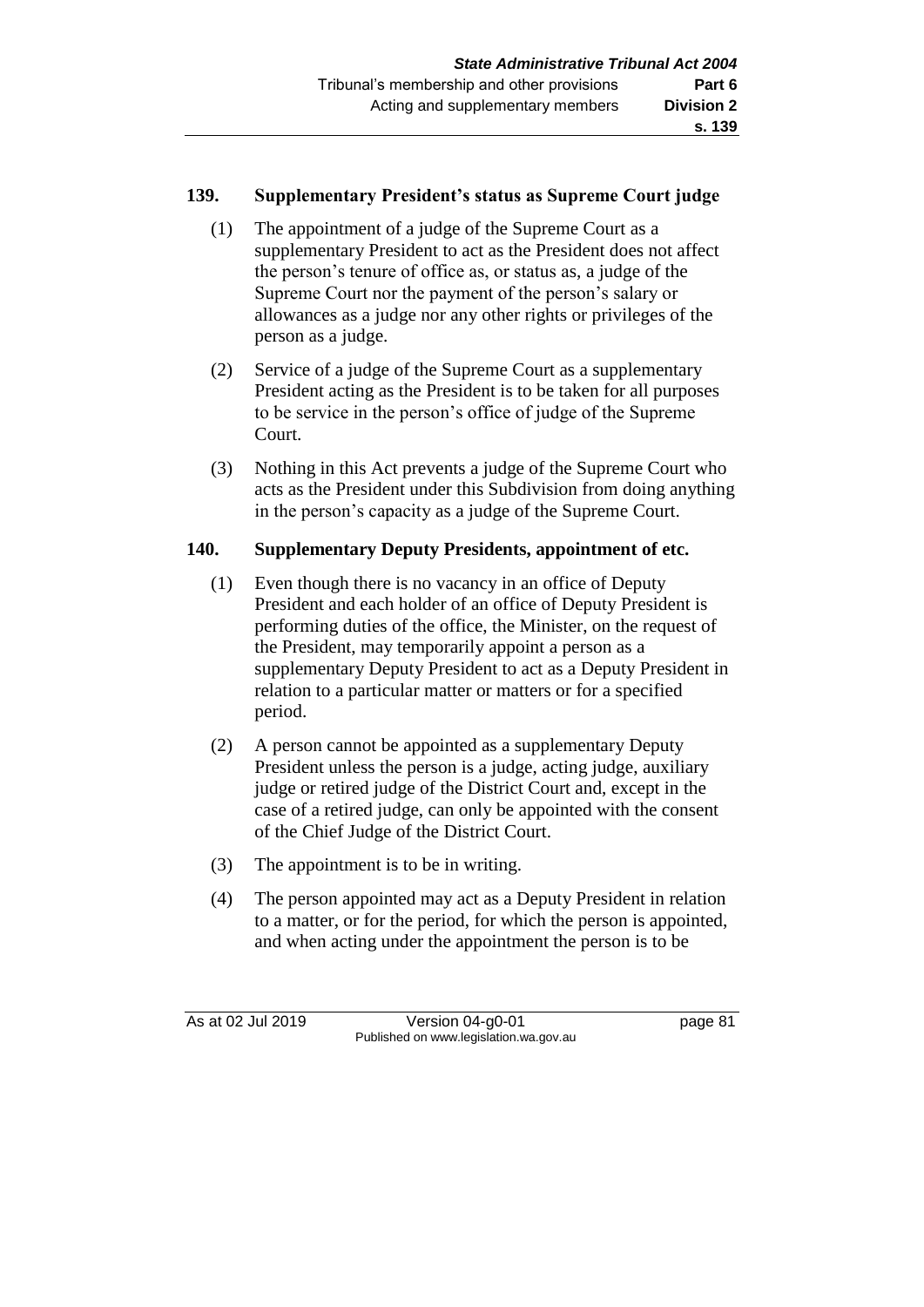regarded as a Deputy President for the purposes of this Act and enabling Acts.

(5) Section 135(1) to (5) apply with any necessary modifications to an appointment under this section.

## **141. Supplementary Deputy President's status as District Court judge**

- (1) The appointment of a judge of the District Court as a supplementary Deputy President to act as a Deputy President does not affect the person's tenure of office as, or status as, a judge nor the payment of the person's salary or allowances as a judge nor any other rights or privileges of the person as a judge.
- (2) Service of a judge of the District Court as a supplementary Deputy President acting as a Deputy President is to be taken for all purposes to be service in the person's office of judge of the District Court.
- (3) Nothing in this Act prevents a judge of the District Court who acts as a Deputy President under this Subdivision from doing anything in the person's capacity as a judge of the District Court.

# **Division 3 — Other matters about Tribunal members**

## **142. Fixing the period of appointment**

In fixing the periods for which judicial members and non-judicial members are appointed regard shall be had to the security of tenure of Tribunal members and the development and retention of a membership that has experience and expertise in the exercise of the Tribunal's jurisdiction.

# **142A. Oath of office**

Before a person who is appointed under this Part to any of the following offices performs any function of the office, he or she must take before the Governor, or some person authorised for

page 82 Version 04-g0-01 As at 02 Jul 2019 Published on www.legislation.wa.gov.au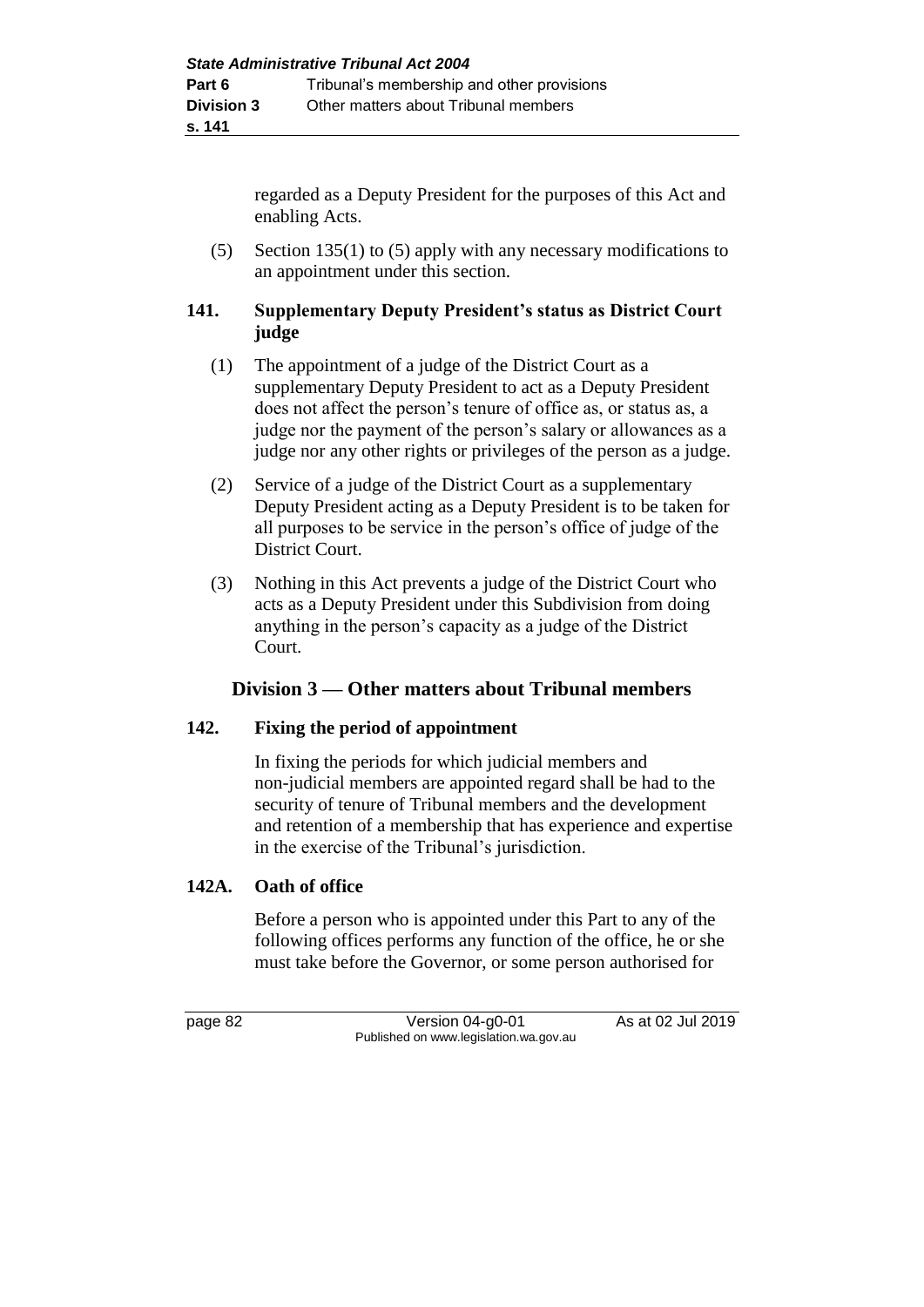the purpose by the Governor, an oath or affirmation in the form set out in Schedule 2.

#### **Offices**

President Acting President Supplementary President Deputy President Acting Deputy President Supplementary Deputy President

*[Section 142A inserted: No. 24 of 2005 s. 38.]*

## **143. Training**

- (1) The judicial members are responsible for directing the education, training, and professional development of the Tribunal members.
- (2) The Rules Committee is to assist the judicial members in carrying out the functions given by subsection (1) so far as they are functions that relate to the rules, the practice notes and practice and procedure generally.
- (3) The Minister is to ensure that appropriate provision is made for the education, training, and professional development of the Tribunal members.

## **144. Disclosure of interests**

(1) This section applies to a person who constitutes, or is to constitute, the Tribunal for the purposes of a particular matter, whether with or without others, and who has or acquires an interest, pecuniary or otherwise, that could conflict with the proper performance of the person's functions as a member in relation to that matter.

As at 02 Jul 2019 Version 04-g0-01 page 83 Published on www.legislation.wa.gov.au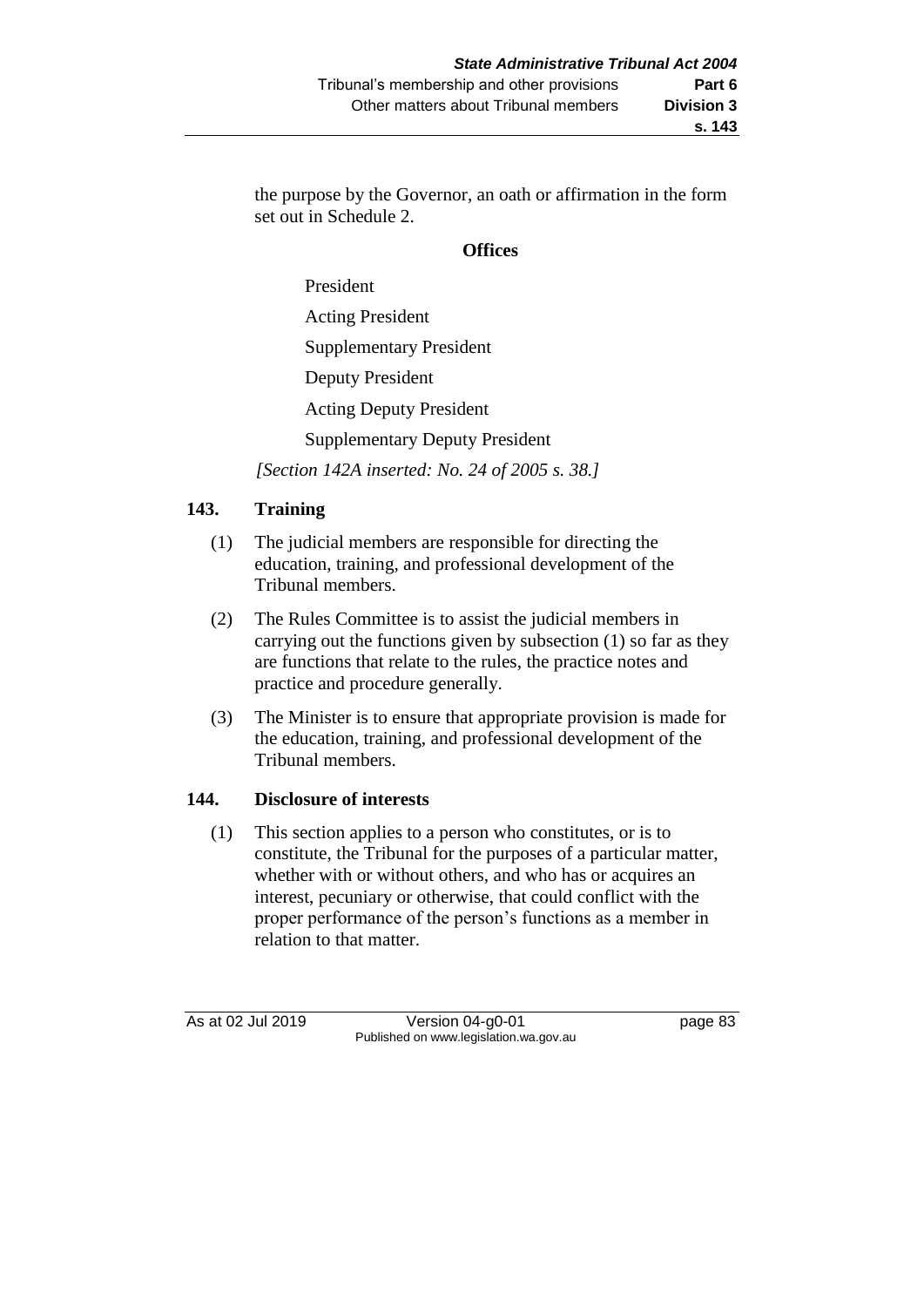- (2) The person is to disclose the nature of the person's interest to the President or, if the person is the President, to the Chief Justice of Western Australia.
- (3) The person is not allowed to be a sitting member of the Tribunal, or perform any function as a Tribunal member, in relation to the matter unless each of the parties involved agrees.

#### **145. Completing matters after member's appointment expires**

- (1) A former Tribunal member may, despite the expiration of the member's term of appointment, complete or otherwise continue to deal with any matters relating to proceedings before the Tribunal that have been heard or partly heard by the member before the expiration of that term.
- (2) While completing or otherwise dealing with matters under subsection (1), a former Tribunal member is taken to have all the powers and immunities as a Tribunal member that the former member had immediately before the expiration of his or her term of appointment.

page 84 Version 04-g0-01 As at 02 Jul 2019 Published on www.legislation.wa.gov.au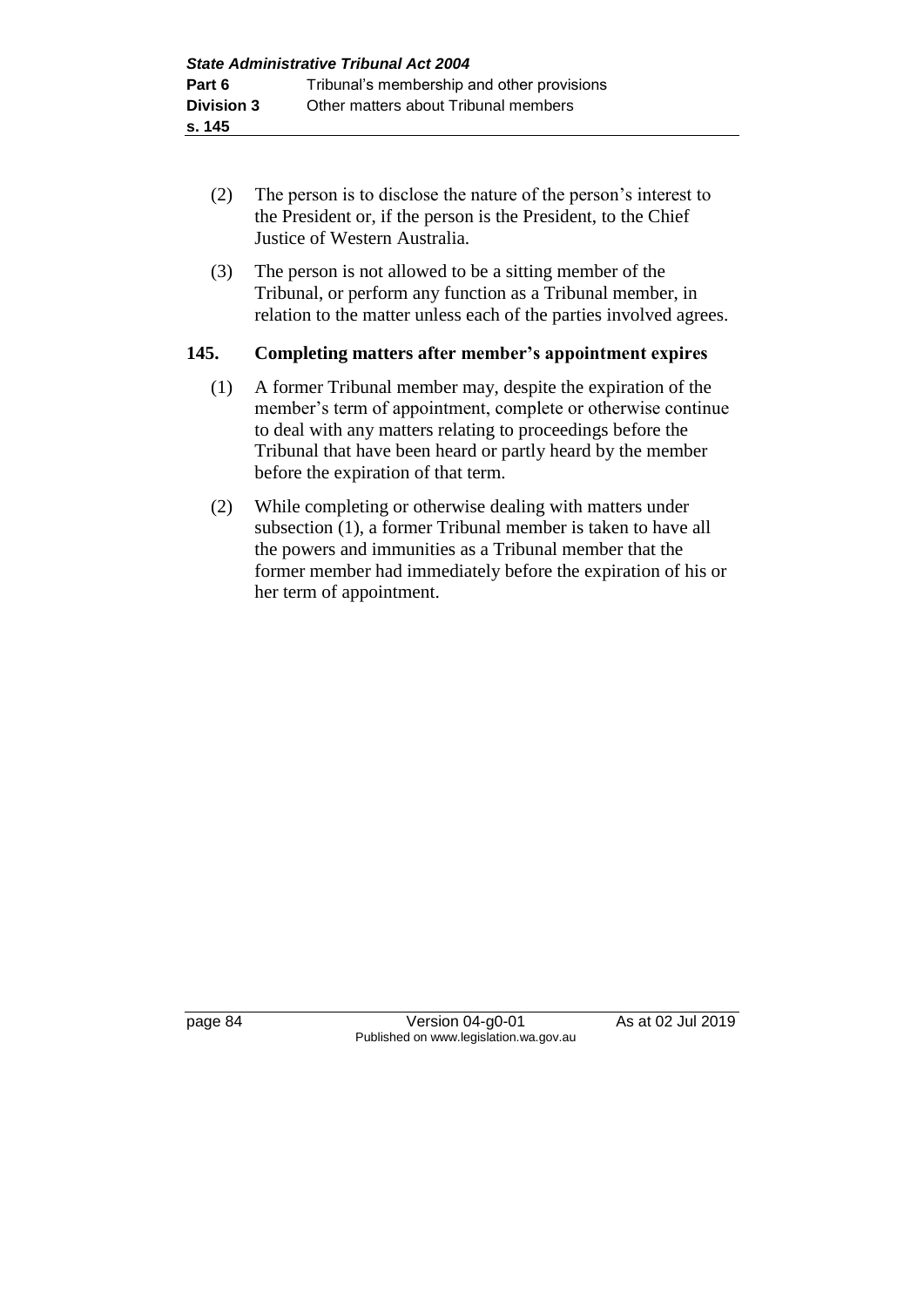**s. 146**

# **Part 7 — Administration**

#### **146. Responsibility for administering Act**

- (1) The President is responsible to the Minister for the administration of this Act.
- (2) Without limiting subsection (1), the President is responsible for organising the business of the Tribunal, including where and when it will conduct hearings.

#### **147. President to advise Minister**

It is a function of the President to advise the Minister of any action that the President considers would lead to —

- (a) the more convenient, economic, and efficient disposal of the business of the Tribunal; or
- (b) the avoidance of delay in the conduct of proceedings; or
- (c) this Act or an enabling Act being rendered more effective.

#### **148. Executive officer and other staff of Tribunal**

- (1) The chief executive officer is to make an officer of the Department available to perform, under the control of the President, the functions under this Act of the executive officer of the Tribunal and assist in the administration of this Act and the exercise of the Tribunal's jurisdiction.
- (2) In addition, the chief executive officer is to make other officers of the Department available to assist, under the control of the executive officer, in the administration of this Act and the exercise of the Tribunal's jurisdiction.
- (3) Otherwise, the services and facilities of the Department may be used for the purposes of this Act on such terms as are agreed to by the President and the chief executive officer.

As at 02 Jul 2019 Version 04-g0-01 page 85 Published on www.legislation.wa.gov.au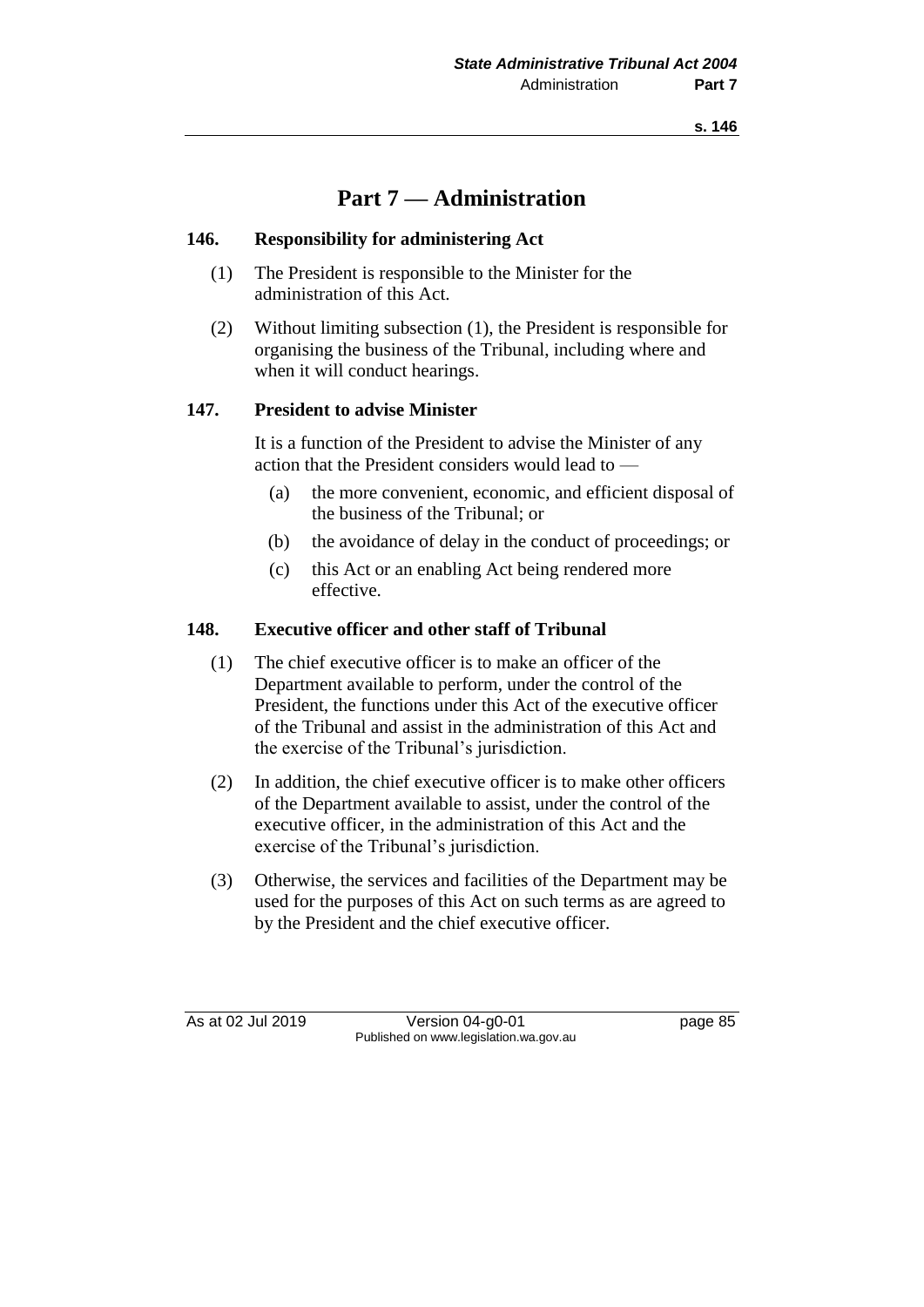**s. 149**

#### **149. Delegation by judicial member**

- (1) A judicial member may delegate to another person a power or duty given by this Act that is of an administrative nature.
- (2) The President cannot delegate a power or duty under section 11 to a person other than —
	- (a) a Deputy President; or
	- (b) a magistrate performing functions as a member of the Tribunal.
- (3) The person making the delegation is to make it in writing and sign it.
- (4) A person to whom a power or duty is delegated in accordance with this section cannot delegate that power or duty.
- (5) A person exercising or performing a power or duty that has been delegated to the person in accordance with this section is taken to do so in accordance with the terms of the delegation unless the contrary is shown.
- (6) Nothing in this section limits an ability to perform a function through an officer or agent.

#### **150. Annual etc. reports of Tribunal**

- (1) The President is required, on or before 30 September in each year, to submit to the Minister an annual report on the activities of the Tribunal during the year ending on the preceding 30 June.
- (2) The annual report is to include details of
	- (a) the number, nature, and outcome, of matters that have come before the Tribunal; and
	- (b) the number and nature of matters that are outstanding; and
	- (c) any trends or special problems that may have emerged; and

page 86 Version 04-g0-01 As at 02 Jul 2019 Published on www.legislation.wa.gov.au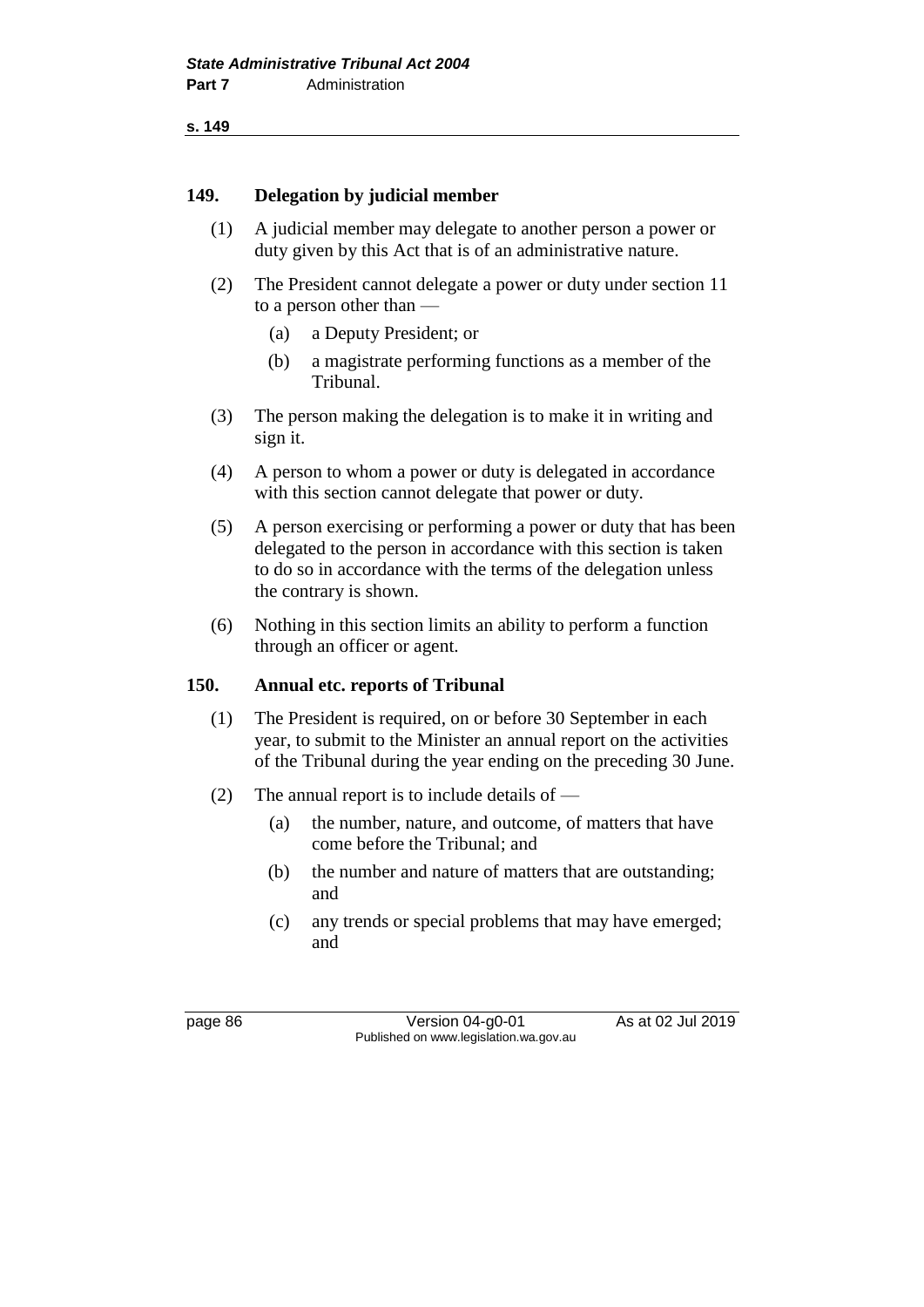- (d) the level of compliance by decision-makers with requirements to —
	- (i) notify persons of reviewable decisions and their rights to seek review; and
	- (ii) provide written reasons for reviewable decisions when requested to do so;

and

- (e) forecasts of the workload of the Tribunal in the year after the year to which the report relates; and
- (f) any proposals for improving the operation of the Tribunal.
- (3) The Minister is to cause a copy of each report submitted under subsection (1) to be laid before each House of Parliament within 28 days after submission of the report.
- (4) The President, if requested to do so by the Minister, is to report to the Minister about the jurisdiction and functions of the Tribunal or any matter connected with the exercise of that jurisdiction or the carrying out of those functions.
- (5) The President may, from time to time, report to the Minister about anything referred to in subsection (4) whether or not the President has been requested to do so.

## **151. Laying reports before House of Parliament not sitting**

- $(1)$  If
	- (a) at the commencement of the period within which section 150(3) requires a copy of a report to be laid before a House of Parliament, the House is not sitting; and
	- (b) the Minister is of the opinion that the House will not sit during that period,

the Minister is to transmit a copy of the report to the Clerk of the House.

As at 02 Jul 2019 Version 04-g0-01 page 87 Published on www.legislation.wa.gov.au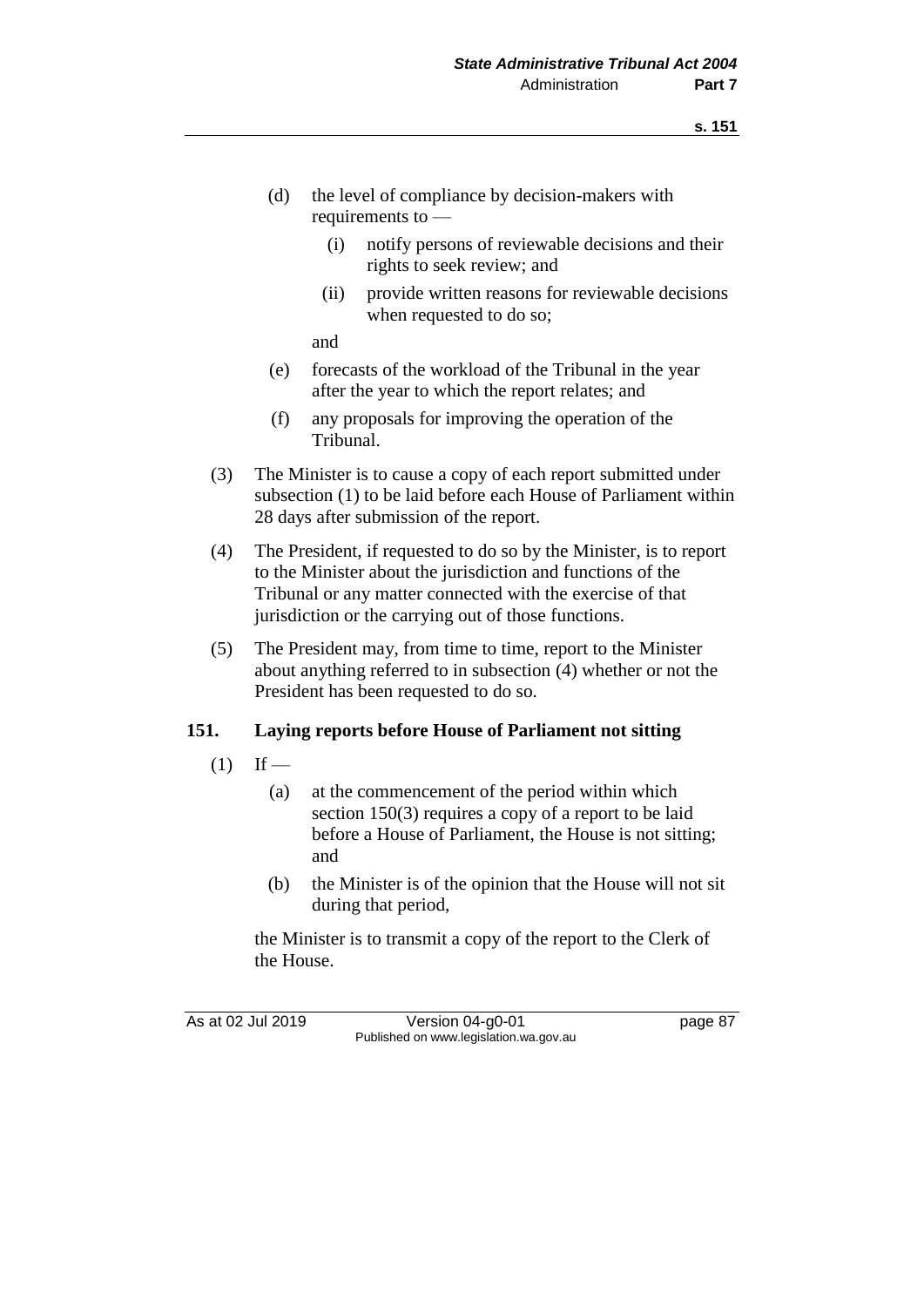- (2) A copy of a report transmitted to the Clerk of a House is to be regarded as having been laid before that House.
- (3) The laying of a copy of a report that, under subsection (2), is to be regarded as having occurred is to be recorded in the Minutes, or Votes and Proceedings, of the House on the first sitting day of the House after the Clerk received the copy.

page 88 Version 04-g0-01 As at 02 Jul 2019 Published on www.legislation.wa.gov.au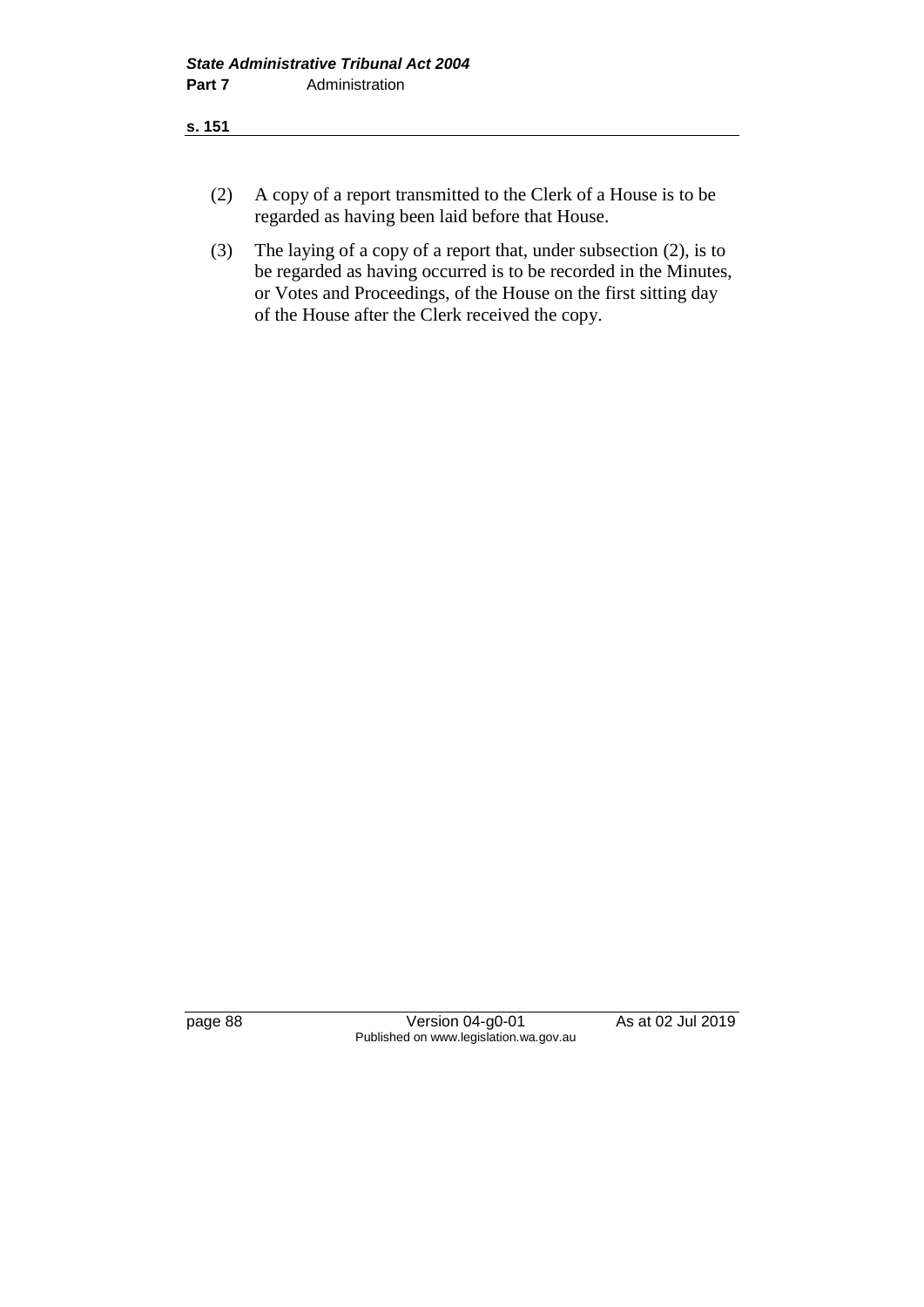# **Part 8 — Other matters**

#### **152. Seals of Tribunal**

The Tribunal is to have a seal or as many seals as the President considers appropriate.

#### **153. Judicial notice to be taken of some things**

- (1) All courts and persons acting judicially are required to take judicial notice of —
	- (a) the signature of a person who is, or was, a member of the Tribunal or the executive officer; and
	- (b) the fact that a person referred to in paragraph (a) is or was a member or the executive officer, as the case requires; and
	- (c) an official seal of the Tribunal affixed to a document.
- (2) If an official seal of the Tribunal is affixed to a document, a court or person acting judicially is to presume that it was properly affixed unless the contrary is proved.

### **154. Validity of decisions not affected by some things**

A decision of the Tribunal is not invalid only because —

- (a) there was a defect or irregularity in, or in connection with, a person's appointment to an office or to act in an office; or
- (b) a person holding office as Deputy President acted in the office of President when the person was not the senior person holding office as Deputy President; or
- (c) a person acted in the office of President or an office of Deputy President when the occasion for the person to act in the office had not arisen or had ceased; or
- (d) a person represents another person in a matter that is before the Tribunal contrary to section 120; or

As at 02 Jul 2019 Version 04-g0-01 page 89 Published on www.legislation.wa.gov.au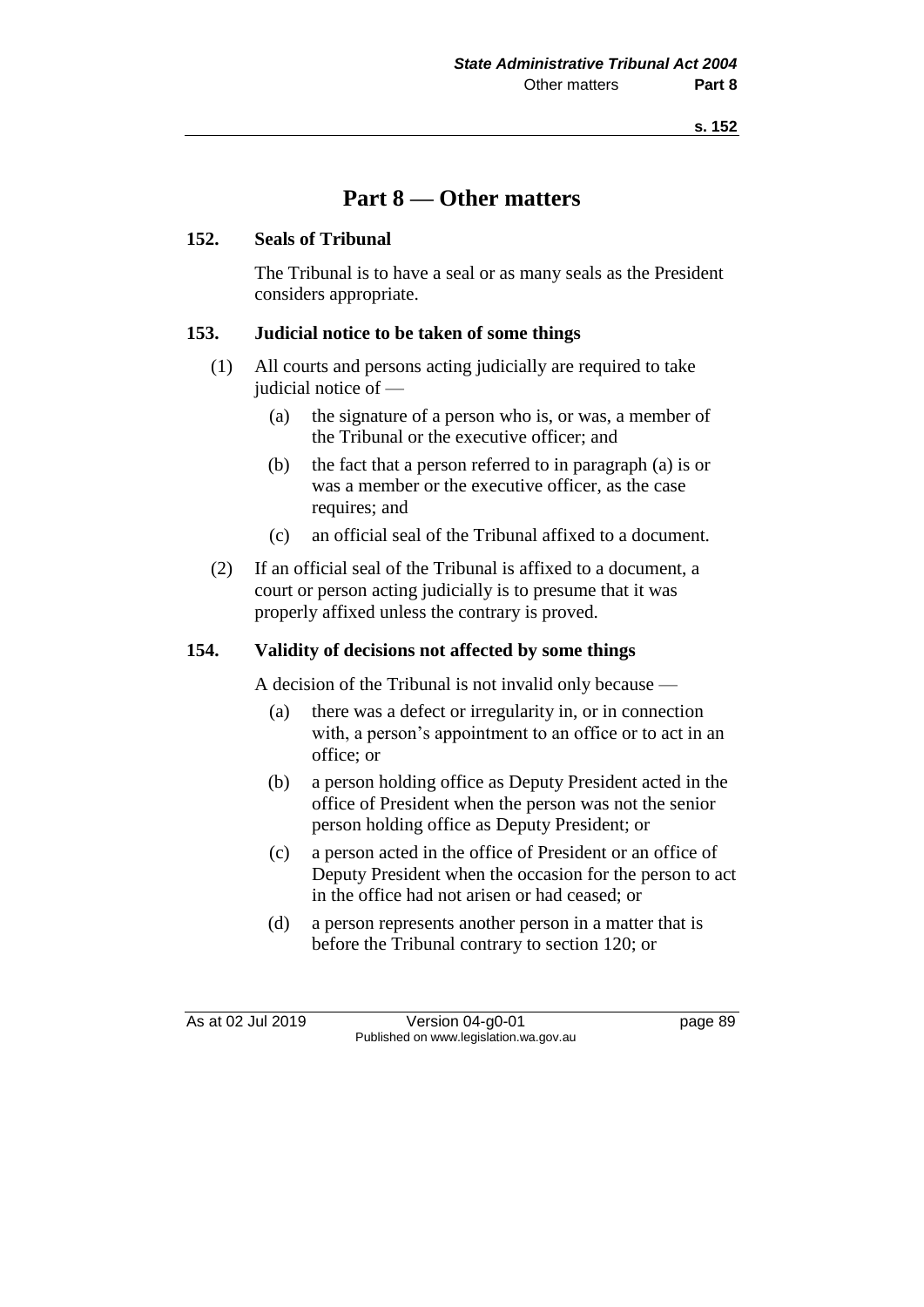**s. 155**

(e) a person acted or performed a function contrary to section 11(7) or 144(3).

## **155. Register of proceedings**

- (1) The executive officer is to keep a register of proceedings containing the details specified in the regulations.
- (2) The executive officer is to ensure that the register is available for inspection at any time that the Tribunal's office is open to the public for business.
- (3) A person may
	- (a) inspect the register; and
	- (b) obtain a copy of any part of the register.
- (4) The regulations
	- (a) may require a person who exercises or wishes to exercise a right under subsection (3) to pay a fee specified in the regulations; and
	- (b) may require that the fee be paid before the right can be exercised,

except that there is to be no fee for a party to a proceeding inspecting that part of the register that relates to the proceeding.

- (5) A right under subsection (3) does not apply to the extent, if any, that it is inconsistent with —
	- (a) any condition specified in the rules; or
	- (b) any order of the Tribunal under section 61; or
	- (c) the duty that this Act or an enabling Act places on the Tribunal to ensure that certain things are not disclosed or are not made available.

## **156. Publication of Tribunal's decisions**

(1) The Tribunal may publish its decisions, or any of them.

page 90 Version 04-g0-01 As at 02 Jul 2019 Published on www.legislation.wa.gov.au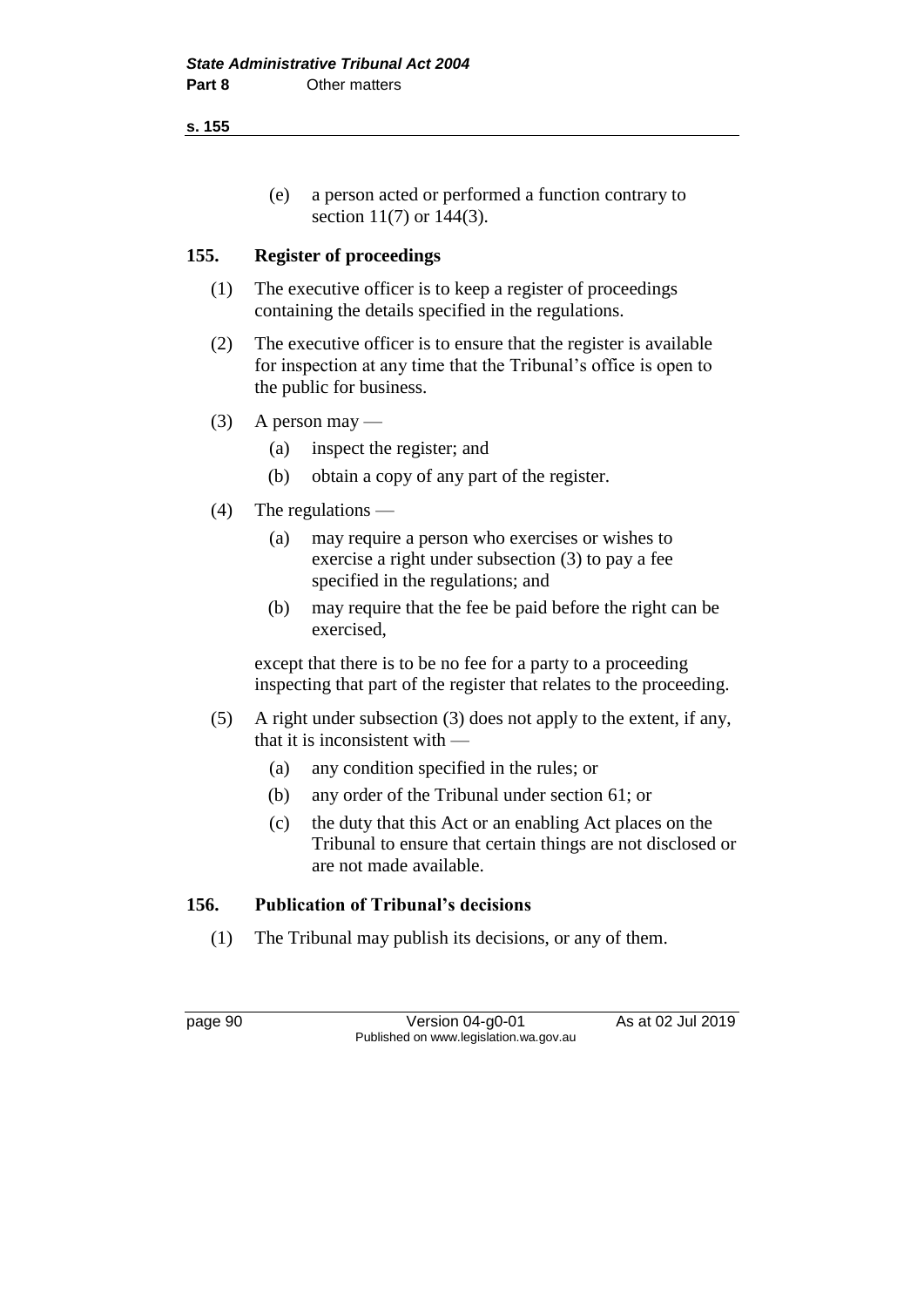- (2) A decision may be published under subsection (1) with or without the reasons for it.
- (3) However section 62 applies to the publication of reasons.

#### **157. Tribunal members etc. not to disclose etc. certain information**

- (1) This section applies to any person who is or has been
	- (a) a member of the Tribunal; or
	- (b) the executive officer or any other member of staff of the Tribunal; or
	- (c) a person acting under the authority of the Tribunal.
- (2) Except as permitted by this section, a person to whom this section applies commits an offence if the person directly or indirectly makes a record of, or discloses to any person, any information about the affairs of a person acquired in the performance of functions under or in connection with this Act or an enabling Act.

Penalty: \$5 000.

- (3) A person to whom this section applies may record or disclose information referred to in subsection (2) —
	- (a) with the written consent of the person to whom the information relates; or
	- (b) in connection with the performance of functions under this Act or an enabling Act.
- (4) A person to whom this section applies may disclose any information referred to in subsection (2) to a member of the Police Force for the purposes of reporting a suspected offence or assisting in the investigation of a suspected offence.
- (5) A person to whom this section applies may disclose any information referred to in subsection (2) for statistical purposes to a person approved by the Minister provided that the information does not identify any person to whom it relates.

As at 02 Jul 2019 Version 04-g0-01 page 91 Published on www.legislation.wa.gov.au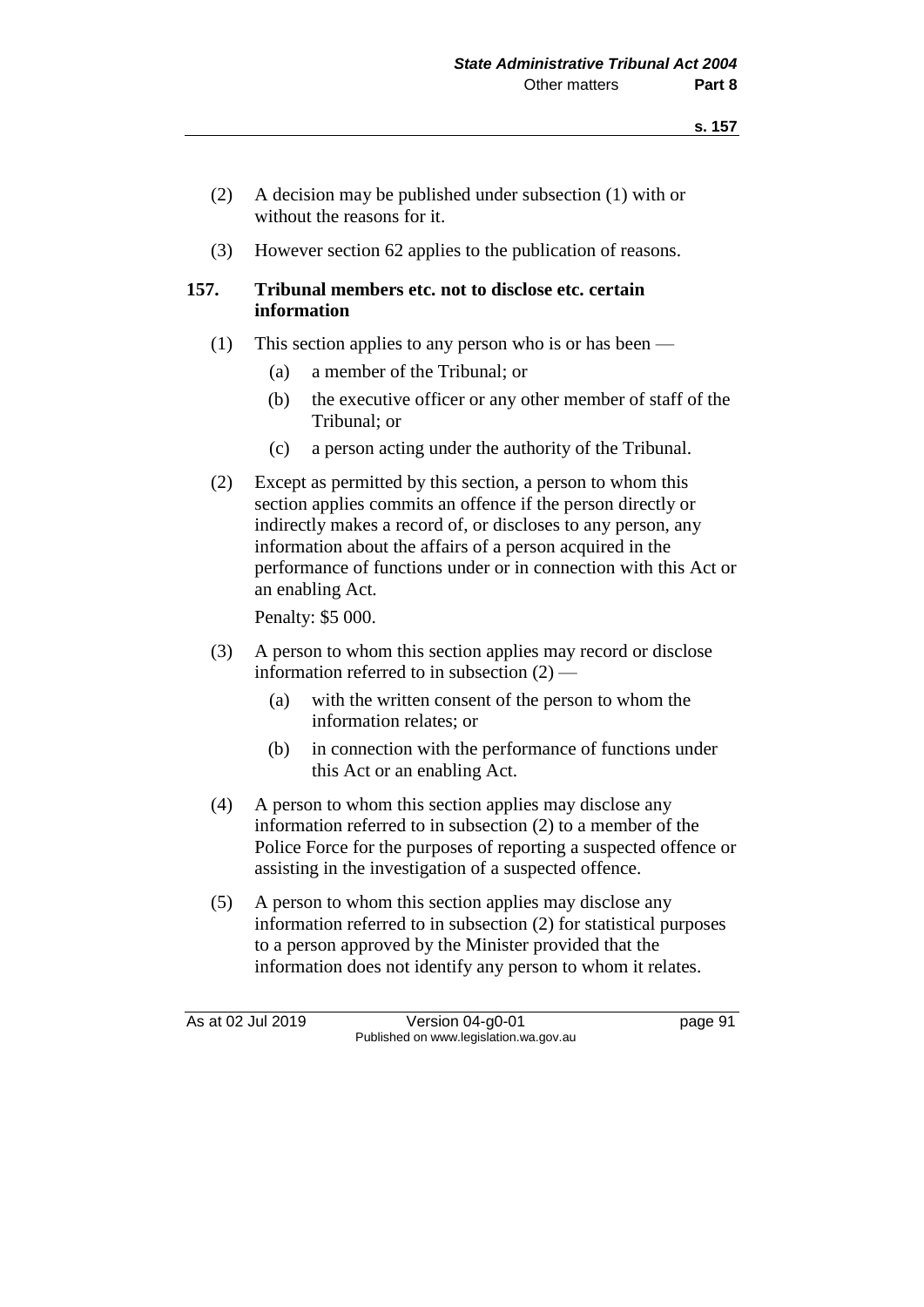#### **158. Persons given certain information not to disclose it etc.**

- (1) A person to whom information referred to in section 157(2) is disclosed, and any employee of that person, is subject to the same obligations and liabilities with respect to the recording or disclosure of the information as they would be if they were a person to whom section 157 applied who had acquired the information in the performance of functions under this Act or an enabling Act.
- (2) Subsection (1) does not apply to a member of the Police Force to whom information is disclosed under section 157(4).

#### **159. Which disclosures would be contrary to public interest**

(1) In this section —

*certificate* means a certificate under subsection (2);

*document* includes a part of a document.

- (2) The Attorney General may certify in writing that the disclosure of information about a specified matter, or the disclosure of any matter contained in a document, would be contrary to the public interest for a reason described in subsection (3) that is specified in the certificate.
- (3) The certificate may specify that the disclosure would be contrary to the public interest —
	- (a) because the disclosure would reveal deliberations or decisions of —
		- (i) Cabinet; or
		- (ii) a committee of Cabinet; or
		- (iii) a subcommittee of a committee of Cabinet; or
		- (iv) Executive Council;
		- or
	- (b) because the disclosure would reveal something that parliamentary privilege protects from disclosure; or

page 92 Version 04-g0-01 As at 02 Jul 2019 Published on www.legislation.wa.gov.au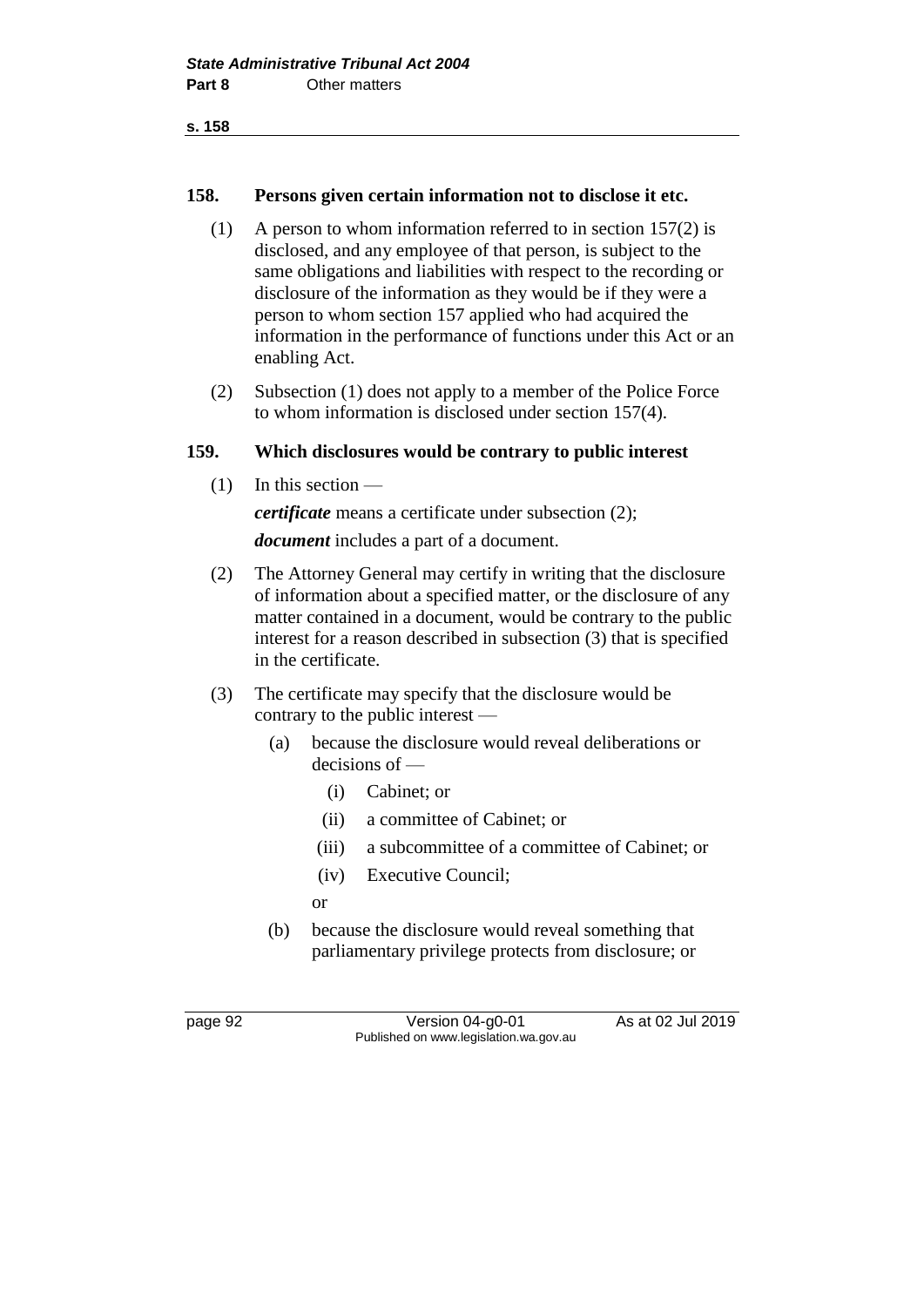- (c) because the disclosure would endanger the national or international security of Western Australia or Australia; or
- (d) because the disclosure would damage inter-governmental relations; or
- (e) for any other reason that could form the basis for a claim by the State in a proceeding in the Supreme Court that the information or matter should not be disclosed.
- (4) The Tribunal constituted by the President sitting alone may order that the disclosure of any particular information or document to which a certificate applies would not be contrary to the public interest and, subject to subsection (7), the order has effect despite the certificate.
- (5) Any information or document to which a certificate applies is required, if requested, to be disclosed to the Tribunal constituted by the President sitting alone for the purpose of deciding whether to make an order under subsection (4).
- (6) For the purposes of section 105 the question of whether or not the disclosure of any particular information or document would be contrary to the public interest is a question of law.
- (7) If the Attorney General appeals under section 105 from a decision of the Tribunal to make an order under subsection (4), the Attorney General may notify the Tribunal in writing that the certificate is confirmed and in that case the certificate continues to have effect and the order ceases to have effect —
	- (a) pending the determination of the application for leave to appeal; and
	- (b) if leave is granted, pending the determination of the appeal.

#### **160. Protected matter, Tribunal's duties as to**

(1) The Tribunal is to ensure that matter provided to the Tribunal that the Tribunal considers to be protected matter is returned to

As at 02 Jul 2019 Version 04-g0-01 page 93 Published on www.legislation.wa.gov.au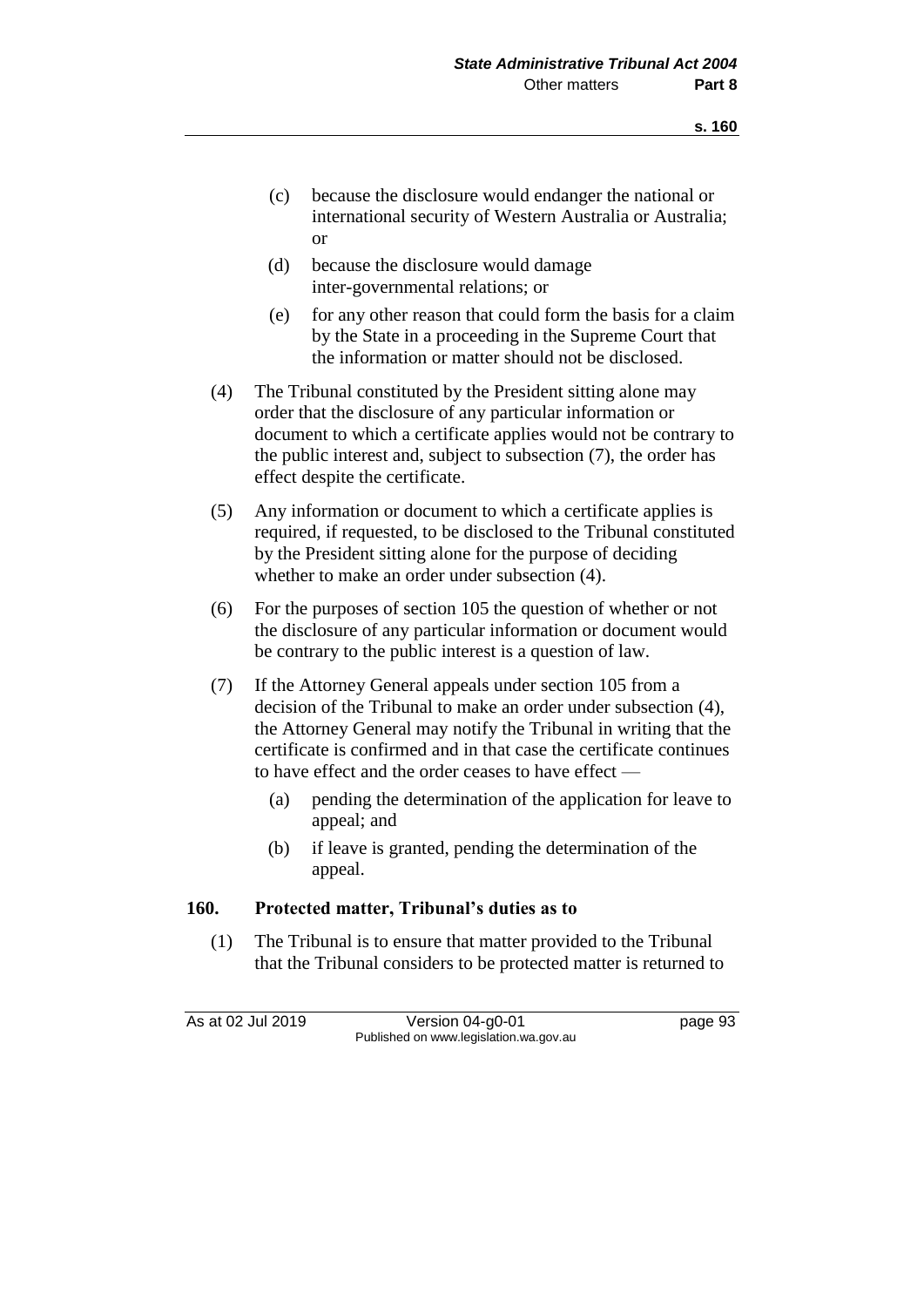the person by whom it was provided when no longer required by the Tribunal.

(2) The Tribunal is to ensure that matter provided to the Tribunal that the Tribunal considers to be protected matter is not disclosed in any way other than to —

- (a) a sitting member of the Tribunal; or
- (b) a person to whom disclosure is allowed under subsection (3).
- (3) The Tribunal, with the consent of the President, may allow a party, or a representative of a party, to have access to information, or inspect a document, to which a certificate under section 159(2) applies on any conditions the Tribunal thinks fit except that a person cannot be given access to matter that the Tribunal considers to be exempt matter, or allowed to inspect a document that the Tribunal considers to be an exempt document.

#### **161.** *Freedom of Information Act 1992,* **application of**

This Act does not affect the application of the *Freedom of Information Act 1992* to the disclosure of an exempt document to a person or body other than the Tribunal but that Act does not prevent the disclosure of a document to the Tribunal as required or authorised by this Act.

#### **162. Parliamentary privilege not affected**

Nothing in this Act limits or otherwise affects the operation of the *Parliamentary Privileges Act 1891*.

#### **163. Immunity etc. of Tribunal members, parties, witnesses etc.**

- (1) To the extent that this section is inconsistent with anything expressly stated in another provision of this Act, this section does not apply.
- (2) A member of the Tribunal has, in the performance of his or her functions as member, the same protection and immunity as a

page 94 Version 04-g0-01 As at 02 Jul 2019 Published on www.legislation.wa.gov.au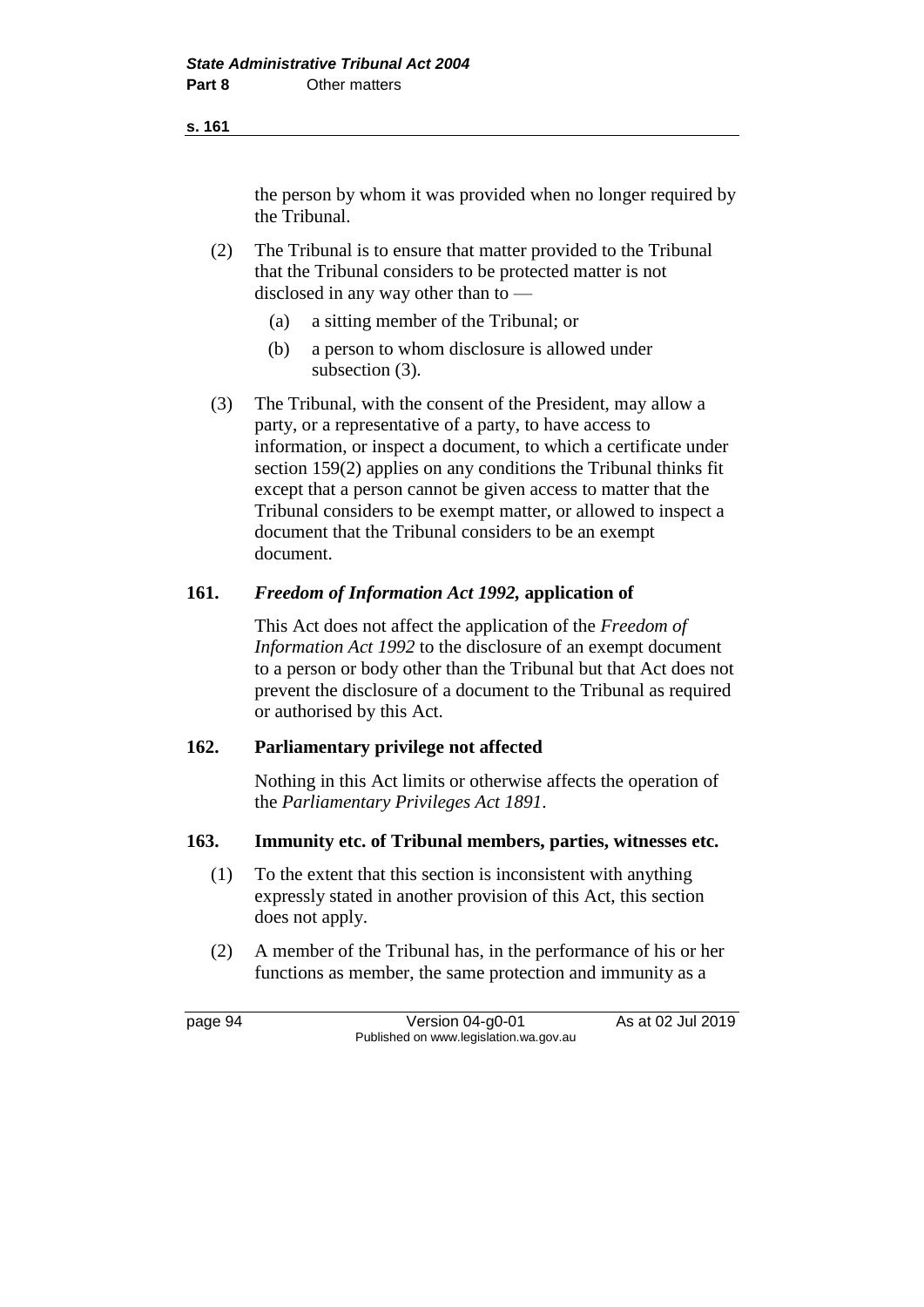judge of the Supreme Court has in the performance of his or her duties as a judge.

- (3) A person representing a party in a proceeding has the same protection and immunity as a legal practitioner has in representing a party in proceedings in the Supreme Court.
- (4) A party to a proceeding has the same protection and immunity as a party to proceedings in the Supreme Court.
- (5) A person appearing as a witness before the Tribunal has the same protection and immunity as a witness has in proceedings in the Supreme Court.
- (6) A person taking evidence on behalf of the Tribunal under section 71 has, in the performance of his or her functions under that section, the same protection and immunity as a member of the Tribunal.
- (7) A person has, in the performance of his or her functions as a mediator under section 54 or a special referee under section 65, the same protection and immunity as a member of the Tribunal.
- (8) A legal practitioner appointed under section 64 to assist the Tribunal has, in providing professional services under the appointment, the same protection and immunity as a legal practitioner has in acting in proceedings in the Supreme Court.
- (9) Otherwise a person appointed under section 64 to assist the Tribunal has, in the performance of his or her functions under the appointment, the same protection and immunity as a witness has in proceedings in the Supreme Court.

#### **164. Protection from liability for torts**

(1) An action in tort does not lie against a person for anything that the person has done, in good faith, in the performance or purported performance of a function under this Act as a Tribunal member or a member of staff of the Tribunal.

As at 02 Jul 2019 Version 04-g0-01 page 95 Published on www.legislation.wa.gov.au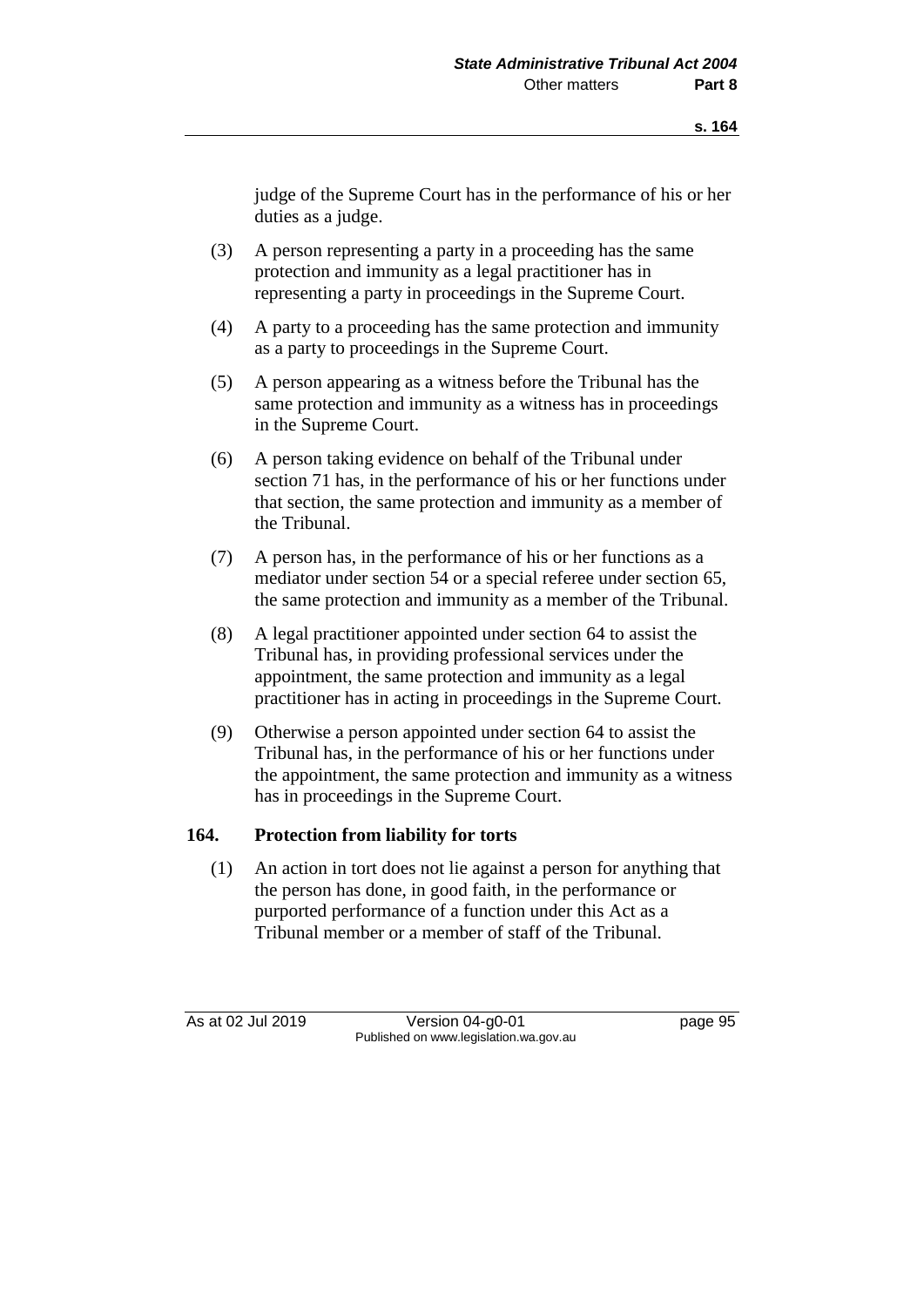**s. 165**

- (2) The Crown is also relieved of any liability that it might otherwise have had for a person having done anything as described in subsection (1).
- (3) The protection given by this section applies even though the thing done as described in subsection (1) may have been capable of being done whether or not this Act had been enacted.
- (4) In this section, a reference to the doing of anything includes a reference to an omission to do anything.

## **165. Protection for compliance with this Act**

- (1) No civil or criminal liability attaches to a person for compliance, or purported compliance, in good faith, with a requirement of this Act.
- (2) In particular, if a person produced a document or other material as required under this Act, no civil liability attaches to the person for producing the document or material, whether the liability would arise under a contract or otherwise.

#### **166. Protection from defamation proceedings**

No action or proceeding, civil or criminal, lies against the State, against a Minister or against a person employed or engaged by the State, in respect of the printing or publishing of a transcript of a proceeding before the Tribunal or a decision, or reasons for a decision, of the Tribunal.

## **167. Statutory transfer of jurisdiction to Tribunal, consequences of**

- (1) Regulations or rules may prescribe any matter that is necessary or convenient to be prescribed in relation to issues arising when a written law confers on the Tribunal jurisdiction to deal with a matter (a *devolved matter*) that —
	- (a) is of a kind that is substantially similar to a kind of matter that could, before that jurisdiction was conferred,

page 96 Version 04-g0-01 As at 02 Jul 2019 Published on www.legislation.wa.gov.au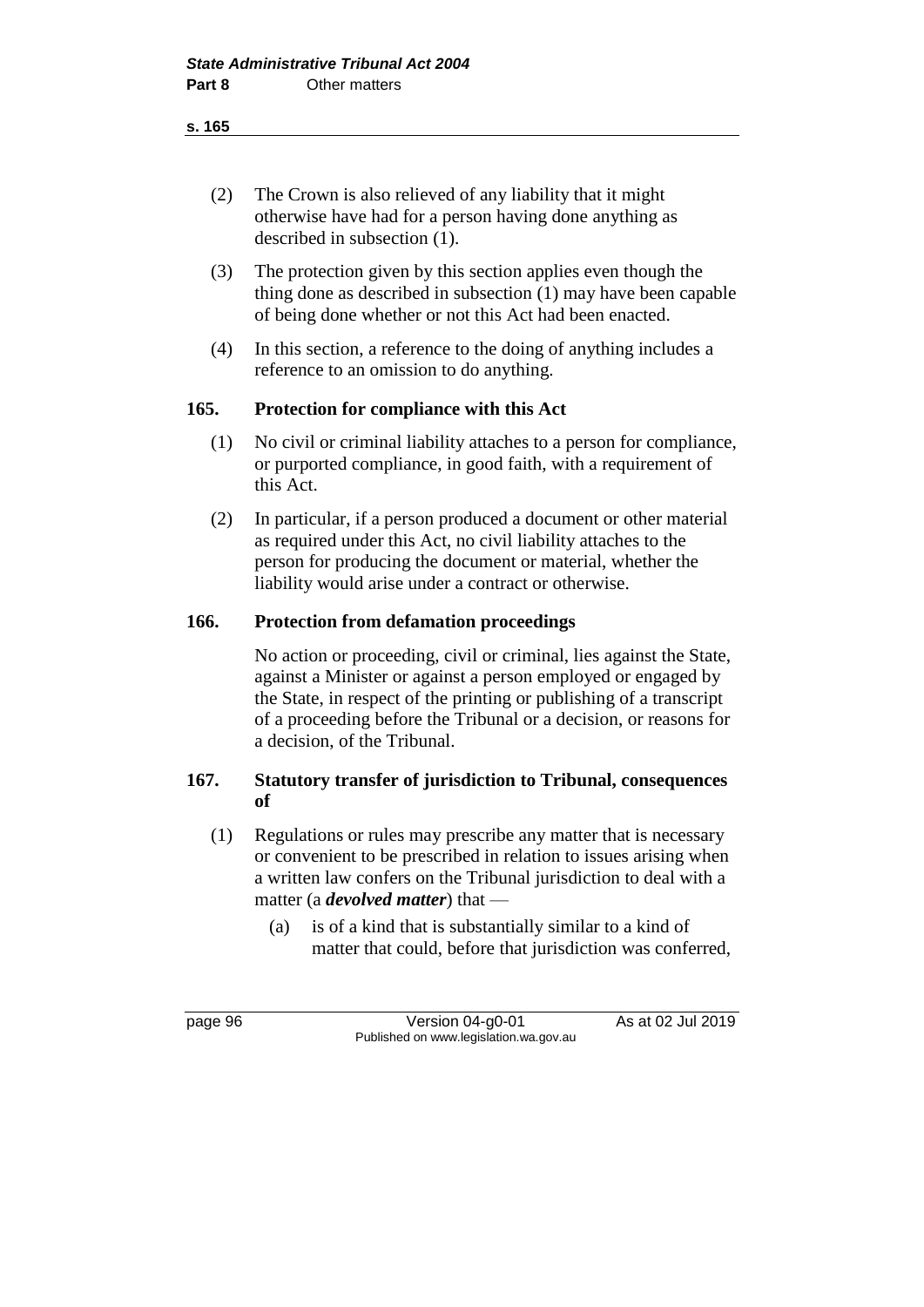be dealt with by another tribunal, court, body, or person (the *former adjudicator*); and

- (b) after that jurisdiction is conferred on the Tribunal, no longer comes within the jurisdiction of the former adjudicator except under this section.
- (2) Regulations or rules under subsection (1) may include provisions that modify the operation of this Act or another written law or otherwise have effect despite this Act or another written law.
- (3) Without limiting subsection  $(1)$ 
	- (a) subsections (2) to (17), which set out general principles governing how to deal with issues mentioned in subsection (1), have effect; and
	- (b) regulations or rules under subsection (1) may make any provision that is necessary or convenient to apply those general principles.
- (4) On the day on which jurisdiction is conferred on the Tribunal (the *transfer day*) —
	- (a) any devolved matter the hearing, consideration or determination of which has been sought or initiated in any way but not commenced before the former adjudicator is transferred to, and takes place before, the Tribunal; and
	- (b) unless otherwise provided in the regulations, if the former adjudicator does not continue to exist any devolved matter that has been partly or fully heard before, but not determined by, the former adjudicator is transferred to, and continues before, the Tribunal; and
	- (c) if the former adjudicator continues to exist, any devolved matter that has been partly or fully heard before, but not determined by, the former adjudicator is to continue to be dealt with and determined by the former adjudicator unless it is transferred to the Tribunal

As at 02 Jul 2019 Version 04-g0-01 page 97 Published on www.legislation.wa.gov.au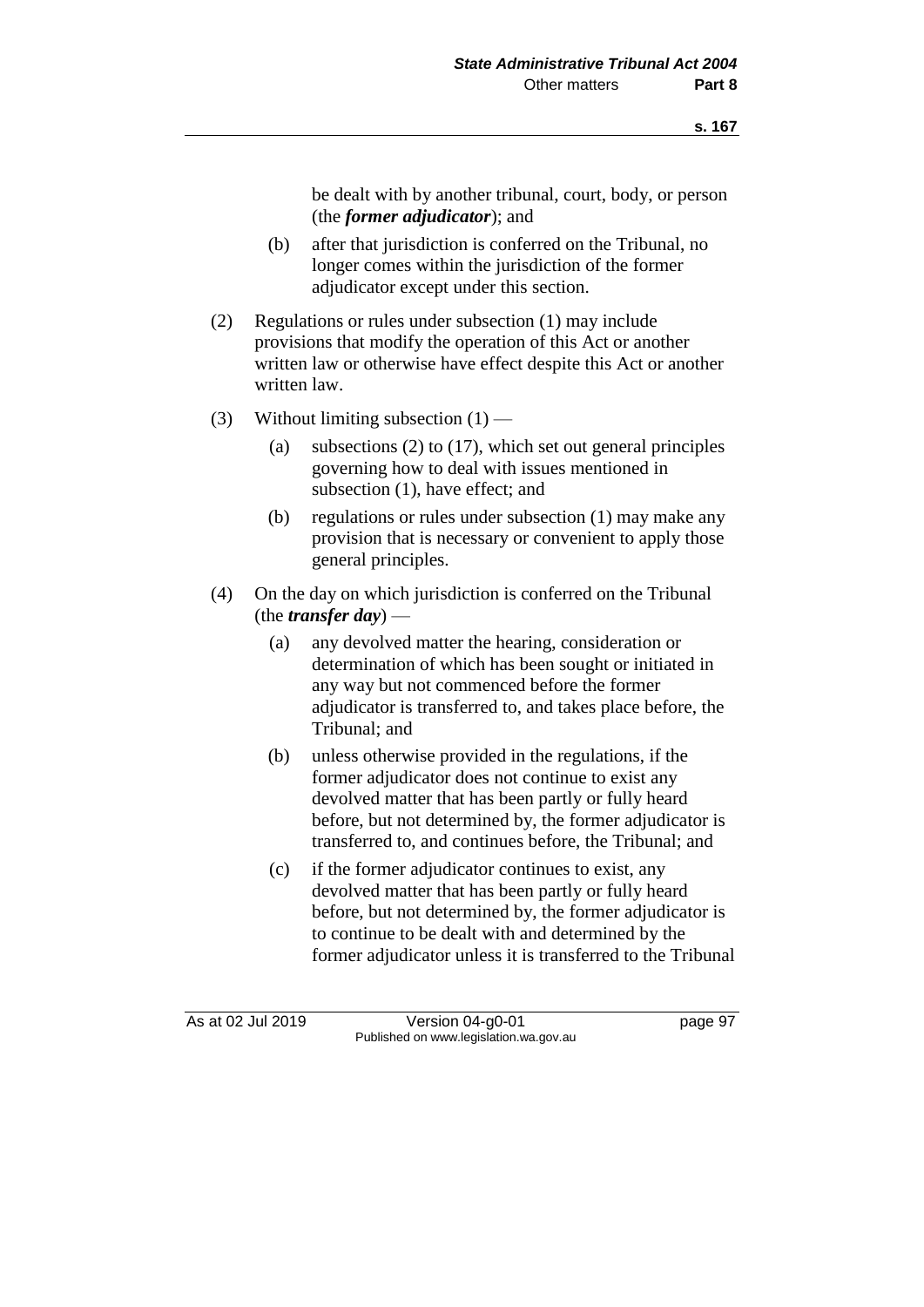#### **s. 167**

under subsection (5) in which case it continues before the Tribunal; and

- (d) any devolved matter that has been determined by the former adjudicator but —
	- (i) would have been appealable had the law in force immediately before the transfer day continued to apply; or
	- (ii) was the subject of an appeal that was not determined before the transfer day,

is to continue to be dealt with as if the law in force immediately before the transfer day had continued to apply; and

- (e) anything ordered, decided, or otherwise done by a former adjudicator in respect of a devolved matter before the transfer day becomes of the same effect as if, and enforceable as if, it were ordered, decided, or done by the Tribunal under the provisions authorising the Tribunal to order, decide, or do corresponding things after the transfer day.
- (5) In the circumstances described in subsection  $(4)(c)$ 
	- (a) the former adjudicator may, if it would be practicable for the devolved matter to continue before the Tribunal, transfer the matter to the Tribunal; and
	- (b) the former adjudicator is required to transfer the matter to the Tribunal if —
		- (i) the matter cannot be, or is unlikely to be, determined within the period of 6 months after the transfer day; or
		- (ii) the President directs that the matter be transferred; or
		- (iii) as at the transfer day, the matter is the subject of a case that has been stated to a court.

page 98 Version 04-g0-01 As at 02 Jul 2019 Published on www.legislation.wa.gov.au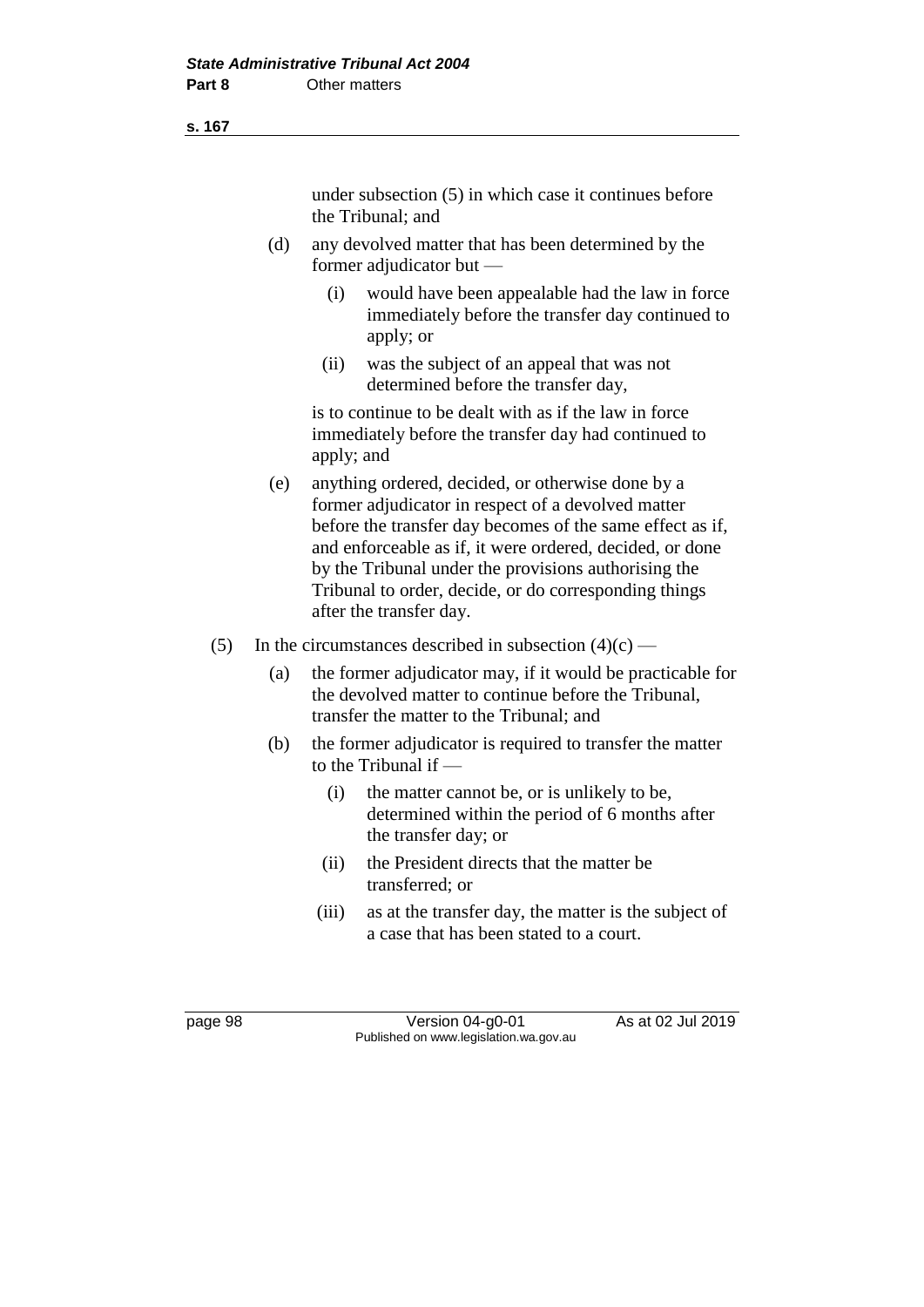- (6) Subsection (5)(a) or (b) does not apply in the case of
	- (a) a matter of a prescribed kind; or
	- (b) a prescribed former adjudicator.
- $(7)$  If
	- (a) any matter is determined by the former adjudicator under subsection  $(4)(c)$ ; and
	- (b) the determination would have been appealable had the law in force immediately before the transfer day continued to apply,

an appeal against that determination may be made and dealt with as if that law had continued to apply.

- (8) The law in force before the transfer day continues to apply to enable a former adjudicator to continue to deal with and determine a matter under subsection (4)(c) and to enable an appeal to be made, or continued, and dealt with according to subsection  $(4)(d)$  or  $(7)$  and implemented.
- (9) In subsections  $(4)(d)$ ,  $(7)$  and  $(8)$  —

*appeal* includes a review and a case stated to a court.

- (10) Anything ordered, decided, or otherwise done by a former adjudicator under this section is to be given effect and enforced as if it were ordered, decided, or done by the Tribunal under the provisions authorising the Tribunal to order, decide, or do corresponding things after the transfer day.
- (11) A former adjudicator is to cause the executive officer to be sent—
	- (a) a record of anything referred to in subsection (10) that the former adjudicator orders, decides, or otherwise does; and
	- (b) all records or other things relating to a matter that
		- (i) the former adjudicator finishes dealing with under this section; or

As at 02 Jul 2019 Version 04-g0-01 page 99 Published on www.legislation.wa.gov.au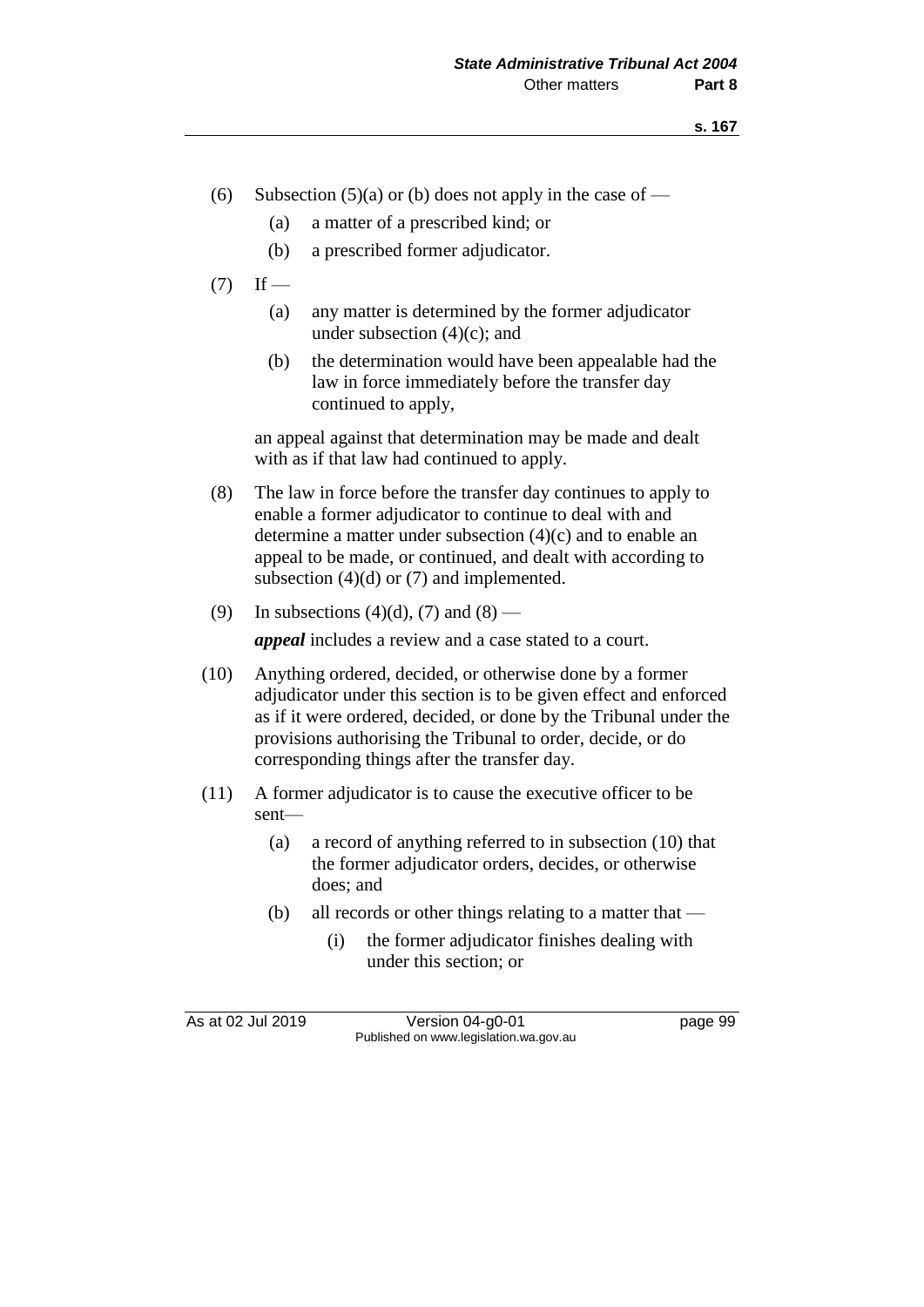**s. 167**

(ii) is transferred under this section to the Tribunal,

and the law in force before the transfer day continues to apply to enable this subsection to be complied with.

- (12) A former adjudicator who has not completed dealing with any matter under this section within the period of 6 months after the transfer day is required, within 7 days after that period expires, to give to the President a written report about the matter, including details of why it has neither been completed nor referred to the Tribunal.
- (13) Where a matter is transferred to the Tribunal under subsection (4)(b) or  $(5)$  —
	- (a) the practice and procedure, and any hearing or other fees, applicable to the matter when it was being dealt with by the former adjudicator continue to apply to the matter when it is being dealt with by the Tribunal; and
	- (b) the Tribunal has the powers that the former adjudicator had in dealing with the matter,

if and to the extent that the regulations or rules so provide.

- (14) Provisions of the regulations or rules that relate to payment, waiver or reduction of fees apply to any fees that are applicable under subsection (13).
- (15) When constituting the Tribunal to deal with a matter transferred to the Tribunal under subsection (4)(b) or (5), the President may, include a person who was, or was a member of, the former adjudicator even though that person is not a Tribunal member, and that person may act as a sitting member for that matter as if he or she were a non-judicial member.
- (16) The Minister may determine the terms and conditions of service of a person who acts as a sitting member under subsection (15).
- (17) A reference in this section to a thing done by a former adjudicator or the Tribunal includes a reference to a thing done for or in relation to the former adjudicator or the Tribunal.

page 100 Version 04-g0-01 As at 02 Jul 2019 Published on www.legislation.wa.gov.au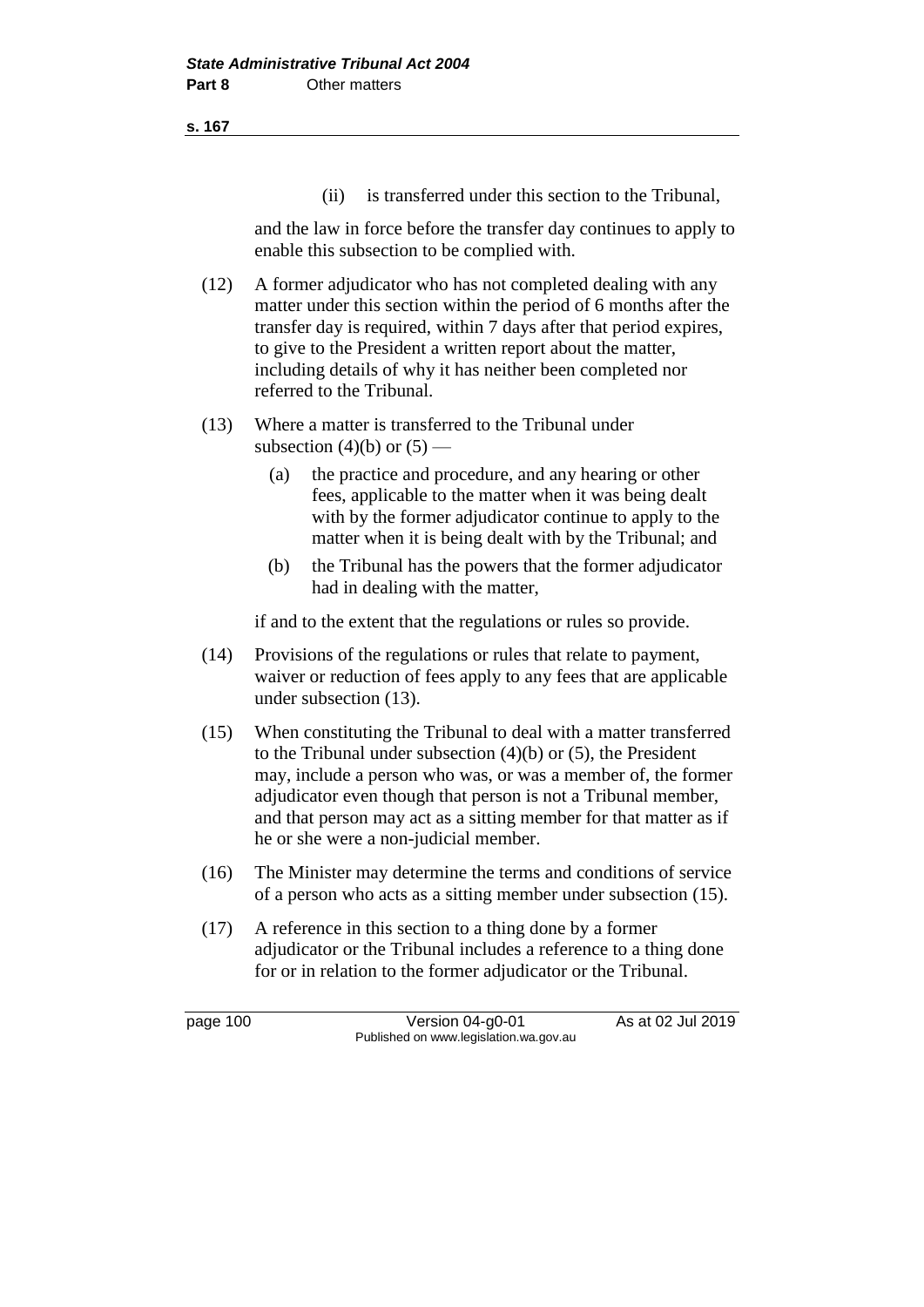### **168. Arrangements with Ombudsman**

 $(1)$  In this section —

*Parliamentary Commissioner* means the Parliamentary Commissioner for Administrative Investigations appointed under the *Parliamentary Commissioner Act 1971*.

- (2) The President and the Parliamentary Commissioner may enter into arrangements regarding the following —
	- (a) the co-operative exercise of the respective functions of the Tribunal and the Parliamentary Commissioner;
	- (b) measures to be taken by the Tribunal and the Parliamentary Commissioner to increase public awareness of the functions of the other.
- (3) The Tribunal and the Parliamentary Commissioner are authorised to perform their functions in conformity with any relevant arrangements entered into under subsection (2).

### **169. Regulations**

The Governor may make regulations prescribing all matters that are required or permitted by this Act to be prescribed, or are necessary or convenient to be prescribed for giving effect to the purposes of this Act.

### **170. Rules of Tribunal**

- (1) The Rules Committee may make rules of the Tribunal prescribing all matters that are required or permitted by this Act to be prescribed by the rules, or are necessary or convenient to be prescribed by the rules for giving effect to the purposes of this Act.
- (2) Without limiting subsection (1), rules may be made about
	- (a) the organisation and management of the business of the Tribunal; and
	- (b) the practice and procedure governing the business of the Tribunal; and

As at 02 Jul 2019 Version 04-g0-01 page 101 Published on www.legislation.wa.gov.au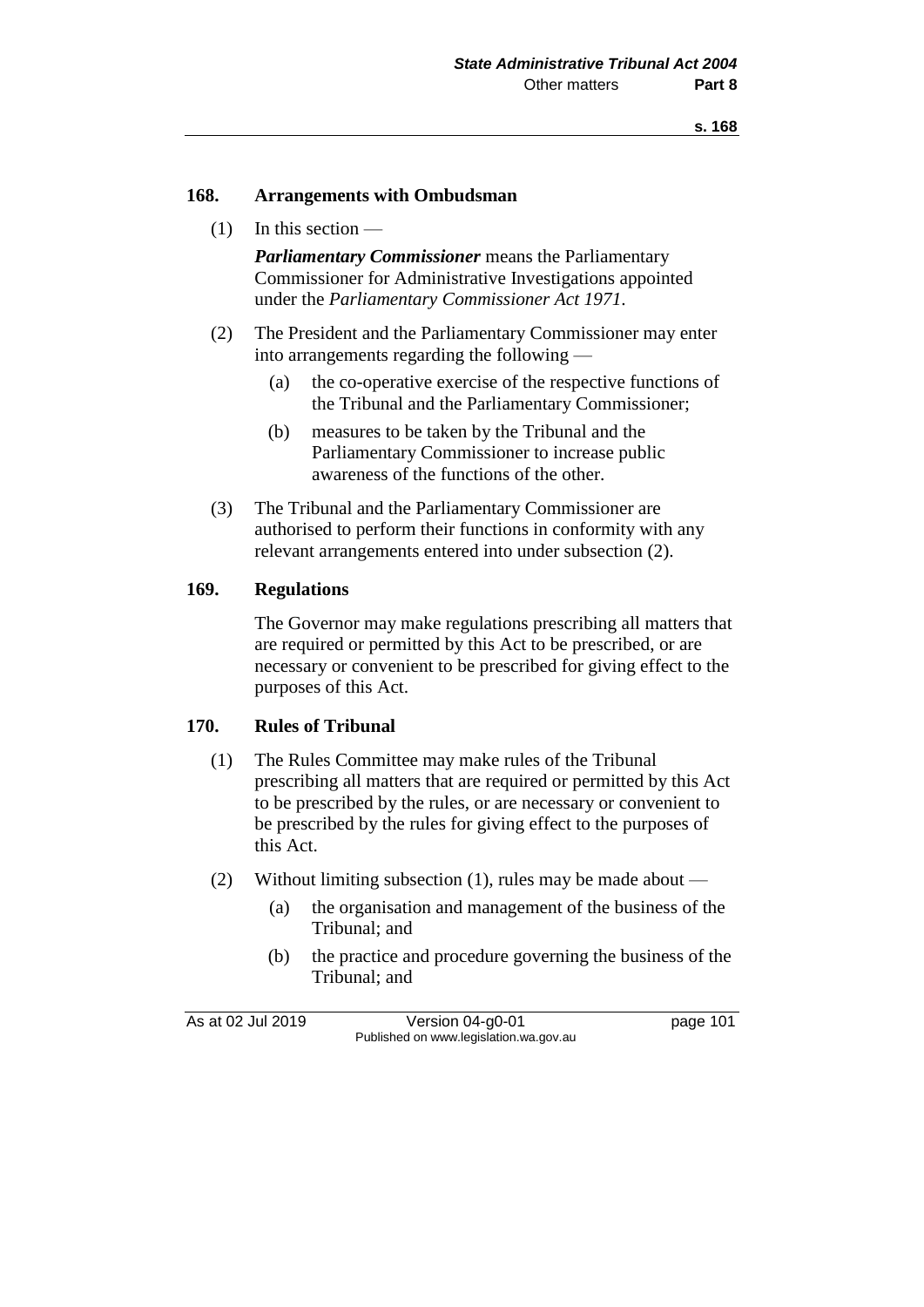**s. 171**

- (c) records of the Tribunal.
- (3) Rules are to be laid before each House of Parliament within 6 sitting days of that House next following publication of the rules in the *Gazette*.

### **171. Fees for proceedings etc. in Tribunal**

- (1) Without limiting section 43, the regulations or rules may require the payment of fees relating to proceedings and hearings.
- (2) Regulations or rules relating to fees may provide for different fees for proceedings or hearings of different kinds and may authorise the waiver or reduction of a fee that would otherwise be payable.
- (3) If a question arises as to the fee payable or applicable in a particular case, the question is to be decided by the executive officer.
- (4) A person affected by a decision of the executive officer made under subsection (3) may have it reviewed by the President in a summary way.

*[Section 171 amended: No. 5 of 2008 s. 115.]*

# **172. Rules Committee**

- (1) A committee (the *Rules Committee*) is established consisting of each judicial member, the non-judicial members for the time being specified under subsection (2) by the President and 2 persons appointed by the Minister who are not Tribunal members but have knowledge and experience that is relevant to matters that may be decided by the Tribunal.
- (2) The President is to specify from time to time which non-judicial members are members of the Rules Committee.
- (3) The membership of the Rules Committee is to include senior members and ordinary members and is to be structured so as to draw on experience in both the original jurisdiction and the review jurisdiction of the Tribunal.

page 102 Version 04-g0-01 As at 02 Jul 2019 Published on www.legislation.wa.gov.au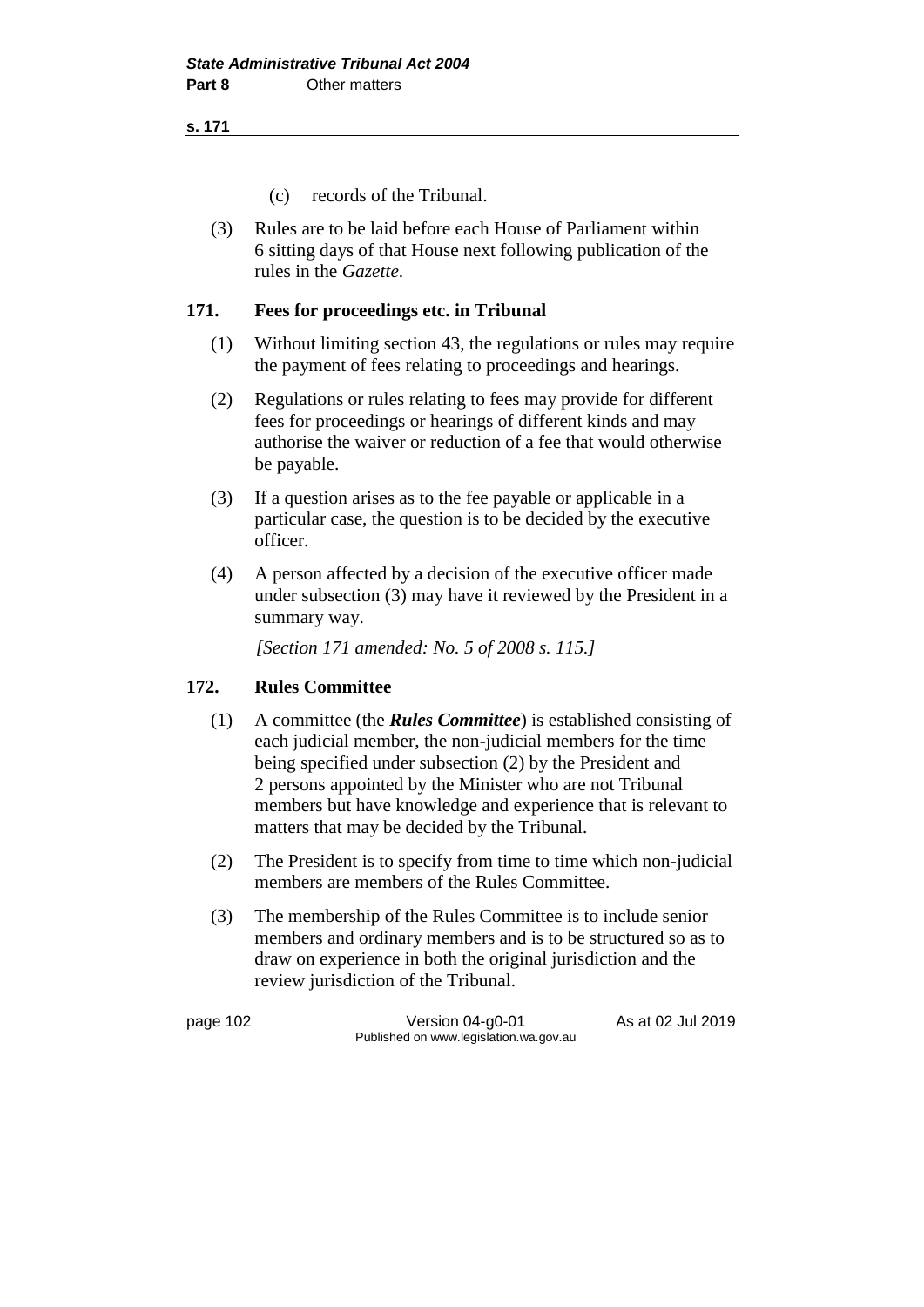### **173. Legislative Council inquiry**

As soon as practicable after the end of the period of 2 years after the day on which section 7 comes into operation an inquiry into the jurisdiction and operation of the Tribunal is to be conducted  $by -$ 

- (a) a committee of the Legislative Council established to conduct that inquiry; or
- (b) an existing committee of the Legislative Council upon which the function of conducting that inquiry is conferred by that House.

*[Part 9 omitted under the Reprints Act 1984 s. 7(4)(e).]*

As at 02 Jul 2019 Version 04-g0-01 page 103 Published on www.legislation.wa.gov.au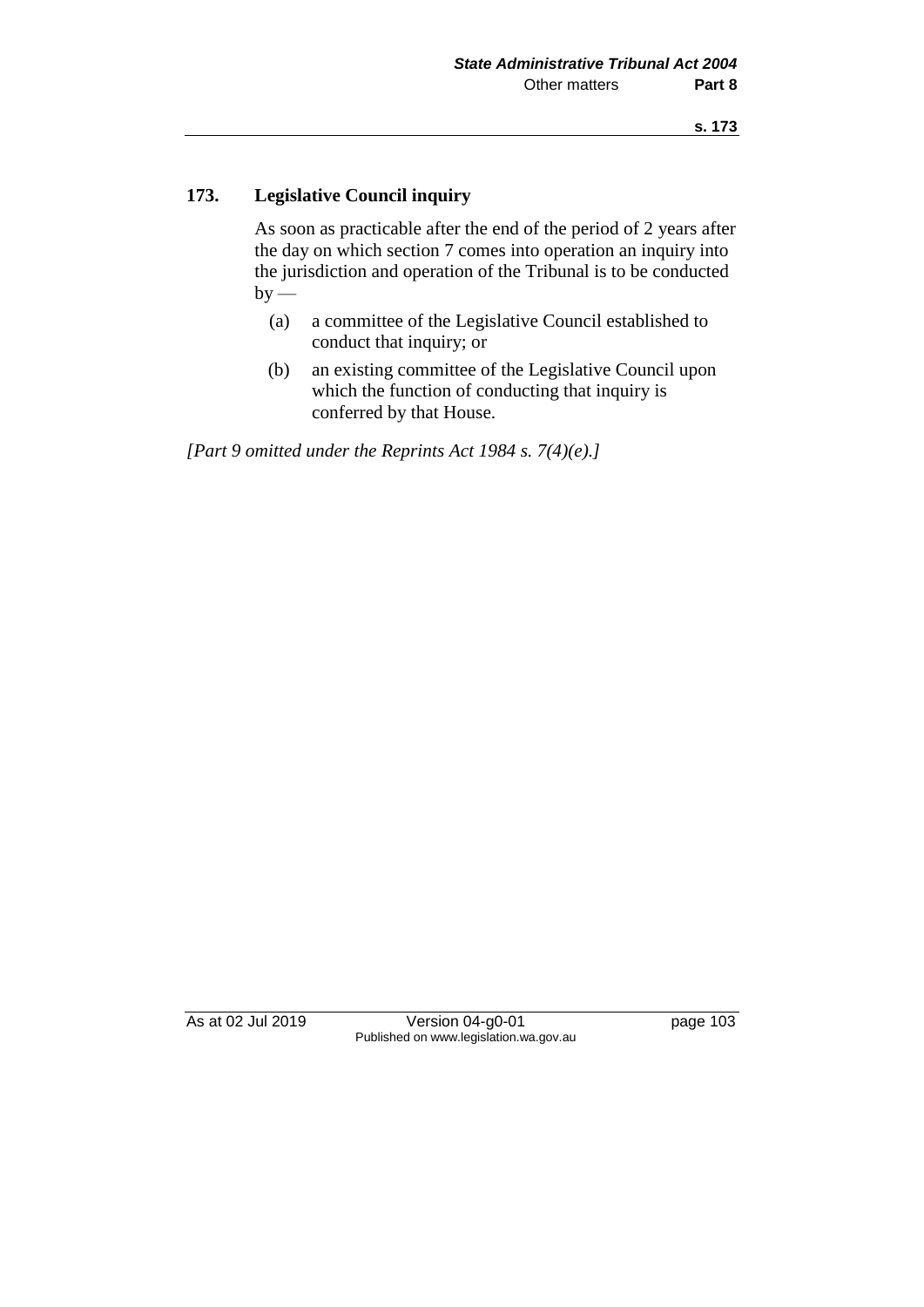# **Schedule 1 — Relevant Acts for section 105**

[s. 105]

*Architects Act 2004 Building Services (Registration) Act 2011 Employment Agents Act 1976 Finance Brokers Control Act 1975 Fish Resources Management Act 1994 Health Practitioner Regulation National Law (Western Australia) Land Valuers Licensing Act 1978 Legal Profession Act 2008 Licensed Surveyors Act 1909 Motor Vehicle Dealers Act 1973 Pearling Act 1990 Pharmacy Act 2010 Real Estate and Business Agents Act 1978 Settlement Agents Act 1981 Teacher Registration Act 2012 Transport (Road Passenger Services) Act 2018 Valuation of Land Act 1978 Veterinary Surgeons Act 1960 [Schedule 1 amended: No. 28 of 2005 Sch. 3 cl. 9; No. 29 of 2005 Sch. 3 cl. 6; No. 30 of 2005 Sch. 3 cl. 5; No. 31 of 2005 Sch. 3 cl. 7; No. 32 of 2005 Sch. 3 cl. 6; No. 33 of 2005 Sch. 3 cl. 6; No. 42 of 2005 Sch. 3 cl. 4; No. 21 of 2006 Sch. 3 cl. 6; No. 50 of 2006 Sch. 3 cl. 21; No. 21 of 2008 s. 706(4); No. 22 of 2008 Sch. 3 cl. 53; No. 8 of 2009 s. 120; No. 32 of 2010 s. 76; No. 35 of 2010 s. 157; No. 19 of 2011 s. 158; No. 16 of 2012 s. 170; No. 21 of 2014 s. 9; No. 6 of 2017 s. 13(2); No. 26 of 2018 s. 327.]*

page 104 Version 04-g0-01 As at 02 Jul 2019 Published on www.legislation.wa.gov.au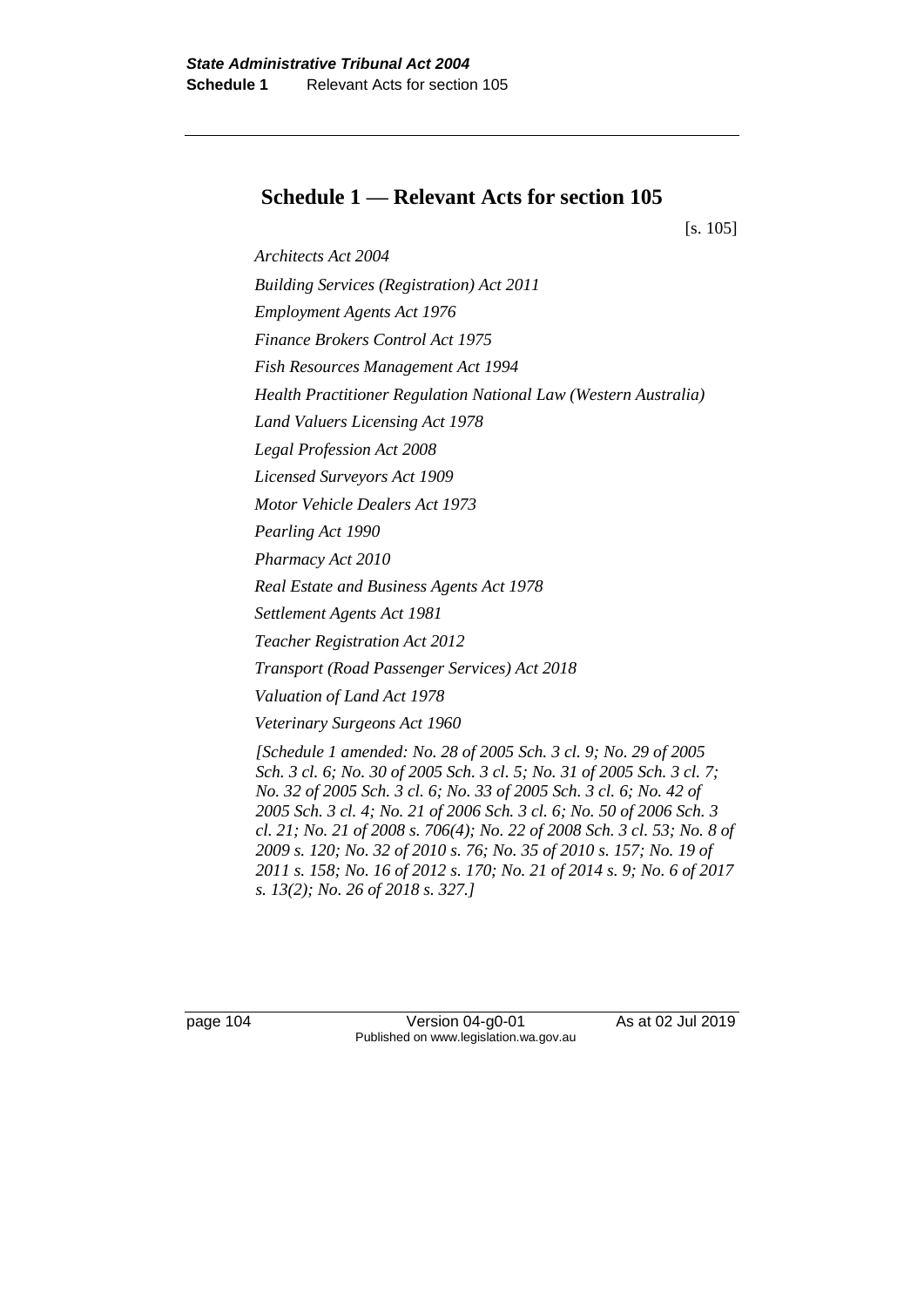# **Schedule 2 — Oath and affirmation of office**

[s. 142A]

*[Heading inserted: No. 24 of 2005 s. 39.]*

I, [*name*], [*insert an oath or affirmation according to the Oaths, Affidavits and Statutory Declarations Act 2005*] that I will faithfully serve the people and the State of Western Australia in the office of [*title of office*] of the State Administrative Tribunal and I will do right to all manner of people, according to law, without fear or favour, affection or ill will.

*[Schedule 2 inserted: No. 24 of 2005 s. 39.]*

As at 02 Jul 2019 Version 04-g0-01 page 105 Published on www.legislation.wa.gov.au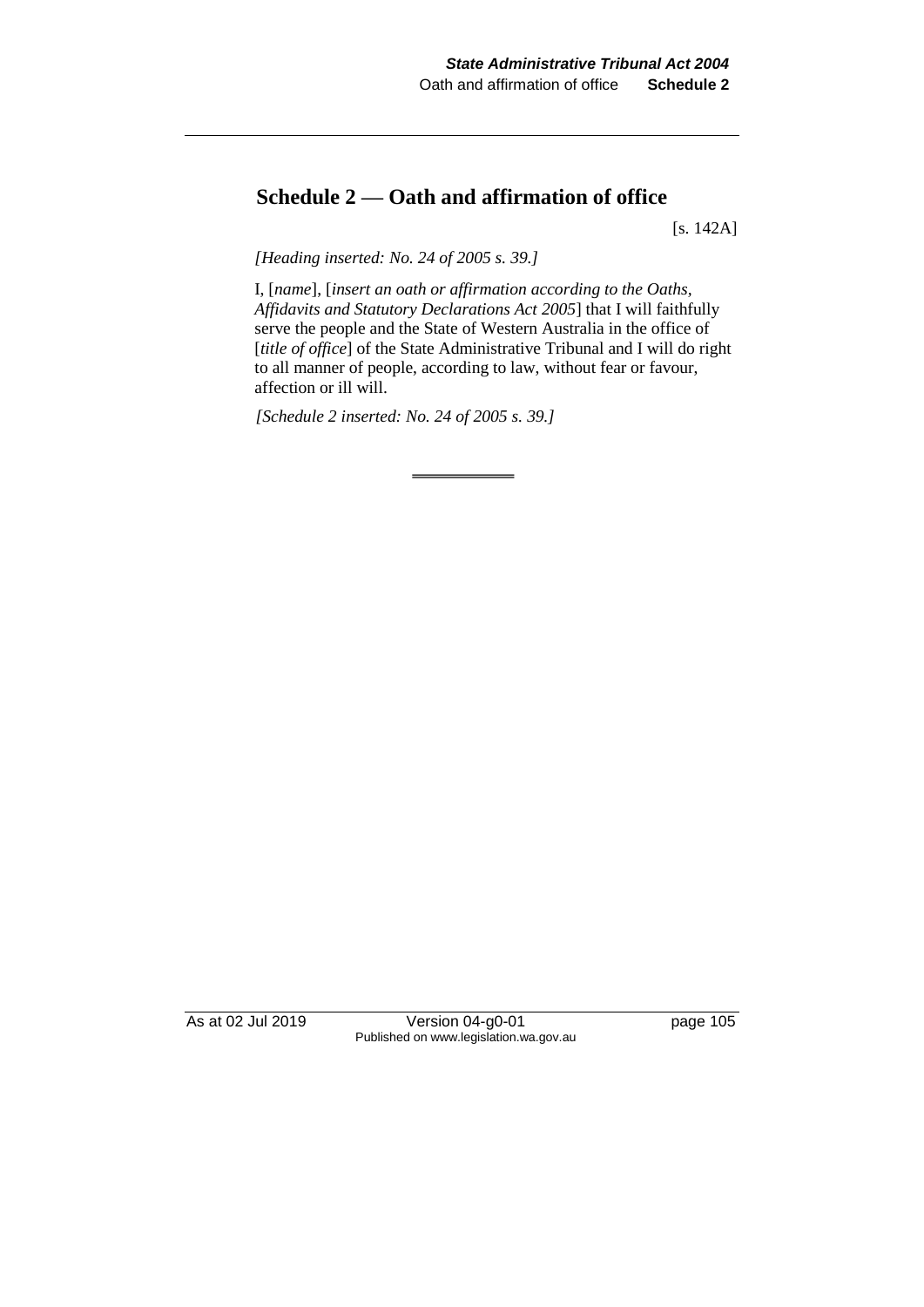# **Notes**

This is a compilation of the *State Administrative Tribunal Act 2004* and includes amendments made by other written laws  $<sup>1</sup>$ . For provisions that have come into operation,</sup> and for information about any reprints, see the compilation table. For provisions that have not yet come into operation see the uncommenced provisions table.

# **Compilation table**

| <b>Short title</b>                                                                                         | <b>Number</b><br>and year | <b>Assent</b> | <b>Commencement</b>                                                                                                       |
|------------------------------------------------------------------------------------------------------------|---------------------------|---------------|---------------------------------------------------------------------------------------------------------------------------|
| State Administrative<br>Tribunal Act 2004                                                                  | 54 of 2004                | 23 Nov 2004   | s. 1 and 2: 23 Nov 2004;<br>Act other than s. 1 and 2:<br>1 Jan 2005 (see s. 2 and <i>Gazette</i><br>31 Dec 2004 p. 7129) |
| Acts Amendment (Court of<br>Appeal) Act 2004 s. 37                                                         | 45 of 2004                | 9 Nov 2004    | 1 Feb 2005 (see s. 2 and <i>Gazette</i><br>14 Jan 2005 p. 163)                                                            |
| <b>Courts Legislation</b><br>Amendment and Repeal<br>Act 2004 s. 141                                       | 59 of 2004                | 23 Nov 2004   | 1 May 2005 (see s. 2 and<br>Gazette 31 Dec 2004 p. 7128)                                                                  |
| Oaths, Affidavits and<br><b>Statutory Declarations</b><br>(Consequential<br>Provisions) Act 2005<br>Pt. 10 | 24 of 2005                | 2 Dec 2005    | 1 Jan 2006 (see s. 2(1) and<br>Gazette 23 Dec 2005 p. 6244)                                                               |
| Psychologists Act 2005<br>Sch. 3 cl. 9                                                                     | 28 of 2005                | 12 Dec 2005   | 4 May 2007 (see s. 2 and<br>Gazette 4 May 2007 p. 1963)                                                                   |
| Optometrists Act 2005<br>Sch. 3 cl. 6                                                                      | 29 of 2005                | 12 Dec 2005   | 20 Apr 2007 (see s. 2 and<br>Gazette 30 Mar 2007 p. 1451)                                                                 |
| Podiatrists Act 2005<br>Sch. 3 cl. 5                                                                       | 30 of 2005                | 12 Dec 2005   | 30 May 2007 (see s. 2 and<br>Gazette 29 May 2007 p. 2486)                                                                 |
| Chiropractors Act 2005<br>Sch. 3 cl. 7                                                                     | 31 of 2005                | 12 Dec 2005   | 1 Aug 2007 (see s. 2 and<br>Gazette 31 Jul 2007 p. 3789)                                                                  |
| Physiotherapists Act 2005<br>Sch. 3 cl. 6                                                                  | 32 of 2005                | 12 Dec 2005   | 23 Feb 2007 (see s. 2 and<br>Gazette 20 Feb 2007 p. 505)                                                                  |
| Osteopaths Act 2005<br>Sch. 3 cl. 6                                                                        | 33 of 2005                | 12 Dec 2005   | 30 May 2007 (see s. 2 and<br>Gazette 29 May 2007 p. 2486)                                                                 |
| Occupational Therapists<br>Act 2005 Sch. 3 cl. 4                                                           | 42 of 2005                | 19 Dec 2005   | 1 Aug 2007 (see s. 2 and<br>Gazette 31 Jul 2007 p. 3789)                                                                  |

page 106 Version 04-g0-01 As at 02 Jul 2019 Published on www.legislation.wa.gov.au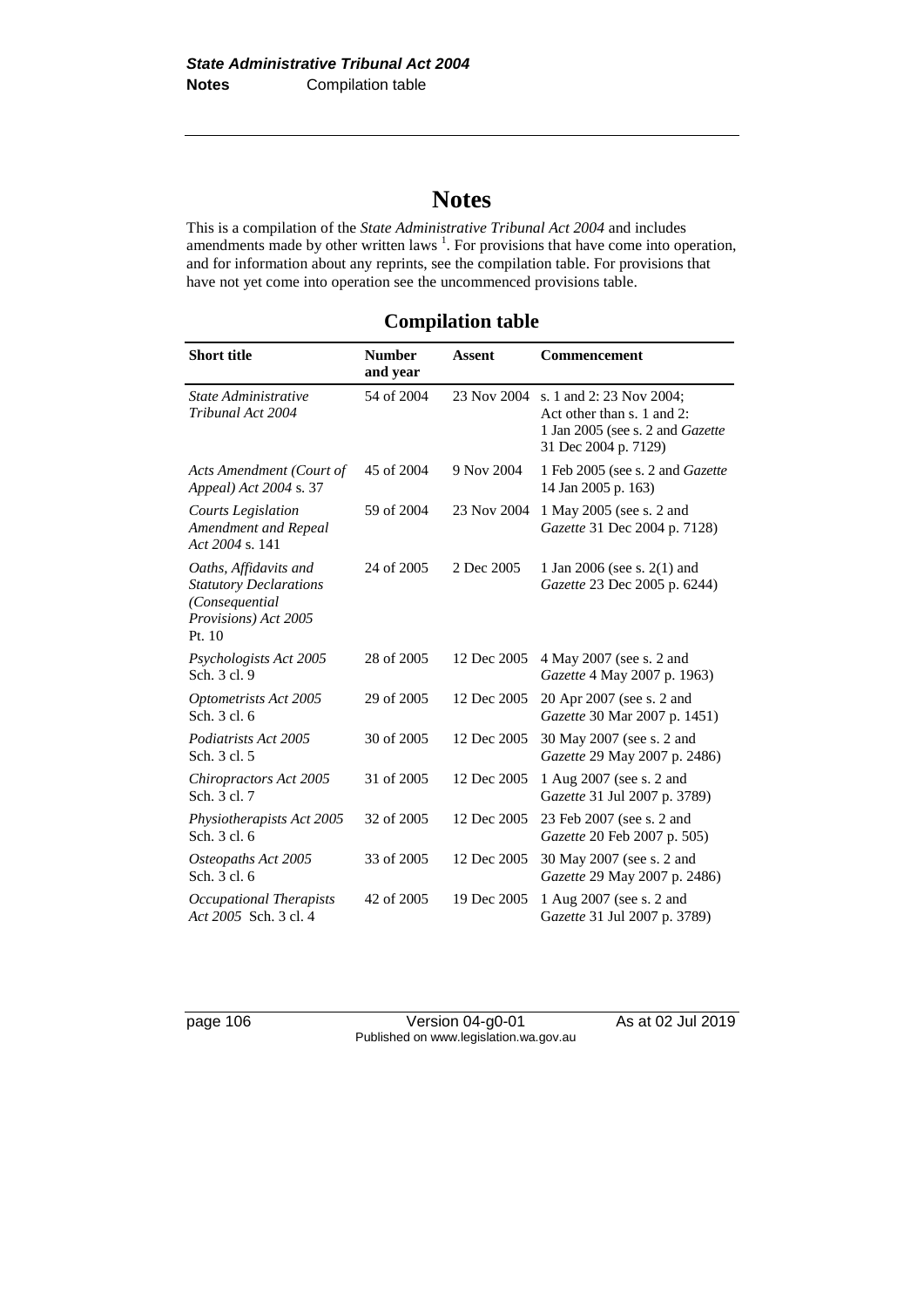| <b>Short title</b>                                                                                                                                                                                                                                                                                                      | <b>Number</b><br>and year | Assent      | <b>Commencement</b>                                                                                                                                                         |
|-------------------------------------------------------------------------------------------------------------------------------------------------------------------------------------------------------------------------------------------------------------------------------------------------------------------------|---------------------------|-------------|-----------------------------------------------------------------------------------------------------------------------------------------------------------------------------|
| Reprint 1: The State Administrative Tribunal Act 2004 as at 7 Apr 2006 (includes<br>amendments listed above except those in the Psychologists Act 2005, Optometrists<br>Act 2005, Osteopaths Act 2005, Physiotherapists Act 2005, Podiatrists Act 2005,<br>Chiropractors Act 2005 and Occupational Therapists Act 2005) |                           |             |                                                                                                                                                                             |
| <b>Medical Radiation</b><br>Technologists Act 2006<br>Sch. 3 cl. 6                                                                                                                                                                                                                                                      | 21 of 2006                | 9 Jun 2006  | 1 Jul 2007 (see s. 2 and Gazette<br>26 Jun 2007 p. 3013)                                                                                                                    |
| <b>Nurses and Midwives</b><br>Act 2006 Sch. 3 cl. 21                                                                                                                                                                                                                                                                    | 50 of 2006                | 6 Oct 2006  | 19 Sep 2007 (see s. 2 and<br>Gazette 18 Sep 2007 p. 4711)                                                                                                                   |
| <b>Financial Legislation</b><br>Amendment and Repeal<br>Act 2006 s.4                                                                                                                                                                                                                                                    | 77 of 2006                | 21 Dec 2006 | 1 Feb 2007 (see s. 2(1) and<br>Gazette 19 Jan 2007 p. 137)                                                                                                                  |
| Acts Amendment (Justice)<br>Act 2008 Pt. 22                                                                                                                                                                                                                                                                             | 5 of 2008                 | 31 Mar 2008 | 30 Sep 2008 (see s. 2(d) and<br>Gazette 11 Jul 2008 p. 3253)                                                                                                                |
| Legal Profession Act 2008<br>s. 706                                                                                                                                                                                                                                                                                     | 21 of 2008                | 27 May 2008 | 1 Mar 2009 (see s. 2(b) and<br>Gazette 27 Feb 2009 p. 511)                                                                                                                  |
| <b>Medical Practitioners</b><br>Act 2008 Sch. 3 cl. 53                                                                                                                                                                                                                                                                  | 22 of 2008                | 27 May 2008 | 1 Dec 2008 (see s. 2 and<br>Gazette 25 Nov 2008 p. 4989)                                                                                                                    |
| Reprint 2: The State Administrative Tribunal Act 2004 as at 16 Jan 2009 (includes<br>amendments listed above except those in the Legal Profession Act 2008)                                                                                                                                                             |                           |             |                                                                                                                                                                             |
| Statutes (Repeals and<br><i>Miscellaneous</i><br>Amendments) Act 2009<br>s. 120                                                                                                                                                                                                                                         | 8 of 2009                 |             | 21 May 2009 22 May 2009 (see s. 2(b))                                                                                                                                       |
| Pharmacy Act 2010 Pt. 8<br>Div. 2                                                                                                                                                                                                                                                                                       | 32 of 2010                | 26 Aug 2010 | 18 Oct 2010 (see s. 2(b) and<br>Gazette 1 Oct 2010 p. 5076)                                                                                                                 |
| <b>Health Practitioner</b><br><b>Regulation National Law</b><br>$(WA)$ Act 2010<br>Pt. 5 Div. 47                                                                                                                                                                                                                        | 35 of 2010                | 30 Aug 2010 | s. 156 and $157(1)$ and (2):<br>18 Oct 2010 (see s. 2(b) and<br>Gazette 1 Oct 2010 p. 5075-6);<br>s. 157(3): 1 Jul 2012<br>(see s. 2(b) and Gazette<br>19 Jun 2012 p. 2631) |
| <b>Public Sector Reform</b><br>Act 2010 s. 84 and 89                                                                                                                                                                                                                                                                    | 39 of 2010                | 1 Oct 2010  | 1 Dec 2010 (see s. 2(b) and<br>Gazette 5 Nov 2010 p. 5563)                                                                                                                  |
| Acts Amendment (Fair<br><i>Trading</i> ) Act 2010 s. 183                                                                                                                                                                                                                                                                | 58 of 2010                | 8 Dec 2010  | 1 Jan 2011 (see s. 2(c) and<br>Gazette 24 Dec 2010 p. 6805)                                                                                                                 |

**Reprint 3: The** *State Administrative Tribunal Act 2004* **as at 1 Apr 2011** (includes amendments listed above except those in the *Health Practitioner Regulation National Law (WA) Act 2010* s. 157(3))

As at 02 Jul 2019 Version 04-g0-01 page 107 Published on www.legislation.wa.gov.au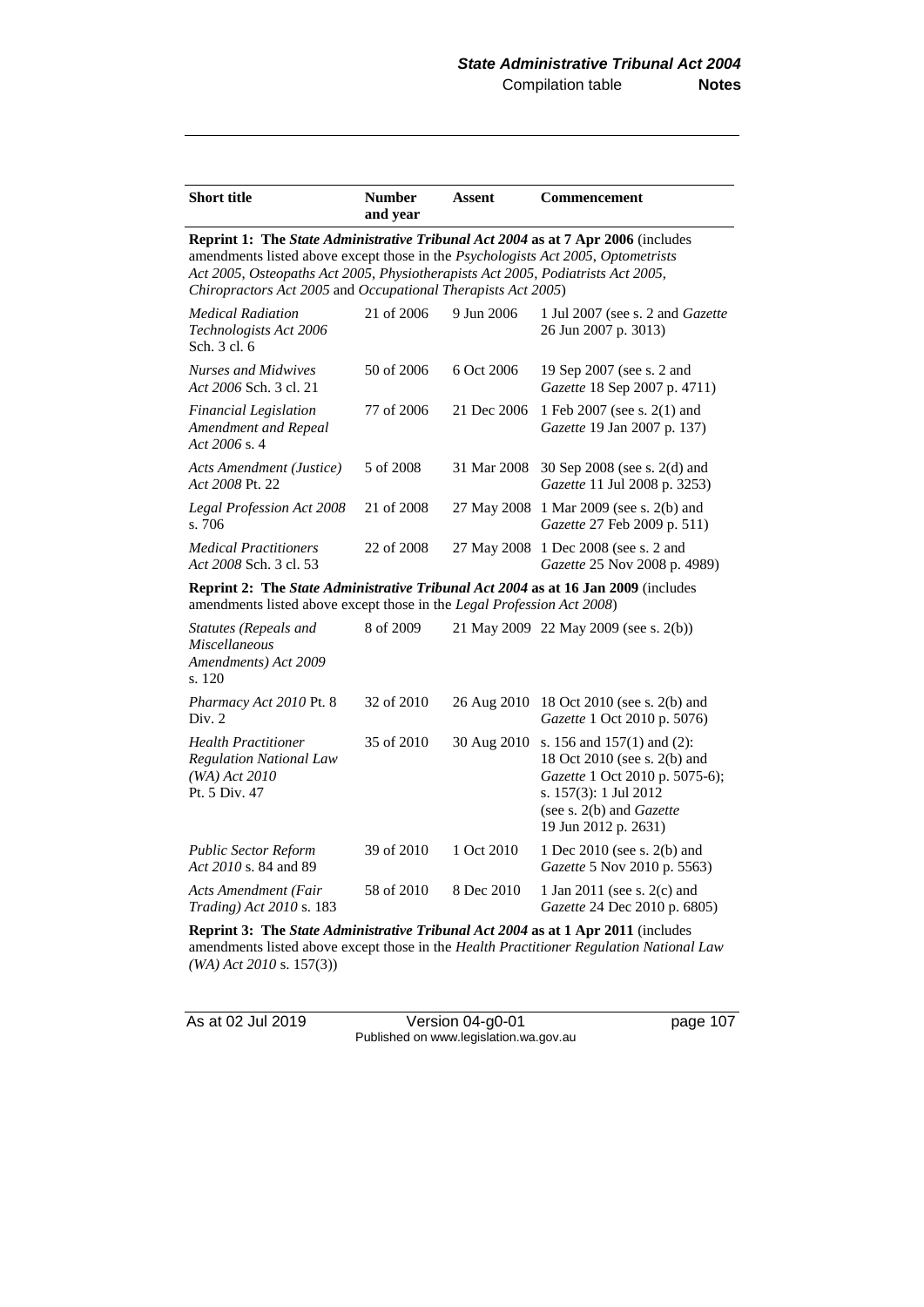| <b>Short title</b>                                                                                                                                                                    | <b>Number</b><br>and year | <b>Assent</b> | <b>Commencement</b>                                                                                                                                                 |
|---------------------------------------------------------------------------------------------------------------------------------------------------------------------------------------|---------------------------|---------------|---------------------------------------------------------------------------------------------------------------------------------------------------------------------|
| <b>Building Services</b><br>(Registration) Act 2011<br>s. 158                                                                                                                         | 19 of 2011                | 22 Jun 2011   | 29 Aug 2011 (see s. 2(b) and<br>Gazette 26 Aug 2011<br>$p. 3475-6$                                                                                                  |
| <b>Teacher Registration</b><br>Act 2012 s. 170                                                                                                                                        | 16 of 2012                | 3 Jul 2012    | 7 Dec 2012 (see s. 2(b) and<br><i>Gazette</i> 16 Nov 2012 p. 5637)                                                                                                  |
| <b>Courts and Tribunals</b><br>(Electronic Processes<br>Facilitation) Act 2013 Pt. 3<br>Div. 19                                                                                       | 20 of 2013                | 4 Nov 2013    | 25 Nov 2013 (see s. 2(b) and<br><i>Gazette</i> 22 Nov 2013 p. 5391)                                                                                                 |
| Travel Agents Amendment<br>and Expiry Act 2014 s. 9                                                                                                                                   | 21 of 2014                |               | 29 Aug 2014 25 Jan 2017 (see s. 2(c) and<br>Gazette 24 Jan 2017 p. 741)                                                                                             |
| <b>Reprint 4: The State Administrative Tribunal Act 2004 as at 4 Dec 2015</b> (includes<br>amendments listed above except those in the Travel Agents Amendment and Expiry<br>Act 2014 |                           |               |                                                                                                                                                                     |
| <b>Statutes</b> (Minor<br>Amendments) Act 2017<br>s. 13                                                                                                                               | 6 of 2017                 | 12 Sep 2017   | 13 Sep 2017 (see s. 2(b))                                                                                                                                           |
| <i>Transport (Road Passenger 26 of 2018)</i><br><i>Services</i> ) Act 2018 s. 327                                                                                                     |                           | 30 Oct 2018   | s. 327(2): 28 Feb 2019<br>(see s. $2(b)$ and <i>Gazette</i><br>26 Feb 2019 p. 449-50);<br>s. 327(1): 2 Jul 2019<br>(see s. 2(b) and Gazette<br>28 Jun 2019 p. 2473) |

### **Uncommenced provisions table**

To view the text of the uncommenced provisions see *Acts as passed* on the WA Legislation website.

| <b>Short title</b>                                                                                  | <b>Number</b><br>and year | Assent      | Commencement                                  |
|-----------------------------------------------------------------------------------------------------|---------------------------|-------------|-----------------------------------------------|
| Credit (Commonwealth<br>Powers) (Transitional and<br>Consequential Provisions)<br>Act $2010 s$ , 82 | 14 of 2010                | 25 Jun 2010 | To be proclaimed (see s. $2(b)$ )             |
| <b>Aquatic Resources</b><br>Management Act 2016<br>s. 371                                           | 53 of 2016                |             | 29 Nov 2016 To be proclaimed (see s. $2(b)$ ) |

page 108 Version 04-g0-01 As at 02 Jul 2019 Published on www.legislation.wa.gov.au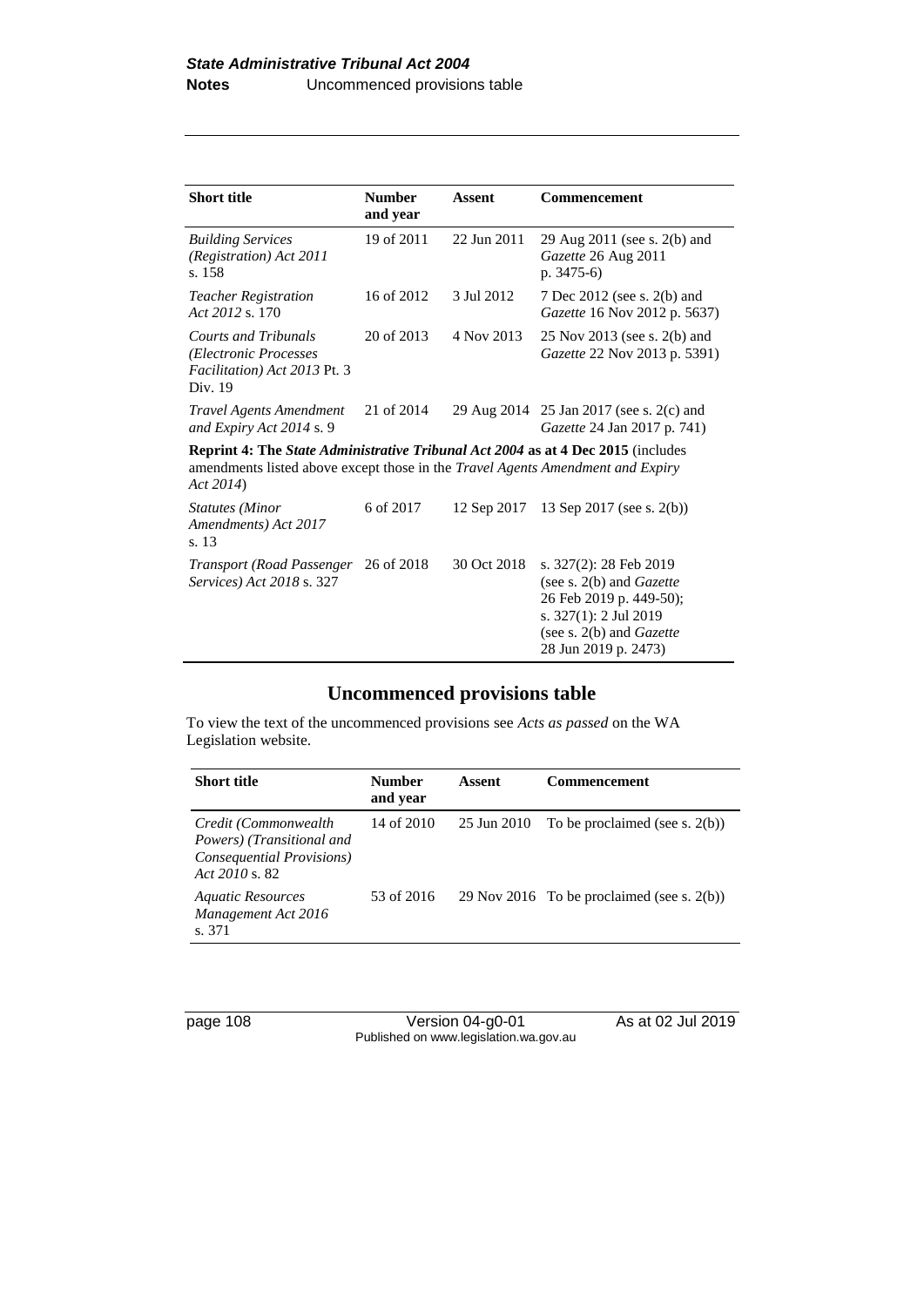### **Other notes**

<sup>1</sup> The amendments in the *Taxi Drivers Licensing Act* 2014 Pt. 10 Div. 4 are not included because the Act was repealed by the *Transport (Road Passenger Services) Act 2018* s. 304 before it purported to come into operation.

As at 02 Jul 2019 Version 04-g0-01 page 109 Published on www.legislation.wa.gov.au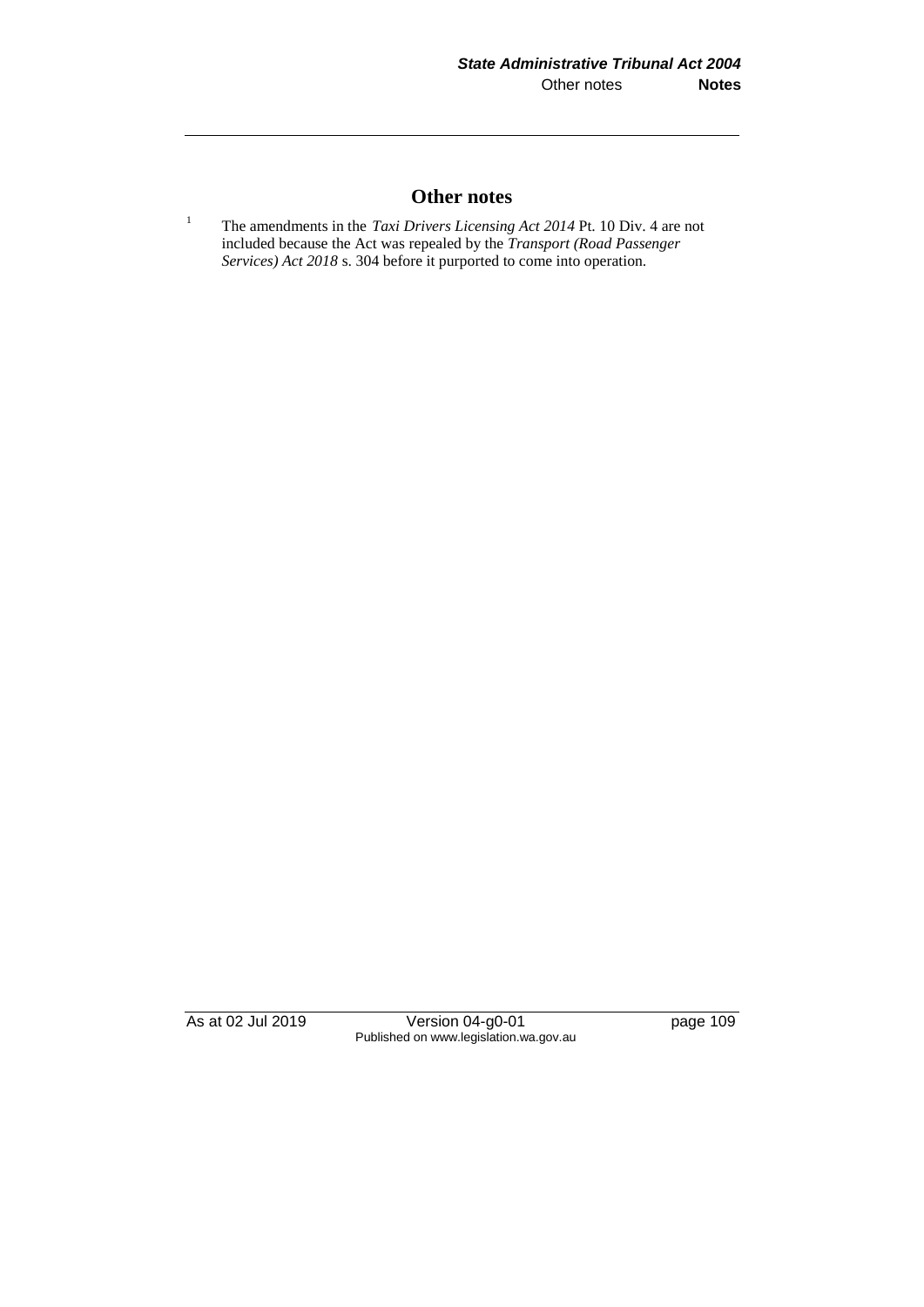#### Defined terms

# **Defined terms**

[This is a list of terms defined and the provisions where they are defined. The list is not part of the law.]

| <b>Defined term</b> | Provision(s) |
|---------------------|--------------|
|                     |              |
|                     |              |
|                     |              |
|                     |              |
|                     |              |
|                     |              |
|                     |              |
|                     |              |
|                     |              |
|                     |              |
|                     |              |
|                     |              |
|                     |              |
|                     |              |
|                     |              |
|                     |              |
|                     |              |
|                     |              |
|                     |              |
|                     |              |
|                     |              |
|                     |              |
|                     |              |
|                     |              |
|                     |              |
|                     |              |
|                     |              |
|                     |              |
|                     |              |
|                     |              |
|                     |              |
|                     |              |
|                     |              |
|                     |              |
|                     |              |
|                     |              |
|                     |              |
|                     |              |
|                     |              |
|                     |              |
|                     |              |

page 110

Version 04-g0-01 Published on www.legislation.wa.gov.au As at 02 Jul 2019